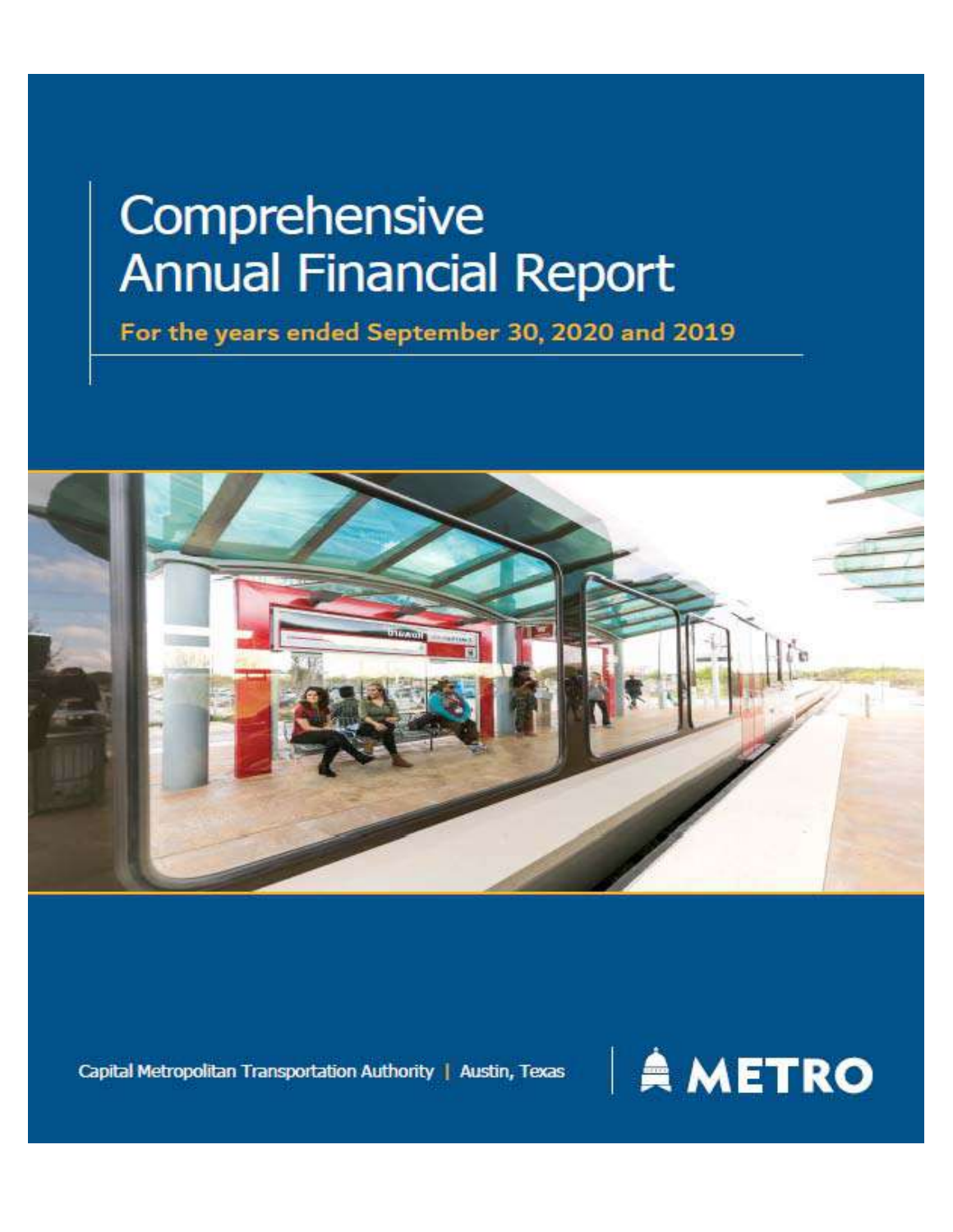COMPREHENSIVE ANNUAL FINANCIAL REPORT For the Fiscal Year Ended September 30, 2020



### CAPITAL METROPOLITAN TRANSPORTATION AUTHORITY AUSTIN, TEXAS

Prepared by the Finance Department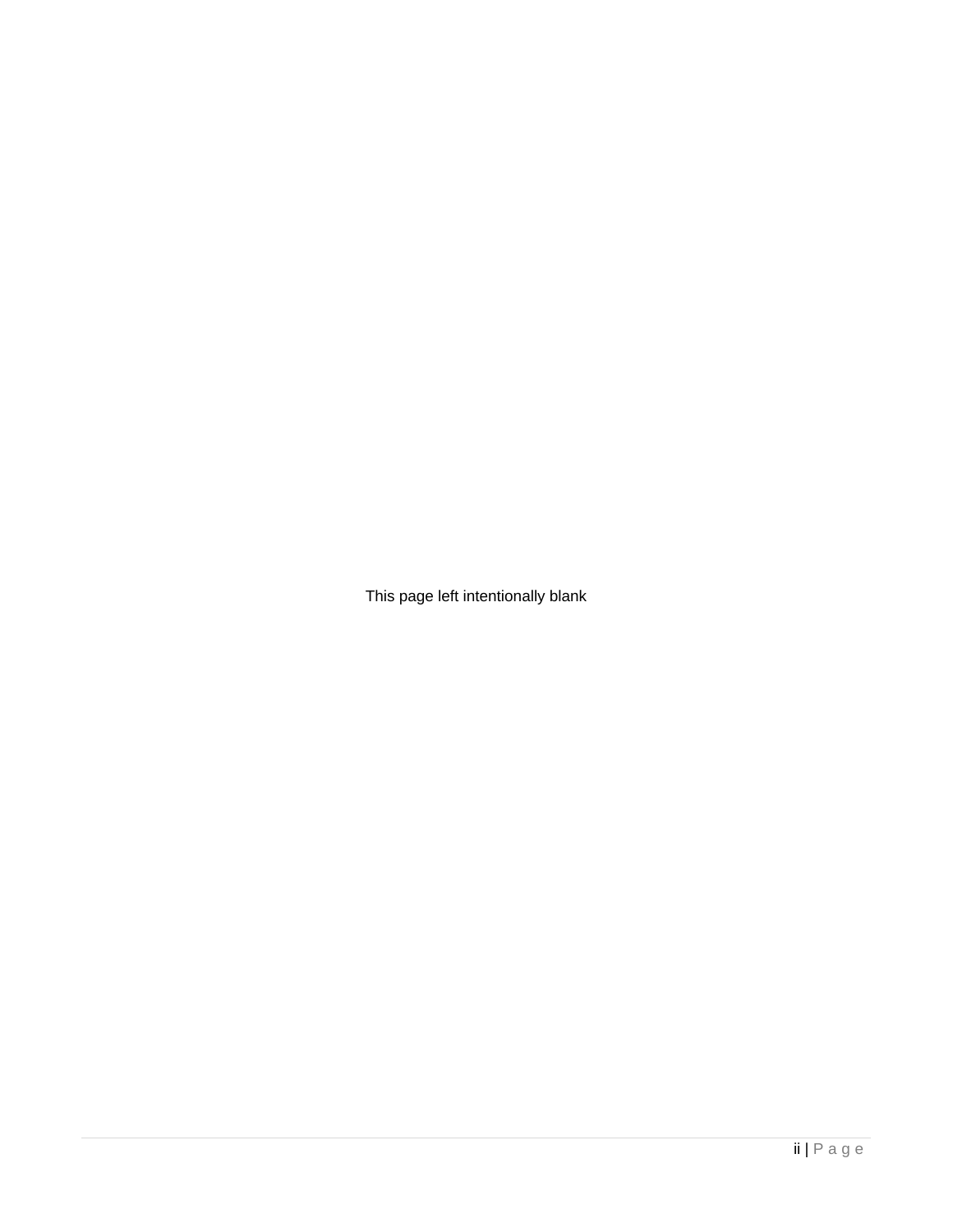#### **Capital Metropolitan Transportation Authority**

#### **TABLE OF CONTENTS**

| <b>INTRODUCTORY SECTION</b>                                                             |  |
|-----------------------------------------------------------------------------------------|--|
|                                                                                         |  |
|                                                                                         |  |
|                                                                                         |  |
|                                                                                         |  |
|                                                                                         |  |
| <b>FINANCIAL SECTION</b>                                                                |  |
|                                                                                         |  |
|                                                                                         |  |
| <b>Financial Statements</b>                                                             |  |
|                                                                                         |  |
|                                                                                         |  |
|                                                                                         |  |
|                                                                                         |  |
| Required Supplementary Information                                                      |  |
| Capital Metropolitan Transportation Authority Retirement Plan for Bargaining Unit       |  |
| Employees of StarTran, Inc. schedules of changes in net pension liability and related   |  |
|                                                                                         |  |
| Capital Metropolitan Transportation Authority Retirement Plan for Bargaining Unit of    |  |
| Capital Metropolitan Transportation Authority Retirement Plan for Administrative        |  |
|                                                                                         |  |
| Capital Metropolitan Transportation Authority Retirement Plan for Administrative        |  |
|                                                                                         |  |
| Capital Metropolitan Transportation Authority Other Post-Employment Benefits - Schedule |  |
| <b>STATISICAL SECTION</b>                                                               |  |
|                                                                                         |  |
|                                                                                         |  |
|                                                                                         |  |
|                                                                                         |  |
|                                                                                         |  |
|                                                                                         |  |
|                                                                                         |  |
|                                                                                         |  |
|                                                                                         |  |
|                                                                                         |  |
|                                                                                         |  |
|                                                                                         |  |
|                                                                                         |  |
|                                                                                         |  |
|                                                                                         |  |
|                                                                                         |  |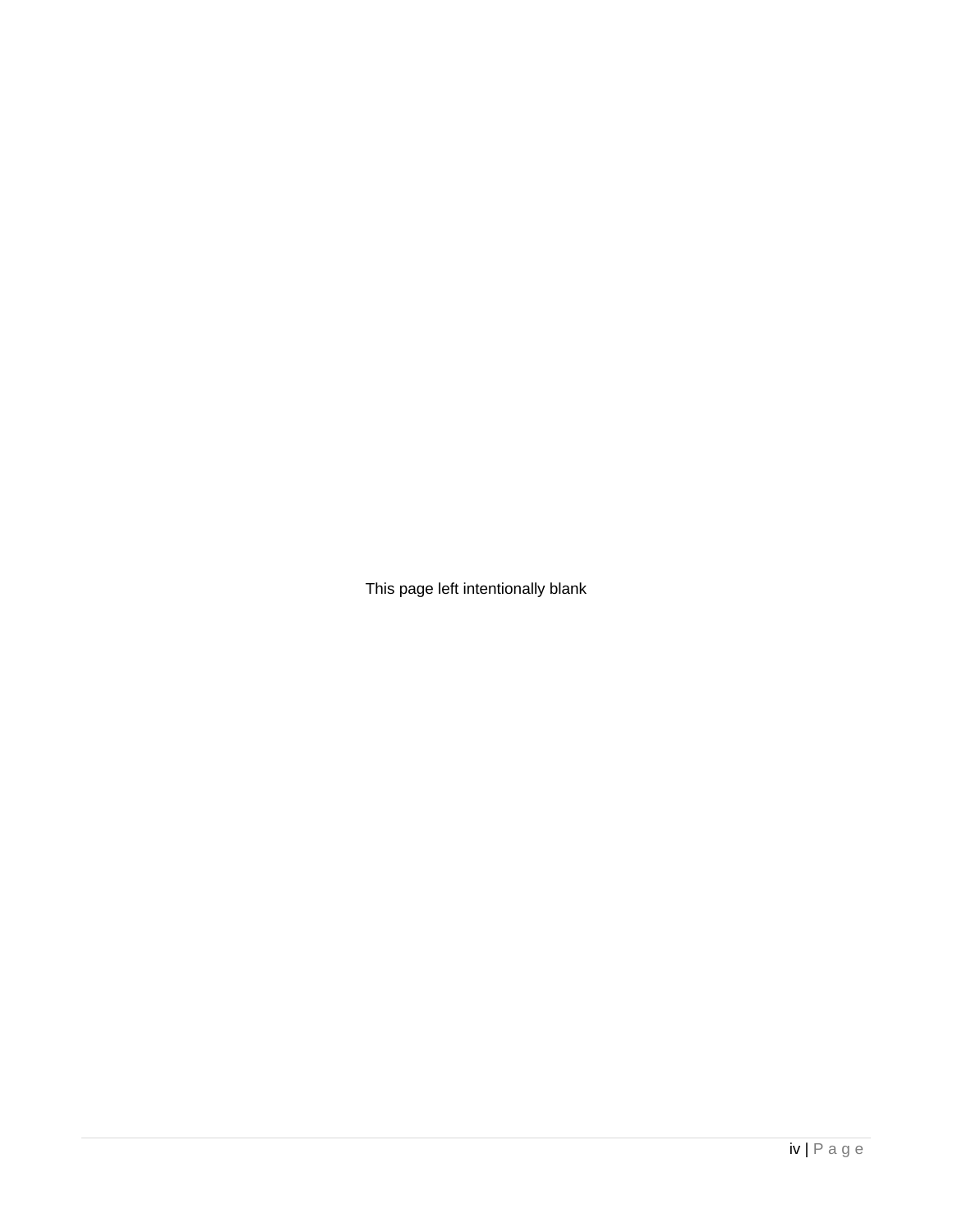

## 2020 Comprehensive Annual Financial Report Introductory Section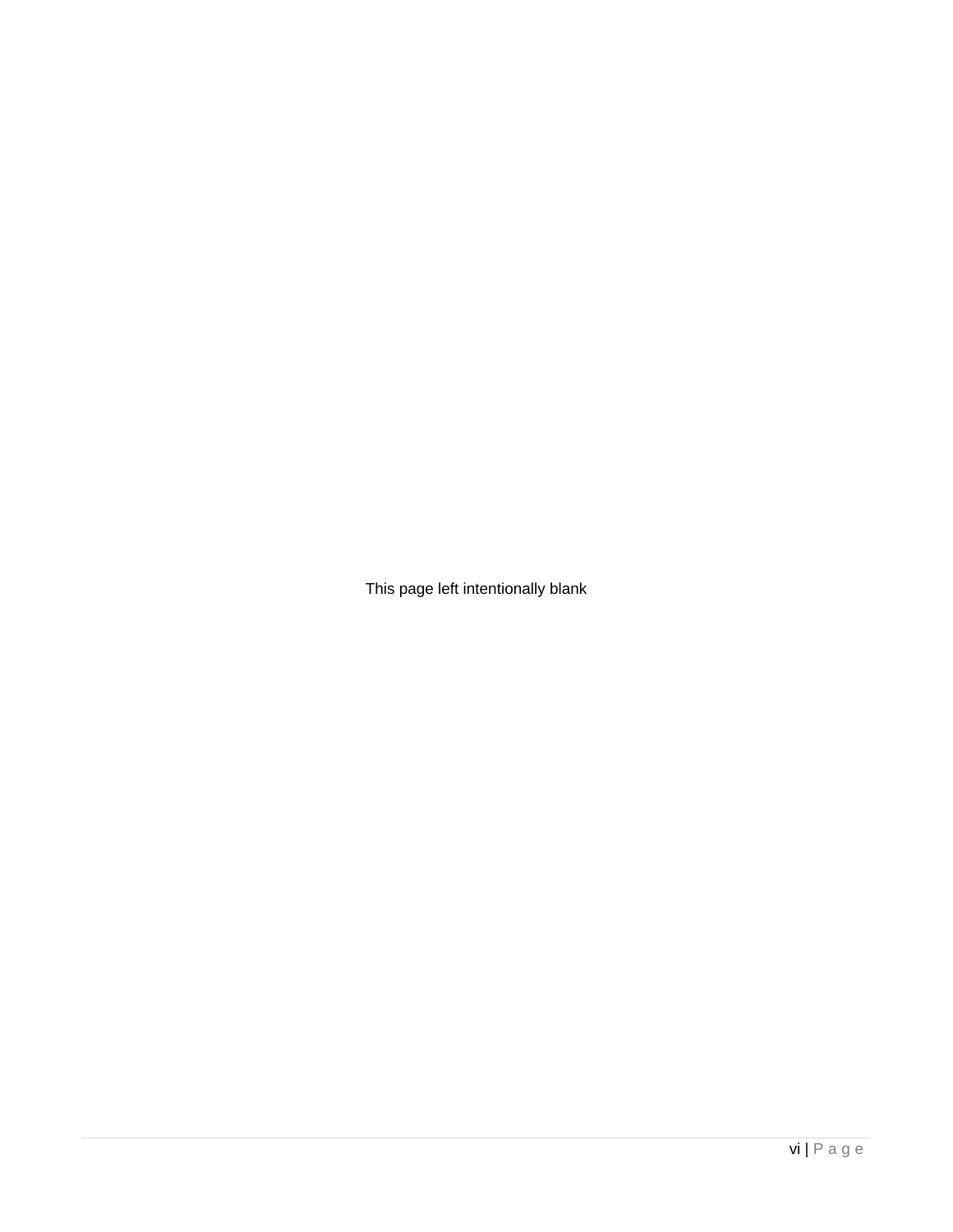

March 26, 2021

Dear Central Texas Community,

On behalf of the board of directors of Capital Metropolitan Transportation Authority, I am pleased to submit to you the Comprehensive Annual Financial Report for the year ending September 30, 2020.

Management assumes full responsibility for the completeness and reliability of the information contained in this report, based upon a comprehensive framework of internal control that it has established for this purpose. The internal control is designed to provide reasonable, rather than absolute, assurance that the financial statements are free of any material misstatements. We believe the data, as presented, is accurate in all material respects and that it is presented in a manner designed to fairly set forth the financial position and results of operations of Capital Metro in accordance with U.S. generally accepted accounting principles (GAAP) for local government units and the auditor's opinion on the fair presentation of the financial statements is unmodified. All disclosures necessary to enable the reader to gain an understanding of Capital Metro's financial affairs have been included.

During Fiscal Year 2020, Capital Metro dealt with the local effects of a global pandemic, focusing on the physical health and safety of both its staff and its customers, as well as the financial wellbeing of the agency. Needing to balance the needs for continued service for essential workers and the necessary trips customers still had to make with the financial reality brought by a stark decrease in ridership, the agency was able to stabilize operations and still invest in the customer experience. We also advanced toward the eventual success of Proposition A in November, providing a secure funding source for Project Connect, a long-term vision to transform regional transit in Central Texas.

#### **Capital Metro Profile**

Even amid the pandemic and the accompanying economic fallout, Capital Metro is delivering on its promise to connect people, jobs and communities with quality transportation options. In FY2020, Capital Metro provided 22.8 million rides on the agency's buses, trains and vans, a decrease of 27%.

With a fleet of 425 buses, Capital Metro provides MetroBus, MetroRapid and MetroExpress bus routes and shuttle service to the University of Texas at Austin. We also use 30 vehicles to operate the on-demand Pickup service and another 184 for parallel door-to-door service for eligible riders with disabilities.

MetroRail's Red Line is a 32-mile regional rail service operating with 10 trains between Leander and downtown Austin; it launched in 2010. FY2020 was the second consecutive year with significant disruptions to MetroRail service, with the construction of a new Downtown Station requiring the agency to use a temporary replacement station. Additionally, weekend service was suspended first to accommodate the federally mandated implementation of positive train control (PTC) and then the pandemic's ridership decreases. We met our deadline for PTC implementation and completed the project in August, four months ahead of schedule.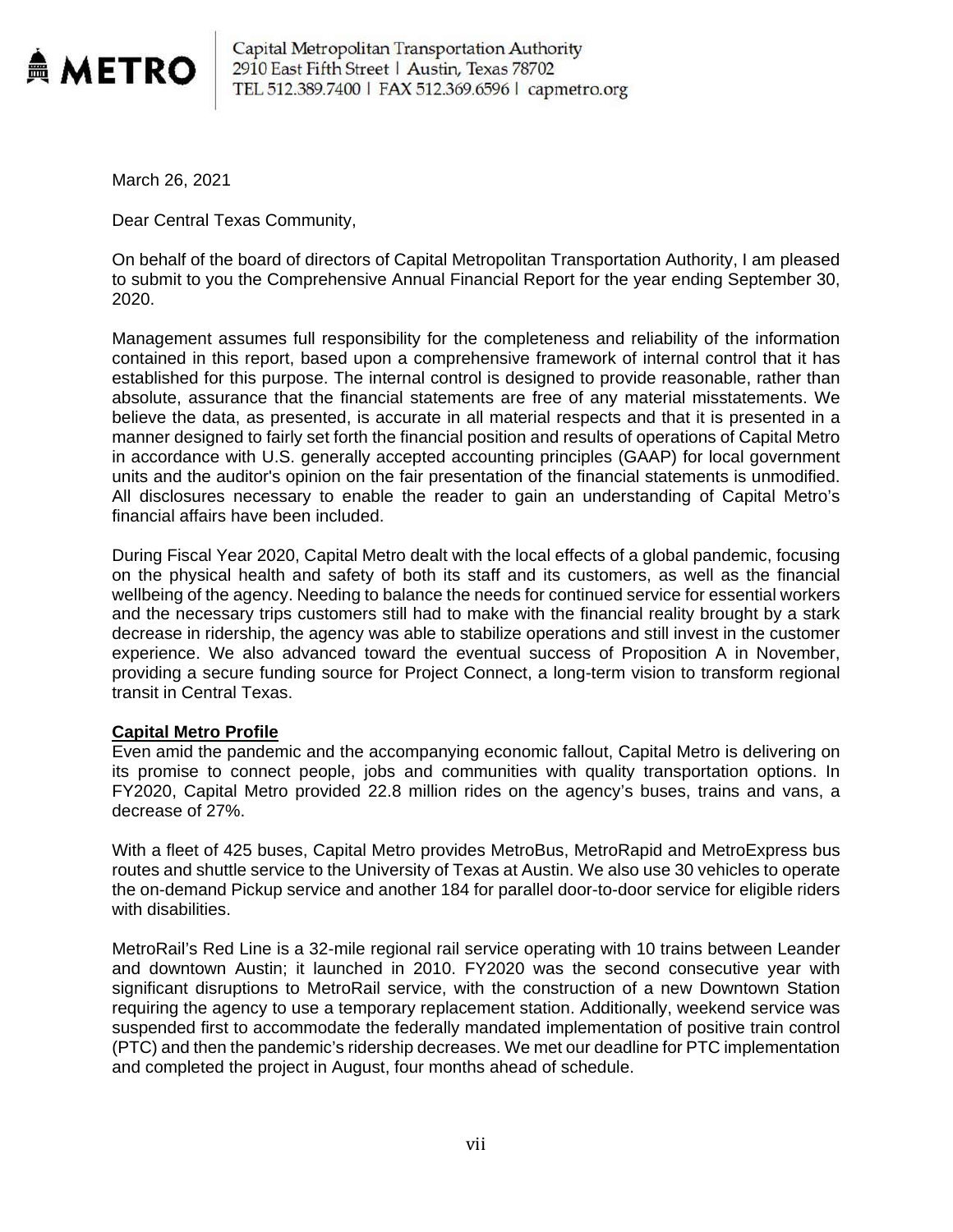

The agency operates a vanpool program called MetroRideShare, which had grown to 268 groups and about 1,500 participants by February 2020. As the pandemic led to more people working from home, that number of groups fell to about 100 by the end of FY2020. Capital Metro also works in partnership with the Capital Area Rural Transportation System (CARTS) to offer transportation to select outlying areas surrounding Austin.

Beyond its regional rail service, Capital Metro moves freight along its own 162-mile railroad line between Llano and Giddings. In FY2020, the freight rail operation shipped cargo on more than 58,402 rail cars, removing 223,608 freight trucks from our roadways.

Capital Metro was created in 1985, after voters in Austin and the surrounding area approved its creation in accordance with Chapter 451 of the Texas Transportation Code. Capital Metro provides service to more than 1.3 million residents within a 546-mile service area that includes the cities of Austin, Manor, San Leanna, Jonestown, Lago Vista, Leander, Point Venture and unincorporated portions of Travis and Williamson counties. These communities contribute one percent sales tax to help fund the services provided by Capital Metro.

#### **Governance**

Capital Metro is governed by an eight-member board of directors. The board consists of three members appointed by the Capital Area Metropolitan Planning Organization (CAMPO), including an elected official; one member representing the small cities in Capital Metro's service area; a member each appointed by the commissioners of Travis and Williamson Counties; and two members appointed by the Austin City Council, one of whom must be a member of the council.

The board is responsible for adopting policies relative to the operation, control and management of the agency. In 2018, the board members appointed Randy Clarke as the president and chief executive officer, who has the responsibility of providing leadership and direction to ensure that Capital Metro meets its mission, goals and objectives.

Capital Metro implemented a new business model in 2012 to streamline operations and improve its business practices. The agency now contracts with private companies to operate all passenger service, including bus, rail and paratransit service. Capital Metro's service providers during FY2020 were RATP Dev North America, MV Transportation, CARTS, Herzog Contracting Corporation and MTM Transit. The agency underwent a procurement process in 2019 to combine its two primary service provision contracts into one, which the board awarded to MV Transportation. That transition took effect January 5, 2020.

#### **Our Workforce**

Capital Metro helps the local economy by employing and contracting a diverse workforce of approximately 2,100. Capital Metro strives to be an employer of choice in the Austin area and the transit industry by providing competitive benefits and pay, as well as nationally recognized programs that contribute to employees' well-being.

Capital Metro's award-winning wellness program includes three 24-hour fitness centers, personal training, nutrition counseling and healthy cafeteria options, among other benefits. Since the inception of the wellness program, employee health care costs and absenteeism rates have trended downward, while morale has improved.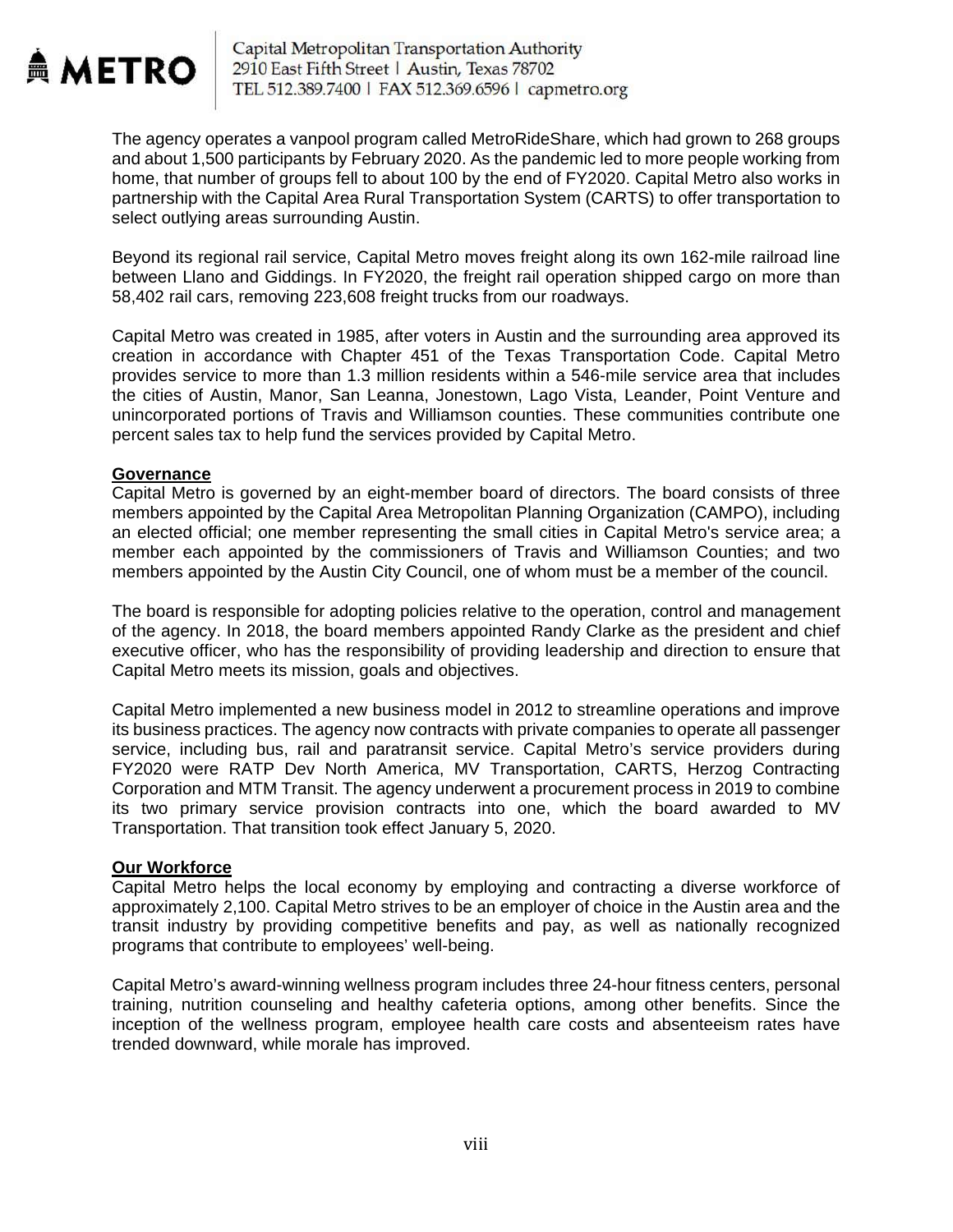

Capital Metro offers other benefits that contribute to a motivated workforce. These include flexible work schedules; telecommuting; leadership training, professional development and career advancement programs; and a top notch, on-site child care facility.

With the onset of the COVID-19 pandemic in 2020, Capital Metro worked quickly to provide flexibility for staff members, a large percentage of whom began to telecommute almost exclusively. That flexibility came in the form of technological and policy innovations.

#### **Budget Control**

By state law, Capital Metro's board of directors must adopt an annual budget driven by an approved strategic plan that outlines the agency's priorities. The budget must be adopted before the beginning of each fiscal year and before Capital Metro conducts any business in the new fiscal year. The budget is amended if operating expenditures will exceed the budgeted amount. To continue efforts toward fiscal responsibility, the board has approved a five-year capital improvement plan.

Control of the budget is maintained at the department level with overview responsibility exercised by the budget director. It is the responsibility of each department manager to administer operations in such a manner as to ensure that the use of funds is consistent with the goals and objectives in the strategic plan, and that the department remains within its budget.

#### **Accountability and Transparency**

As a steward of public funds and public trust, Capital Metro strives for both financial accountability and transparency. Capital Metro has always posted detailed financial information on its website but now also features performance dashboards on the site as well. These make public in unprecedented detail the agency's ridership, operational, safety and financial performance levels.

Capital Metro's five-year capital improvement plan and improved financial reporting and budget development processes help ensure the appropriate level of accountability and oversight.

#### **Local Economic Outlook**

Continuing the growth experienced over the past several years, Austin again placed third in the Milken Institute's Center for Jobs and Human Capital 2021 ranking of the best performing cities in the United States. This year's rankings criteria were reassessed in order to "reflect the upheaval of 2020, and the shifting markers of a city's success in a year defined by stay-at-home orders and social distancing." Even amid the year's turmoil, it was the third consecutive year the Austin region ranked in the top three.

The *Wall Street Journal*, using data from Moody's Analytics, ranked Austin first among the nation's hottest job markets in February 2020, also for the second straight year. However, the COVID-19 pandemic hit the area hard, as it did the rest of the world. Job losses in the Austin area in March and April totaled 128,600 jobs, or 11.4%. By the end of the fiscal year, growth had brought back 81,000 of those jobs. The Austin area's adjusted unemployment rate at the end of FY2020 was 6.4 percent, better than for the rest of Texas and much of the rest of the country, but also much higher than the region had grown accustomed to.

Still, the region's population grows by approximately 150 people each day, adding 100 new cars to the area's roadways. *U.S. News & World Report* again ranked Austin among the top three cities in the nation to live, citing its strength in affordability, job prospects and desirability.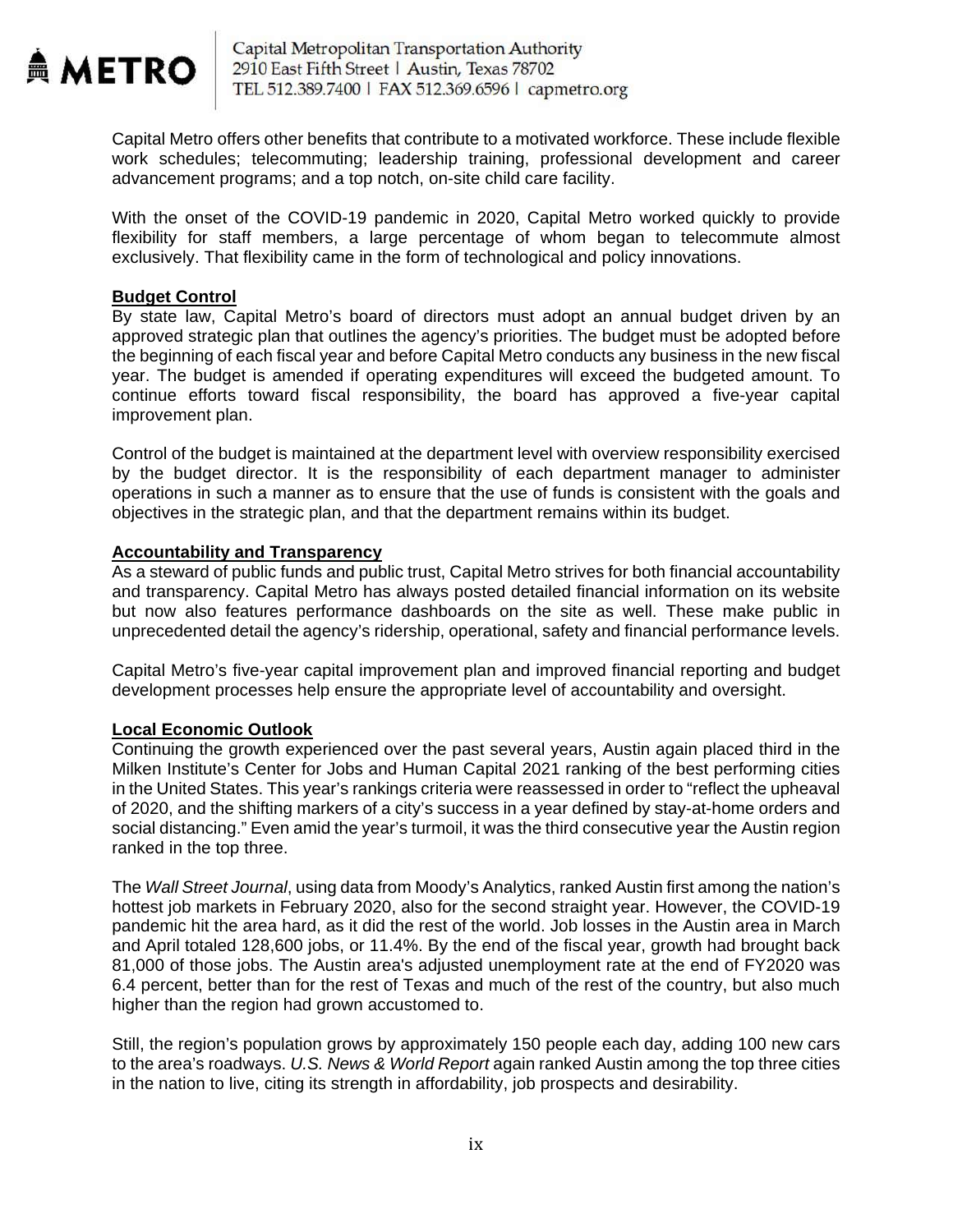

To address the region's traffic congestion issues of today and be prepared for the growth and demand for reliable transportation, Capital Metro has joined with regional partners like the city of Austin and the Capital Area Metropolitan Planning Organization (CAMPO) on Project Connect. The multiyear process culminated in a successful November 2020 ballot proposition that will provide a secure, long-term funding source for Project Connect. It will enable Capital Metro and its partners to create a regional public transportation system that will transform Central Texas for generations to come.

The Project Connect vision will be built on the strong foundation of the CapMetro transit system, which experienced ridership increases in 19 of the 20 months between June 2018 and February 2020. That success was enabled by the Cap Remap changes implemented at the start of that run, the most significant change to our bus network in the agency's history. On top of those systemic changes, CapMetro also made significant improvements to our facilities and amenities, ensuring a better customer experience across the board.

The agency has also worked with local governments outside our current service area through interlocal agreements to provide much-needed transportation service to some of the fastest growing areas in the region, including Georgetown, Pflugerville, Round Rock, Buda and Travis County. In recent years, that initiative has brought transit service to Round Rock, Georgetown and parts of Travis County that are outside of the Capital Metro service area.

Our commitment to innovation allowed CapMetro to create services that fit specific communities, like Pickup. The service brings on-demand transit to neighborhoods that aren't best served by regular, fixed-route transit service. Pickup operates in seven neighborhood zones throughout our service area, allowing customers to request tailored trips and the agency has plans to increase that number greatly in the coming years.

There has been an understandable hiatus in live events during the pandemic, but the Austin region will continue as the pandemic recedes to be a magnet for special events: South By Southwest; the Austin City Limits Music Festival; the United States Grand Prix at the Circuit of the Americas, attended by international race fans; and other festivals like the Pecan Street and Moontower Comedy Festivals will still bring in tourists from around the country and world. In 2021, Major League Soccer's Austin FC will play its initial season. These events provide a significant positive economic impact and increased exposure for Austin on an international stage while providing Capital Metro with the opportunity to serve new riders.

#### **Management's Discussion and Analysis**

Capital Metro's management is responsible for the accuracy, reliability and presentation of the financial information contained within the Comprehensive Annual Financial Report. The report includes all necessary disclosures and other information that enable the reader to gain an understanding of Capital Metro's financial activities.

Generally accepted accounting principles require that management provide a narrative introduction, overview and analysis to the accompanying basic financial statements in the form of Management's Discussion and Analysis (MD&A). This letter of transmittal is designed to complement the MD&A and should be read in conjunction with the MD&A. Capital Metro's MD&A can be found directly following the independent auditor's report.

#### **Certificate of Achievement for Financial Reporting**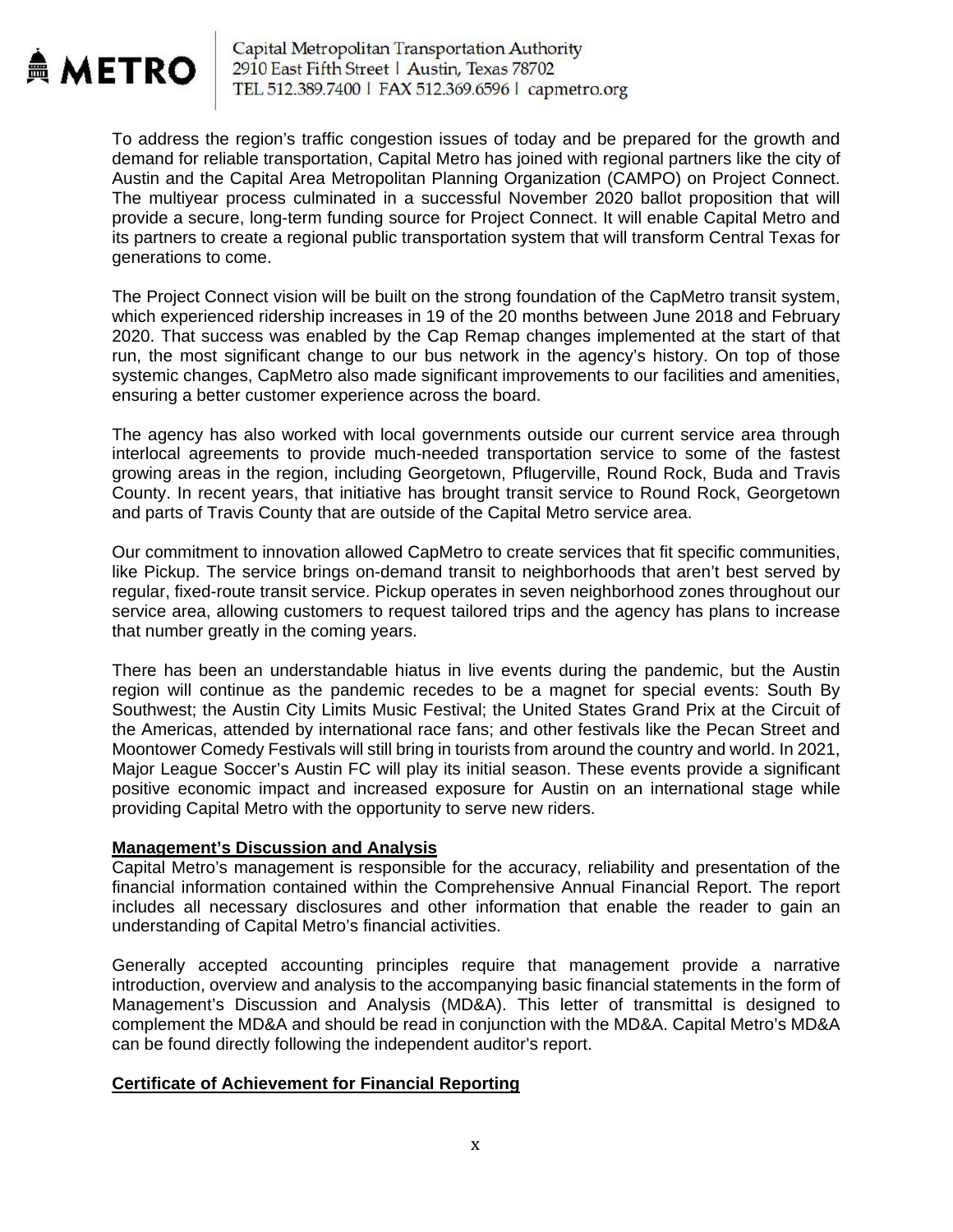

Capital Metro has again received the Certificate of Achievement for Excellence in Financial Reporting for the Fiscal Year 2019 Comprehensive Annual Financial Report from the Government Finance Officers Association. This award is designed to encourage and assist state and local governments to go beyond the minimum requirements of generally accepted accounting principles to prepare comprehensive annual financial reports that evidence the spirit of transparency and full disclosure and then to recognize individual governments that succeed in achieving that goal.

#### **Acknowledgements**

The preparation of this report on a timely basis could not be accomplished without the dedicated service of Finance Department staff members. Capital Metro also thanks its board of directors for their continuing support, and to the customers and taxpayers for whom we work.

Respectfully submitted,

very lla

Randy Clarke Capital Metro President & Chief Executive Capital Metro Chief Financial Officer **Officer** 

Jameweek

Reinet Marneweck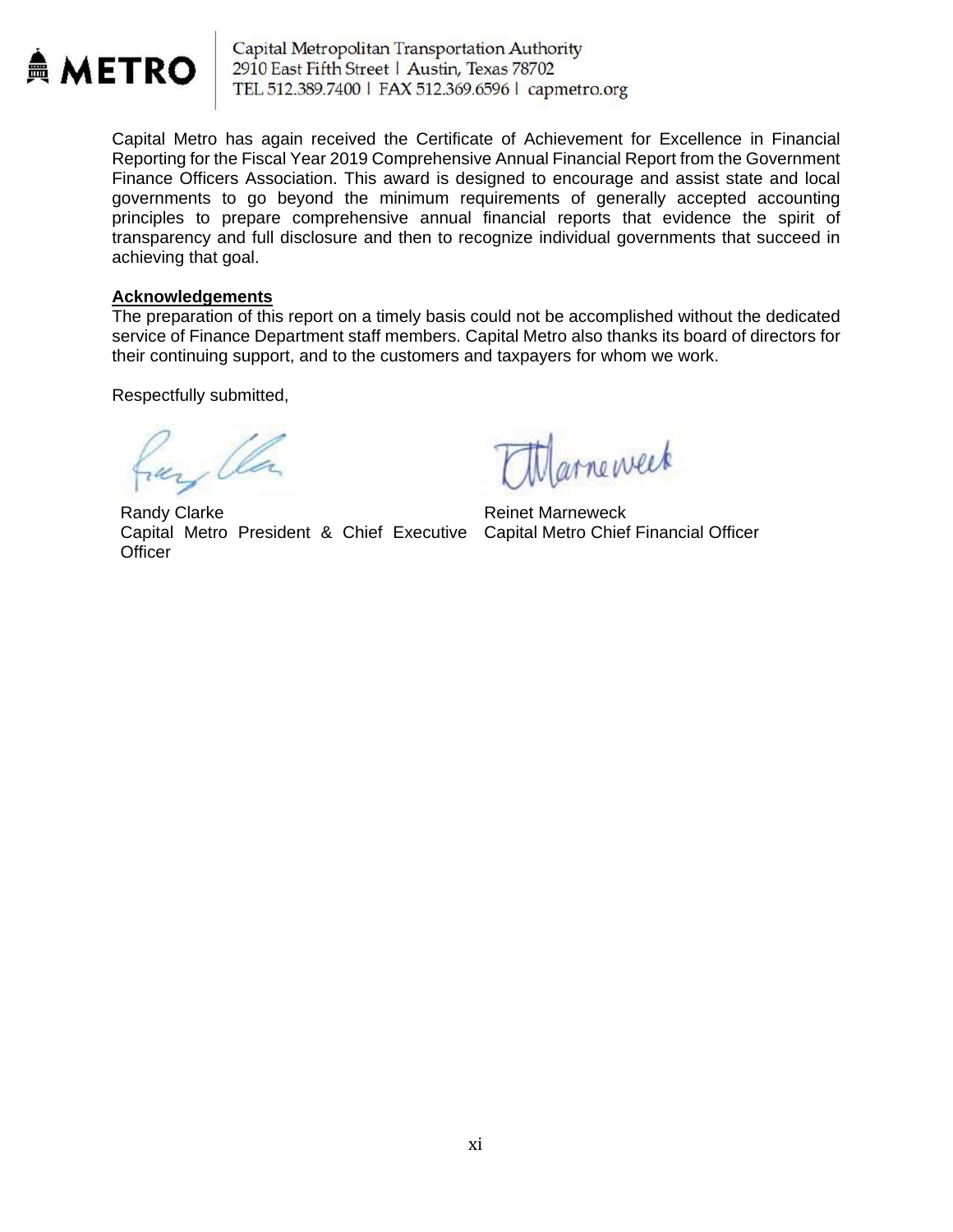Government Finance Officers Association

Certificate of Achievement for Excellence in Financial Reporting

Presented to

## **Capital Metropolitan Transportation Authority Texas**

For its Comprehensive Annual **Financial Report** For the Fiscal Year Ended

September 30, 2019

Christopher P. Morrill

Executive Director/CEO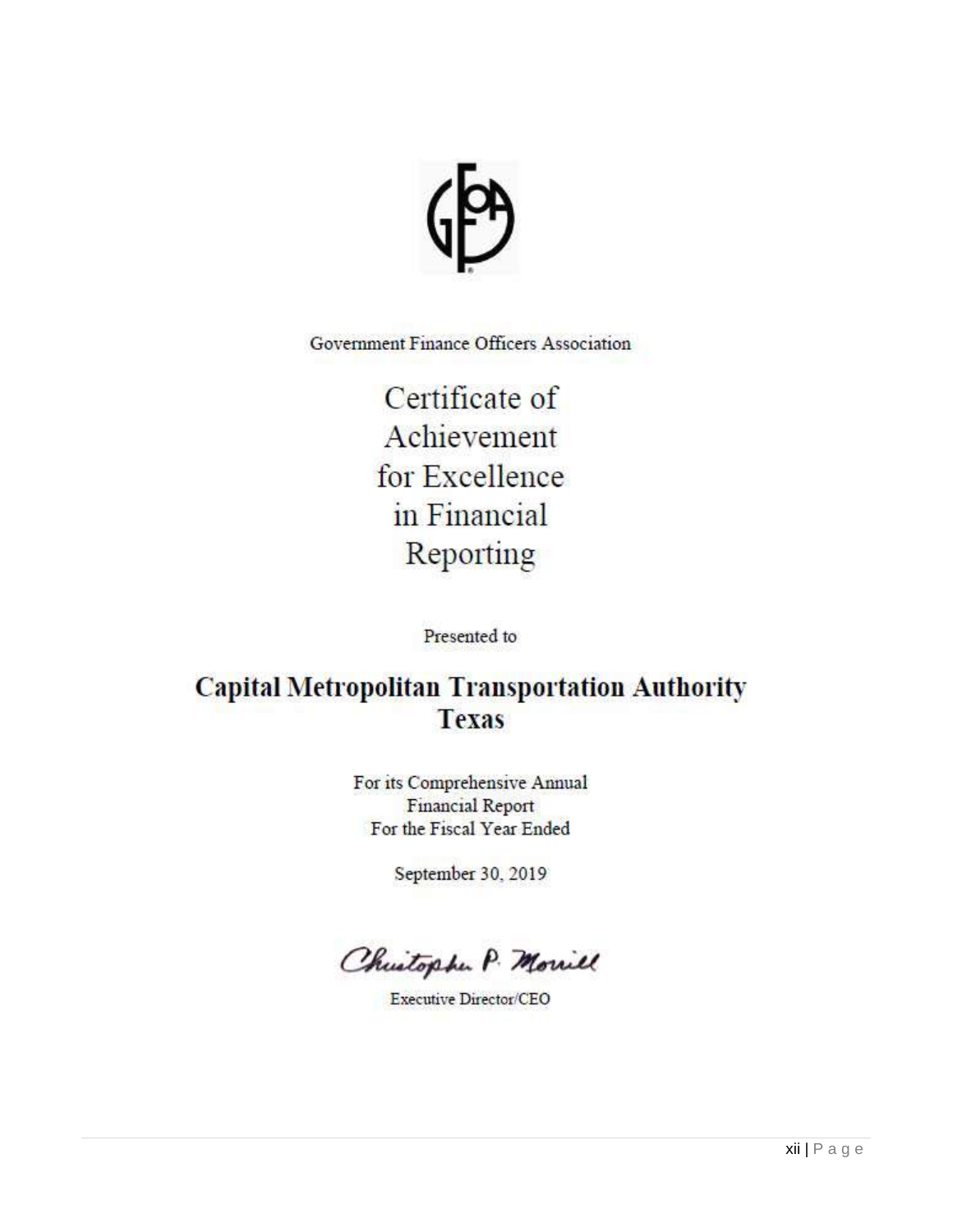#### **BOARD OF DIRECTORS APPOINTING BODY**

|                                            | Wade Cooper – Chair Capital Area Metropolitan Planning Organization |
|--------------------------------------------|---------------------------------------------------------------------|
| Delia Garza – Vice Chair City of Austin    |                                                                     |
| Eric Stratton, Secretary Williamson County |                                                                     |
|                                            | Terry Mitchell Capital Area Metropolitan Planning Organization      |
| Jeffrey Travillion Travis County           |                                                                     |
|                                            | Troy Hill Small Cities                                              |
| Sabino "Pio" Renteria City of Austin       |                                                                     |
|                                            | Ann Kitchen Capital Area Metropolitan Planning Organization         |

#### **ADMINISTRATION**

| Randy Clarke            | President/Chief Executive Officer                                                      |
|-------------------------|----------------------------------------------------------------------------------------|
| Dottie Watkins          | Chief Customer Officer, Chief Operating Officer                                        |
| <b>Reinet Marneweck</b> | Executive Vice President, Chief Financial Officer                                      |
| Sharmila Mukherjee      | Executive Vice President, Strategic and Planning<br>Development                        |
| Donna Simmons           | Executive Vice President, Administration/Diversity and<br>Inclusion Officer            |
| Kerri Butcher           | Executive Vice President, Chief of Staff, Chief Counsel and<br><b>External Affairs</b> |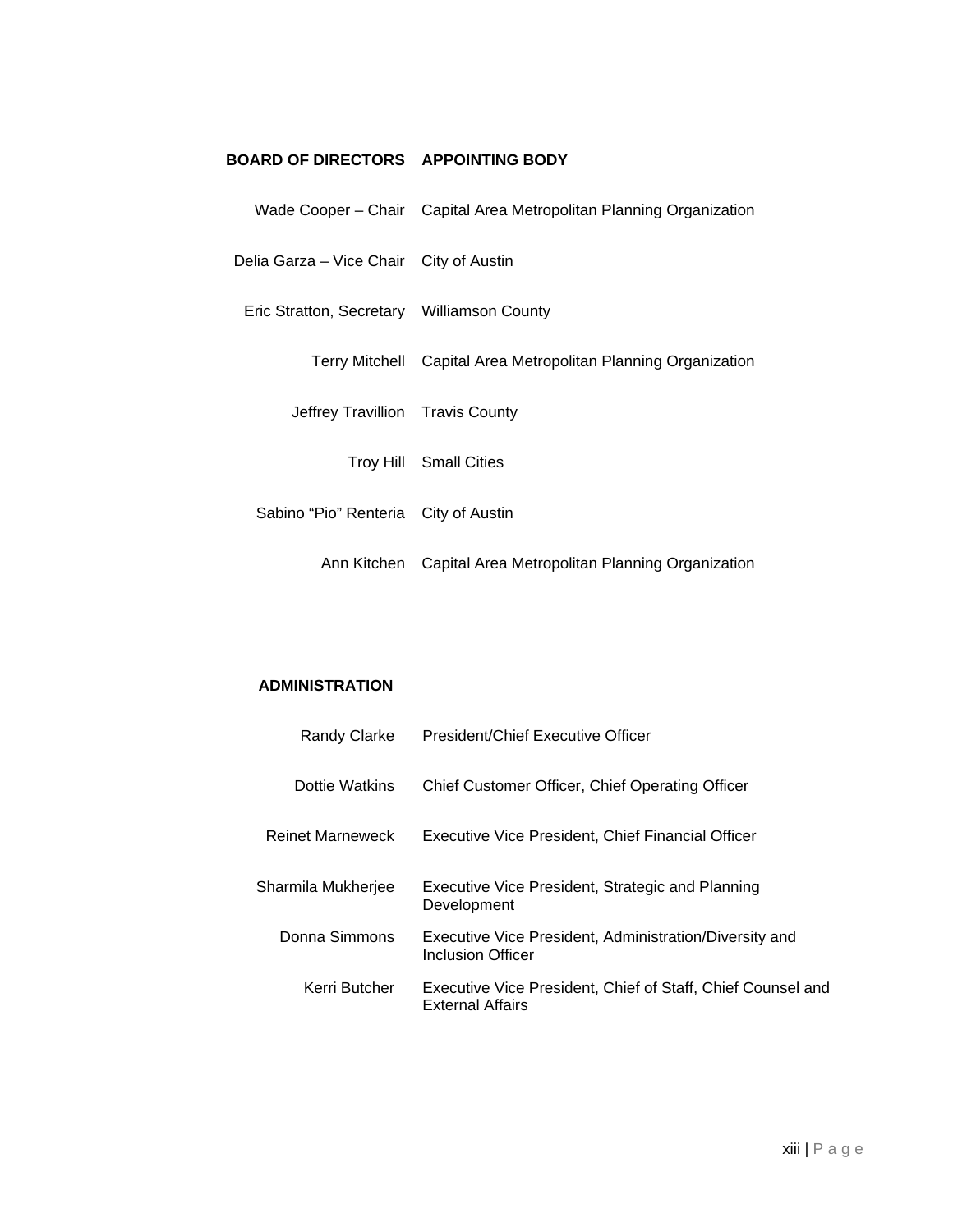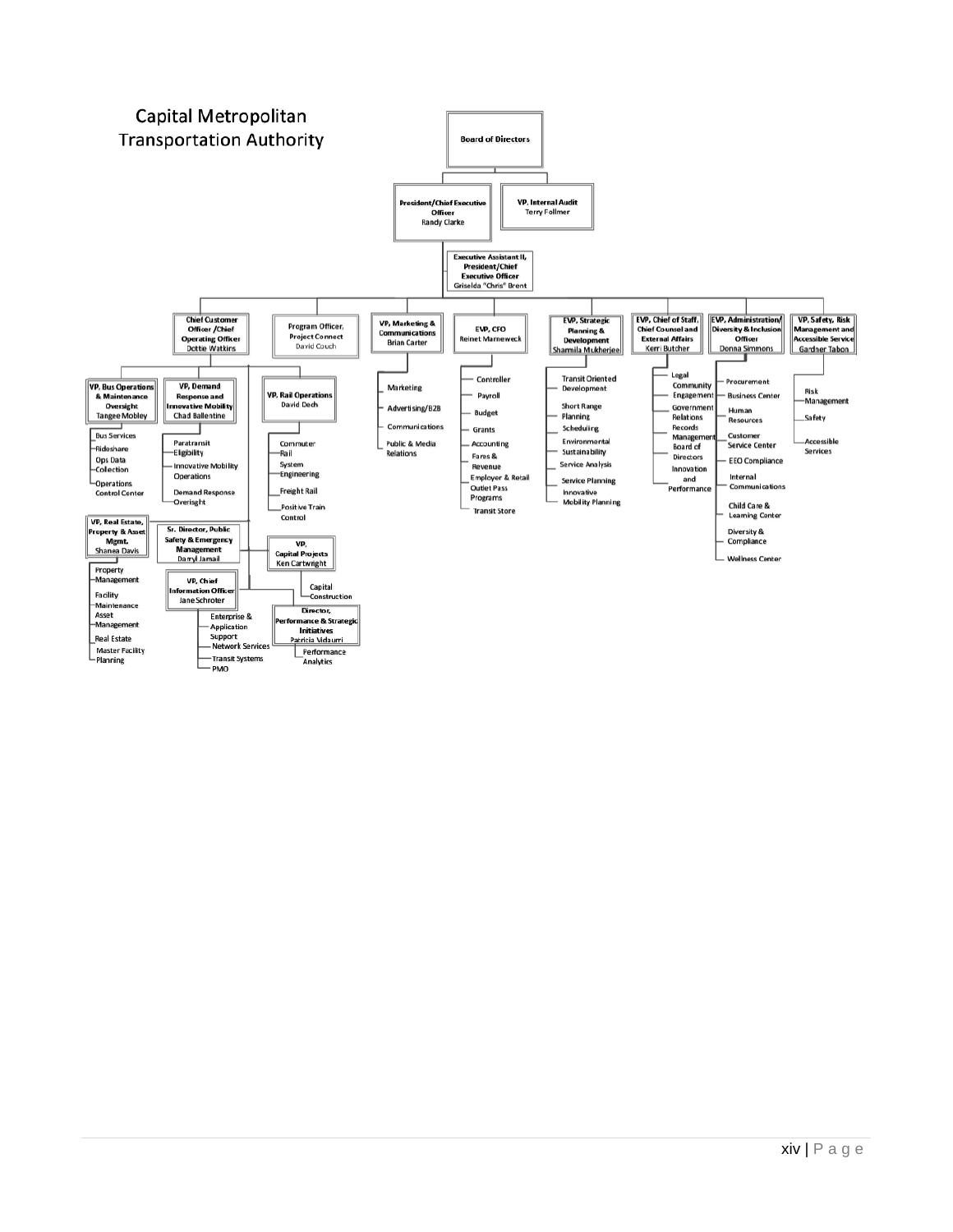### **Service Area Map**

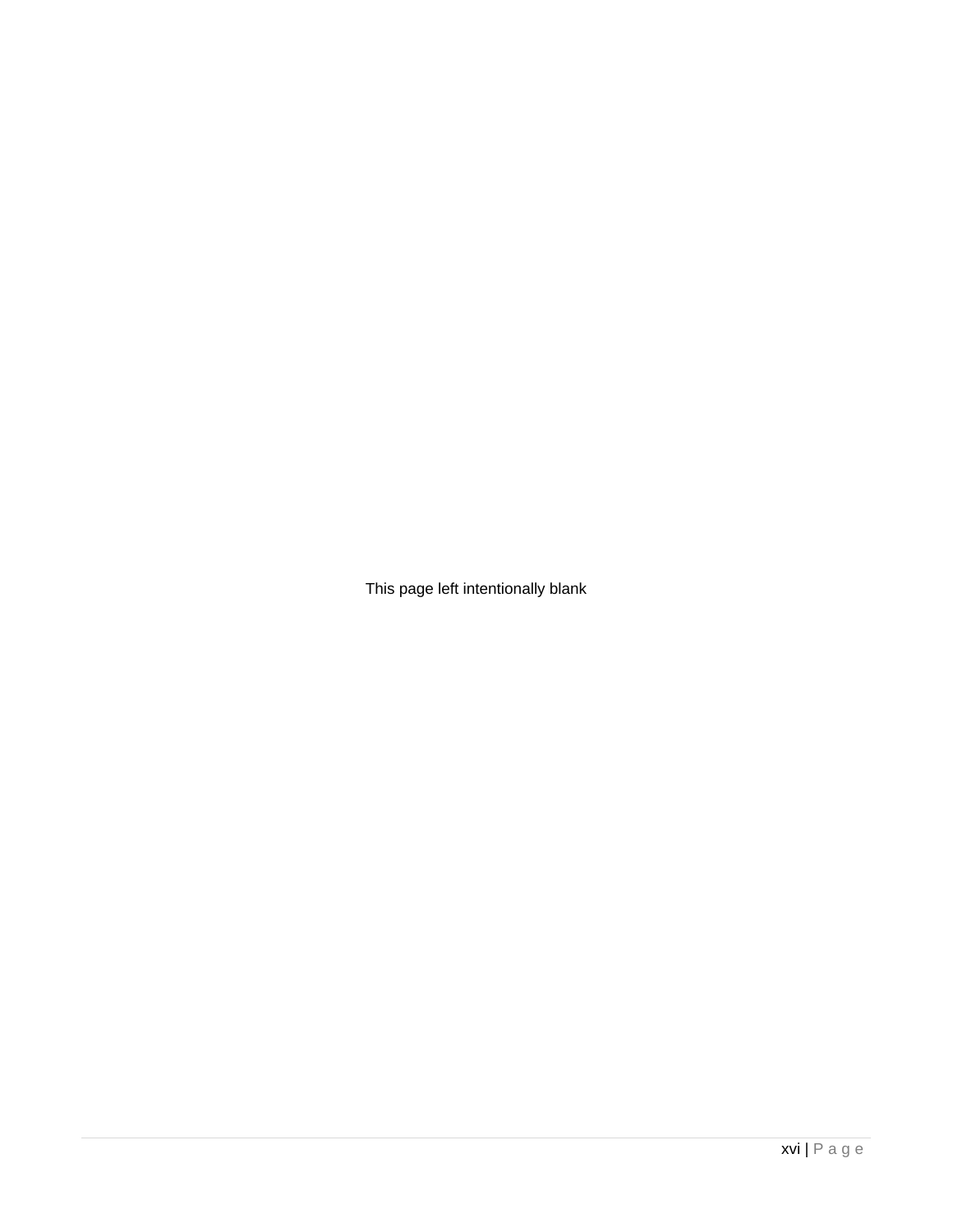

## 2020 Comprehensive Annual Financial Report Financial Section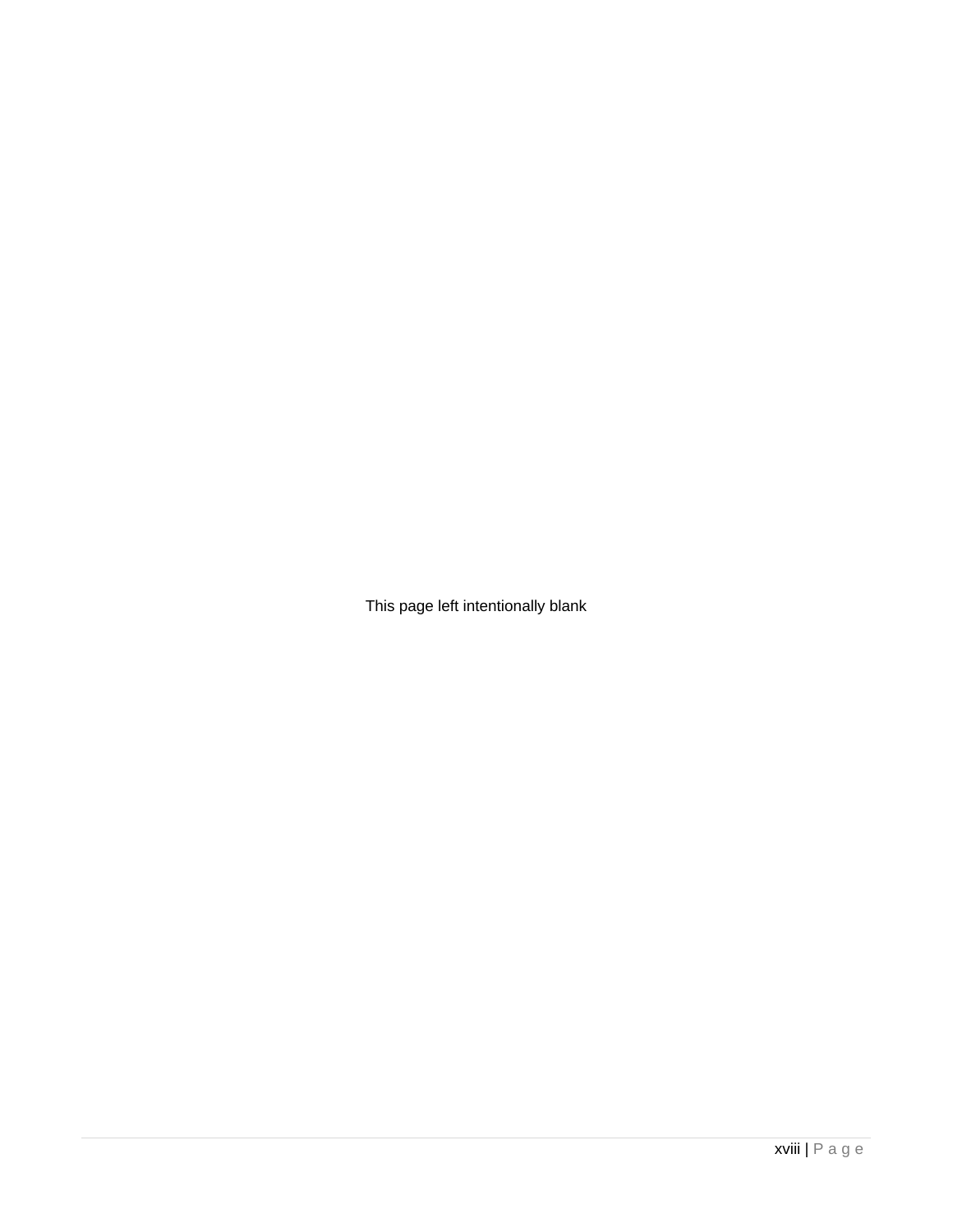

**RSM US LLP** 

#### **Independent Auditor's Report**

To the Finance, Audit, and Administration Committee of the Board of Directors Capital Metropolitan Transportation Authority

#### **Report on the Financial Statements**

We have audited the accompanying financial statements of Capital Metropolitan Transportation Authority (the Authority) as of and for the years ended September 30, 2020 and 2019, and the related notes to the financial statements, which collectively comprise the Authority's basic financial statements, as listed in the table of contents.

#### **Management's Responsibility for the Financial Statements**

Management is responsible for the preparation and fair presentation of these financial statements in accordance with accounting principles generally accepted in the United States of America; this includes the design, implementation and maintenance of internal control relevant to the preparation and fair presentation of financial statements that are free from material misstatement, whether due to fraud or error.

#### **Auditor's Responsibility**

Our responsibility is to express an opinion on these financial statements based on our audits. We conducted our audits in accordance with auditing standards generally accepted in the United States of America. Those standards require that we plan and perform the audit to obtain reasonable assurance about whether the financial statements are free from material misstatement.

An audit involves performing procedures to obtain audit evidence about the amounts and disclosures in the financial statements. The procedures selected depend on the auditor's judgment, including the assessment of the risks of material misstatement of the financial statements, whether due to fraud or error. In making those risk assessments, the auditor considers internal control relevant to the Authority's preparation and fair presentation of the financial statements in order to design audit procedures that are appropriate in the circumstances, but not for the purpose of expressing an opinion on the effectiveness of the Authority's internal control. Accordingly, we express no such opinion. An audit also includes evaluating the appropriateness of accounting policies used and the reasonableness of significant accounting estimates made by management, as well as evaluating the overall presentation of the financial statements.

We believe that the audit evidence we have obtained is sufficient and appropriate to provide a basis for our audit opinion.

#### **Opinion**

In our opinion, the financial statements referred to above present fairly, in all material respects, the financial position of the Authority as of September 30, 2020 and 2019, and the changes in its financial position and cash flows for the years then ended in accordance with accounting principles generally accepted in the United States of America.

THE POWER OF BEING UNDERSTOOD AUDIT | TAX | CONSULTING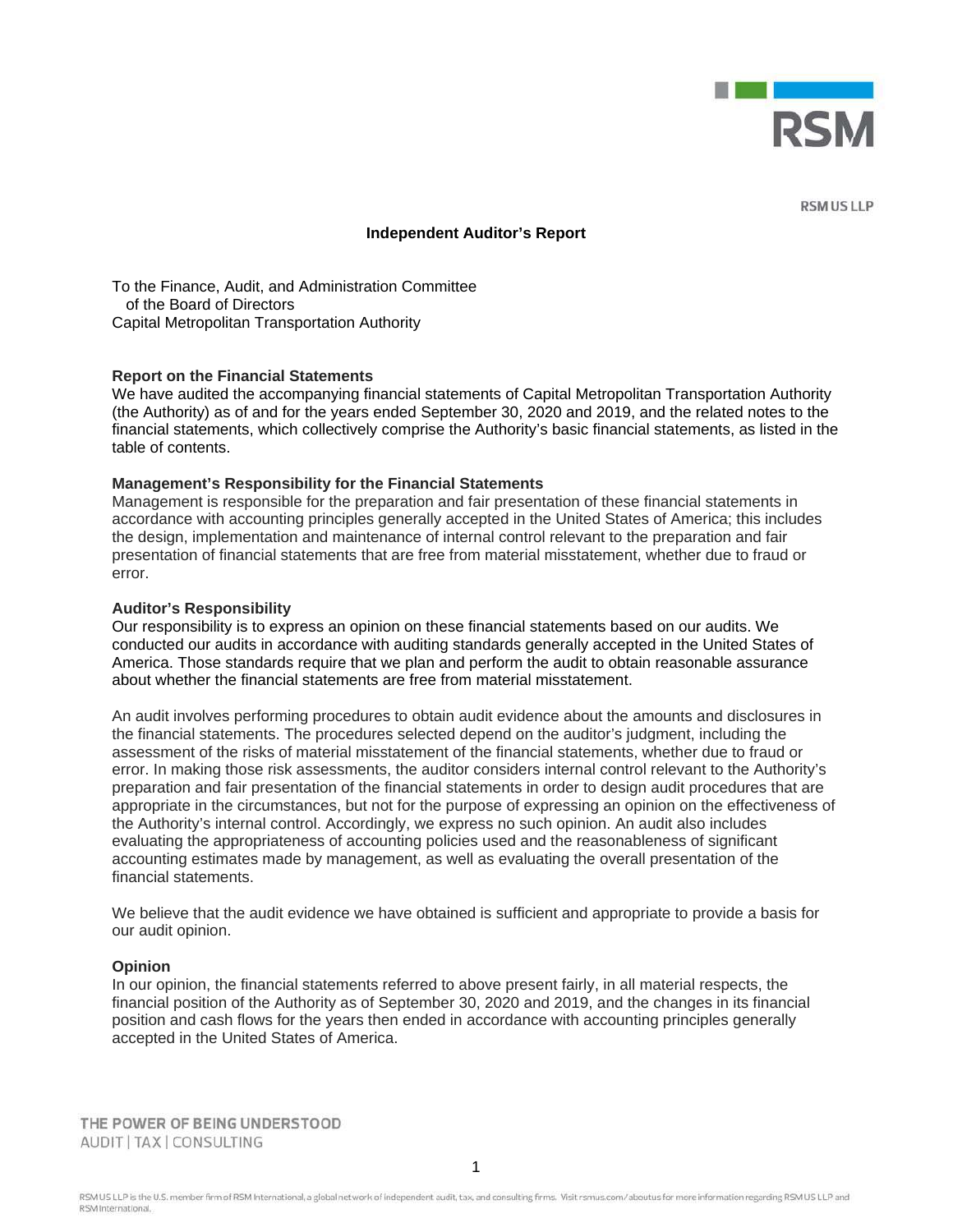#### **Other Matters**

#### *Required Supplementary Information*

Accounting principles generally accepted in the United States of America require that the Management's Discussion and Analysis, the Capital Metropolitan Transportation Authority Retirement Plan for Bargaining Unit Employees of StarTran, Inc. Schedules of Changes in Net Position Liability and Related Ratios, Capital Metropolitan Transportation Authority Retirement Plan for Bargaining Unit Employees of StarTran, Inc. Schedule of Plan Contributions, Capital Metropolitan Transportation Authority Retirement Plan for Administrative Employees Schedules of Changes in Net Pension Liability and Related Ratios, Capital Metropolitan Transportation Authority Retirement Plan for Administrative Employees Schedules of Plan Contributions and Capital Metropolitan Transportation Authority Other Post-Employment Benefits – Schedules of Changes in the Total OPEB Liability and Related Ratios be presented to supplement the basic financial statements. Such information, although not a part of the basic financial statements, is required by the Governmental Accounting Standards Board, who considers it to be an essential part of financial reporting for placing the basic financial statements in an appropriate operational, economic or historical context. We have applied certain limited procedures to the required supplementary information in accordance with auditing standards generally accepted in the United States of America, which consisted of inquiries of management about the methods of preparing the information and comparing the information for consistency with management's responses to our inquiries, the basic financial statements and other knowledge we obtained during our audit of the basic financial statements. We do not express an opinion or provide any assurance on the information because the limited procedures do not provide us with sufficient evidence to express an opinion or provide any assurance.

#### *Other Information*

Our audits were conducted for the purpose of forming an opinion on the financial statements that collectively comprise the Authority's basic financial statements. The accompanying Introductory and Statistical Sections, as listed in the table of contents, are presented for purposes of additional analysis and are not a required part of the basic financial statements. Such information has not been subjected to the auditing procedures applied in the audits of the basic financial statements and, accordingly, we do not express an opinion or provide any assurance on it.

**RSM US LLP** 

Austin, Texas March 26, 2021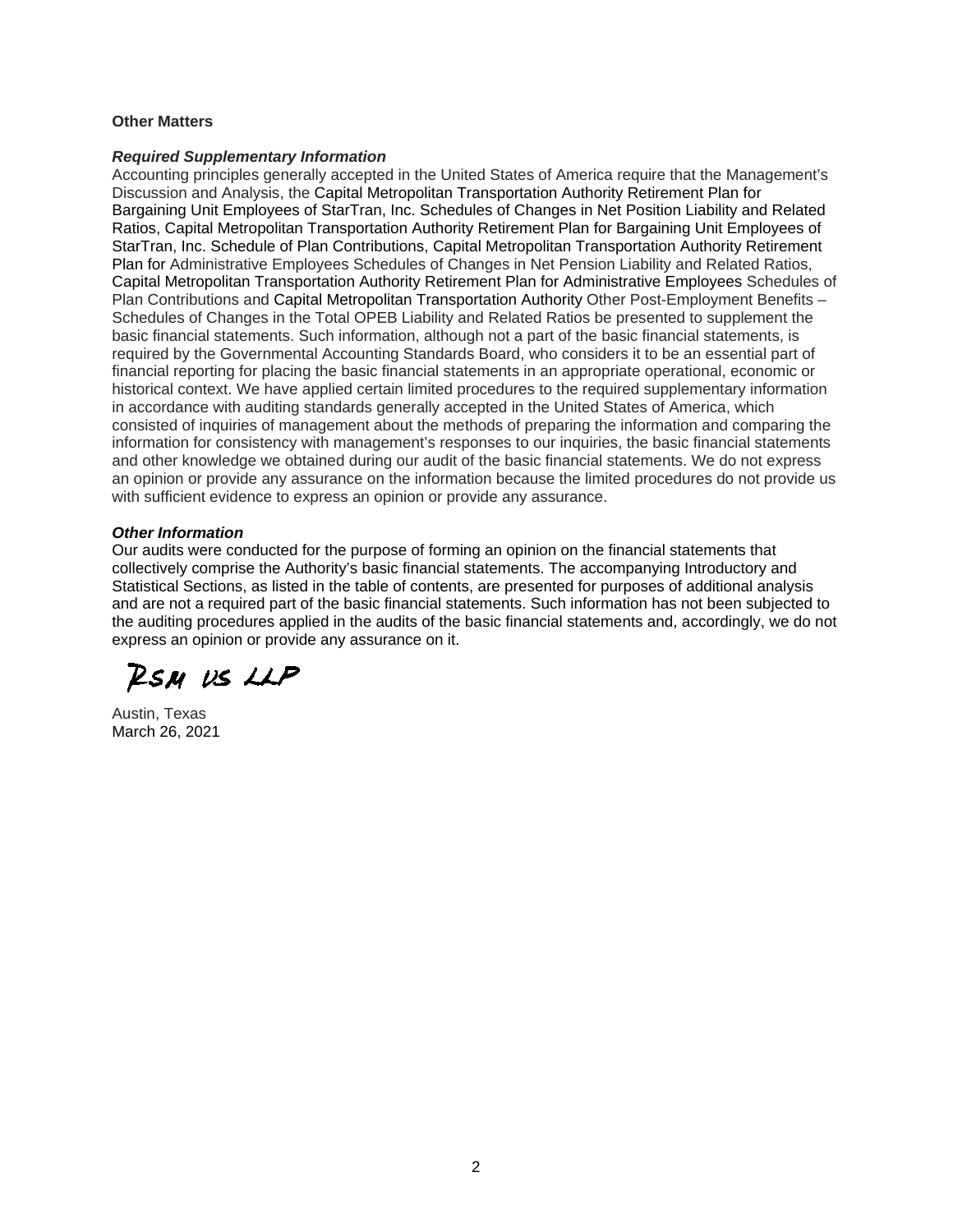This section of the financial statements of the Capital Metropolitan Transportation Authority (CMTA, Capital Metro, or the Authority) offers a narrative overview and analysis of the financial activities for fiscal year ended September 30, 2020 and 2019. The information contained within the Management Discussion and Analysis (MD&A) should be considered only part of a greater whole. The reader of this statements should take time to read and evaluate all sections of this report, including the footnotes and other supplementary information that is provided in addition to this MD&A.

#### **Financial Highlights**

- Net position was \$735.6 million as of September 30, 2020, increased 18.3% from \$621.8 million as of September 30, 2019. Net position was \$621.8 million as of September 30, 2019, increased 9.6% from \$567.2 million as of September 30, 2018.
- Fiscal year (FY) 2020 sales tax revenue was comparable to FY2019 at \$262.4 million and \$261.5 million respectively. FY2019 sales tax revenue was \$261.5 million compared to \$243.6 million in FY2018. Transportation fares decreased from \$15.2 million in FY2019 to \$10.0 million in FY2020, a decrease of 34.5%. Transportation fares increased from \$14.6 million in FY2018 to \$15.2 million in FY19, an increase of 3.9%. Rail freight revenue increased from \$5.1 million in FY 2019 to \$6.5 million in FY2020, an increase of 27.3%. Rail freight revenue decreased slightly from \$5.5 million in FY 2018 to \$5.1 million, a decrease of 7%. (Table A-2).
- Operating expenses (including depreciation) were \$303.5 million for FY2020 compared to \$292.2 million for FY2019, an increase of 3.9% (Table A-3).
- Expenses of approximately \$8.0 million in FY2020 and \$7.5 million in FY2019 were made for mobility projects (Table A-4).
- Expenses of \$6.7 million in FY2020 and \$3.9 million in FY2019 were made for preliminary costs for long term mobility planning project also known as Project Connect (Table A-4).
- Capital assets (net of depreciation) increased by \$47.6 million to \$508.1 million as of September 30, 2020 from \$460.5 million as of September 30, 2019 (Table A-5).

#### **Overview of the Financial Statements**

This discussion and analysis are intended to serve as an introduction to CMTA's financial statements. The financial statements are comprised of 1) financial statements, 2) notes to the financial statements, and 3) required supplementary information.

The Statements of Net Position reports CMTA's assets and deferred outflows, as well as liabilities and deferred inflows, with the difference between the two reported as net position. This is a measure of financial position, which can indicate financial condition improvement or deterioration from year to year.

The Statements of Revenue, Expenses, and Changes in Net Position present information showing how CMTA's net position changed during the fiscal year. Operating revenue consists of transportation fares, contract fare revenue, and rail freight fees. Other non-operating revenue includes a 1% sales and use tax which comprises 60.7% of all revenues in FY2020, and 72.9% of all revenues in FY2019, as well as investment income, other income and operating contributions. Operating expenses include providing bus service, demand response, commuter rail service, maintenance, security, and administration for CMTA. Non-operating expenses include funding for regional mobility projects.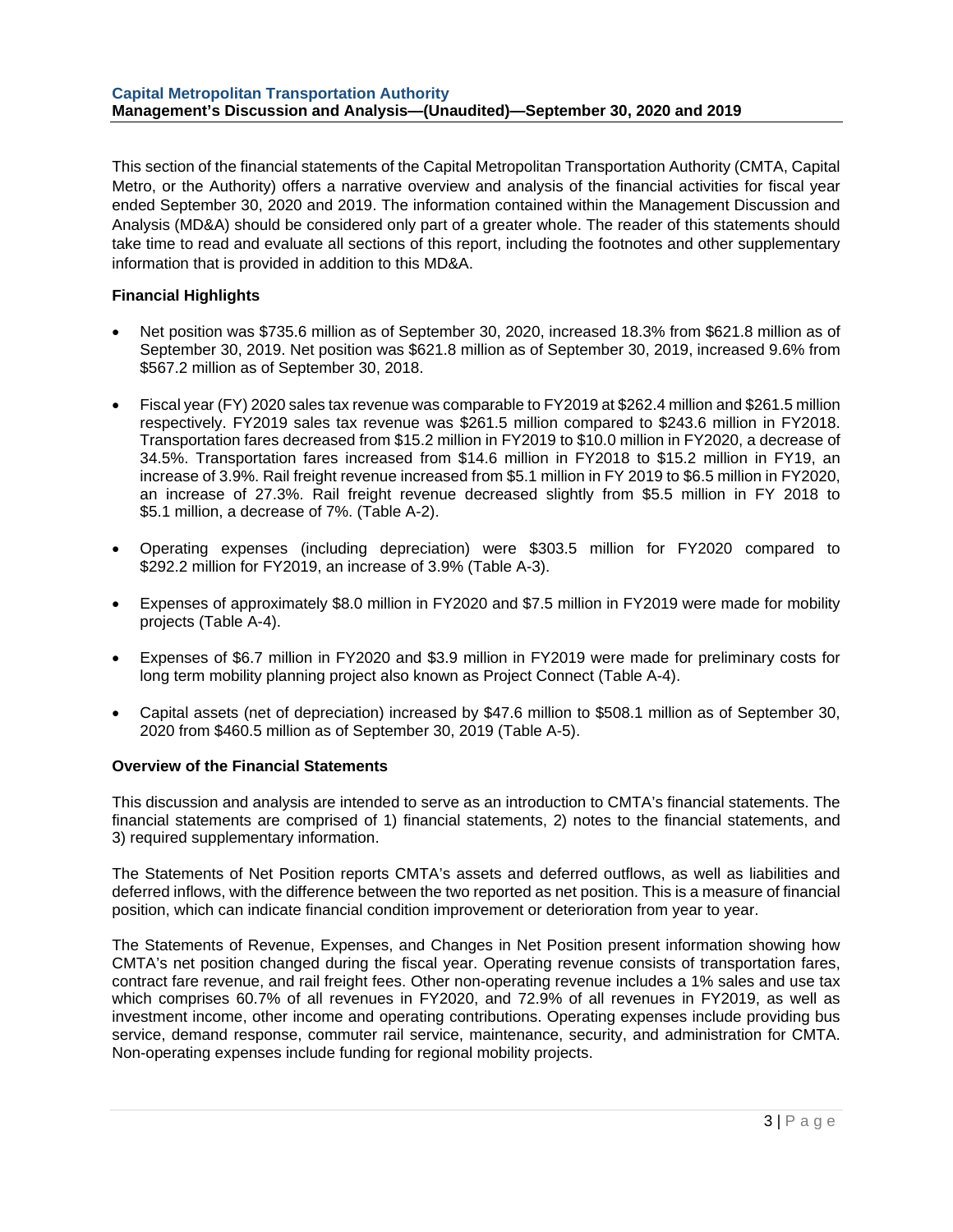#### **Capital Metropolitan Transportation Authority Management's Discussion and Analysis—(Unaudited)—September 30, 2020 and 2019**

The Statements of Cash Flows reports cash and cash equivalents activities for the fiscal year resulting from operating activities, non-capital financing activities, capital and related financing activities, and investing activities.

The Notes to the Financial Statements provide additional information necessary to fully understand the data provided in the financial statements.

The Required Supplementary Information (unaudited) includes the progress in funding CMTA's obligation to provide pension benefits to its former employees and to its administrative employees and is required by accounting principles generally accepted in the United States of America.

#### **FINANCIAL ANALYSIS**

#### *Net Position*

Total net position may serve, over time, as a useful indicator of an entity's financial position. The total net position of CMTA increased \$113.8 million from \$621.8 million in FY2019 to \$735.6 million in FY2020, primarily due to funds received from the federal Coronavirus Aid, Relief, and Economic Security (CARES) Act offset by impacts from the COVID-19 pandemic which resulted in both a decrease in operating revenue due to decreased ridership and the suspension of fares in April and May combined with an increase in operating expenses as a result of added safety measures. The total net position of CMTA increased \$54.6 million, from \$567.2 million in FY2018 to \$621.8 million in FY2019, primarily due to an increase of 7.5% in sales and use tax receipts with an expanding economy in the Austin region, increases in investment income due to higher interest rates during FY2019, offset by increases in purchased transportation due to a full year of Cap Remap, which was the most significant change to Capital Metro's bus network and made the network more frequent, more reliable and better connected and preliminary costs for Project Connect.

Total assets and deferred outflows increased \$117.1 million from \$750.7 million in FY2019 to \$867.8 million in FY2020 due primarily to federal CARES Act funding related to the COVID19 pandemic and capital projects, such as the construction of the Downtown Station and additions to the bus fleet. Total assets and deferred outflows increased to \$751.9 million in FY2019 from \$696.6 million in FY2018 and from \$642.7 million in FY2017 due primarily to increased depreciable assets, net of depreciation, and land and improvements, offset by a decrease in projects in process.

Total liabilities and deferred inflows increased \$3.2 million from \$128.0 million in FY2019 to \$132.2 million in FY2020 due primarily to additional accrued liabilities related to the procurement process undertaken to combine its two primary bus service provision contracts into one. The additional accrued liabilities related to the consolidation of two vendors into one resulted in a contractual commitments of \$5.8 for the purchased transportation services and \$6.3 million for a commitment by the Authority to pay unpaid compensated absences for the consolidation of the workforce from two purchase transportation vendors into one. Total liabilities and deferred inflows decreased from \$129.4 million in FY2018 to \$128.9 million in FY2019 primarily due to a decrease in deferred inflows offset by an increase in the net pension liability.

Comparative amounts for the prior year have been presented in order to provide an understanding of changes in Capital Metro's financial position and operations.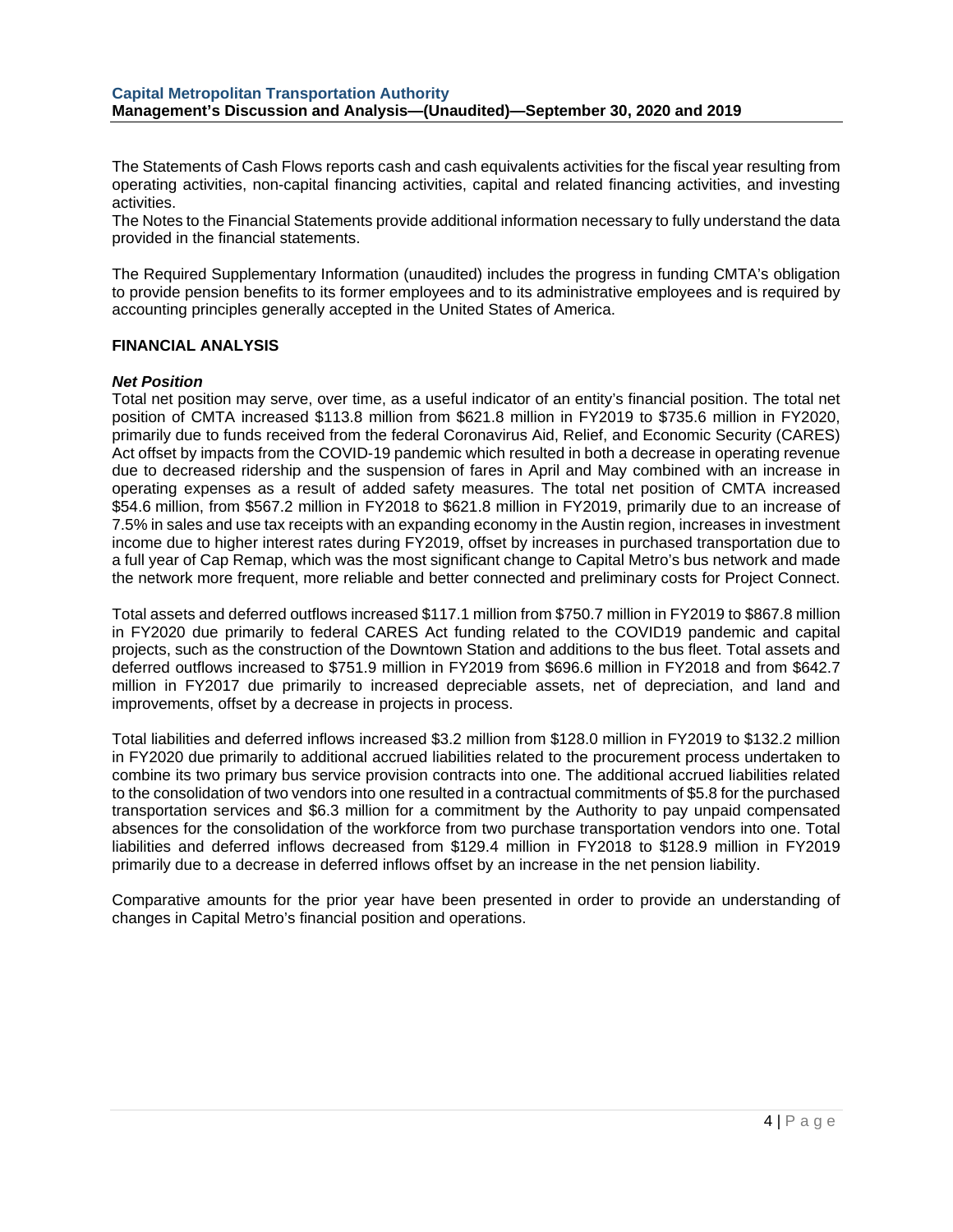|                                              | FY 2020              | FY 2019 |                | FY 2018* |                |
|----------------------------------------------|----------------------|---------|----------------|----------|----------------|
| <b>Current assets</b><br>Capital assets, net | \$<br>293.2<br>508.1 | \$      | 189.9<br>460.5 | \$       | 152.8<br>406.1 |
| Other noncurrent assets                      | 49.3                 |         | 86.0           |          | 128.3          |
| Total assets                                 | \$<br>850.6          | \$      | 736.4          | \$       | 687.2          |
| Deferred outflow of resources                | 17.2                 |         | 14.3           |          | 9.4            |
| <b>Current liabilities</b>                   | 68.7                 |         | 59.2           |          | 56.8           |
| Long-term liabilities                        | 58.4                 |         | 67.6           |          | 66.8           |
| <b>Total liabilities</b>                     | \$<br>127.2          | \$      | 126.8          | \$       | 123.6          |
| Deferred inflows                             | 5.1                  |         | $2.2\,$        |          | 5.8            |
| Net position                                 |                      |         |                |          |                |
| Net investment in capital assets             | 503.9                |         | 455.7          |          | 403.3          |
| Unrestricted                                 | 231.7                |         | 166.1          |          | 163.9          |
| Total net position                           | \$<br>735.6          | \$      | 621.8          | \$       | 567.2          |

#### **Table A-1 Summary Information of CMTA's Net Position (in millions of dollars)**

\*FY 2018 restated for GASB Statement No. 75.

Certain unrestricted assets are designated through the Authority's Board of Directors directive for specific uses. As of September 30, 2020, the CMTA Board has designations of \$41.0 million for a statutory operating reserve, \$20.5 million for a budget stabilization reserve, and \$1.3 million for self-insurance. The reserves as of September 30, 2019 were \$39.7 million for statutory operating, \$21.5 million for budget stabilization, and \$1.3 million for self-insurance.

#### *Commitments*

CMTA has a capital spending plan for projects for upcoming and future years. CMTA's contractual commitments related to its capital improvement plan are \$56.1 million and \$88.6 million as of September 30, 2020 and 2019, respectively. CMTA has also executed contracts with various goods and services providers totaling \$721.8 million extending to August 2029. CMTA is contractually committed to the Build Central Texas Program and Mobility Programs with the City of Austin and the Suburban Communities Program. These programs are detailed in Note 8 in the Notes to the Financial Statements.

#### *Change in Net Position*

The change in net position for FY2020 was an increase of \$113.8 million or 18.3% of total beginning net position due to an increase in non-operating revenue partially offset by a decrease of operating revenue and increased operating expenses as noted on the following page. The change in net position for FY2019 was an increase of \$54.5 million or 9.6% of total beginning net position. (Table A-2)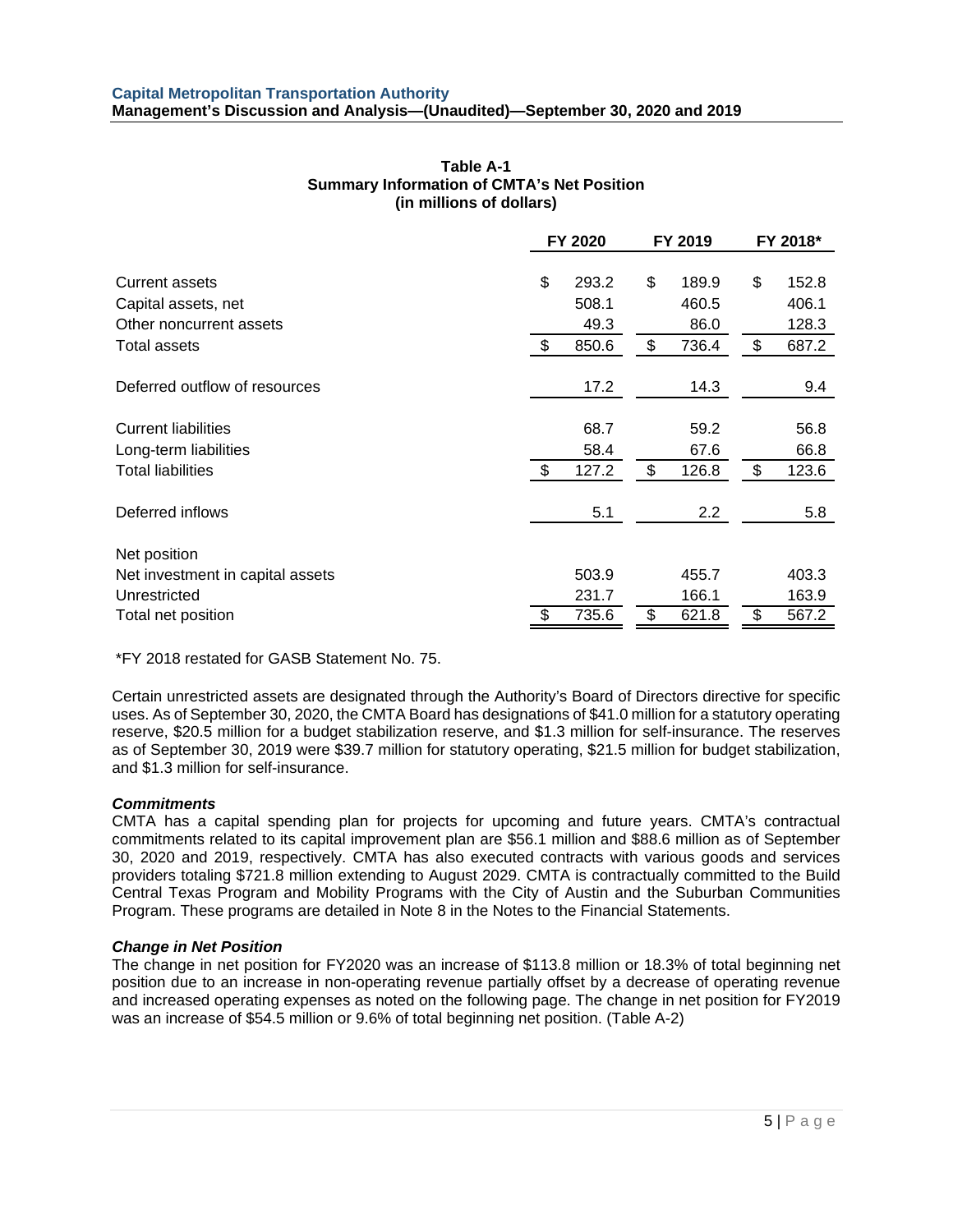|                                           | FY 2020     | FY 2019     |             |
|-------------------------------------------|-------------|-------------|-------------|
| Operating revenue:                        |             |             |             |
| <b>Transportation fares</b>               | \$<br>10.0  | \$<br>15.2  | \$<br>14.6  |
| Contract fare revenue                     | 6.5         | 9.1         | 9.0         |
| Rail-freight                              | 6.5         | 5.1         | 5.5         |
| Total operating revenue                   | 23.0        | 29.4        | 29.1        |
| Operating expenses:                       |             |             |             |
| Purchased transportation                  | 165.2       | 158.8       | 152.4       |
| Depreciation and amortization             | 45.2        | 46.5        | 44.0        |
| Salary and wages                          | 25.9        | 23.9        | 23.4        |
| <b>Services</b>                           | 23.5        | 18.4        | 19.1        |
| Employee benefits                         | 20.5        | 21.3        | 19.2        |
| Materials and supplies - fuel and fluid   | 12.6        | 13.4        | 12.1        |
| Leases and other                          | 5.6         | 4.8         | 4.8         |
| <b>Utilities</b>                          | 3.1         | 3.0         | 2.8         |
| Casualty and liability                    | 0.4         | 0.6         | 1.3         |
| Materials and supplies - other            | 1.6         | 1.5         | 3.1         |
| Total operating expenses                  | 303.5       | 292.2       | 282.2       |
| Operating loss                            | (280.5)     | (262.8)     | (253.1)     |
| Non-operating revenue (expenses):         |             |             |             |
| Sales and use tax                         | 262.4       | 261.5       | 243.6       |
| Investment income                         | 4.4         | 5.7         | 2.0         |
| Other income, net                         | 3.9         | 2.2         | 2.1         |
| <b>Other Federal Grants</b>               | 117.1       | 40.8        | 53.4        |
| Long Term Mobility Planning               | (6.7)       | (3.9)       | ٠           |
| <b>Build Central Texas Program</b>        | (0.1)       | (0.6)       | (0.4)       |
| Mobility programs                         | (8.0)       | (7.5)       | (6.2)       |
| Total non-operating revenue (expenses)    | 373.0       | 298.2       | 294.5       |
| Income before contributions               | 92.4        | 35.4        | 41.4        |
| Capital contributions                     | 21.4        | 19.2        | 27.4        |
| Change in net position                    | 113.8       | 54.6        | 68.8        |
| Total net position, beginning of the year | 621.8       | 567.2       | 498.4       |
| Total net position, end of the year       | \$<br>735.6 | \$<br>621.8 | \$<br>567.2 |

#### **Table A-2 Summary Information of Changes in CMTA's Net Position (in millions of dollars)**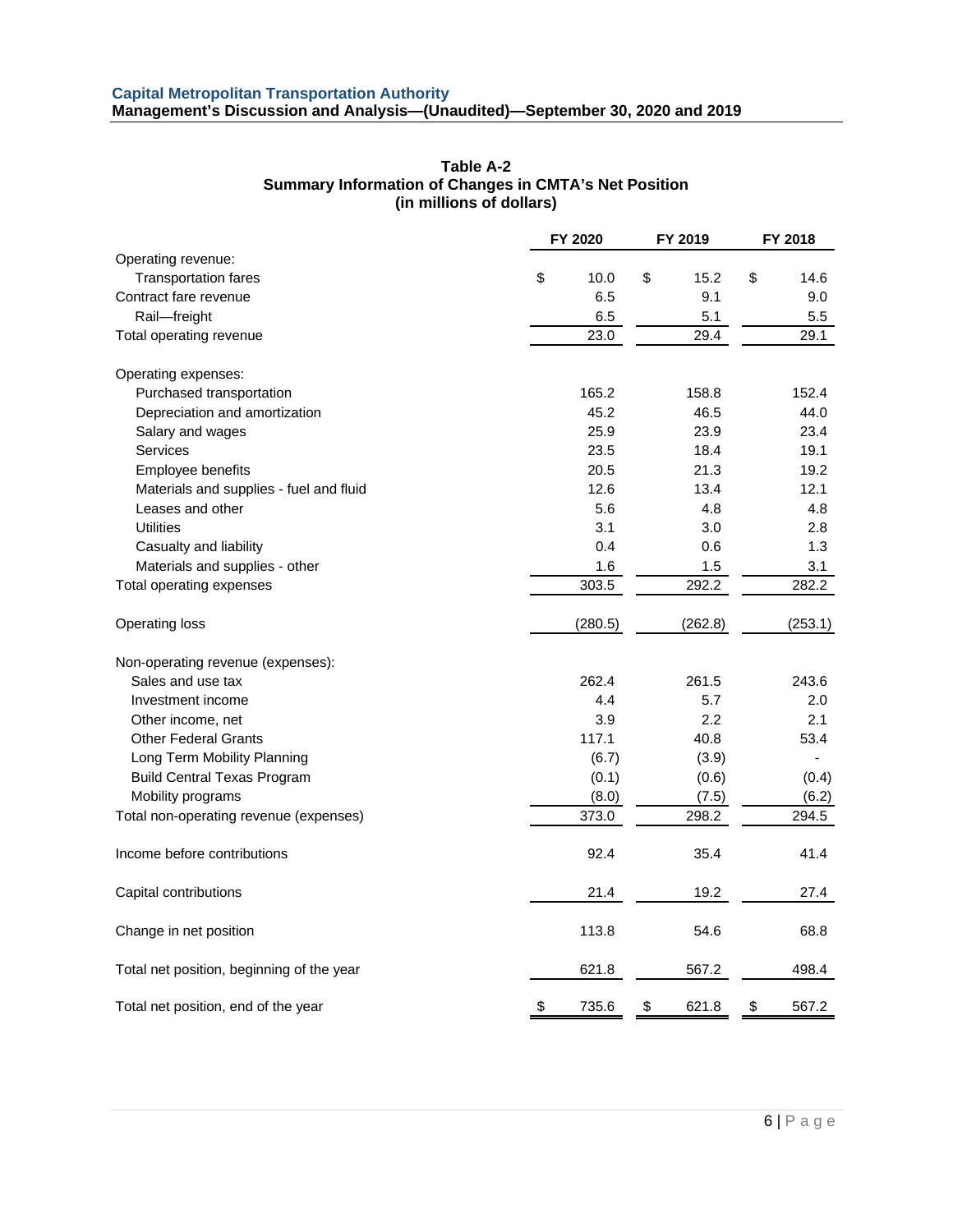#### *Operating Revenue*

FY2020 operating revenue decreased 21.9% to \$23.0 million from \$29.4 million in FY 2019 compared to \$29.1 in FY 2018 due to decreased ridership beginning in March 2020 as well as the suspension of fares for two months as a result of the COVID-19 pandemic.

#### *Operating Expenses*

FY2020 operating expenses increased 3.9% to \$303.5 million from \$292.2 million in FY2019, primarily due to increased costs for purchased transportation related to the COVID-19 pandemic. FY2019 operating expenses increased 3.6% to \$292.2 million from \$282.2 million in FY2018, primarily due to increased costs for purchased transportation for increased transit services and preliminary costs for Project Connect.

#### **Table A-3 Information on CMTA's Total Operating Expenses (including depreciation) (in millions of dollars)**

|                                         | FY 2020     |    | FY 2019 |    | FY 2018 |
|-----------------------------------------|-------------|----|---------|----|---------|
| Purchased transportation                | \$<br>165.2 | \$ | 158.8   | \$ | 152.4   |
| Depreciation and amortization           | 45.2        |    | 46.5    |    | 44.0    |
| Salary and wages                        | 25.9        |    | 23.9    |    | 23.5    |
| Services                                | 23.5        |    | 18.4    |    | 19.1    |
| Employee benefits                       | 20.5        |    | 21.3    |    | 19.2    |
| Materials and supplies - fuel and fluid | 12.6        |    | 13.4    |    | 12.1    |
| Leases and other                        | 5.6         |    | 4.8     |    | 4.8     |
| <b>Utilities</b>                        | 3.1         |    | 3.0     |    | 2.8     |
| Casualty and liability                  | 0.4         |    | 0.6     |    | 1.3     |
| Materials and supplies - other          | 1.6         |    | 1.5     |    | 3.1     |
| Total operating expenses                | 303.5       | S  | 292.2   | \$ | 282.3   |

#### *Non-Operating Revenue and Expenses*

Non-operating revenue consists of a 1% sales tax levied in CMTA's service area, investment income, operating contributions, and other income generated primarily from advertising sales. Non-operating revenue is reduced by the costs of providing funding for infrastructure needs in the service area.

Sales tax represents the largest component of CMTA's revenue. FY2020 and FY2019 sales tax revenue was comparable at \$262.4 million and \$261.5 million respectively as receipts significantly decreased from March through May due to the COVID-19 pandemic. For FY2019 sales tax revenue of \$261.5 increased by \$17.9 million or 7.4% from FY 2018 sales tax amount of \$243.6, due to a continued robust economy in the Austin area.

Investment income of \$4.4 million for FY2020 was earned on CMTA's cash reserve of \$282.9 million. In FY2019, investment income was \$5.7 million, earned on CMTA's cash reserve of \$221.4 million. During the fiscal years, the cash reserve was invested in the Texas Local Government Investment Pool with a portion invested in U.S. Government issues and Commercial Paper.

CMTA funds programs for street maintenance, street repair, and transit capital improvements through the Build Central Texas program (formerly, Build Greater Austin). It also funds mobility projects to assist in future transportation and improve regional mobility.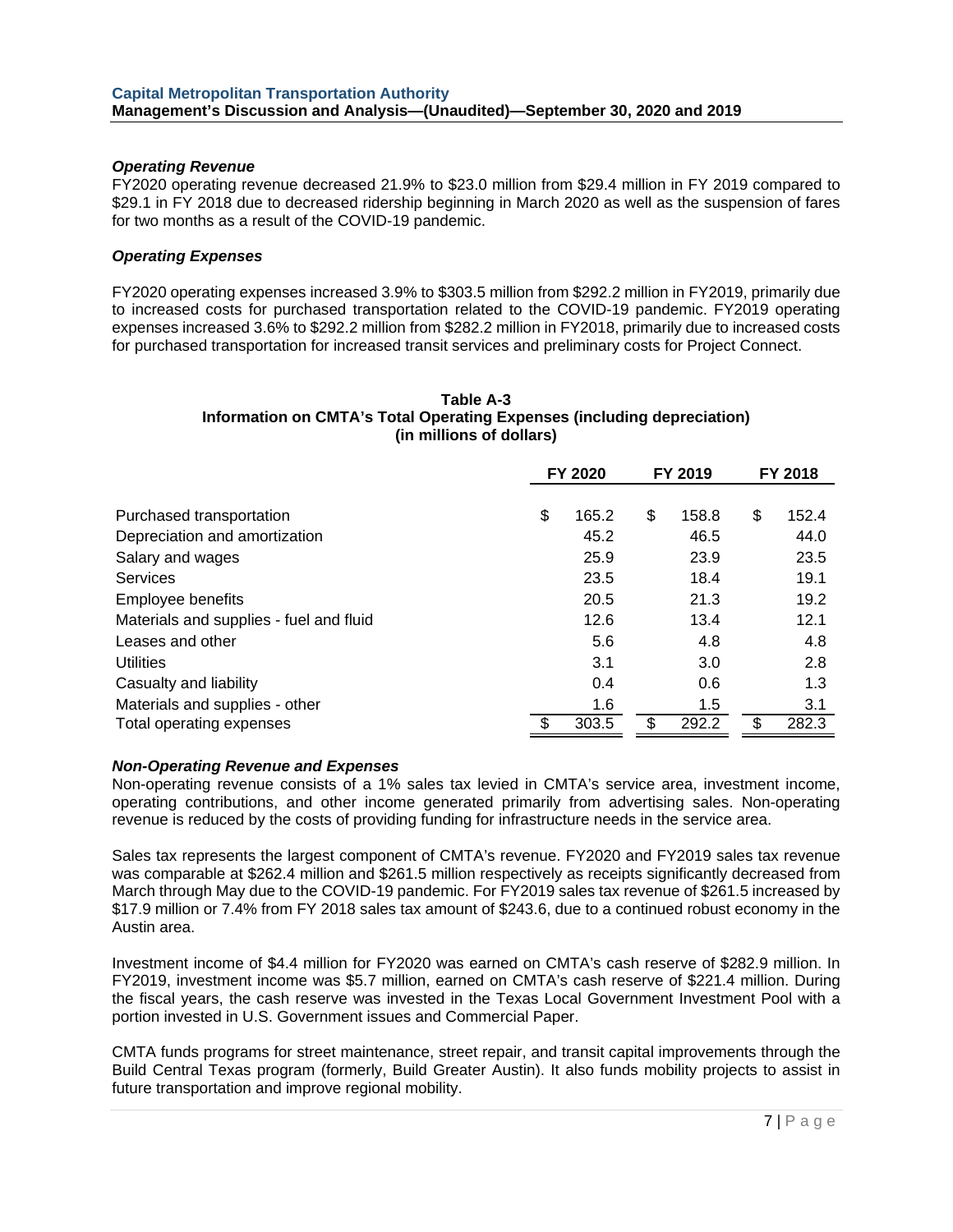#### **Table A-4**

#### **Information on CMTA's Non-Operating Revenue and Expenses (in millions of dollars)**

|                                           | FY 2020     |    | FY 2019 |    | FY 2018 |
|-------------------------------------------|-------------|----|---------|----|---------|
|                                           |             |    |         |    |         |
| Sales and use tax                         | \$<br>262.4 | \$ | 261.5   | S  | 243.6   |
| Other federal grants                      | 117.1       |    | 40.8    |    | 53.4    |
| Other income, net                         | 3.9         |    | 2.2     |    | 2.1     |
| Investment income                         | 4.4         |    | 5.7     |    | 2.0     |
| Long Term Mobility Planning               | (6.7)       |    | (3.9)   |    | ٠       |
| <b>Build Central Texas Program</b>        | (0.1)       |    | (0.6)   |    | (0.4)   |
| Mobility interlocal agreements            | (4.5)       |    | (0.4)   |    | (5.7)   |
| Capital contributions-other jurisdictions | (3.5)       |    | (7.1)   |    | (0.5)   |
| Total net non-operating revenue           | 373.0       |    | 298.2   | \$ | 294.5   |

#### *Federal and State Grants*

Other federal grants increased \$76.3 million from \$40.8 million in FY2019 to \$117.1 million in FY2020 due primarily to federal funds received from the CARES act to help offset revenue losses and added safety and operations costs due to the COVID-19 pandemic. Capital funds used primarily to fund CMTA's capital improvement totaled \$21.4 million and \$19.2 million in FY2020 and 2019, respectively. During FY2020, these funds were used primarily for positive train control (PTC) implementation and the Downtown Station.

#### *Capital Assets*

Capital assets consist of buildings and improvements, railroad, buses and equipment, passenger parking stations, leasehold improvements, land, and construction in progress. CMTA's net capital assets increased \$47.6 million from \$460.5 million in FY2019 to \$508.1 million in FY2020, primarily due to the construction of the Downtown Station and additions to the bus fleet. FY2020 net capital assets represent an increase of 10.3% from FY2019. For more detailed information on capital assets, see Note 11 to the financial statements.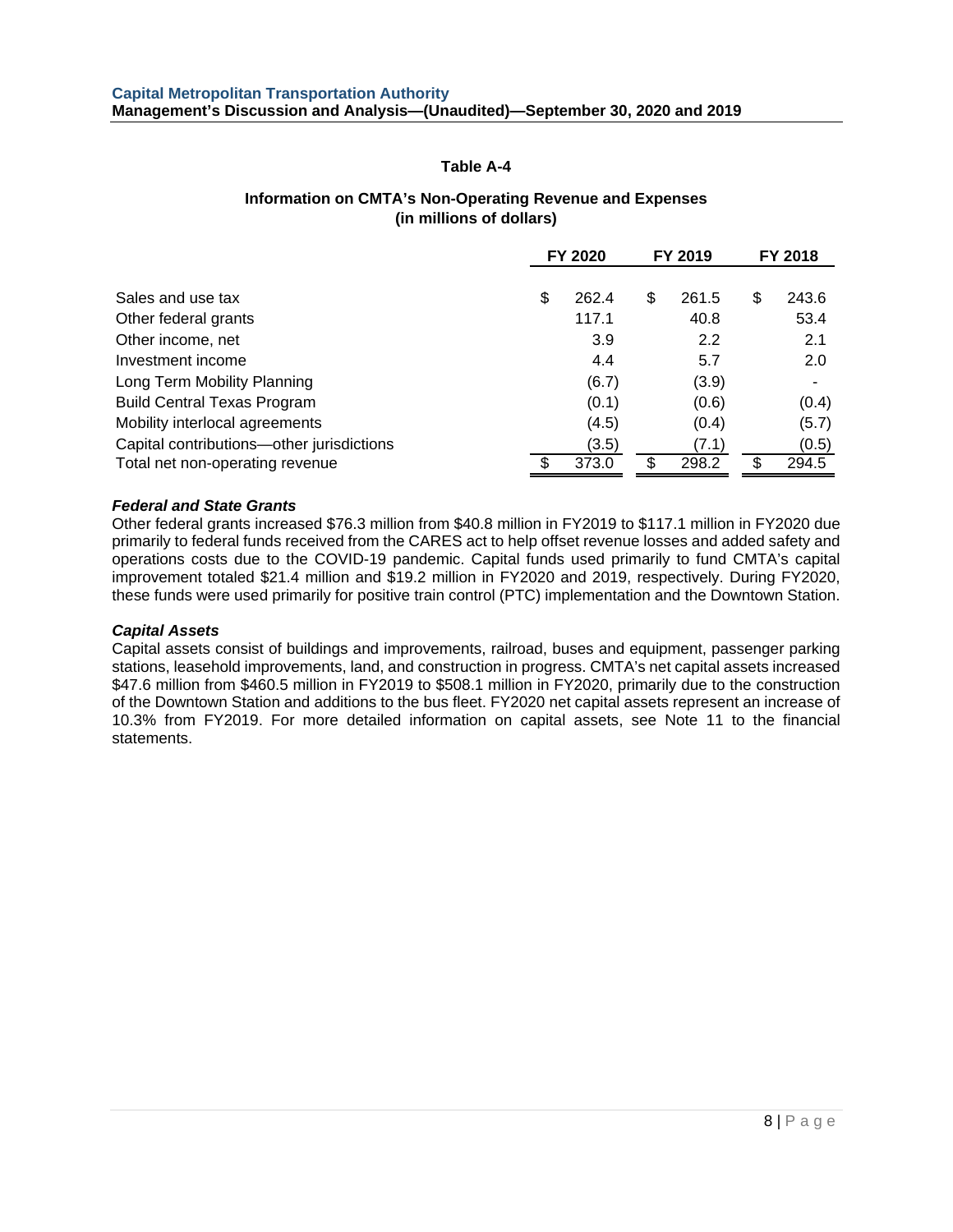|                                       | FY 2020     |    | FY 2019 | FY 2018     |
|---------------------------------------|-------------|----|---------|-------------|
| Building and improvements             | \$<br>110.2 | \$ | 105.7   | \$<br>86.1  |
| Leasehold improvement                 | 0.3         |    |         |             |
| Railroad                              | 178.5       |    | 167.8   | \$<br>149.0 |
| Buses and equipment                   | 400.5       |    | 364.2   | 326.5       |
| Passenger parking and stations        | 105.4       |    | 97.1    | 89.4        |
|                                       | 794.9       |    | 734.8   | \$<br>651.0 |
| Less accumulated depreciation         | (442.3)     |    | (408.0) | (379.3)     |
| Net depreciable property/improvements | 352.6       |    | 326.8   | \$<br>271.7 |
| Land and improvements                 | 75.3        |    | 69.9    | 59.7        |
| Construction in progress              | 80.2        |    | 63.8    | 74.7        |
| Capital assets, net                   | 508.1       | \$ | 460.5   | \$<br>406.1 |

#### **Table A-5 CMTA's Capital Assets Information (in millions of dollars)**

#### **Economic Factors and Outlook for FY2021**

Capital Metro's adopted FY2021 budget totaled \$331.8 million in revenue \$278.1 million in operating expenses, \$106.4 million for new capital expenditures and approximately \$6.0 million for Regional Mobility pass through grants. FY2021 sales tax revenue is budgeted at a 5.3% decline from FY2020 budget due to the impact of the COVID-19 pandemic in the Austin area for both fiscal years. FY2021 budgeted operating expenses were projected to decrease 3.1% from the FY2020 budget. Management anticipates that its existing resources will be adequate to satisfy its liquidity requirements for FY2021.

#### **Notable Events**

Austin voters approved Proposition A, funding a \$7.1 billion Initial Investment for Project Connect on November 3, 2020. Project Connect is a bold transit plan that includes a new rail system, a downtown transit tunnel, an expanded bus system, and a transition to an all-electric fleet. The Initial Investment is a portion of the System Plan, which will advance through development and be considered for both local and federal funding. Not all the System Plan's elements are included in the Initial Investment. Austin Transit Partnership (ATP) will be a transparent joint venture between Capital Metro and the City of Austin, tasked with governance, financing, and implementation of the Project Connect expansion program.

Capital Metro's service providers during FY2020 were RATP Dev North America, MV Transportation, CARTS, Herzog Contracting Corporation and MTM Transit. The agency underwent a procurement process in 2019 to combine its two bus service provision contracts into one, which the board awarded to MV Transportation. That transition took effect January 5, 2020.

#### **Request for Information**

This financial report is designed to provide our patrons and other interested parties with a general overview of the finances to demonstrate CMTA's accountability for the funds it receives. If you have questions about this report or need additional financial information, contact Capital Metropolitan Transportation Authority, Finance Department, at 2910 East 5<sup>th</sup> Street, Austin, Texas 78702, call (512) 389-7564, or e-mail *susan.renshaw@capmetro.org.*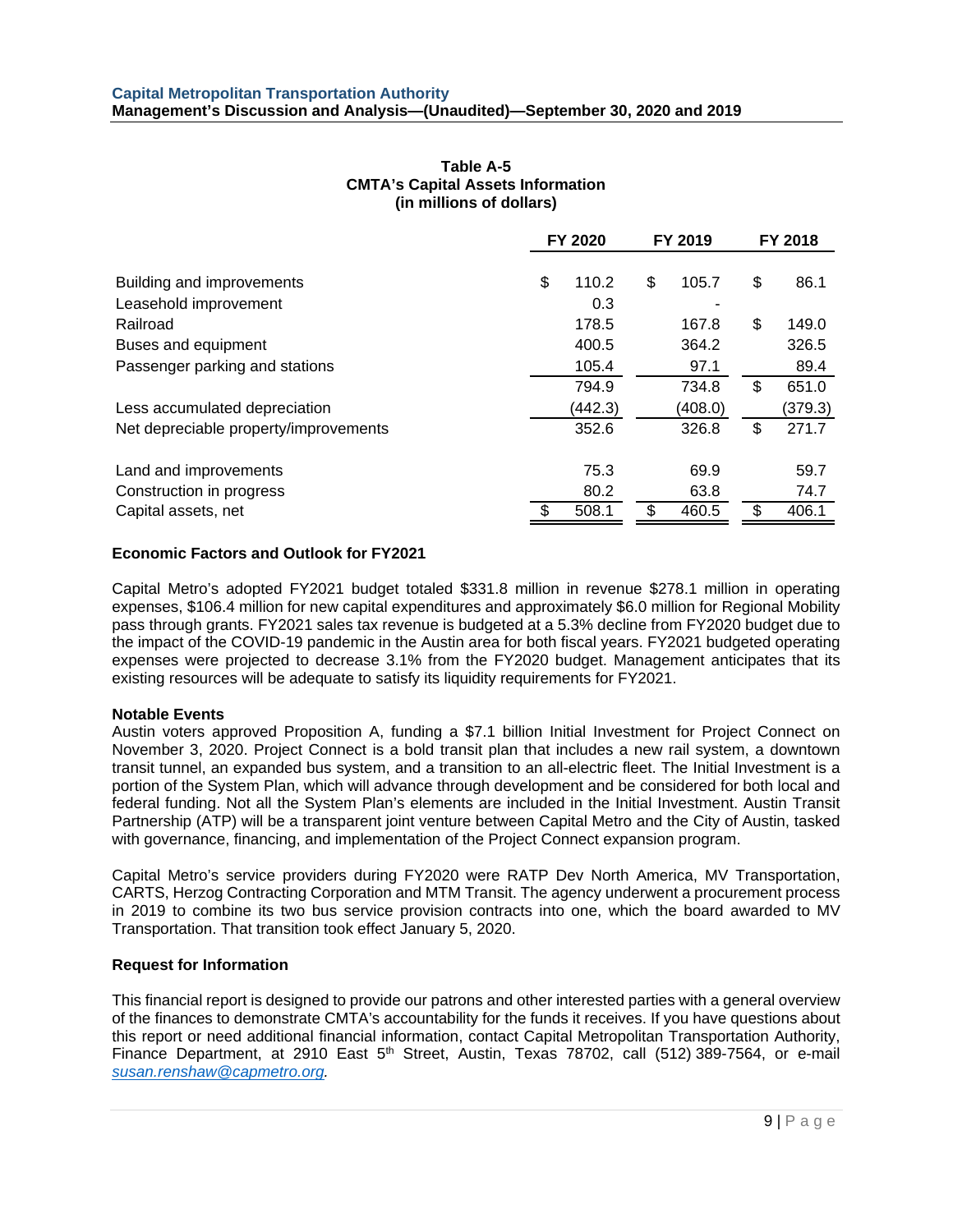#### **Capital Metropolitan Transportation Authority Statements of Net Position September 30, 2020 and 2019**

|                                                  | 2020               | 2019               |
|--------------------------------------------------|--------------------|--------------------|
| <b>Assets</b>                                    |                    |                    |
| Current assets:                                  |                    |                    |
| Cash and cash equivalents                        | 216,803,381<br>\$. | 114,774,903<br>\$. |
| Investments                                      | 16,762,866         | 21,419,264         |
| Due from federal and other governments           | 5,395,907          | 1,791,117          |
| Fuel hedge asset                                 | 1,326,270          | 1,338,482          |
| Materials and supplies inventory, net            | 2,806,370          | 2,612,103          |
| Prepaid transit expense and other                | 1,905,315          | 722,073            |
| Other receivables                                | 4,465,521          | 2,811,770          |
| Sales and use taxes receivable                   | 43,750,887         | 44,403,762         |
| <b>Total current assets</b>                      | 293,216,517        | 189,873,474        |
| Non-current assets:                              |                    |                    |
| Investments - designated for system expansion    | 49,288,061         | 71,478,036         |
| Restricted for system expansion and acquisition: |                    |                    |
| Restricted – cash and cash equivalents           | 46                 | 6,287,658          |
| Restricted – investments                         |                    | 7,469,266          |
| Capital assets:                                  |                    |                    |
| Land and improvements                            | 75,328,693         | 69,889,511         |
| Depreciable capital assets, net of depreciation  | 361,988,694        | 326,856,445        |
| Projects in process                              | 70,779,761         | 63,769,382         |
| Other assets                                     |                    | 788,235            |
| <b>Total non-current assets</b>                  | 557,385,255        | 546,538,533        |
| <b>Total assets</b>                              | 850,601,772        | 736,412,007        |
| Deferred outflow of resources – pension plan     | 13, 151, 579       | 13,506,745         |
| Deferred outflow of resources - fuel hedge       | 4,077,659          | 780,499            |
| <b>Total deferred outflows of resources</b>      | 17,229,238         | 14,287,244         |
| Total assets and deferred outflows of resources  | 867,831,010        | 750,699,251<br>S   |
|                                                  |                    |                    |

See notes to the financial statements.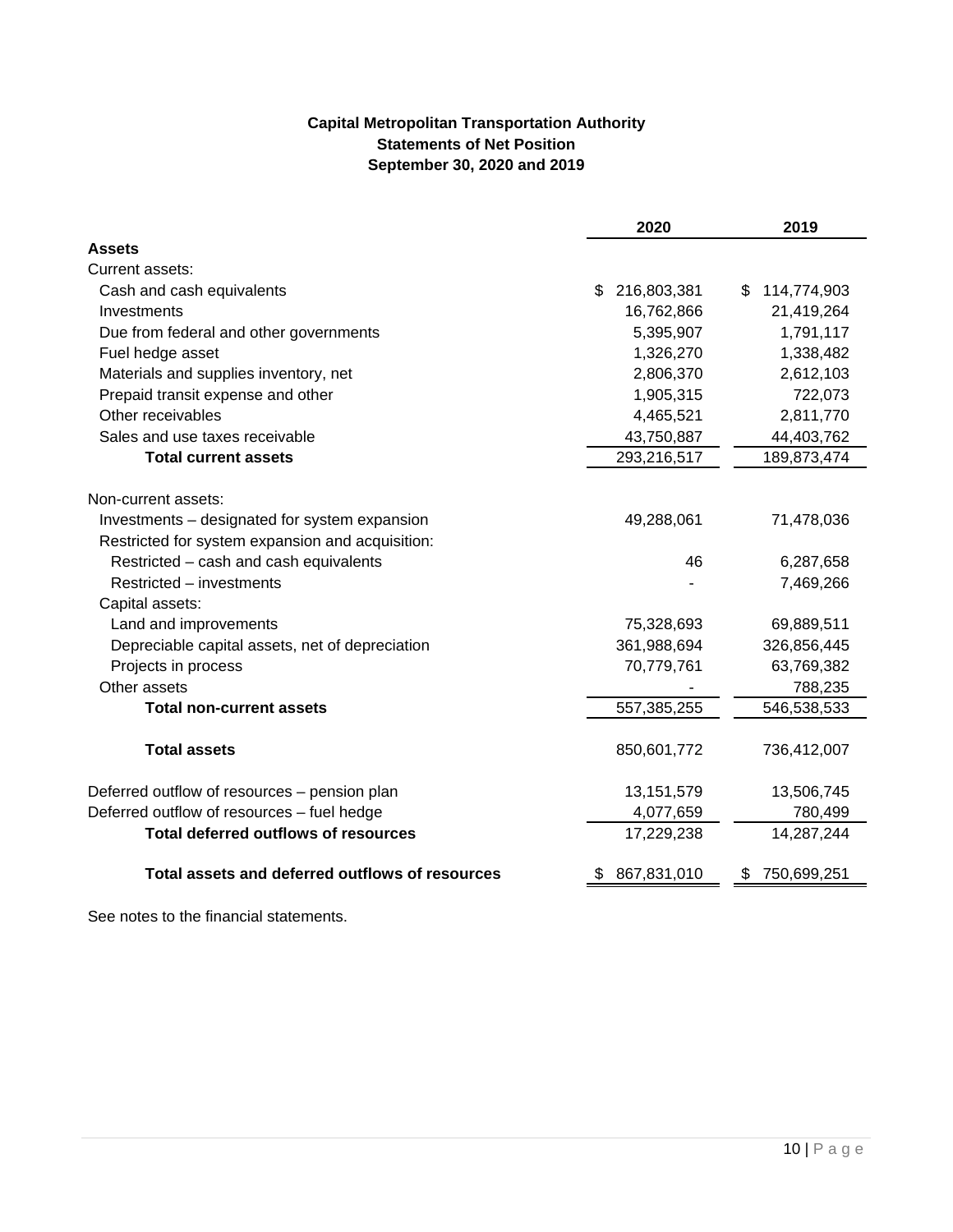#### **September 30, 2020 and 2019** *(continued)* **Capital Metropolitan Transportation Authority Statement of Net Position**

|                                                         | 2020             | 2019             |  |  |
|---------------------------------------------------------|------------------|------------------|--|--|
| <b>Liabilities</b>                                      |                  |                  |  |  |
| <b>Current liabilities:</b>                             |                  |                  |  |  |
| Accounts payable                                        | \$<br>29,198,529 | \$<br>26,252,395 |  |  |
| Accrued expenses                                        | 31,726,351       | 21,829,638       |  |  |
| Benefits payable                                        | 503,188          | 502,673          |  |  |
| Accrued salary and wages                                | 834,314          | 649,363          |  |  |
| Accrued sick and vacation                               | 2,277,845        | 2,697,865        |  |  |
| Retainage                                               | 4,200,019        | 4,868,642        |  |  |
| Payable from restricted assets                          |                  | 2,413,259        |  |  |
| <b>Total current liabilities</b>                        | 68,740,246       | 59,213,835       |  |  |
| Long-term liabilities:                                  |                  |                  |  |  |
| Accrued sick and vacation                               | 2,157,691        | 1,247,940        |  |  |
| <b>Total OPEB liability</b>                             | 3,119,109        | 2,876,406        |  |  |
| Other rent liability                                    | 549,273          | 952,274          |  |  |
| Unearned grant revenue – commuter rail cars and station |                  | 8,797,035        |  |  |
| Pension liability                                       | 52,584,419       | 53,757,461       |  |  |
| <b>Total long-term liabilities</b>                      | 58,410,492       | 67,631,116       |  |  |
| <b>Total liabilities</b>                                | 127, 150, 738    | 126,844,951      |  |  |
| Deferred inflow of resources - OPEB                     | 955,005          | 996,403          |  |  |
| Deferred inflow of resources - pension plan             | 4,116,308        | 1,092,345        |  |  |
| <b>Total deferred inflows of resources</b>              | 5,071,313        | 2,088,748        |  |  |
| Total liabilities and deferred inflow of resources      | 132,222,049      | 128,933,698      |  |  |
|                                                         |                  |                  |  |  |
| Net position:<br>Net investment in capital assets       | 503,897,129      | 455,646,696      |  |  |
| Unrestricted                                            | 231,711,832      | 166,118,857      |  |  |
| <b>Total net position</b>                               | 735,608,961      | 621,765,553      |  |  |
|                                                         |                  |                  |  |  |

See notes to the financial statements.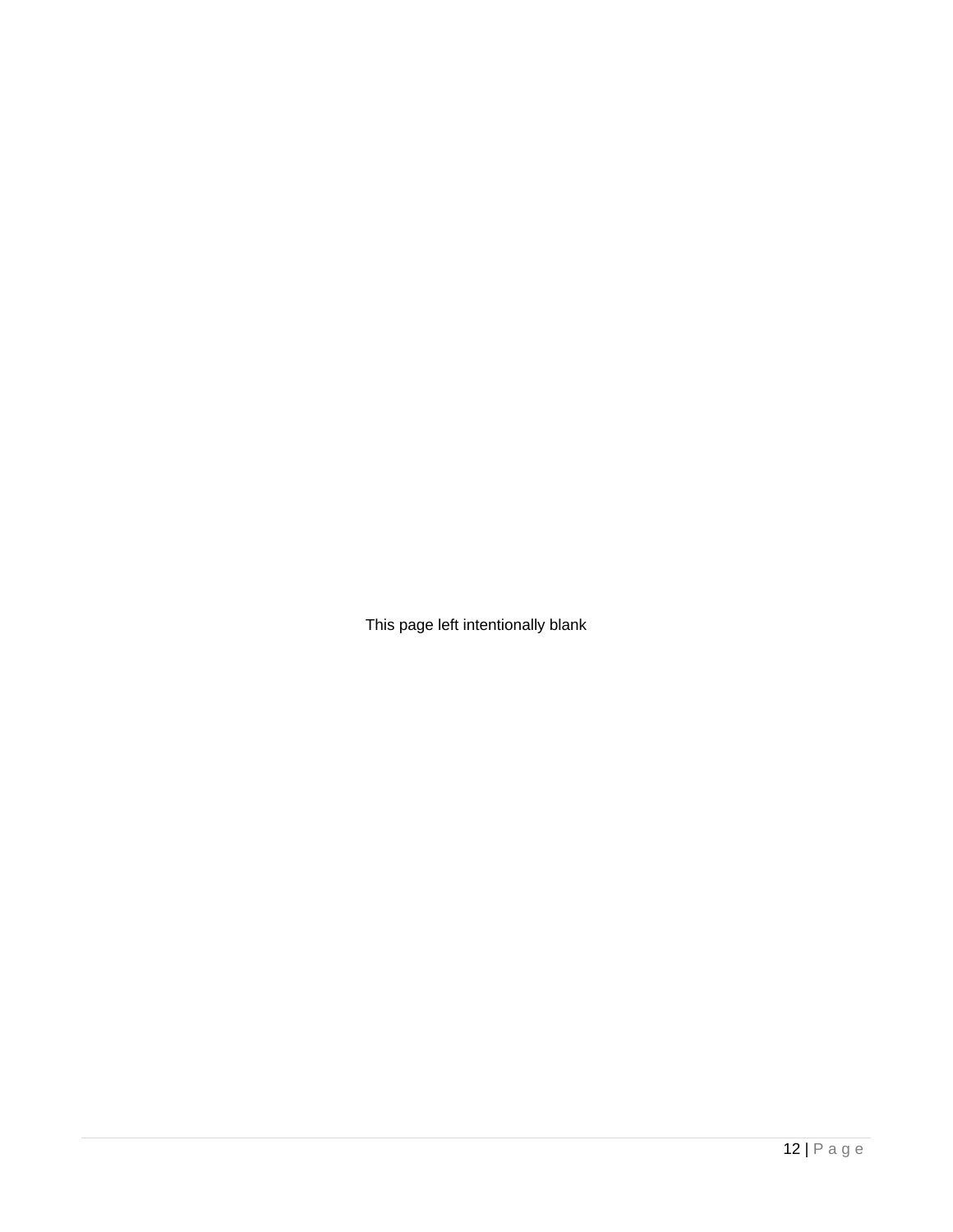#### **Capital Metropolitan Transportation Authority Statements of Revenues, Expenses, and Changes in Net Position September 30, 2020 and 2019**

|                                                       | 2020              | 2019              |
|-------------------------------------------------------|-------------------|-------------------|
|                                                       |                   |                   |
| Operating revenue:                                    |                   |                   |
| <b>Transportation fares</b>                           | \$<br>9,948,339   | \$<br>15,185,532  |
| Contract revenue                                      | 6,519,695         | 9,083,445         |
| Rail-freight                                          | 6,486,192         | 5,110,051         |
| <b>Total operating revenue</b>                        | 22,954,226        | 29,379,028        |
| Operating expenses:                                   |                   |                   |
| Purchased transportation                              | 165,234,291       | 158,795,657       |
| Depreciation and amortization                         | 45,204,201        | 46,522,354        |
| Salary and wages                                      | 25,873,265        | 23,920,927        |
| <b>Services</b>                                       | 23,521,469        | 18,360,137        |
| Employee benefits                                     | 20,502,948        | 21,316,400        |
| Materials and supplies - fuel and fluid               | 12,550,862        | 13,419,745        |
| Leases and other                                      | 5,561,594         | 4,783,567         |
| <b>Utilities</b>                                      | 3,131,335         | 3,016,639         |
| Casualty and liability                                | 386,174           | 640,414           |
| Materials and supplies - other                        | 1,550,070         | 1,495,276         |
| <b>Total operating expenses</b>                       | 303,516,209       | 292,271,116       |
| <b>Operating loss</b>                                 | (280,561,983)     | (262, 892, 088)   |
| Non-operating revenue (expenses):                     |                   |                   |
| Sales and use tax revenue                             | 262,434,630       | 261,540,589       |
| Other federal grants                                  | 117,090,152       | 40,798,618        |
| Other income, net                                     | 3,899,394         | 2,221,765         |
| Investment income                                     | 4,440,688         | 5,659,749         |
| Long-term Mobility Planning                           | (6,699,699)       | (3,895,780)       |
| <b>Build Central Texas Program</b>                    | (148, 510)        | (570, 966)        |
| Capital contributions - other jurisdictions           | (4, 497, 317)     | (420, 730)        |
| Mobility interlocal agreements                        | (3,508,715)       | (7,066,622)       |
| <b>Total non-operating revenue (expenses)</b>         | 373,010,623       | 298,266,623       |
| Increase in net position before capital contributions | 92,448,640        | 35,374,535        |
| Federal grants and other capital contributions        | 21,398,445        | 19,198,534        |
| <b>Change in net position</b>                         | 113,847,085       | 54,573,069        |
| Net position at the beginning of year                 | 621,765,553       | 567,192,484       |
| Net position at the end of year                       | \$<br>735,612,638 | \$<br>621,765,553 |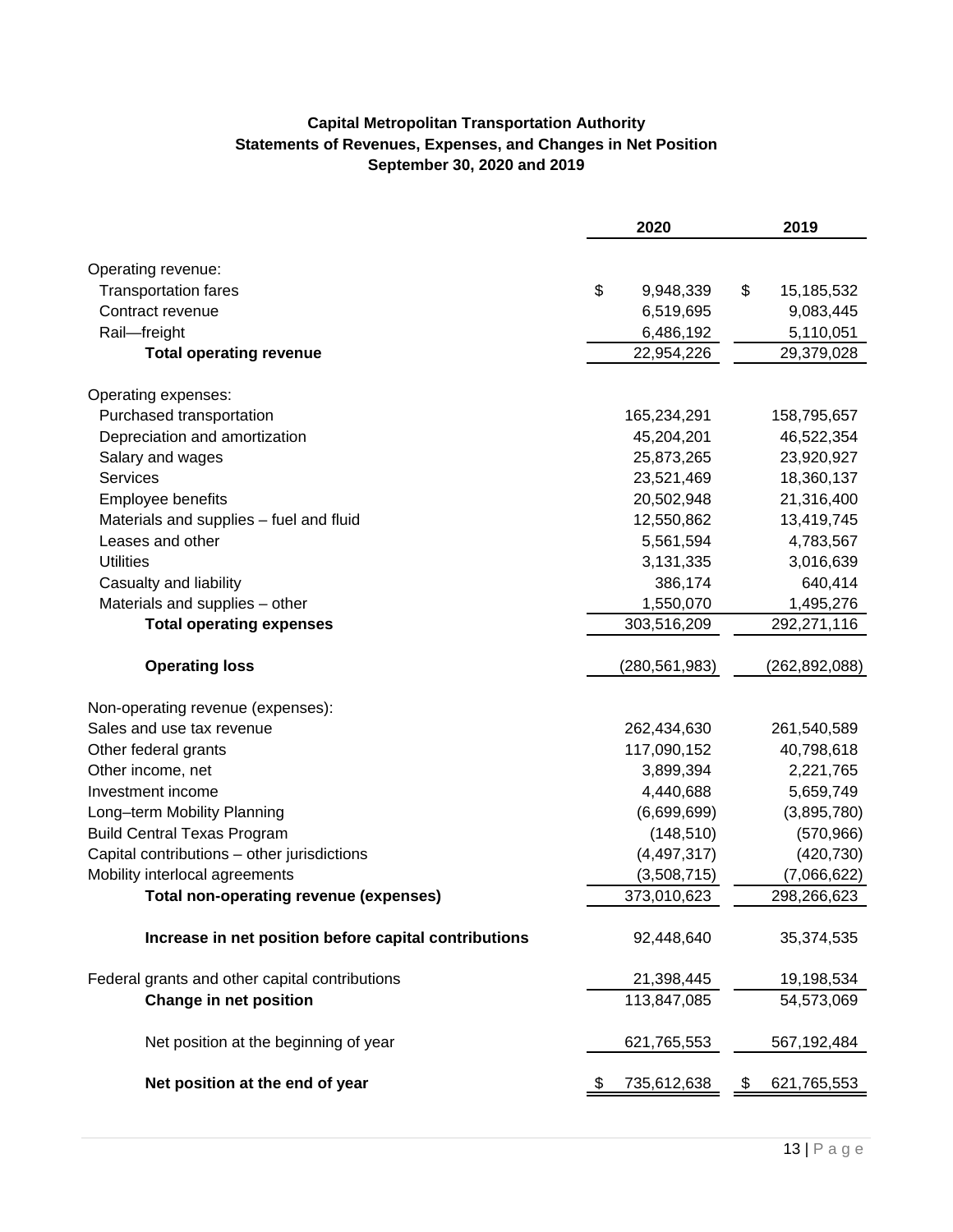#### **Capital Metropolitan Transportation Authority Statements of Cash Flows For the Year Ended September 30, 2020 and 2019**

|                                                                 |     | 2020                       |     | 2019                       |
|-----------------------------------------------------------------|-----|----------------------------|-----|----------------------------|
| Cash flows from operating activities:                           |     |                            |     |                            |
| Receipts from customers                                         | \$  | 22,954,226                 | \$  | 29,274,820                 |
| Payments to employees                                           |     | (20, 608, 498)             |     | (19, 491, 940)             |
| Payments for employee taxes                                     |     | (7,723,429)                |     | (7, 270, 354)              |
| Payments to purchased transportation service providers          |     | (155, 380, 976)            |     | (159, 819, 053)            |
| Payments to suppliers of goods and services                     |     | (63, 432, 609)             |     | (53, 793, 525)             |
| Net cash used in operating activities                           |     | (224,191,286)              |     | (211, 100, 052)            |
| Cash flows from non-capital financing activities:               |     |                            |     |                            |
| Sales and use tax                                               |     | 263,087,504                |     | 258,677,576                |
| Cash/proceeds received from operating grants                    |     | 118,358,693                |     | 47,042,828                 |
| Payments for Long-term Mobility Planning                        |     | (6,699,699)                |     | (3,895,780)                |
| Payments for Build Central Texas Program                        |     | (148, 510)                 |     | (570, 966)                 |
| Payments for mobility projects                                  |     | (3,508,715)                |     | (7,066,622)                |
| Net cash provided by non-capital financing activities           |     | 371,089,273                |     | 294,187,036                |
| Cash flows from capital and related financing activities:       |     |                            |     |                            |
| Proceeds from capital grants                                    |     | (2,053,703)                |     | 16,783,476                 |
| Purchase of capital assets                                      |     | (88,018,091)               |     | (100, 236, 045)            |
| Proceeds from sale of capital assets                            |     | 158,342                    |     | 264,561                    |
| Net cash used in capital and related financing activities       |     | (89, 913, 452)             |     | (83, 188, 008)             |
| Cash flows from investing activities:                           |     |                            |     |                            |
| Sale of investments                                             |     | (4,208,760)                |     | 98,930,542                 |
| Purchase of investments                                         |     | 38,524,400                 |     | (69, 987, 578)             |
| Net investment income                                           |     | 4,440,688                  |     | 5,659,749                  |
| Net cash provided by investing activities                       |     | 38,756,328                 |     | 34,602,713                 |
| Net change in cash and cash equivalents                         |     | 95,740,864                 |     | 34,501,689                 |
| Cash and cash equivalents at beginning of year                  |     | 121,062,563                |     | 86,560,874                 |
| Cash and cash equivalents at the end of the year                | \$. | 216,803,427                | \$. | 121,062,563                |
|                                                                 |     |                            |     |                            |
| Cash and cash equivalents at the end of the year:<br>Restricted | \$  | 46                         | \$  | 6,287,658                  |
| Unrestricted                                                    |     |                            |     |                            |
|                                                                 | \$  | 216,803,381<br>216,803,427 | \$  | 114,774,903<br>121,062,561 |
|                                                                 |     |                            |     |                            |

See notes to the financial statements.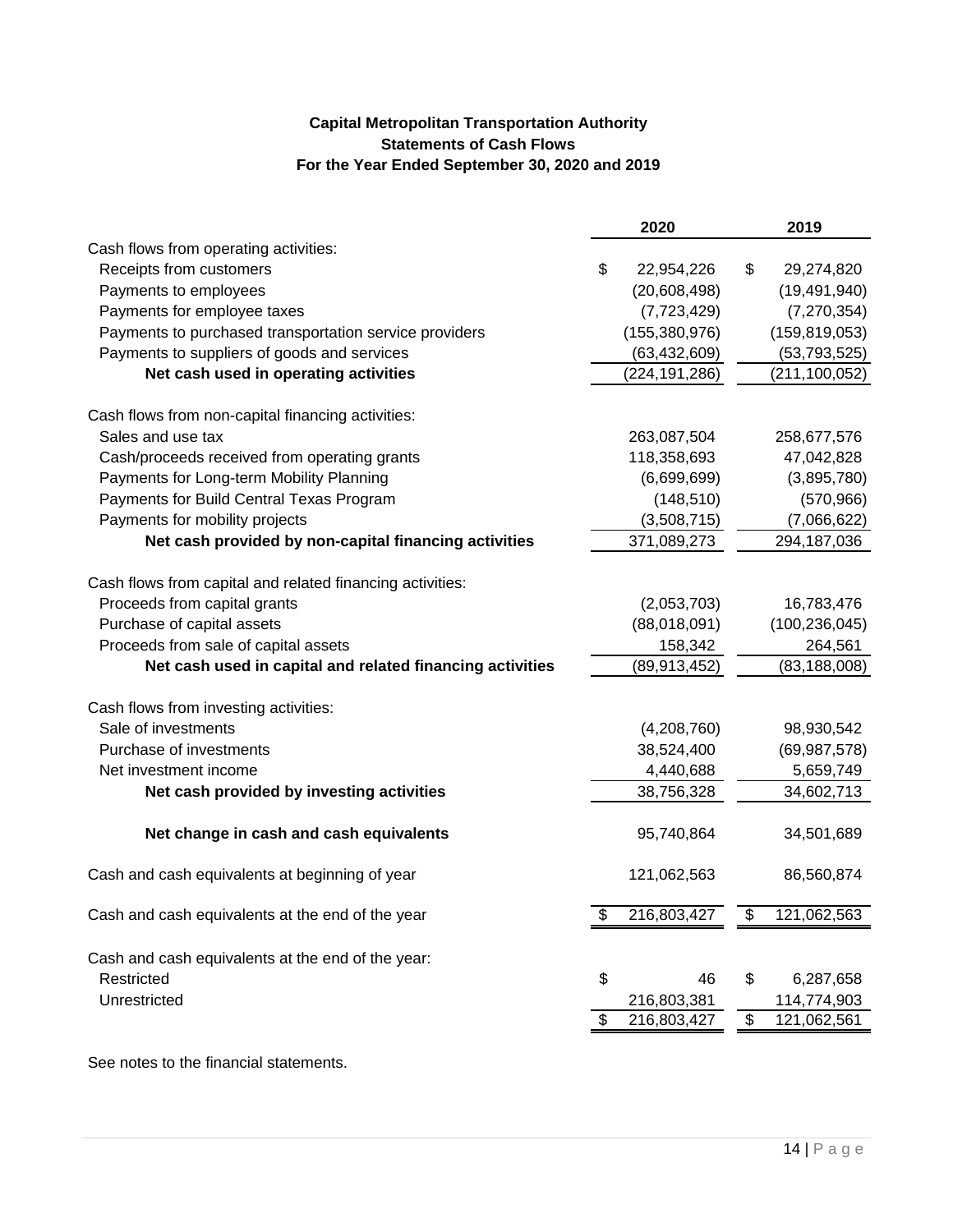#### **For the Year Ended September 30, 2020 and 2019 (Continued)**

|                                                          | 2020                  | 2019                  |
|----------------------------------------------------------|-----------------------|-----------------------|
| Reconciliation of operating loss to net cash used in     |                       |                       |
| operating activities:                                    |                       |                       |
| <b>Operating loss</b>                                    | \$<br>(280, 561, 983) | \$<br>(262, 892, 088) |
| Adjustments to reconcile operating loss to net cash used |                       |                       |
| in operating activities:                                 |                       |                       |
| Depreciation and amortization                            | 45,204,201            | 46,522,354            |
| Changes in assets and liabilities:                       |                       |                       |
| Other receivables                                        | (1,653,751)           | (401, 801)            |
| Inventory                                                | (194, 266)            | 307,655               |
| Fuel hedge asset                                         | 12,212                | 561,158               |
| Other assets                                             | 2,557,810             | 2,272,976             |
| Accounts payable                                         | 5,395,905             | (355, 976)            |
| Accrued liability and expenses                           | 6,341,355             | 2,038,634             |
| Other liabilities                                        | (403,000)             | 365,839               |
| Deferred outflows - pension                              | 355,165               | (4,090,354)           |
| Deferred inflows - pension                               | 3,023,963             | (1,708,227)           |
| Deferred inflows - OPEB                                  | (41, 398)             | 719,564               |
| Net pension liability                                    | (1, 173, 042)         | 9,567,819             |
| <b>Total OPEB liability</b>                              | 242,703               | (462, 694)            |
| Deferred outflows/inflows fuel hedge                     | (3, 297, 160)         | (3,544,913)           |
| Net cash used in operating activities                    | (224, 191, 286)       | (211, 100, 054)<br>\$ |
| Supplemental cash flow information:                      |                       |                       |
| Capital asset acquisition included in accounts payable   | 726,757               | 4,266,000             |

See notes to the financial statements.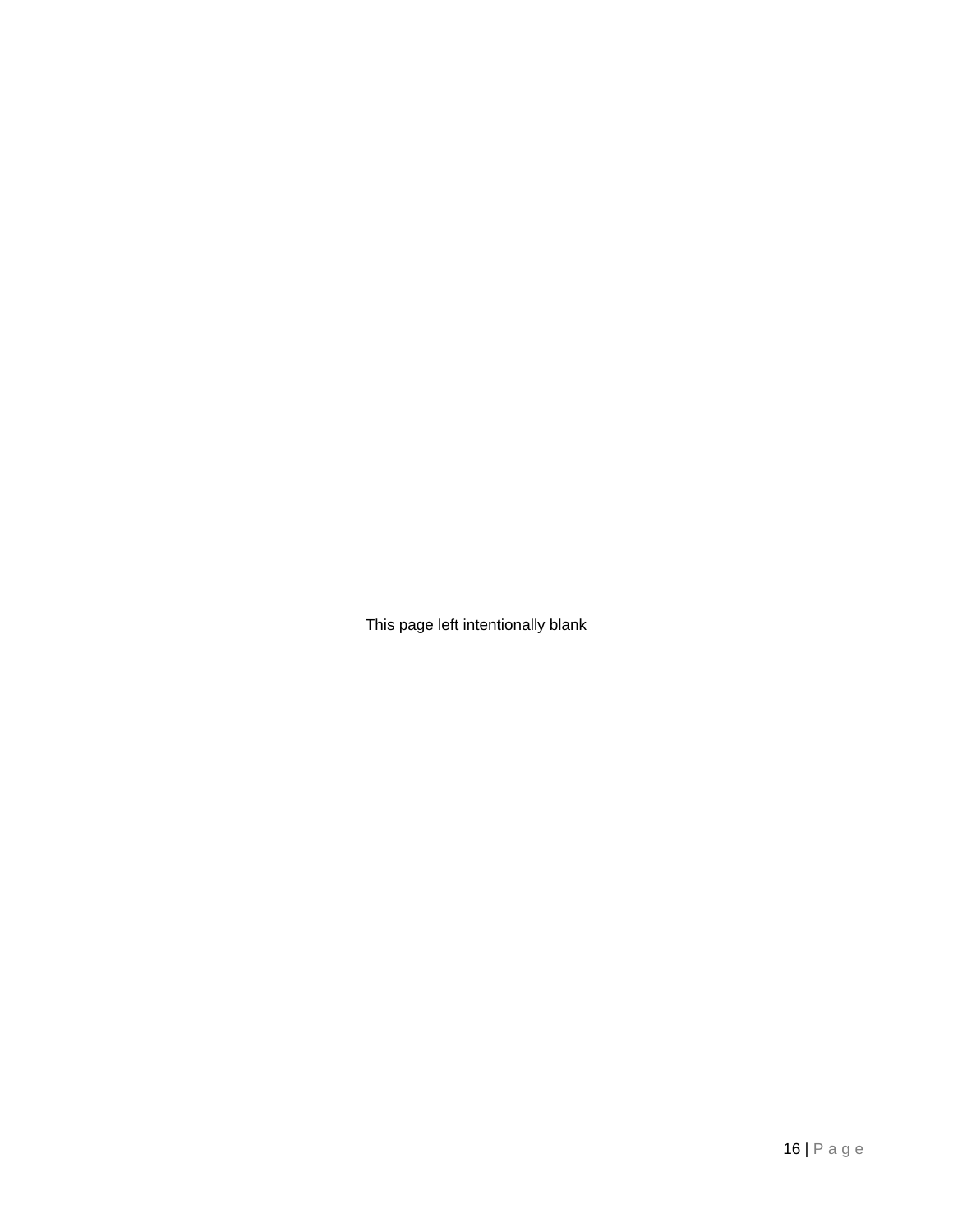#### **1 – SUMMARY OF SIGNIFICANT ACCOUNTING POLICIES**

Reporting Entity – Capital Metropolitan Transportation Authority (CMTA, Capital Metro, or the Authority) is a corporate body and political subdivision of the State of Texas. Capital Metro was established by a referendum on January 19, 1985 to provide mass transportation service to the greater Austin metropolitan area. Capital Metro commenced operations on July 1, 1985.

Capital Metro is governed by an eight-member Board of Directors (the Board) which has governance responsibilities over all activities related to Capital Metro. During the year ended September 30, 2009, the Legislature of the State of Texas enacted Senate Bill 1263, effective September 1, 2009, relating to the composition of the board of directors of certain metropolitan transit authorities. As a result of the enacted legislation, all the members serving on the Board are appointed in accordance with Section 451.5021, Transportation Code.

Capital Metro is not included in any other governmental "reporting entity," as defined in Section 2100, Codification of Governmental Accounting and Financial Reporting Standards. The appointed members of the Board have the authority to make decisions, possess the power to designate management, have the responsibility to significantly influence operations, and maintain primary accountability for fiscal matters.

Prior to August 19, 2012 and as required by accounting principles generally accepted in the United States of America, these financial statements presented Capital Metro (the primary government) and its active component unit, StarTran, Inc. (StarTran), a corporation organized under the Nonprofit Corporation Act of the State of Texas. Although it was legally separate from Capital Metro, StarTran was reported as if it were part of Capital Metro because it was incorporated for the purpose of providing employee services to operate mass transit service on behalf of Capital Metro. Pursuant to the contract effective January 1, 1992, between Capital Metro and StarTran, Capital Metro provided all resources needed for business operations and the necessary administrative support needed for StarTran's operations. Senate Bill 1263 passed by the Texas Legislature in 2009 required the Sunset Advisory Commission to evaluate the efficiency and effectiveness of Capital Metro's bus operations. In August 2012, Capital Metro implemented a new business model to streamline operations and improve its business practices. Capital Metro now contracts with private companies to operate passenger service, including fixed route and paratransit services. StarTran is inactive but remains a blended component unit.

Basis of Accounting – The financial statements of Capital Metro have been prepared in conformity with accounting principles generally accepted in the United States of America as applied to governments. The Governmental Accounting Standards Board (GASB) is the accepted standard-setting body for establishing governmental accounting and financial reporting standards. Capital Metro accounts for its operations as a proprietary (enterprise) fund. Proprietary funds are accounted for on the flow of economic resources measurement focus. An enterprise fund follows the accrual basis of accounting. With this measurement focus, all assets, liabilities and deferred inflows and outflows of resources associated with the enterprise fund operations are included in the Statements of Net Position. Under the accrual basis of accounting, revenues are recorded in the period in which they are earned, expenses are recorded when a liability is incurred, regardless of the timing of related cash flows and depreciation of capital assets is recorded.

Revenue from grants are recorded when all eligibility requirements imposed by the provider are met and qualifying expenses have been incurred for reimbursement type grants.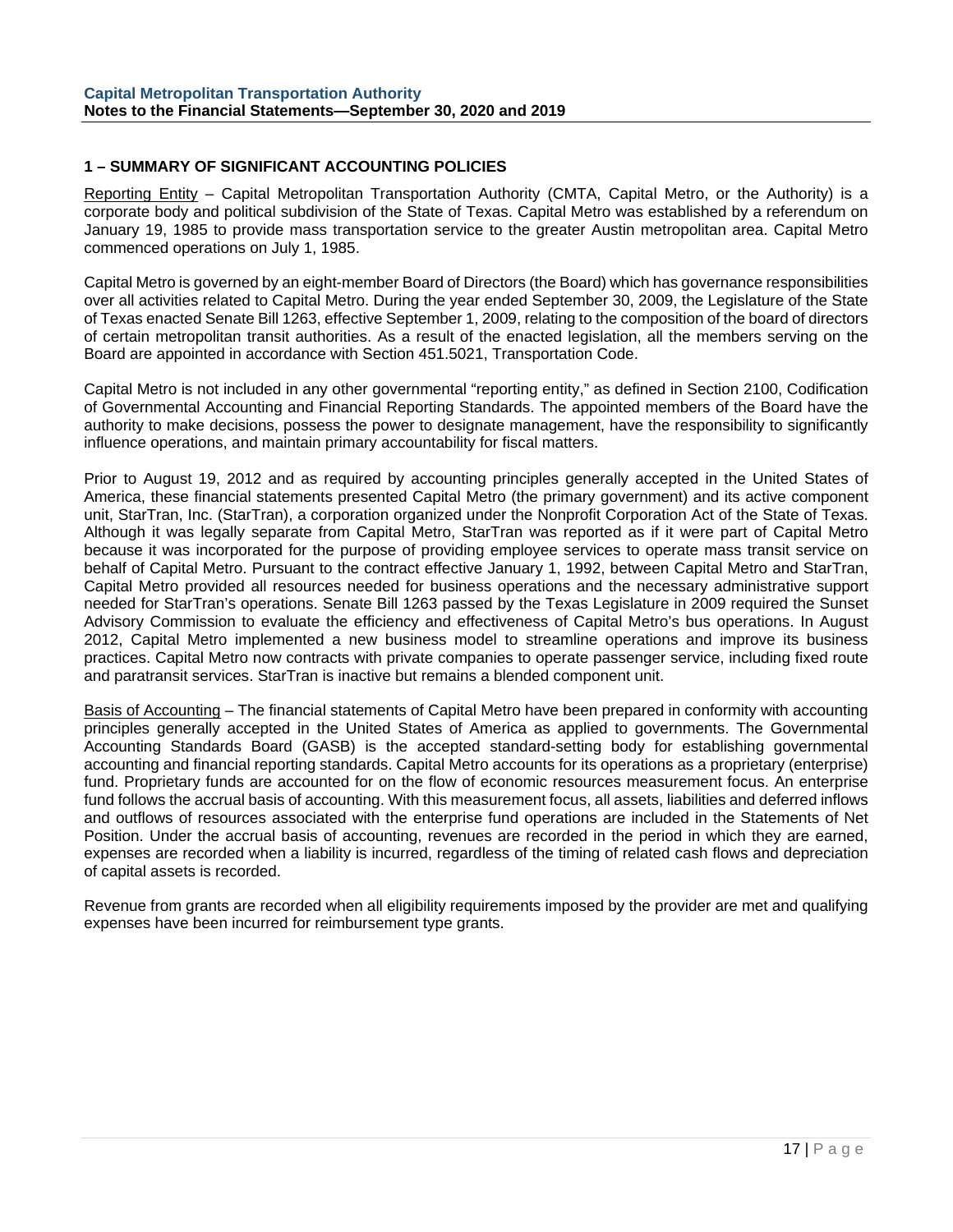Net Position – Net position on the Statements of Net Position include the following:

Net Investment in Capital Assets – the component of net position that reports capital assets less both the accumulated depreciation and the outstanding balance of debt or other liabilities that are directly attributable to the acquisition, construction, or improvement of these capital assets.

Unrestricted – the difference between the assets and liabilities that are not reported in net investment in capital assets, or restricted net assets.

Nature of Operating and Non-Operating Activities – Proprietary funds distinguish operating revenues and expenses from non-operating items. Operating revenues and expenses result from providing services in connection with an entity's principal ongoing operations. Capital Metro's primary activity is transit operations designed to provide high quality, customer focused, effective and efficient transportation services and systems for its' communities. Transit operations include planning bus routes, customer service, special transit services, purchased transportation services, maintaining equipment, facilities and buses, and providing security, administration, and management of the transit system. Capital Metro also owns and maintains a rail freight line. Operations include managing the rail freight contract and maintenance of the track and track infrastructure. In November 2004, citizens of the Capital Metro service area voted in favor of allowing the agency to operate urban commuter rail service from Leander, Texas to downtown Austin, Texas. Commuter rail service became operational in March of 2010.

Non-operating revenue and expenses include:

- 1) Non-operating revenue consists of the one percent sales tax levied in the Authority's service area, federal operating grants that are received on a reimbursement basis, investment income and other income generated primarily from advertising commissions and childcare operations.
- 2) Mobility projects and programs to help fund future transportation projects. These projects must improve regional mobility, improve mass transit, leverage federal or private funds, add to an existing program, and expedite a critical mobility project. These projects are governed by an interlocal agreement between Capital Metro and the City of Austin.
- 3) Long-range system planning called Project Connect that addresses both the short- and long-term needs of Central Texas. Project Connect's investments program has developed plans for a long-term high-capacity transit system capable of moving more people in the same amount of road space as cars. These new transit options will provide real ways to avoid traffic and help produce a more balanced transportation system that benefits our diverse population in Central Texas. Project Connect's enhancements program has identified shortterm projects that will ensure our existing transit network operates efficiently. The enhancement projects will include two light rail lines, improve MetroRail, MetroRapid and MetroExpress services, and create Mobility Hubs at sites across the region.
- 4) Programs to fund street maintenance, emergency street repair, transit corridor improvements, pedestrian and bicycle safety/access, sidewalks, transit centers, and transit capital improvements.

It is Capital Metro's policy to use restricted resources first when an expenditure is made for purposes for which both restricted and unrestricted resources are available.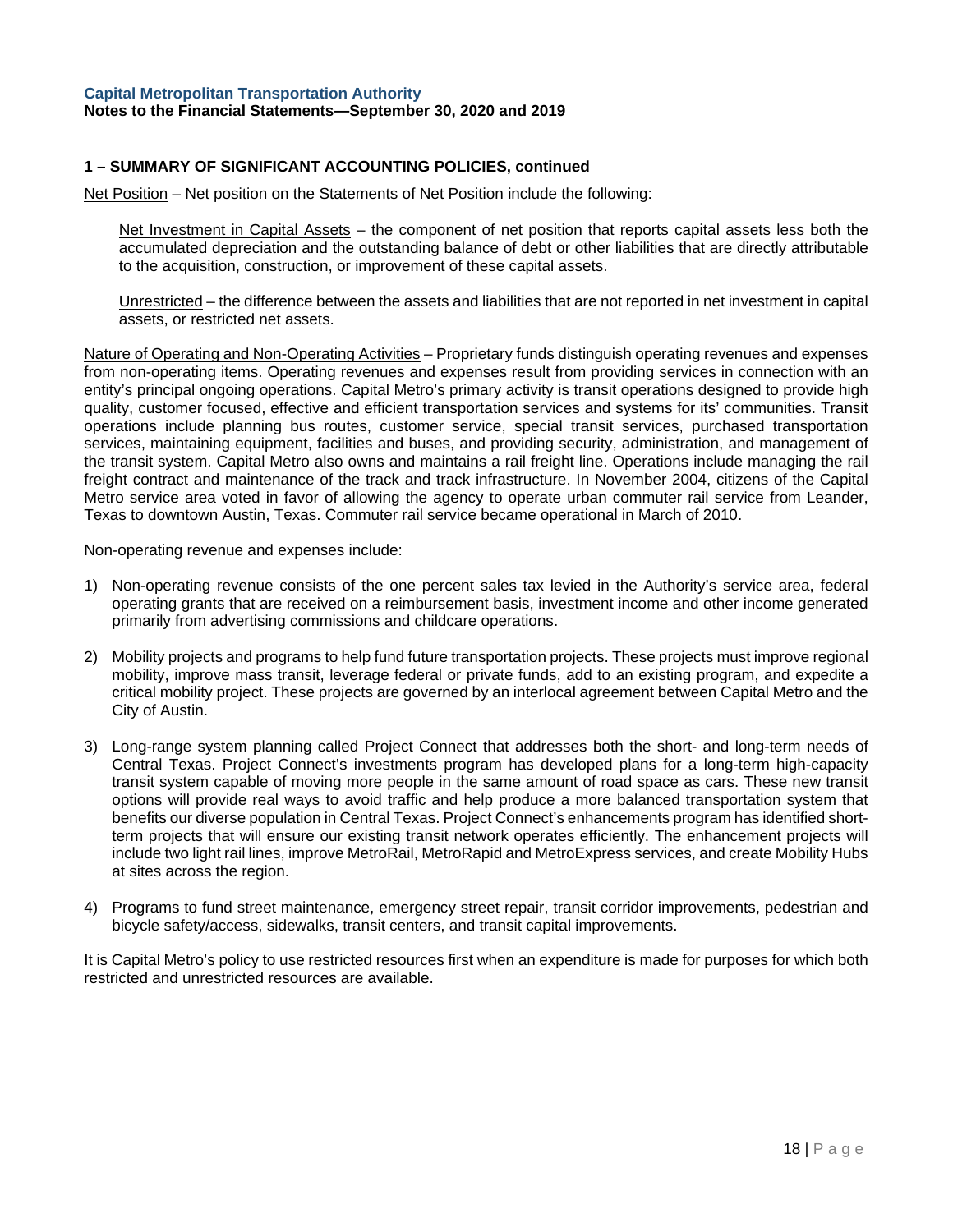Revenue Recognition:

Operating Revenue – Transportation fares, contract revenue, rail-freight and transportation fares – commuter rail are recorded as revenue when the ticket is sold, regardless of when it is used.

Sales and Use Tax Revenue – Sales tax revenue is recorded based on information provided by the Comptroller of Public Accounts which reports when the underlying transaction occurred. Sales tax revenues account for approximately 60.7% of revenues in FY2020 and 72.9% in FY2019.

Other Federal Grants – Other federal grant revenue is recognized when the allowable cost is incurred, and all eligibility requirements have been met.

Capital Replacement and Improvement Grants – Capital Metro funds its capital improvements with sales taxes and grants from the Federal Transit Administration (FTA). Grant revenue is recognized when all eligibility requirements have been met. The grantor retains a reversionary interest in the capital asset over the estimated useful life of that asset.

Federal and other capital contributions – Revenue from federal and other capital contributions are cash and noncash which include capital grants and contributions that are restricted revenue whose resources may only be used to purchase, build or use capital assets for specified programs.

Restricted Assets – Certain assets of Capital Metro are classified as restricted in the Statements of Net Position because their use is limited by contract for system expansion and acquisition or construction of long-term assets.

Cash and Investments – For purposes of the Statements of Cash Flows, Cash and Cash Equivalents include cash on hand, cash in banks, and investments with original maturities of less than 90 days. All non-negotiable certificates of deposits and fixed-rate time deposits are recorded at amortized cost. Investments and debt securities are recorded at fair value (See Note 2). Fair value is the price that would be received to sell an asset in an orderly transaction between market participants.

Annually, the Board of Directors of Capital Metro reviews and adopts a written investment policy regarding the investment of its funds as defined in the Public Funds Investment Act (Chapter 2256, Texas Government Code). Capital Metro is authorized to invest in obligations and instruments as defined in the Act. All investments held by Capital Metro are made in accordance with Capital Metro's Investment Policy.

Accounts Receivable - The allowance for uncollectible accounts is established as losses are estimated to have occurred through a provision for bad debt charged to earnings. Losses are charged against the allowance using specific identification method when management believes it is probable the receivable will be recovered. As of September 30, 2020, and September 30, 2019, management determined accounts receivable to be fully collectible.

Inventory – Materials and supplies inventory consists of fuel, and facilities and building maintenance supplies and is stated at cost (weighted-average method).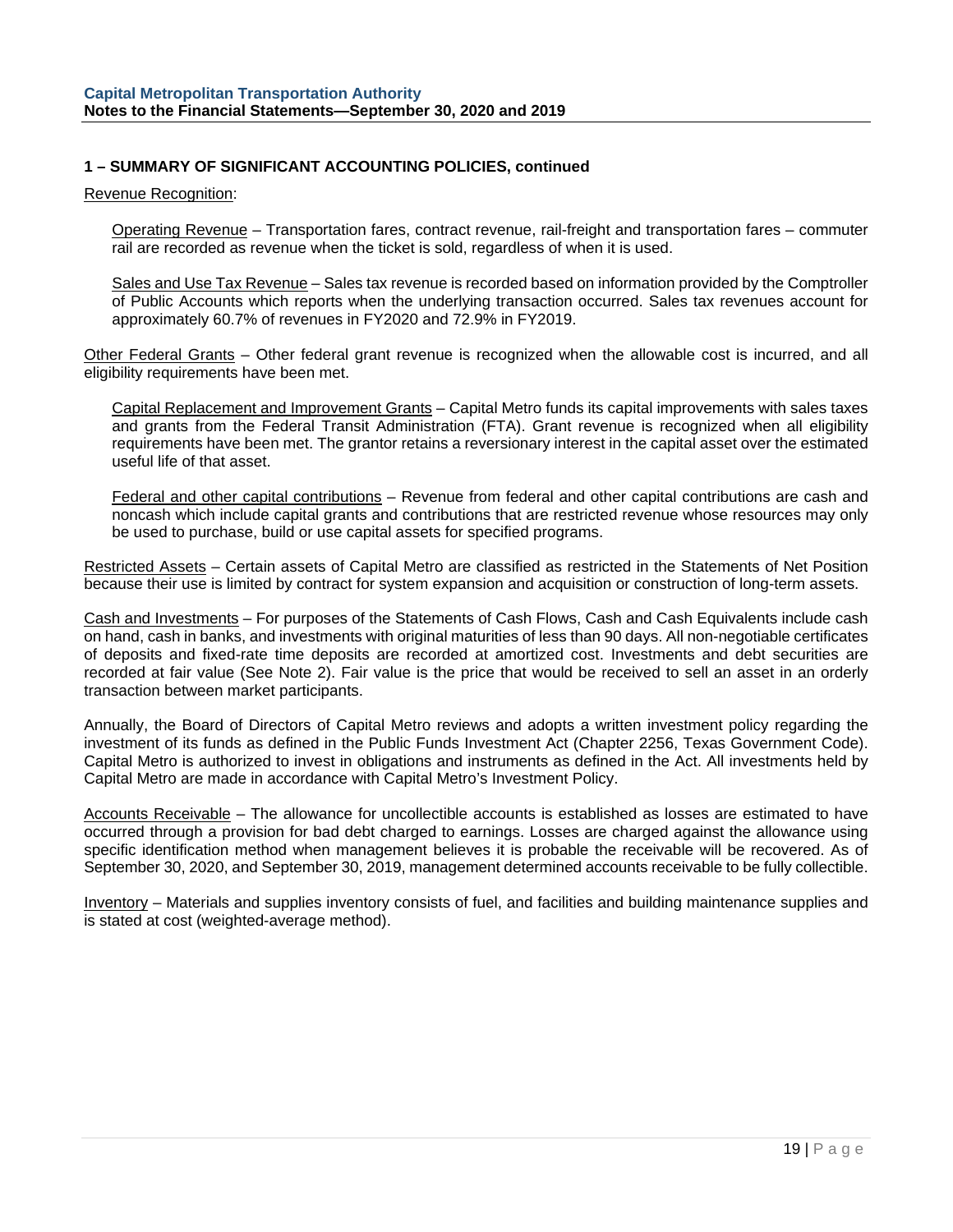Capital Assets – Capital assets include all items purchased that have a useful life of more than one year, are of a tangible nature and have a cost of \$5,000 or more. Capital assets are recorded at cost and are depreciated over their useful lives using the straight-line method as follows:

|                                 | <b>Estimated</b>    |
|---------------------------------|---------------------|
|                                 | <b>Useful Lives</b> |
| Buildings and improvements      | 40 years            |
| Passenger parking stations      | 5-20 years          |
| Railroad/leasehold improvements | 15 years            |
| Buses and equipment             | 2-25 years          |
| Other equipment and software    | 3-5 years           |
| Office furniture and fixtures   | 5 years             |

There are no intangible assets. Depreciation is presented as an operating expense in the Statements of Revenue, Expenses, and Changes in Net Position. Construction in progress will be depreciated when the related asset is placed in service.

Expenditures for renewals and betterments that increase property lives are capitalized, and maintenance and repair costs are charged to operations as incurred.

Compensated Leave – Substantially all employees of Capital Metro are eligible to receive compensation for vacations, holidays, illness and certain other qualifying leave. For certain kinds of leave, the number of days compensated is generally based on length of service. Vacation leave, which has been earned and vested but not paid, has been accrued in the accompanying financial statements in the amount of \$2.9 million and \$2.5 million as of September 30, 2020 and 2019 respectively. Earned and vested sick leave for Capital Metro administrative employees has been accrued at a maximum of 240 hours for those employees with four (4) years or more of service as of September 30, 2020 and 2019 in the amount of \$1.6 million and \$1.5 million, respectively.

Pensions – The net pension liability, deferred outflows and inflows of resources related to pensions, pension expense, and information about the fiduciary net position of Capital Metro's participation in the Capital Metropolitan Transportation Authority Retirement Plan for Administrative Employees and Capital Metropolitan Transportation Authority Retirement Plan for Bargaining Unit Employees of StarTran, Inc., both single employer Plans (the Plans), and additions to/deductions from the Plan's fiduciary net position have been determined on the same basis as they are reported by the Plans. For this purpose, benefit payments (including refunds of employee contributions) are recognized in the net pension liability calculation when due and payable in accordance with the benefit terms. Investments are reported at fair value.

Other Post-Employment Benefits – The Authority implemented GASB Statement No.75, Accounting Financial Reporting for Postemployment Benefits other than Pensions (OPEB). The total OPEB liability has been determined based on the flow of economic resources measurement focus and full accrual basis of accounting. This includes measuring the total OPEB liability: deferred inflows of resources related to OPEB, OPEB expense, and information about benefit payments are recognized in the total liability calculation when due and payable in accordance with the benefit terms.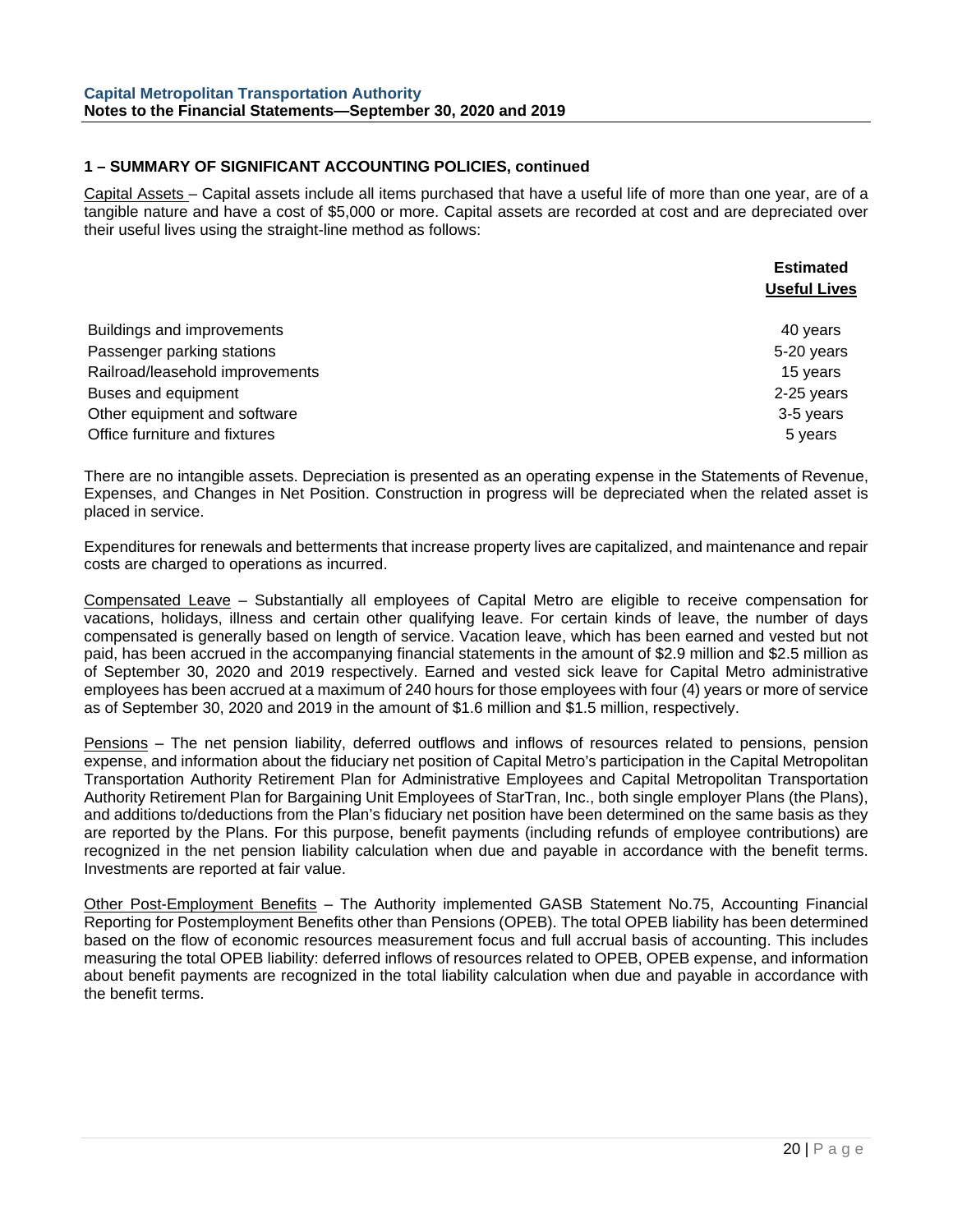Deferred Outflows and Inflows of Resources – The Authority has classified as deferred outflows of resources certain items that represent a consumption of resources or deferred inflow of resources which represent an acquisition of net assets by Capital Metro that is applicable to a future reporting period and, therefore, will not be recognized as a revenue or expense until then. Capital Metro has deferred outflows which consist of deferred charge for pension for contributions made subsequent to the measurement date of December 31, 2019, the differences between the expected and actual experience, change in assumptions and net differences between projected and actual earnings and deferred outflows for the accumulation of gains and losses on fuel hedge.

Risk Management – Capital Metro is exposed to various risks of loss related to torts; theft of, damage to, and destruction of assets; business interruption; errors and omissions; injuries to employees and natural disasters. Commercial insurance coverage is purchased for claims arising from such matters. During FY2020 and 2019, Capital Metro was covered under a variety of insurance policies at a cost it considers to be economically justifiable.

Capital Metro has commercial insurance for all other risks of loss, except workers' compensation and employee health and dental benefits, including employee life and accidental insurance. Claims have not exceeded insurance coverage in each of the past three years.

Capital Metro is self-insured up to \$25,000 per occurrence for losses related to workers' compensation. (See Note 13) Capital Metro has purchased excess coverage through a commercial insurer licensed in the State of Texas.

Use of Estimates – The preparation of financial statements in conformity with accounting principles generally accepted in the United States of America requires management to make estimates and assumptions that affect the reported amounts of assets and liabilities at the date of the financial statements and the reported amounts of revenues and expenses during the reporting period. Actual results could differ from those estimates.

#### **Upcoming GASB Pronouncements**

In January 2017, GASB issued Statement No. 84, *Fiduciary Activities*. The primary objective of this Statement is to improve guidance regarding the identification of fiduciary activities for accounting and financial reporting purposes and how those activities should be reported. This Statement establishes criteria for identifying fiduciary activities of all state and local governments. The focus of the criteria generally is on (1) whether a government is controlling the assets of the fiduciary activity and (2) the beneficiaries with whom a fiduciary relationship exists. This Statement is effective for the Authority beginning with its year ending September 30, 2021.

In June 2017, GASB issued Statement No. 87, *Leases*. The primary objective of this Statement is to improve accounting and financial reporting for leases by governments. This Statement requires the recognition of certain lease assets and liabilities for leases that previously were classified as operating leases and recognized as inflows of resources or outflows of resources based on the payment provisions of the contract. The Statement establishes a single model for lease accounting based on the foundational principle that leases are financings of the right to use an underlying asset.

Under this Statement, a lessee is required to recognize a lease liability and an intangible right-to-use lease asset, and a lessor is required to recognize a lease receivable and a deferred inflow of resources. This Statement is effective for the Authority beginning with its year ending September 30, 2022.

Management has not yet determined the impact, if any, these pronouncements will have on the financial statements.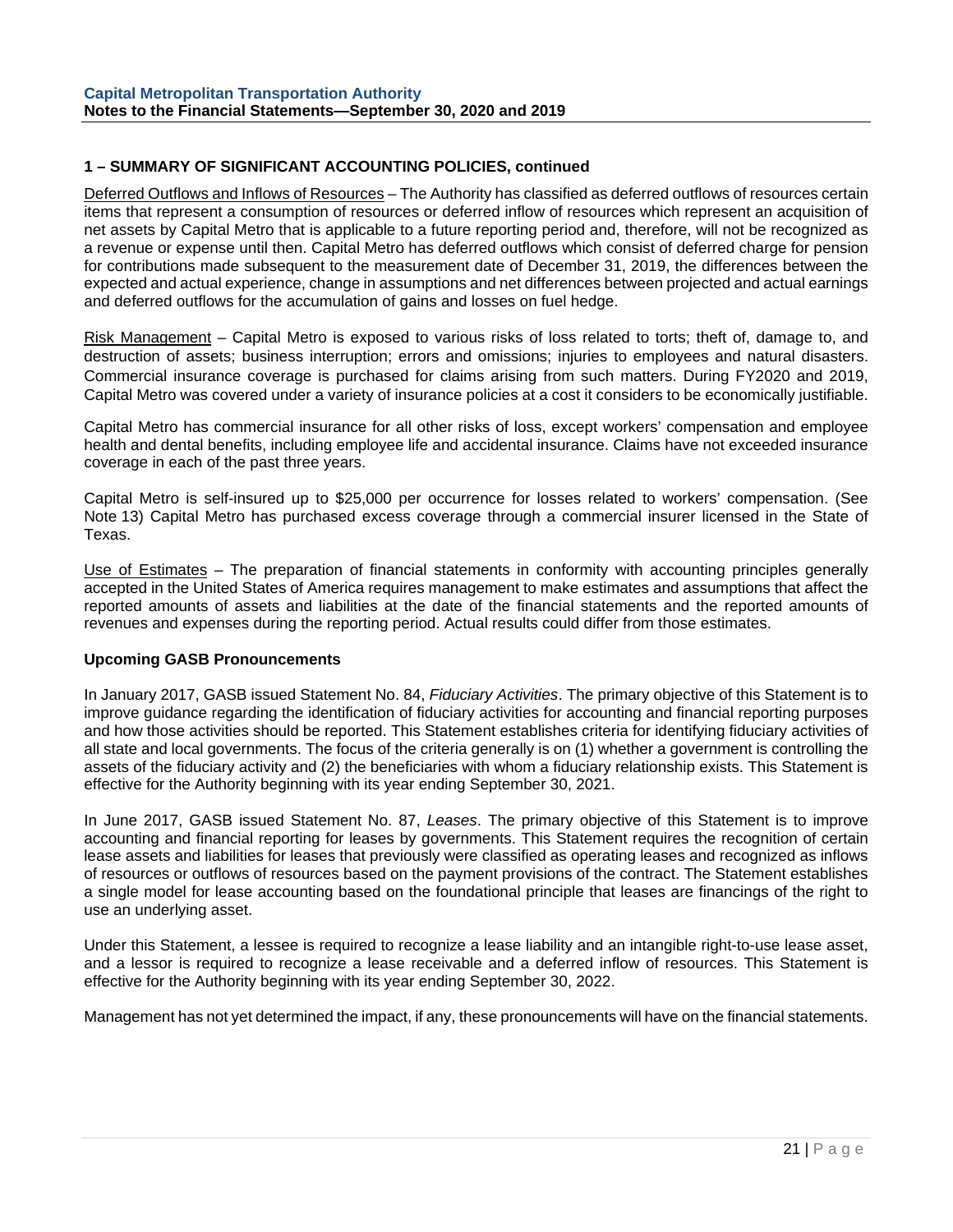Cash and Cash Equivalent Deposits – At September 30, 2020 and 2019, deposits with financial institutions were fully insured, or collateralized by securities held by a third-party agent in Capital Metro's name.

|                                                      |    | 2020        | 2019              |
|------------------------------------------------------|----|-------------|-------------------|
|                                                      |    | Carrying    | Carrying          |
|                                                      |    | Amount      | Amount            |
| Texas DAILY and Texas TERM (investment pool)         | S  | 218,465,618 | \$<br>122,324,112 |
| Less:                                                |    |             |                   |
| Outstanding reconciling items                        |    | (1,662,191) | (1,261,551)       |
| Total cash and cash equivalents                      |    | 216,803,427 | 121,062,561       |
|                                                      |    |             |                   |
| Restricted cash for system expansion and acquisition | \$ | 46          | \$<br>6,287,658   |
| Unrestricted cash                                    |    | 216,803,381 | 114,774,903       |
| Total cash and cash equivalents                      |    | 216,803,427 | 121,062,561       |

Investments – Chapter 2256 of the Texas Government Code, (the Public Funds Investment Act) authorizes Capital Metro to invest its funds under a written investment policy that ensures the safety of principal, provides liquidity and optimizes return on investments with the constraints of safety and liquidity. Capital Metro deposits and investments are invested pursuant to the Investment Policy, which is approved annually by the Board of Directors. The Investment Policy includes a list of authorized investments, a maximum allowable stated maturity of individual investments, and the maximum average dollar weighted maturity allowed for pooled funds. It includes an Investment Strategy Statement that addresses matching anticipated cash flows with adequate investment liquidity, and a portfolio structure which will experience minimal volatility during economic cycles.

Capital Metro is authorized to invest in the following securities:

- 1. Obligations of the United States or its agencies and instrumentalities.
- 2. Direct Obligations of the State of Texas.
- 3. Other obligations, the principal and interest on which are unconditionally guaranteed or insured by the State of Texas or the United States or is agencies and instrumentalities.
- 4. Obligations of states, agencies, counties, cities and other political subdivisions of any state having been rated as to investment quality by a nationally recognized investment rating firm rating of not less than A or its equivalent.
- 5. Bankers' Acceptances with a stated maturity of 270 days or less from the date of issuance that will be, in accordance with its terms, liquidated in full at maturity; is eligible for collateral for borrowing from a Federal Reserve Bank; and is accepted by a bank organized and existing under the laws of the United States or any state, if the short-term obligations of the bank, or of a bank holding company of which the bank is the largest subsidiary, are rated not less than A-1 or P-1 or an equivalent rating by at least one nationally recognized credit rating agency.
- 6. Commercial paper with a stated maturity of 270 days or less from the date of issuance that either is rated not less than A-1, P-1 or the equivalent by at least two nationally recognized credit rating agencies or is rated at least A-1, P-1, or the equivalent by at least one nationally recognized credit rating agency and is fully secured by an irrevocable letter of credit issued by a bank organized and existing under the laws of the United States or any state thereof.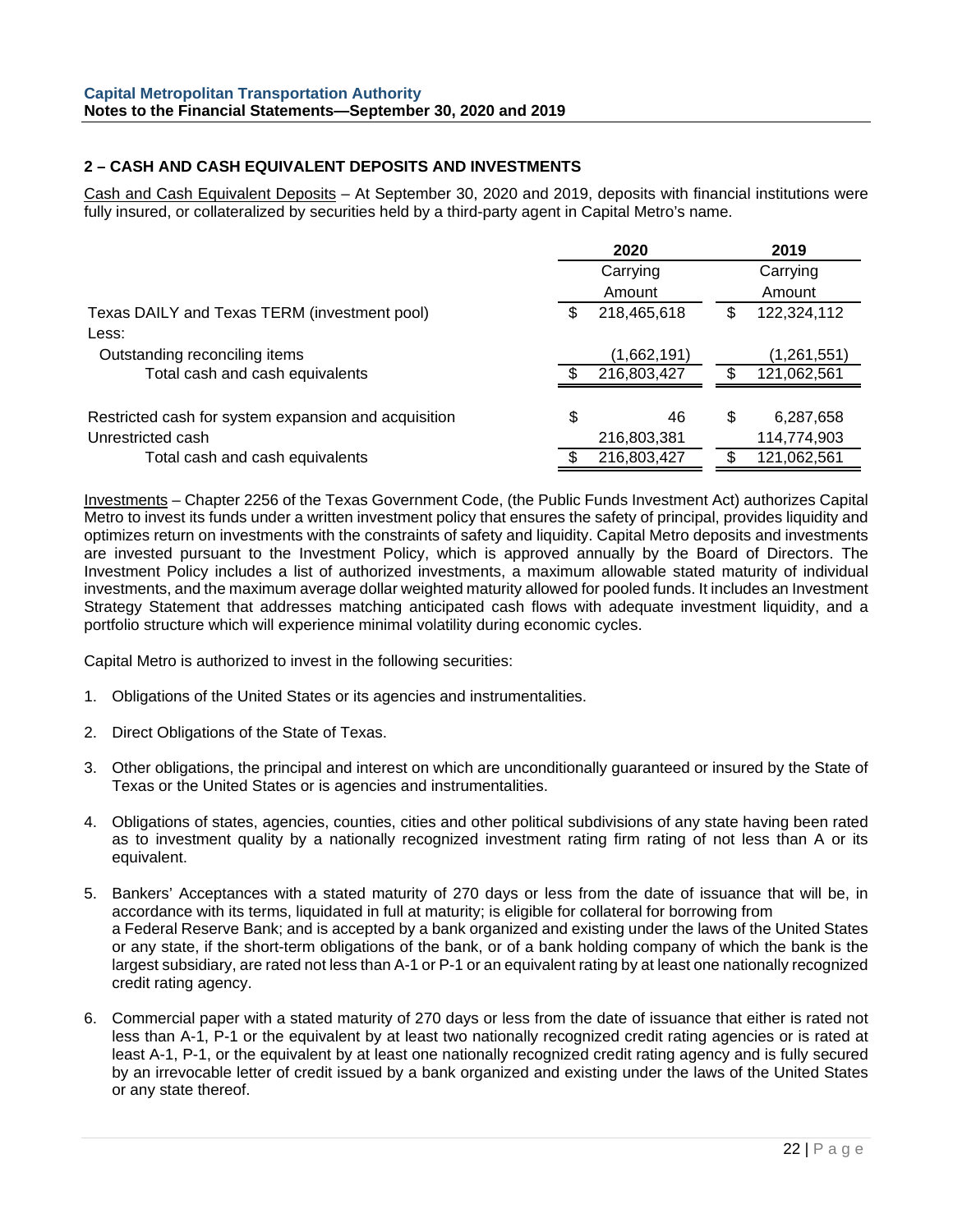- 7. Fully collateralized repurchase agreements having a defined termination date and described in more detail in the Investment Policy.
- 8. Other obligations, the principal and interest of which are unconditionally guaranteed or insured by, or backed by the full faith and credit of this State or the United States or their respective agencies and instrumentalities, including obligations that are fully guaranteed or insured by the Federal Deposit Insurance Corporation or by the explicit full faith and credit of the United States.
- 9. SEC-regulated, no load money market mutual funds.
- 10. Local government investment pools.

Capital Metro participates in one Local Government Investment Pool.

**TexasTERM/TexasDAILY** – TexasDAILY is a Texas Local Government Investment Pool established by the TexasTERM Local Government Investment Pool (TexasTERM) advisory board pursuant to provisions of the TexasTERM Common Investment Contract that established the TexasTERM Local Government Investment Pool and the series known as TEXASDaily. TEXASDaily was organized in conformity with the Interlocal Cooperation Act, Chapter 2256, Texas Local Government Code. The Advisory Board of TexasTERM, composed of participant and non-participant members, has oversight responsibility and reviews the investment policy and management fee structure. It is rated AAAm by Standard & Poor's. As a requirement to maintain the rating, weekly portfolio information must be submitted to Standard & Poor's.

TexasDAILY meets the requirements of GASB Statement No. 79 and, as such, measures and reports its investments at amortized cost. As such, the Authority carries its investment in TexasDAILY at NAV based on amortized cost as provided by GASB Statement No. 72. TexasDAILY's bylaws permit the Advisory Board to suspend the right of withdrawal or to postpone the date of payment in the event that the Federal Reserve Bank in Dallas is closed other than for customary weekend and holiday closings or if, in the opinion of the Advisory Board, an emergency exists so the the disposal of TexasDAILY's securities or determination of its net asset value is not reasonably practical. For the year ended September 30, 2020 and 2019 the Authority's investment in TexasDAILY was \$212,165,618 and \$80,824,112, respectively.

TexasTERM is a fixed-rate, fixed-term portfolio, rated AAAf by Standard & Poor's. Texas Term are short term investments in nonparticipating interest earning investment contracts which are stated NAV based on amortized cost. Capital Metro's investment in TexasTERM was \$6,300,000 for 2020 and \$41,500,000 for 2019.

**US Bank** – the Authority has assets held by US Bank. These include U.S. Treasury Notes, Federal Agency Notes, and commerial paper. As of September 30, 2020, Capital Metro's investment was \$46,079,543 in U.S. Treasury Notes, \$15,821,736 in Federal Agency Notes, and \$4,149,648 in commercial paper. As of September 30, 2019, Capital Metro's investment was \$77,724,862 in U.S. Treasury Notes, \$12,117,532 in Federal Agency Notes, and \$10,160,971 in commercial paper.

The Authority did not participate in any reverse repurchase agreements or security lending agreements during FY2020 or FY2019.

**Custodial Credit Risk – Deposits** – Custodial credit risk is the risk that, in the event of a bank failure, the System's deposits might not be recovered. Capital Metro requires all banks, savings banks and credit union deposits to be federally insured or collateralized with eligible securities. The Authority's deposits are all FDIC insured and are adequately collateralized.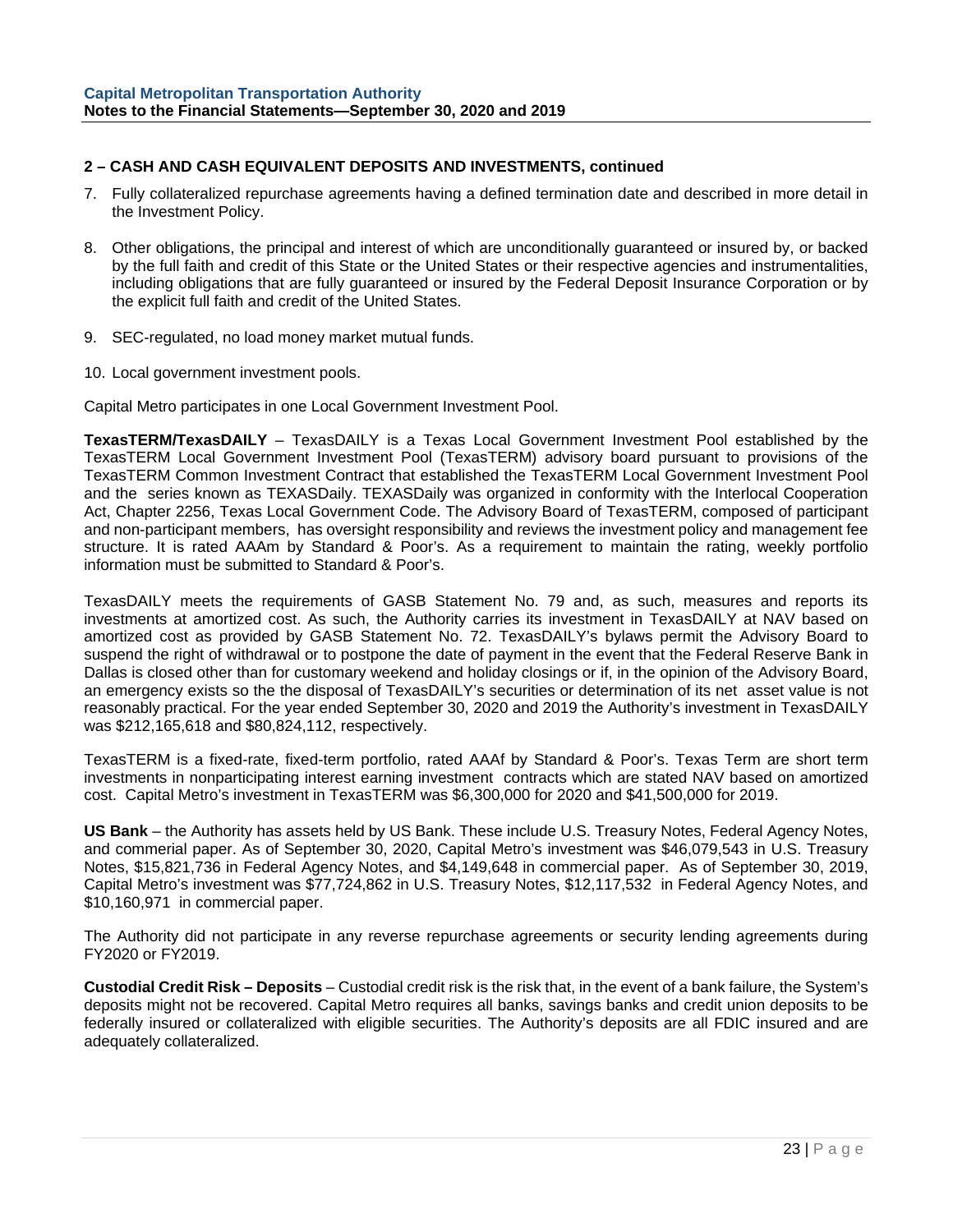**Custodial Credit Risk Investments** – Custodial credit risk for investment is the risk that, in the event of failure by the counterparty to a transaction, the Authority will not be able to recover the value of its investments or collateral securities that are in possession by an outside party. All of Capital Metro's investments are insured, registered or held in the Authority's name by the Auhtority's agent; therefore, the Authority is not exposed to custodial credit risk.

**Foreign Currency Risk** – Foreign currency risk is the risk that changes in exchange rates will adversely affect the fair value of an investment or a deposit. The Authority's investment pools or investment securities are denominated in local currency and do not hold foreign investments The foreign currency risk does not apply to the Authority.

**Interest Rate Risk** – Interest rate risk is the risk that the change in interest rates will adversely affect the fair value of an investment. As a means of minimizing risk of loss due to interest rate fluctuations, investment maturities will not exceed the anticipated cash flow requirements of Capital Metro funds. This is accomplished by purchasing quality, short- to medium-term securities that will complement each other in a laddered or barbell maturity structure. Maturity guidelines state that the dollar weighted average days to final stated maturity shall be 548 days or less. Securities may not be purchased that have a final stated maturity date which exceeds five years. The Capital Metro investment advisor monitors the maturity level and makes changes as appropriate.

# **2 – CASH AND CASH EQUIVALENT DEPOSITS AND INVESTMENTS, continued**

|                             |      | <b>Investment Maturities in 2020</b> |    |                             |    |                                      |    |                                 |                  |
|-----------------------------|------|--------------------------------------|----|-----------------------------|----|--------------------------------------|----|---------------------------------|------------------|
|                             |      | Less Than 90<br><b>Days</b>          |    | From 90 Days<br>to 180 Days |    | From 181 Days<br>to 365 Days         |    | <b>Greater Than</b><br>365 Days | Total            |
| Investments:                |      |                                      |    |                             |    |                                      |    |                                 |                  |
| US Bank:                    |      |                                      |    |                             |    |                                      |    |                                 |                  |
| <b>Commercial Paper</b>     | S.   | 3,899,788                            | \$ | 249,860                     | \$ |                                      | \$ |                                 | \$<br>4,149,648  |
| <b>Federal Agency Notes</b> |      | 2,305,175                            |    |                             |    |                                      |    | 13,516,561                      | 15,821,736       |
| U.S. Treasury Notes         |      | 3,623,435                            |    | 1,466,634                   |    | 17,033,025                           |    | 23,956,449                      | 46,079,543       |
| Total investments           | - \$ | 9,828,398                            | S  | 1,716,494                   |    | \$17,033,025                         |    | \$37,473,010                    | \$66,050,927     |
|                             |      |                                      |    |                             |    | <b>Investment Maturities in 2019</b> |    |                                 |                  |
|                             |      | Less Than 90<br><b>Days</b>          |    | From 90 Days<br>to 180 Days |    | From 181 Days<br>to 365 Days         |    | <b>Greater Than</b><br>365 Days | Total            |
| Investments:                |      |                                      |    |                             |    |                                      |    |                                 |                  |
| US Bank:                    |      |                                      |    |                             |    |                                      |    |                                 |                  |
| <b>Commercial Paper</b>     | \$   |                                      | S  | 6,949,916                   | \$ | 3,211,055                            | \$ |                                 | \$<br>10,160,971 |
| <b>Federal Agency Notes</b> |      |                                      |    |                             |    |                                      |    | 12,117,532                      | 12,117,532       |
| U.S. Treasury Notes         |      |                                      |    | 9,684,794                   |    | 33,125,985                           |    | 34,914,083                      | 77,724,862       |
| Total investments           | -\$  |                                      |    | \$16,634,710                |    | \$36,337,040                         |    | \$47,031,615                    | \$100,003,365    |

At September 30, 2020 and 2019, Capital Metro's exposure to interest rate risk as measured by the segmented time distribution by investment type is summarized as follows: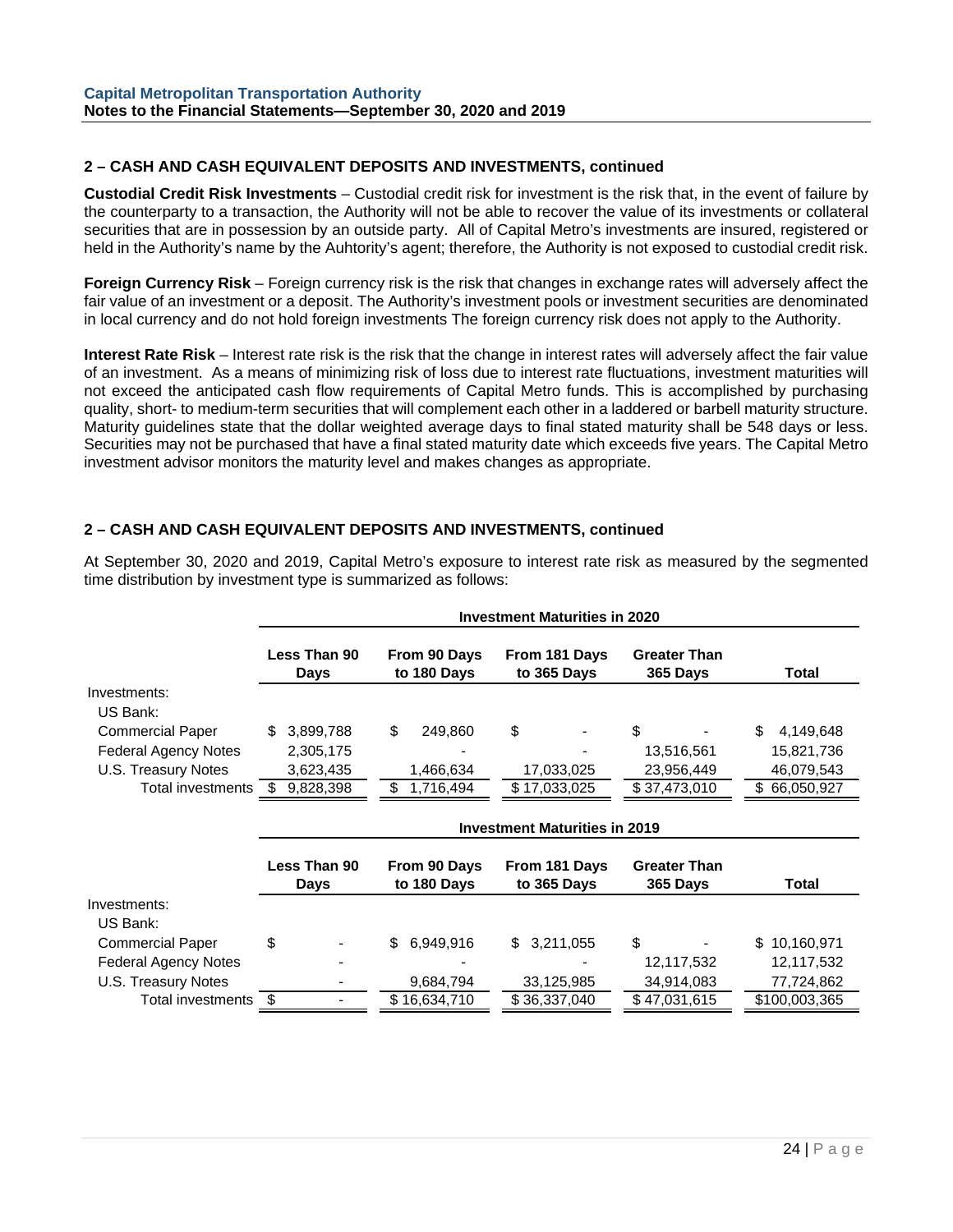**Credit Risk** – Credit risk is the risk that an issuer or other conterparty to an investment will not fulfill its obligations to the Authority. The Authority's investment policy seeks to control credit risk by investing in compliance with the policy, qualifying the broker and financial institution with whom the Authority will transact, sufficient collateralization, portfolio diversification, and limiting maturity. For the years ended September 30, 2020 and 2019, the Authority's exposure to credit risk by investment category as rated by Standard & Poor's is as follows:

|                                     | 2020                     | 2019                  |           |
|-------------------------------------|--------------------------|-----------------------|-----------|
|                                     | <b>Carrying Value</b>    | <b>Carrying Value</b> | Rating    |
| Cash and cash equivalents:          |                          |                       |           |
| TexasDAILY                          | \$212,165,618<br>AAAm    | 80,824,112<br>\$      | AAAm      |
| TexasTERM                           | 6,300,000<br>AAAm        | 41,500,000            | AAAm      |
| Outstanding reconciling item        | (1,662,191)              | (1,261,551)           |           |
|                                     | \$216,803,427            | \$121,062,561         |           |
| Investments:                        |                          |                       |           |
| US Bank                             |                          |                       |           |
| <b>Commercial Paper</b>             | \$<br>4,149,648<br>$A-1$ | \$<br>6,588,272       | $A-1$     |
| <b>Commercial Paper</b>             | $A - 1 +$<br>۰           | 3,572,699             | $A - 1 +$ |
| <b>Federal Agency Notes</b>         | AA+<br>15,821,736        | 12,117,532            | AA+       |
| <b>United States Treasury Notes</b> | AA+<br>46,079,543        | 77,724,862            | AA+       |
| Total investments                   | 66,050,927<br>S          | \$100,003,365         |           |

**Concentration of Credit Risk** – Concentration of credit risk is the risk of loss attributable to the magnitude of the Authority's investment in a single issuer. The Authority diversifies its investment portfolio so that reliance on any one issuer or broker will not place an undue financial burden on the Authority. The Authority limits its repurchase agreement exposure with a single firm to no more than 15% of the value of the Authority's overall portfolio and its commercial paper and banker's acceptance exposure with a single issuer to no more than 5% of the value of the Authority's overall portfolio. Local government investment pools and U.S. Treasury Notes/Bonds/Bills are authorized at 100%. Federal Agency notes are authorized at 60%. The Authority has more than 5% of its investment in Federal National Mortgage Association. As of September 30, 2020, the Authority's investment in Federal National Mortgage Association and Federal Home Loan Mortgage Corporation are 11.1% and 11.4%, respectively of the Authority's total investment. As of September 30, 2019, the Authority's investment in Federal National Mortgage Association and Federal Home Loan Mortgage Corporation were 7.2% and 5.2%, respectively of the Authority's total investment.

**Fair Value** – The Authority categorizes its fair value measurement disclosure in accordance with GASB Statement No. 72, Fair Value Measurement and Application, which establishes a hierarchy that prioritizes inputs to valuation methods. The three levels of inputs are:

Level 1 – Unadjusted quoted prices in active markets for identical assets and liabilities that Capital Metro has the ability to access.

Level 2 – Significant other observable inputs which may include quoted prices for identical or similar assets or liabilities in active markets, quoted prices for identical or similar assets or liabilities in non-active markets; or inputs other than quoted prices that are observable for the assets or liabilities, either directly or indirectly.

Level 3 – Unobservable inputs which may include situations when there is minimal, if any, market activity for the asset or liability.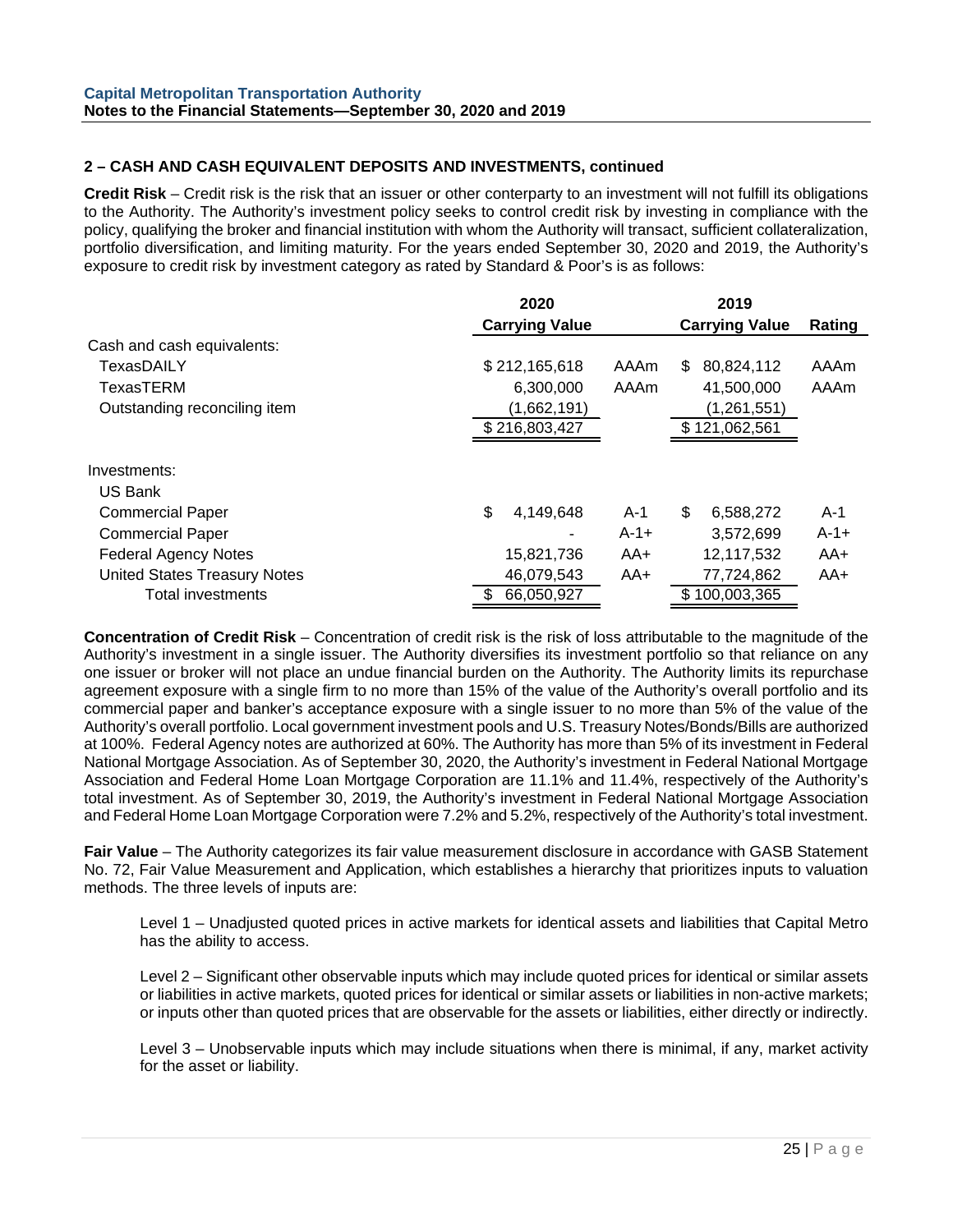The inputs or methodologies used for valuing securities are not necessarily an indication of the risk associated with investing in those securities.

Texas DAILY invests in money market investments of high quality and low risk with the objective of capital preservation. As of September 30, 2020, and 2019, Capital Metro has no unfunded commitments relating to this investment. Investments in Texas DAILY are fully redeemable on any business day; there are no lockup or gate restrictions on redemption.

The following table summarize the inputs used as of September 30, 2020 and 2019 for Capital Metro's assets and liabilities measured at fair value:

|                                     | 2020 |                   |    |         |      |               |         |
|-------------------------------------|------|-------------------|----|---------|------|---------------|---------|
|                                     |      | <b>Fair Value</b> |    | Level 1 |      | Level 2       | Level 3 |
| Investments:                        |      |                   |    |         |      |               |         |
| <b>Commercial Paper</b>             | \$   | 4,149,648         | \$ |         | \$   | 4,149,648     | \$      |
| <b>Federal Agency Notes</b>         |      | 15,821,736        |    |         |      | 15,821,736    |         |
| <b>United States Treasury Notes</b> |      | 46,079,543        |    |         |      | 46,079,543    |         |
| <b>Total investments</b>            |      | 66,050,927        | \$ |         | \$   | 66,050,927    | \$      |
|                                     |      |                   |    |         |      |               |         |
|                                     |      |                   |    |         | 2019 |               |         |
|                                     |      | <b>Fair Value</b> |    | Level 1 |      | Level 2       | Level 3 |
| Investments:                        |      |                   |    |         |      |               |         |
| <b>Commercial Paper</b>             | \$   | 10,160,971        | \$ |         | \$   | 10,160,971    | \$      |
| <b>Federal Agency Notes</b>         |      | 12,117,532        |    |         |      | 12,117,532    |         |
| <b>United States Treasury Notes</b> |      | 77,724,862        |    |         |      | 77,724,862    |         |
| <b>Total investments</b>            |      | \$100,003,365     | \$ |         |      | \$100,003,365 | \$      |

The Authority's market prices are derived from closing bid prices as of the last business day of the month as supplied by ICE Data Services or Bloomberg. Where prices are not available from generally recognized sources the securities are priced using a yield-based matrix system to arrive at an estimated market value. Prices that fall between data points are interpolated.

# **3 – RECEIVABLES**

Receivables at September 30, 2020 and 2019, consist of the following:

| 2020       |     | 2019       |
|------------|-----|------------|
| 4,669,032  | S   | 2,838,768  |
| 5,395,907  |     | 1,791,117  |
| 43,750,887 |     | 44,403,762 |
| (203, 511) |     | (26,999)   |
| 53,612,315 | \$. | 49,006,649 |
|            |     |            |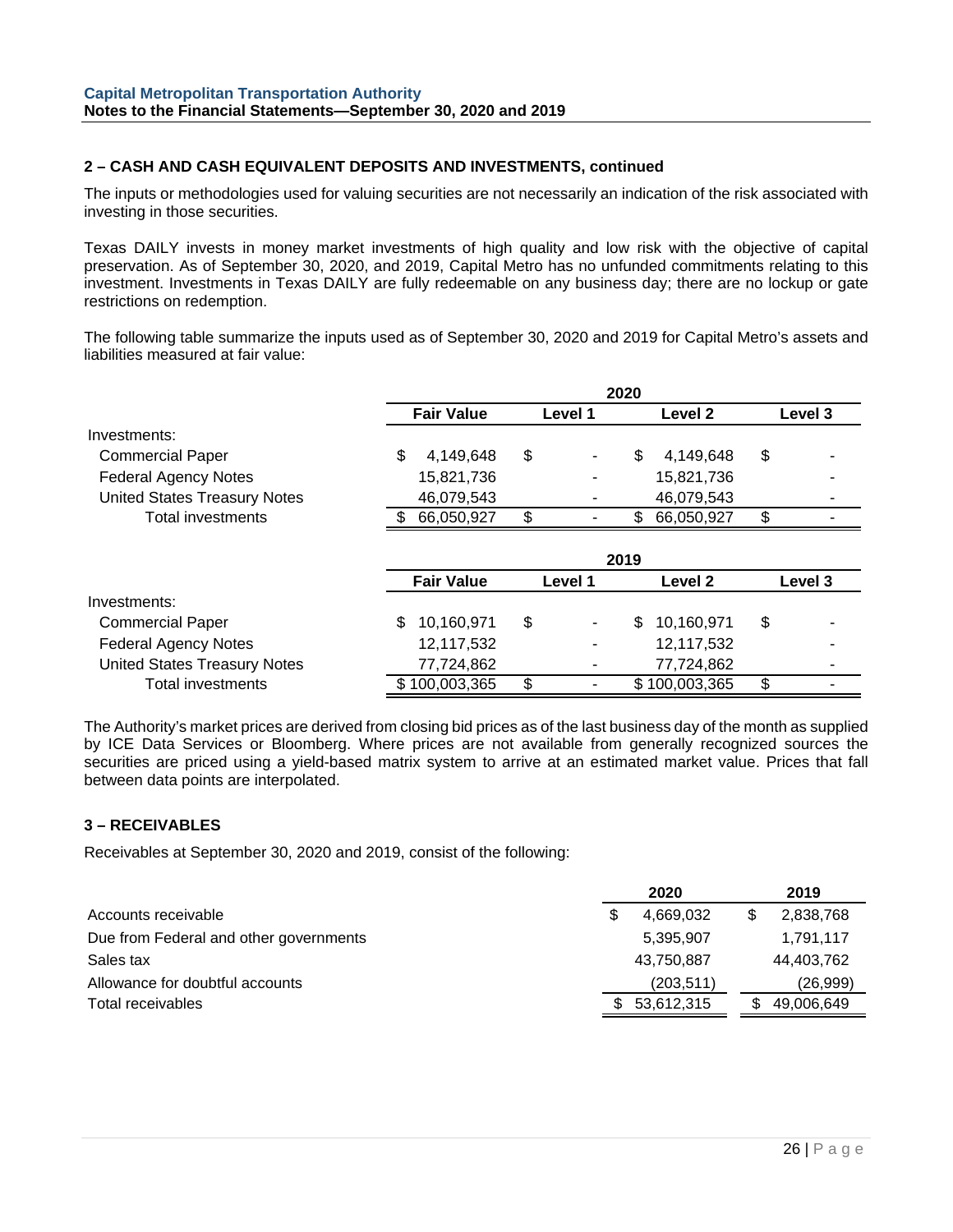# **4 – ACCRUED EXPENSES**

Accrued expenses at September 30, 2020 and 2019, consist of the following:

| 2020       | 2019       |
|------------|------------|
| 24.293.488 | 19,463,757 |
| 65.000     | 80,000     |
| 7.367.863  | 2.285.881  |
| 31.726.351 | 21.829.638 |
|            |            |

Accrued accounts payable at September 30, 2020, consists primarily of approximately \$2.2 million for other services, \$17.32 million related to purchased transportation services, and \$12.2 million for service consolidation of two bus service providers into one. Accrued accounts payable at September 30, 2019, consists primarily of \$4.3 million for capital projects, \$11.8 million for purchased transportation services, and \$3.4 million for other services.

# **5 – DESIGNATED AND RESERVE POLICY**

Certain asset balances are designated through board directives for specific uses. During FY2010, Capital Metro adopted a reserves policy that includes the following components – cash flow reserve, capital projects reserve, operating reserve, and self-insurance reserve. The reserves are to be used at the discretion of the board to fund temporary cash flow shortages, capital, operating and self-insurance costs not in the budget, and/or emergencies or shortfalls caused by economic downturns. In February 2015, the board adopted revisions to the reserves policy to incorporate language from Section 451.134 of the Transportation Code that requires Capital Metro to establish a reserve account by September 1, 2016, in an amount that is not less than two months of actual operating expenses. This new reserve is entitled the "statutory operating reserve" and replaces the cash flow reserve. As of September 30, 2020, \$40.1 million was allocated to the statutory operating reserve, \$20.5 million for a budget stabilization reserve, and \$1.3 million to the self-insurance reserve. As of September 30, 2019, \$39.7 million was allocated to the statutory operating reserve, \$21.5 million for a budget stabilization reserve, and \$1.3 million to the self-insurance reserve.

#### **6 – LEASES**

Capital Metro has non-cancellable lease commitments for certain real property that expires in April 2024 and October 2055 which is subject to an escalation clause.

The aggregate minimum annual lease payment under the term of the foregoing leases is as follows:

|                                 | <b>OperatingLeases</b> |
|---------------------------------|------------------------|
| Fiscal Year Ended September 30: |                        |
| 2021                            | \$<br>461,036          |
| 2022                            | 467,395                |
| 2023                            | 473,881                |
| 2024                            | 338,290                |
| 2025                            | 143,106                |
| 2026-2030                       | 715,531                |
| 2031-2035                       | 715,531                |
| 2036-2040                       | 715,531                |
| 2041-2045                       | 715,531                |
| 2046-2050                       | 715,531                |
| 2051-2055                       | 715,531                |
| 2056-2056                       | 11,924                 |
| Total lease commitments         | 6,188,818<br>-\$       |

Rent expense was approximately \$2,983,053 for the year ended September 30, 2020, and \$1,325,879 for the year ended September 30, 2019.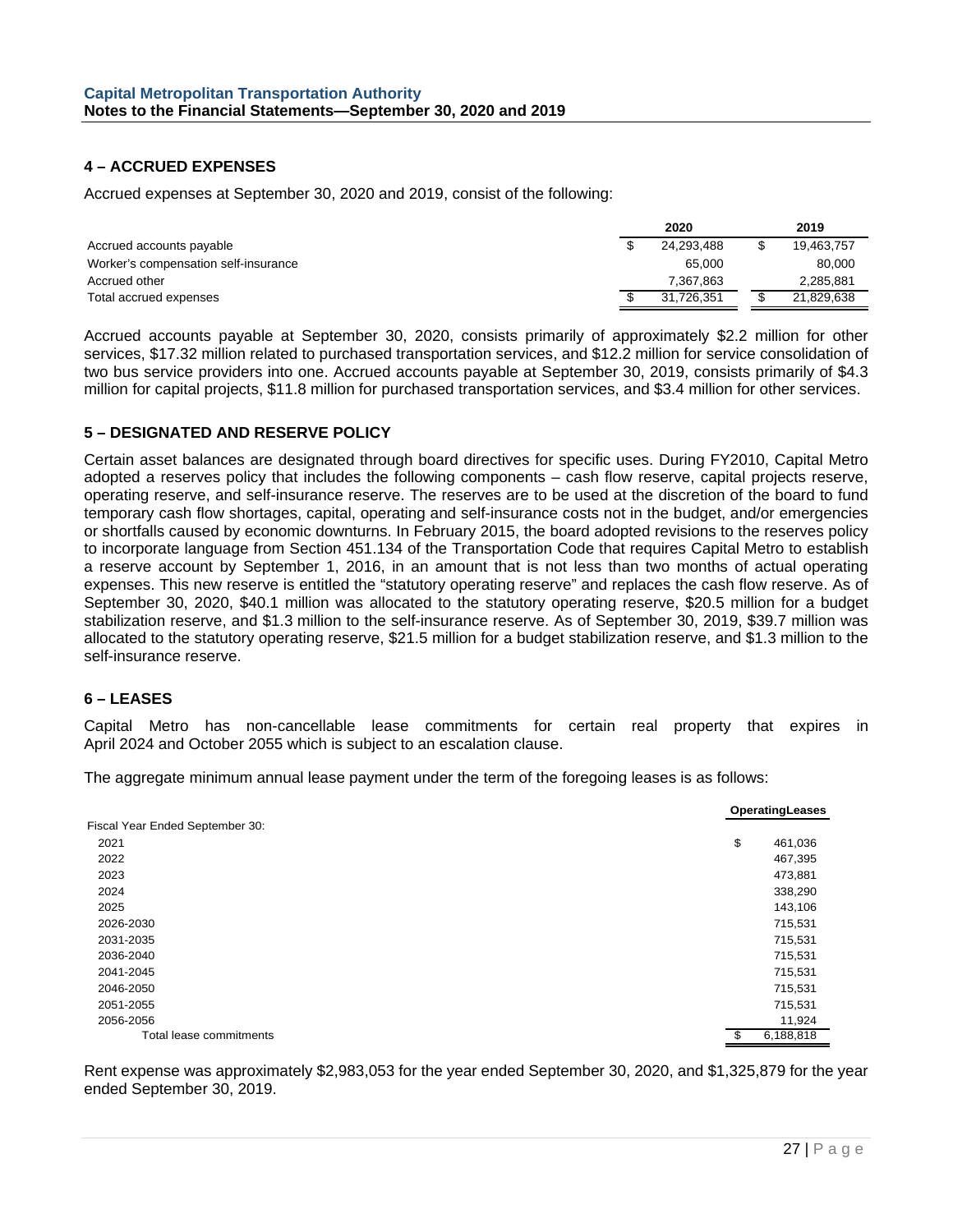# **7 – LONG-TERM LIABILITIES**

# Changes in Long-Term Liabilities:

The changes in long-term liabilities for the year ended September 30, 2020 and 2019 are as follows:

|                                |    | Balance as of |    |             |            |     |                |    | Balance as of |
|--------------------------------|----|---------------|----|-------------|------------|-----|----------------|----|---------------|
|                                |    | 9/30/19       |    | Adjustments | Additions  |     | Payments       |    | 9/30/20       |
| Accrued vacation               | \$ | 747,098       | \$ |             | 2,483,153  | \$  | (1,778,215)    |    | 1,452,036     |
| Accrued sick leave             |    | 500,842       |    |             | 1,123,559  |     | (918, 746)     |    | 705,655       |
| Other rent liability           |    | 952,274       |    |             |            |     | (403,001)      |    | 549,273       |
| Unearned grant revenue         |    | 8,797,035     |    |             |            |     | (8,797,035)    |    |               |
| Other post employment benefits |    | 2,876,406     |    |             | 242,703    |     |                |    | 3,119,109     |
| Pension liability              |    | 53,757,461    |    |             |            |     | (1, 173, 042)  |    | 52,584,419    |
| Total                          |    | 67,631,116    | S  |             | 3,849,415  | S.  | (13,070,039)   |    | 58,410,492    |
|                                |    |               |    |             |            |     |                |    |               |
|                                |    | Balance as of |    |             |            |     |                |    | Balance as of |
|                                |    | 9/30/18       |    | Adjustments | Additions  |     | Payments       |    | 9/30/19       |
| Accrued vacation               | S  | 770,807       | \$ |             | 1,690,832  | \$  | (1,714,541)    | \$ | 747,098       |
| Accrued sick leave             |    | 642,078       |    |             | 855,568    |     | (996, 804)     |    | 500,842       |
| Other rent liability           |    | 641,335       |    |             | 283,126    |     | 27,813         |    | 952,274       |
| Unearned grant revenue         |    | 17,140,344    |    |             |            |     | (8,343,309)    |    | 8,797,035     |
| Other post employment benefits |    | 3,339,100     |    |             |            |     | (462, 694)     |    | 2,876,406     |
| Pension liability              |    | 44,189,642    |    |             | 9,567,819  |     |                |    | 53,757,461    |
| Total                          | Ъ  | 66,723,306    | \$ |             | 12,397,345 | \$. | (11, 489, 535) | S. | 67,631,116    |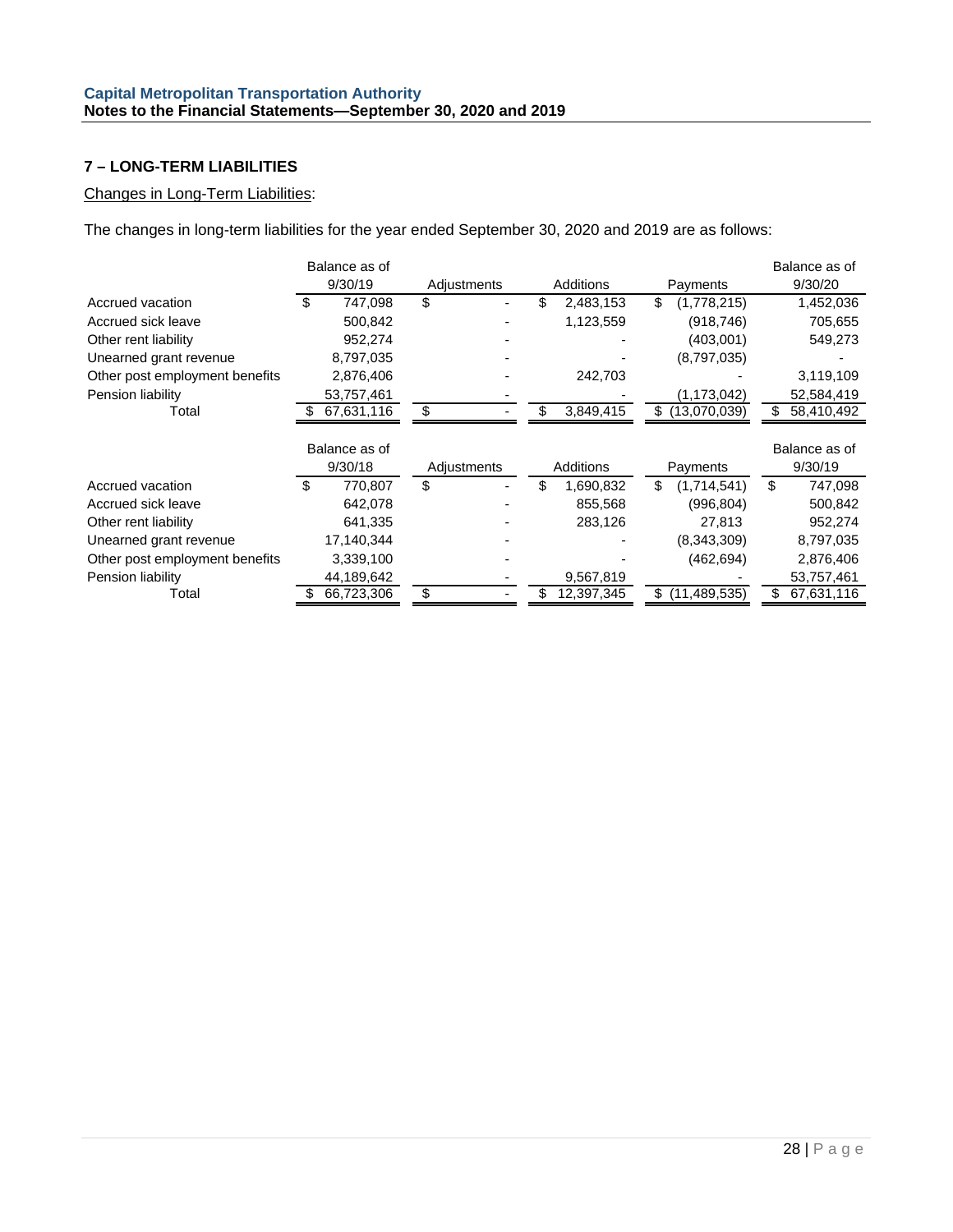# **8 – COMMITMENTS**

The Authority has a capital spending plan for projects for upcoming and future years. The Authority's FY2021 and FY2022 capital budget has appropriations of approximately \$106.4 million and \$111.8. million, respectively. The Authority's remaining contractual commitments related to its capital improvement plan are \$56.1 and \$88.6 million as of September 30, 2020 and 2019, respectively.

The Authority has executed contracts with various goods and services providers totaling approximately \$721.8 million with termination dates through August 2029. All contracts contain a termination for convenience clause in which such contracts may be terminated, in whole or in part, for the convenience of the Authority.

The Authority entered into an interlocal agreement with the City of Austin, as amended in April 2010, to pay the City of Austin its pro rata share of 25% of the Authority's one-cent sales tax from 2001 to 2004 in consideration for the City to carry out transportation mobility projects as approved by the Authority (ILA). The amount is payable when the City of Austin incurs an expenditure toward an approved mobility project. The remaining balance outstanding as of September 30, 2020 and 2019 was \$7.8 million and \$9.7 million, respectively.

The Authority partnered with the City of Austin and several suburban communities to develop the Build Central Texas (BCT) program. BCT is comprised of two primary segments: The Build Central Texas Program with the City of Austin and the Suburban Communities Program with the surrounding communities.

Commitments for the programs are outlined below:

|                             | 2020      | 2019       |
|-----------------------------|-----------|------------|
| <b>Build Central Texas</b>  | \$386.176 | \$ 338,686 |
| <b>Suburban Communities</b> | 251,496   | 200,496    |
| Total commitment            | 637.672   | \$539.182  |

Either the Authority or the City of Austin may terminate the BCT agreement at any time, per the provisions of Section 15 of the Build Greater Austin interlocal agreement. In no way will such termination affect Capital Metro's obligation to make payments for work completed on projects previously approved for funding. Expenses are accrued when the respective city incurs an expenditure for an approved project. Participating suburban communities have separate Interlocal agreements that require funds are used for mobility related projects.

#### Fuel Hedge Derivative:

The Authority developed and implemented a plan for a Fuel Risk Management Program to mitigate fuel price risk for diesel and gasoline, protect and manage budget objectives, and reduce price volatility and introduce price predictability. This may be accomplished by purchasing financial instruments known as swap and/or options and exchange-traded diesel fuel futures contracts. This program began in December 2008.

The Authority reports its derivative instruments in accordance with GASB Statement No. 53, *Accounting and Financial Reporting for Derivative Instruments*, which addresses recognition, measurement and disclosures related to derivative instruments. The Authority does not use derivative instruments for speculative purposes. The only derivative instruments entered into are for the purposes of risk mitigation; therefore, these instruments are considered potential hedging derivative instruments under GASB Statement No. 53.

In accordance with the requirements of GASB Statement No. 53, all fuel hedges are reported on the Statements of Net Position at fair value. The fair value of option contracts for Ultra Low Diesel Fuel is determined using New York Mercantile Exchange (NYMEX) closing settlement prices as of the last day of the reporting period for Ultra Low Sulfur Diesel NY Harbor. The fair value is calculated by deriving the difference between the closing futures prices on the last day of the reporting period and the futures purchase price at the time the positions were established.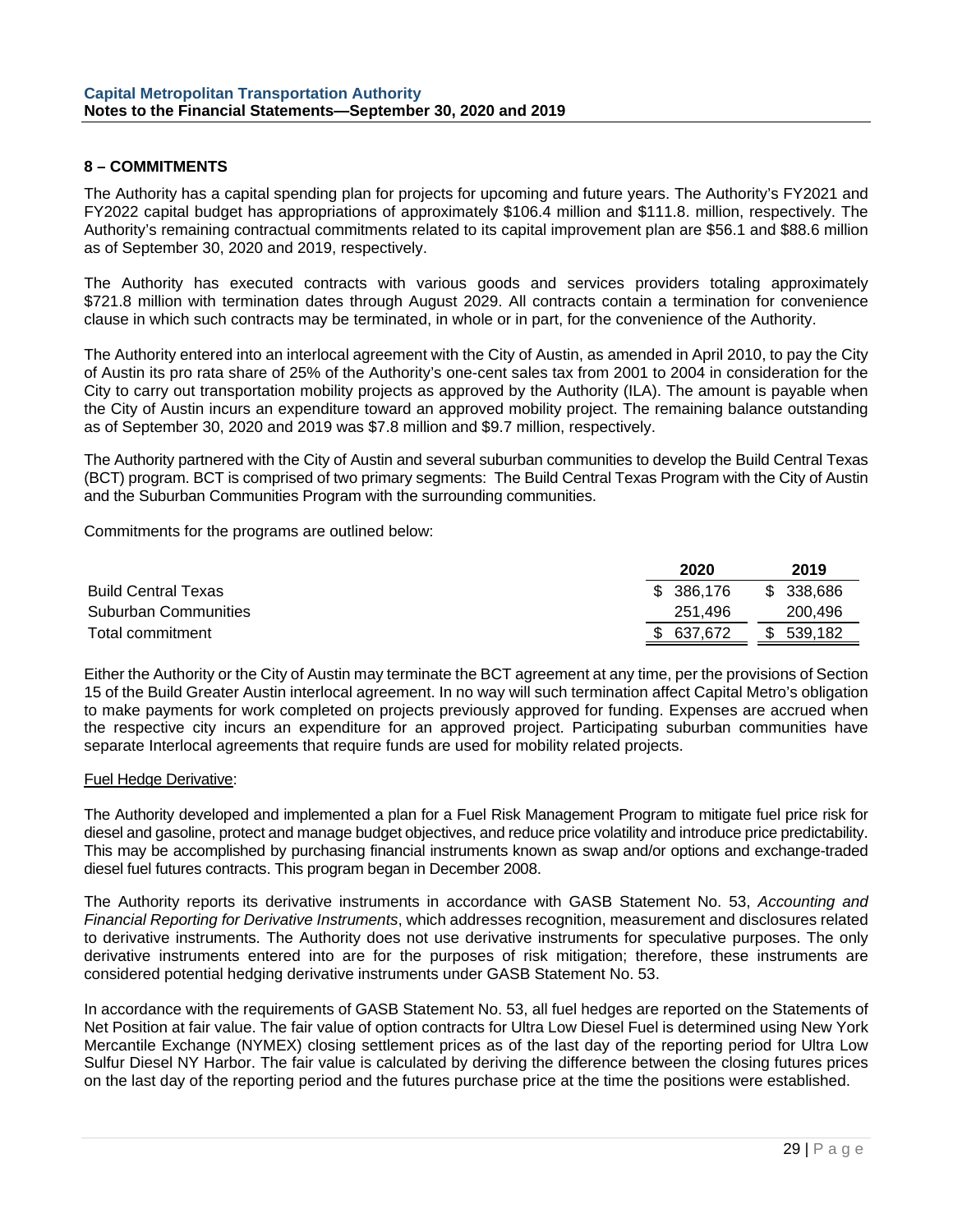# **8 – COMMITMENTS, continued**

The outstanding hedging derivative instruments were evaluated for effectiveness at September 30, 2020. The hedge instruments utilize diesel fuel forwards contracts that are priced based on the underlying NY Harbor Ultra Low Sulfur Diesel contract price, while the physical gas is typically purchased at prices based on OPIS Pricing Gulf Coast Ultra Low Sulfur Diesel.

Therefore, effectiveness testing was based on the extent of correlation between the index for the hedge and the settlement price at OPIS with volumes matching the underlying expected physical transaction.

As of September 30, 2020, the Authority has a total of 267 Ultra Low Sulfur Diesel futures contracts at 42,000 gallons per contract and paid approximately \$11,000 for the execution of trades in FY2020. As of September 30, 2020, the Authority was hedged 87.1% and 81.0% for FY2021 and FY2022, respectively, based on projected fuel consumption.

As of September 30, 2019, the Authority had a total of 176 Ultra Low Sulfur Diesel futures contracts at 42,000 gallons per contract and paid approximately \$9,500 for the execution of the trades. As of September 30, 2019, the Authority was hedged 85.5% and 43.73% for FY2020 and FY2021, respectively, based on projected fuel consumption

Consistent with hedge accounting treatment required for derivative instruments that are determined to be effective in offsetting changes in the cash flows of the hedged item, changes in fair value are reported as deferred outflows or deferred inflows of resources on the statements of net position until the contract expiration that occurs in conjunction with the hedged expected fuel purchase transaction. When fuel hedging contracts expire, at the time the purchase transactions occur, the deferred balance is recorded as an adjustment to fuel expense.

Market values of the outstanding diesel fuel futures contracts are calculated by the counterparty based on NYMEX – NY Harbor. As of September 30, 2020, and 2019, the outstanding contracts fair value is approximately \$126,000 and \$838,000 respectively, and related unrealized market loss of \$4.1 million in FY2020 and unrealized market loss of \$780,000 in FY2019. The amount has been reported on the Statements of Position as a deferred outflow/inflow of resources fuel hedge. Diesel fuel futures contracts, which settled during FY2020 increased diesel fuel cost by \$2.9 million whereas in FY2019 there was a decrease to diesel fuel cost of \$869,000. The amount has been included as part of current operating cost in the Statements of Revenues, Expenses, and Changes in Net Position.

**Custodial Credit Risk** – The Authority had deposits of \$1.3 million as of both September 30, 2020 and 2019, with its Broker as required by its Fuel Risk Management Program. At September 30, 2020 and 2019, \$126,000 and \$838,000, respectively, was exposed to custodial credit risk.

**Basis Risk** – The Authority's outstanding hedges include basis risk, since the fuel products the government physically purchases to provide service are based on a different index for the same products used for the futures contracts – OPIS Pricing Gulf Coast Ultra Low Sulfur Diesel, vs. NYHRBR Ultra Low Sulfur Diesel.

#### Termination Benefits:

In accordance with GASB Statement No. 47, *Accounting for Termination Benefits*, the Authority has provided termination benefits to former StarTran employees and the related benefit has been recognized within the financial statements. As disclosed within note 1, as part of the 2012 outsourcing to private companies to operate all passenger service, the Authority also remains responsible for the Pension liability attributable to former StarTran employees of approximately \$29.6 million as of September 30, 2020 and \$34.3 million as of September 30, 2019. The assumptions used for the related liability are disclosed in note 10.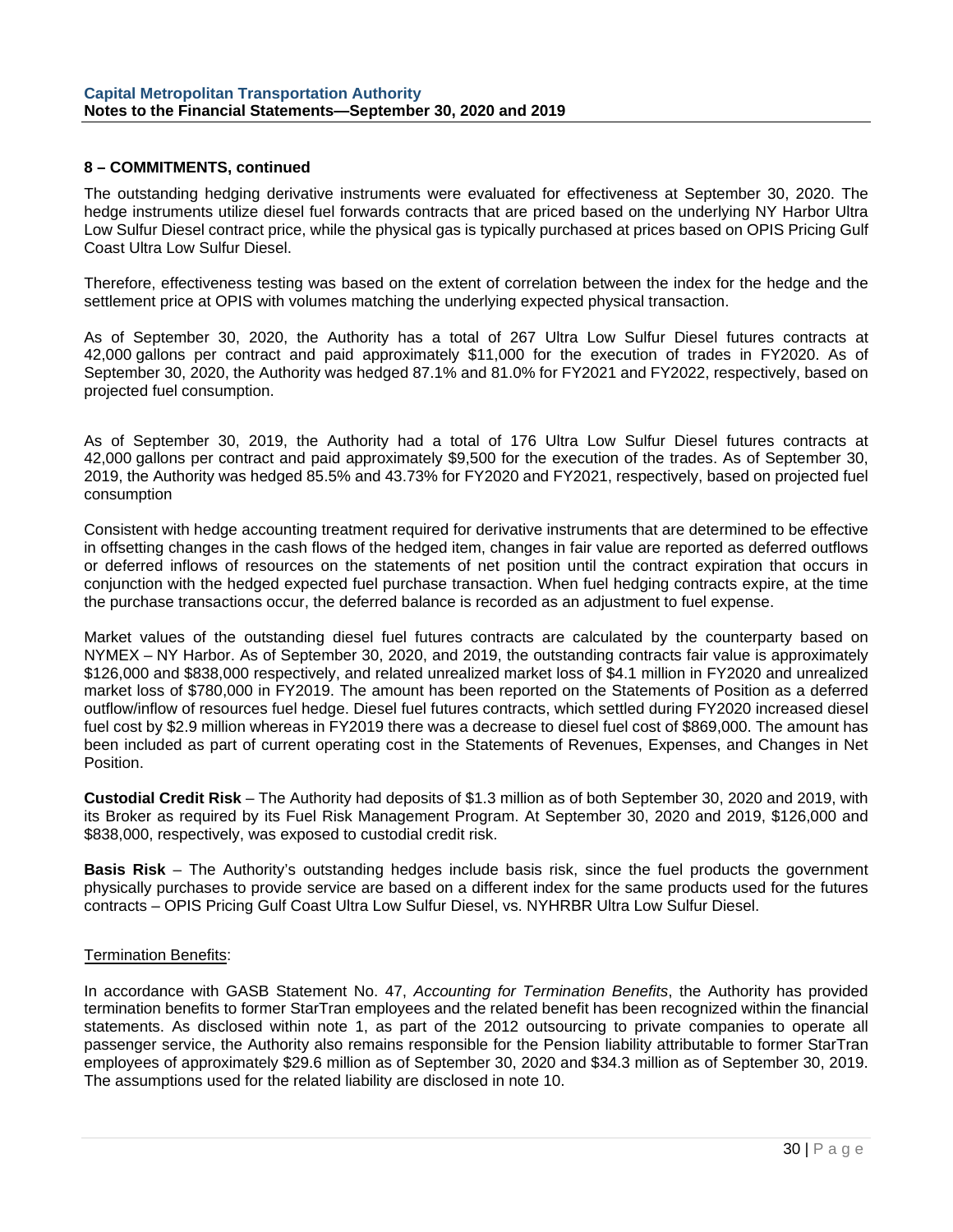# **9 – 401(k) PLANS**

The Authority has retirement benefits under a 401(k) defined contribution plan for its full-time employees which covers substantially all administrative employees. In a defined contribution plan, benefits depend solely on amounts contributed to the plan plus investments' earnings. Employees are eligible to participate after 30 days of service. In January 2005, the Authority ended the employer contribution to the plan but does allow for discretionary employer contributions. The plan allows loans to participants. Participants start to vest in the employer's contribution at the completion of one year of service with 100% vesting occurring after five years. All current participants are 100% vested in employer's contributions made prior to January 1, 2005. Participants that terminated employment prior to January 1, 2009 may be partially vested. The Authority's designated Plan Administrator administers the plan. The Authority maintains the authority to amend the plan.

Contributions from participating employees for the Authority totaled \$1,796,672 and \$31,277 in discretionary employer contributions for the year ended September 30, 2020. For the prior year, employee contributions totaled \$1,619,651 and there was \$50,109 in discretionary contributions from Capital Metro.

### **10 – DEFINED BENEFIT RETIREMENT PLANS**

#### **Capital Metropolitan Transportation Authority Retirement Plan for Administrative Employees**

#### *Plan Description*

Effective January 1, 2005, the Authority established a pension plan, the Capital Metropolitan Transportation Authority Retirement Plan for Administrative Employees, (the Plan). The Plan is a noncontributory single employer defined benefit plan. Subject to eligibility requirements, all full-time administrative employees are eligible for participation in the Plan except for employees covered by a collective bargaining agreement and lease employees as defined by the Plan. An employee is eligible to become a participant following the first day of the month coincident with or following their date of hire. The Plan is not subject to the provisions of the Employee Retirement Income Security Act of 1974, as amended (ERISA).

Management of the Plan is vested in the Authority Board and advised by the Pension Plan Committee whose members are appointed by the Board.

All Plan assets are maintained under a trust agreement. Under the terms of the trust agreement, Benefit Trust (the Trustee) serves as trustee on behalf of the Plan and carries out an investment policy established by the Pension Plan Committee, consistent with the purposes of the Plan and the requirements of applicable laws and regulations. The following is a description of the Capital Metropolitan Transportation Authority Retirement Plan for Administrative Employees:

The Pension Plan Committee for the Plan is the administrator of a single employer defined benefit pension plan sponsored by Capital Metro. The following table summarizes membership of the plan at December 31, 2020 and 2019.

|                                                                    | 2020 | 2019 |
|--------------------------------------------------------------------|------|------|
| Retirees and beneficiaries currently receiving benefits            | 125  | 113  |
| Terminated plan members entitled to but not yet receiving benefits | 266  | 249  |
| Active plan members                                                | 305  | 292  |
|                                                                    | 696  | 654  |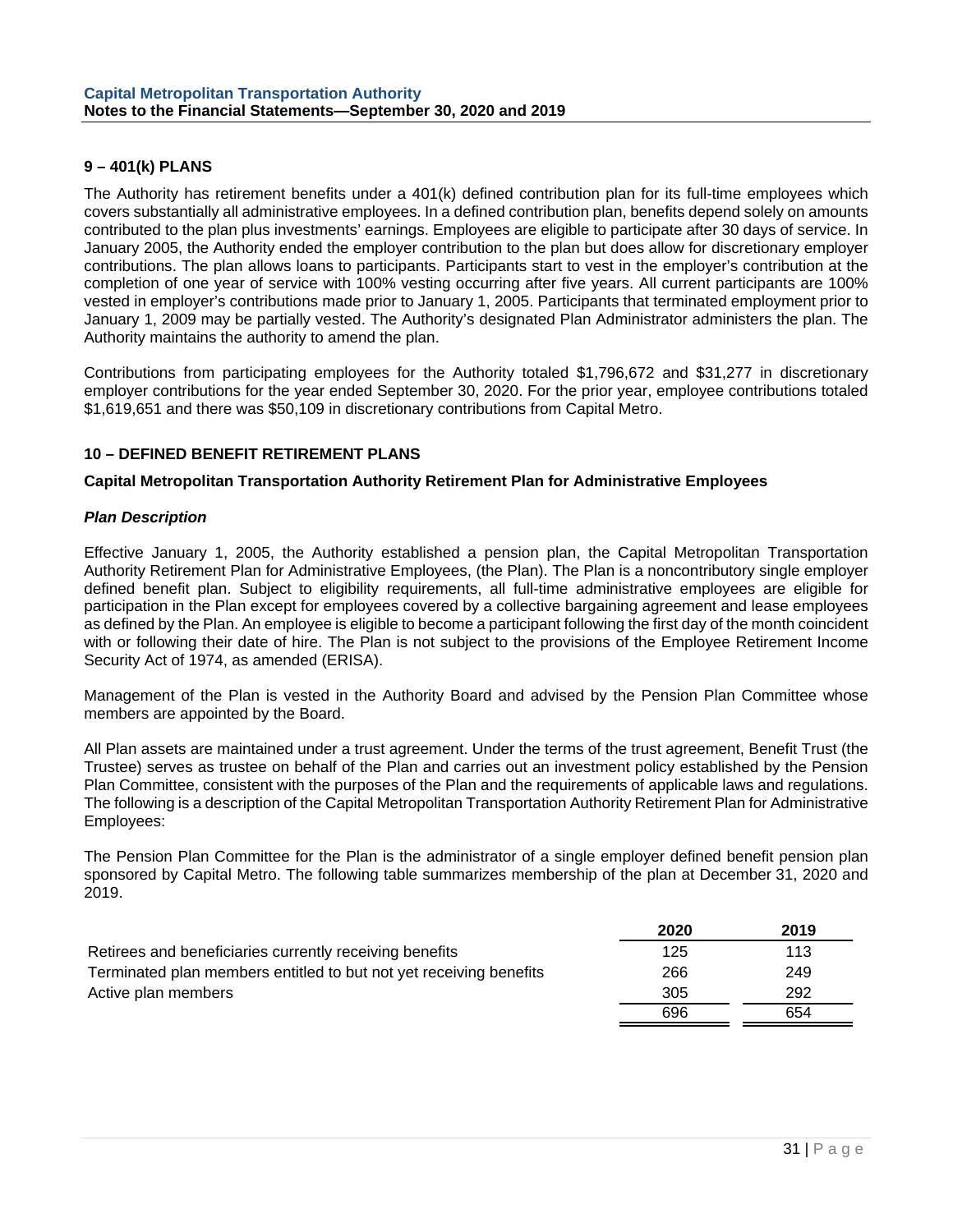The most recently available financial statement of the Plan is for the year ended December 31, 2019. A copy of the Plan's annual audit may be obtained from:

> Capital Metropolitan Transportation Authority 2910 East Fifth Street Austin, Texas 78702

### **Pension Benefits**

Participants become 100% vested upon completion of five years of service. Vesting period include periods prior to the effective date of the Plan computed as if the Plan had been in effect. The Plan also allow for participants to recognize prior service (limited to five years) with a governmental entity or other entity related to the provision of public transportation services.

Plan participants are eligible for their Plan benefits after terminating employment with vested rights. Participants are eligible for normal retirement on the first day of the month following age 65. The Plan permits early retirement from ages 55 to 64, provided an employee has completed five years of vesting service. The amount of pension payable is computed in the same manner as for normal retirement, except that it is reduced by a reduction factor, which is graduated to reflect the number of years by which early retirement precedes age 65. Retirement benefits are paid to unmarried participants in the form of a single life annuity and to married participants in the form of a joint and 50% survivor annuity but may elect other payment options with spousal consent. Lump-sum benefits are only available if the actuarial value of the benefits is less than \$5,000.

Participants are entitled to annual pension benefits at normal retirement (age 65) equal to: (i) 1.5% of average earnings, as defined, plus (ii) 0.5% of earnings in excess of covered compensation, as defined, multiplied by (iii) the number of years of credited service, as defined by the Plan.

If an active employee dies before reaching age 65, the surviving spouse or a designated beneficiary shall receive for his or her lifetime a deferred monthly benefit equals to the amount that the participant would have received based on service to the participant's date of death had the participant elected a 50% joint and survivor annuity option and died the next day.

A participant may elect not to be covered by the deferred joint and survivor annuity option or may no longer be married when pension payments are to begin. In such instances, a single life annuity will be received by the participant.

Disability benefits may be elected at age 55 up to normal retirement age, at which time disabled participants will receive the normal retirement benefit computed as though they had been employed to age 55 or up to normal retirement age with their annual compensation, as defined, remaining the same as at the time they became disabled.

#### **Contribution**

Contribution requirements of the active plan are established and may be amended by Capital Metro's Board. Currently, plan members are not required to contribute. Capital Metro is making discretionary contributions based on the advice of the Actuary and consistent with funding policy for the Plan.

#### **Net Pension Liability**

Capital Metro's net pension liability was measured as of December 31, 2019 and 2018, and the total pension liability used to calculate the net pension liability was determined by an actuarial valuation as of that date.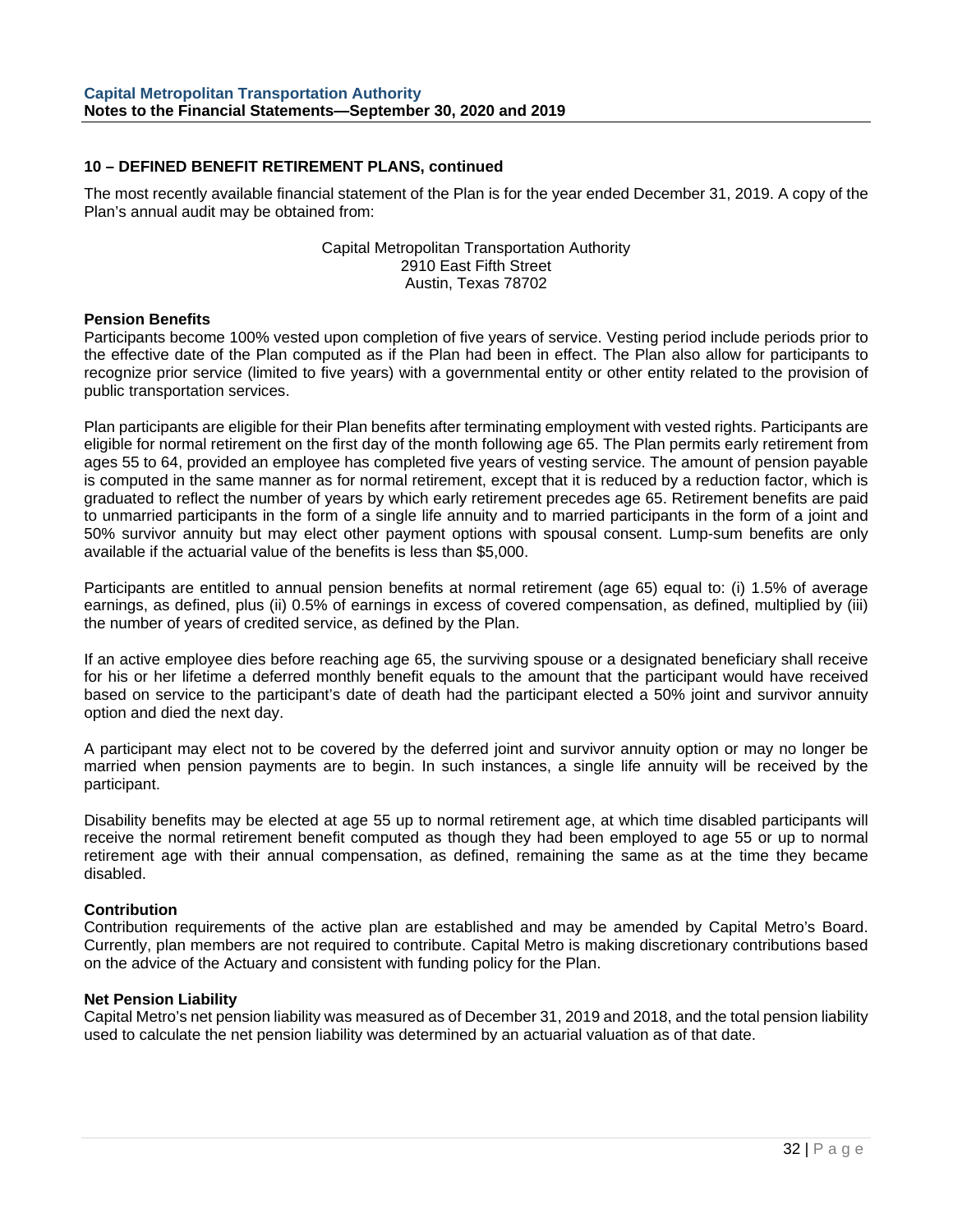#### **Actuarial Assumptions**

The actuarial assumptions that determined the total pension liability as of December 31, 2019 and 2018 were based on the results of observed past actuarial experience, best estimate of future expectations as well as estimates inherent in related market data. The Plan had an experience study performed in 2017 related to the retirement age. (still applies).

For December 31, 2019 and 2018, the methods and assumptions used to determine contribution rates are as follows:

| 2019                        |                                                                                                                 |
|-----------------------------|-----------------------------------------------------------------------------------------------------------------|
| Actuarial cost method       | Entry age normal                                                                                                |
| Discount rate               | 5.10%                                                                                                           |
| 20-year Municipal Bond rate | 2.49%                                                                                                           |
| Salary increases            | 3.5%                                                                                                            |
| Investment rate of return   | 6.75%                                                                                                           |
| Retirement age              | Age 60-61 is 5%                                                                                                 |
|                             | Age 62-64 is 10%                                                                                                |
|                             | Age 65 is 50%                                                                                                   |
|                             | Age 66-69 is 15%                                                                                                |
|                             | Age 70 is 100%                                                                                                  |
| Mortality rates             | Pri-2012 White Collar Dataset Amount-Weighted Mortality                                                         |
|                             | Projected with Scale MP-2019 with separate rates for employees,                                                 |
|                             | retirees, and contingent survivors                                                                              |
| 2018                        |                                                                                                                 |
| Actuarial cost method       | Entry age normal                                                                                                |
| Discount rate               | 5.54%                                                                                                           |
| 20-year Municipal Bond Rate | 3.56%                                                                                                           |
| Salary increases            | 3.5%                                                                                                            |
| Investment rate of return   | 6.75%                                                                                                           |
| Retirement age              | Age 60-61 is 5%                                                                                                 |
|                             | Age 62-64 is 10%                                                                                                |
|                             | Age 65 is 50%                                                                                                   |
|                             | Age 66-69 is 15%                                                                                                |
|                             | Age 70 is 100%                                                                                                  |
| Mortality rates             | SOA RP-2014 Total Dataset Mortality adjusted backward to 2006<br>using MP-2014 and projected with Scale MP-2018 |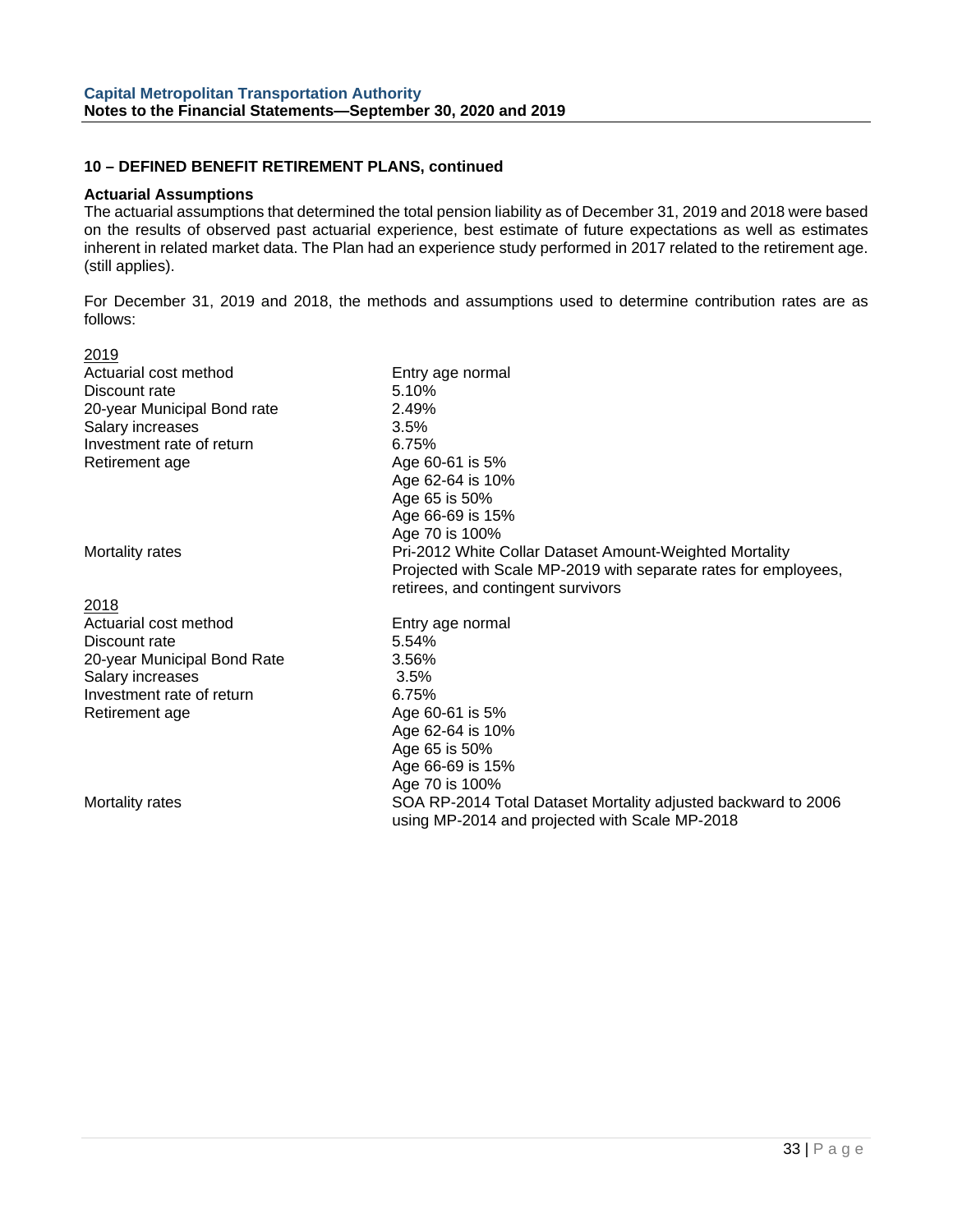#### *Long-Term Rate of Return on Assets*

The long-term expected rate of return on Plan investments was determined using best estimate ranges of expected future real rate of return for each major asset class. These ranges are combined to produce the long-term expected rate of return by weighting the expected future real rates of return by the target asset allocation percentage and by adding expected information. The long-term expected geometric real rates of return for 2019:

| <b>Asset Class</b>      | <b>Asset</b><br><b>Allocation</b> | Long-Term<br><b>Expected Real</b><br><b>Rate of Return</b> |
|-------------------------|-----------------------------------|------------------------------------------------------------|
|                         |                                   |                                                            |
| Domestic equities:      | 45.0%                             |                                                            |
| U.S. broad equity       |                                   | 7.15%                                                      |
| Large cap               |                                   | 7.00%                                                      |
| Small/mid cap           |                                   | 7.25%                                                      |
| Domestic fixed income   | 25.0%                             | 2.75%                                                      |
| International equities: | 15.0%                             |                                                            |
| Global ex-U.S. equity   |                                   | 7.25%                                                      |
| International equity    |                                   | 6.99%                                                      |
| Emerging markets equity |                                   | 7.25%                                                      |
| Non-US fixed            |                                   |                                                            |
| Alternative:            |                                   |                                                            |
| High yield              |                                   | 4.65%                                                      |
| <b>Volatility hedge</b> |                                   | 5.00%                                                      |
| Private equity          |                                   | 8.50%                                                      |
| Inflation               |                                   | 2.25%                                                      |
| Real estate             | 10.0%                             | 6.25%                                                      |
| Cash equivalents        | 5.0%                              | 2.25%                                                      |
|                         | 100.0%                            |                                                            |

#### **Discount Rate**

The discount rate used to measure the total pension liability as of December 31, 2019 was 5.10%. The projection of cash flows used to determine the discount rate assumed that employer contributions will be made equal to the actuarially determined contribution rate. Based on those assumptions, the pension plan's fiduciary net position was projected to be available to make all projected future benefit payments of current plan members until 2058. Therefore, the long-term expected rate of return of 6.75% was applied to all periods of projected benefits payment to determine the total pension liability until 2058. Subsequent to 2058, the 20-year municipal bond rate of 2.49% was utilized.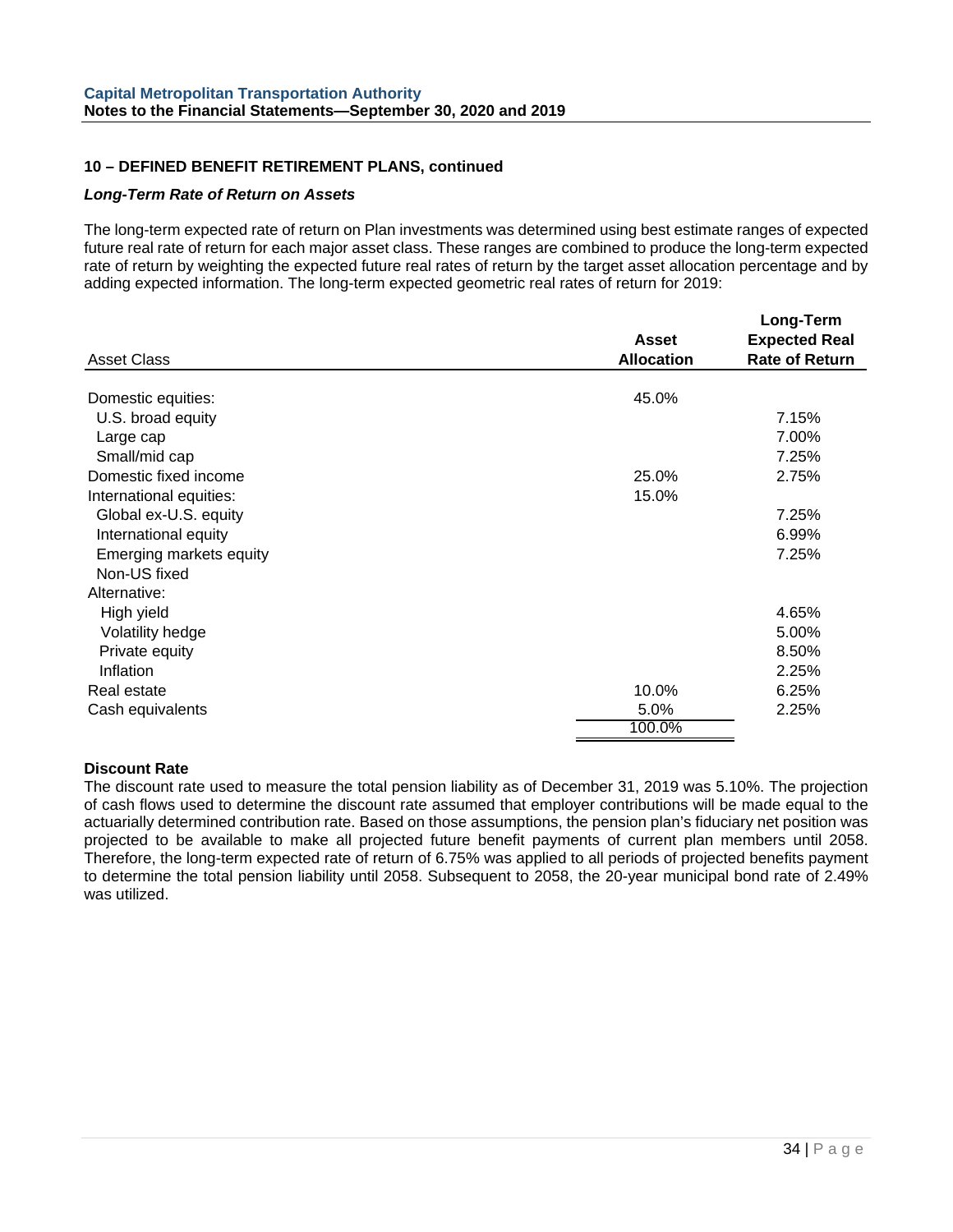# *Changes in Net Pension Liability (Asset)*

The following presents the changes in total fiduciary net position and liabilites and plan fiduciary net position at December 31, 2019 and 2018 respectively:

|                                                    | 2019             | 2018             |
|----------------------------------------------------|------------------|------------------|
| Total pension liability:                           |                  |                  |
| Service cost                                       | \$<br>2,938,855  | \$<br>2,793,032  |
| Interest on total pension liability                | 2,694,810        | 2,445,407        |
| Change in benefit terms                            |                  |                  |
| Difference between expected and actual experience  | 1,231,398        | 720,052          |
| Change in assumptions                              | 5,792,670        | (920, 415)       |
| Benefit payments/refunds of contributions          | (1, 117, 525)    | (932, 072)       |
| Net change in total pension liability              | 11,540,208       | 4,106,004        |
| Total pension liability at beginning of year       | 49,263,627       | 45, 157, 623     |
| Total pension liability at end of year (a)         | 60,803,835       | 49,263,627       |
| Fiduciary net position:                            |                  |                  |
| <b>Employer contributions</b>                      | 3,046,377        | 2,692,422        |
| Member contributions                               |                  |                  |
| Investment income net of investment expense        | 6,195,576        | (1,941,101)      |
| Benefit payments/refunds of contributions          | (1, 117, 525)    | (932,072)        |
| Administrative expenses                            | (76, 658)        | (58, 478)        |
| Net change in fiduciary net position               | 8,047,770        | (239, 229)       |
| Fiduciary net position at beginning of year        | 29,770,966       | 30,010,195       |
| Fiduciary net position at end of year (b)          | 37,818,736       | 29,770,966       |
| Net pension liability at end of year = $(a) - (b)$ | \$<br>22,985,099 | \$<br>19,492,661 |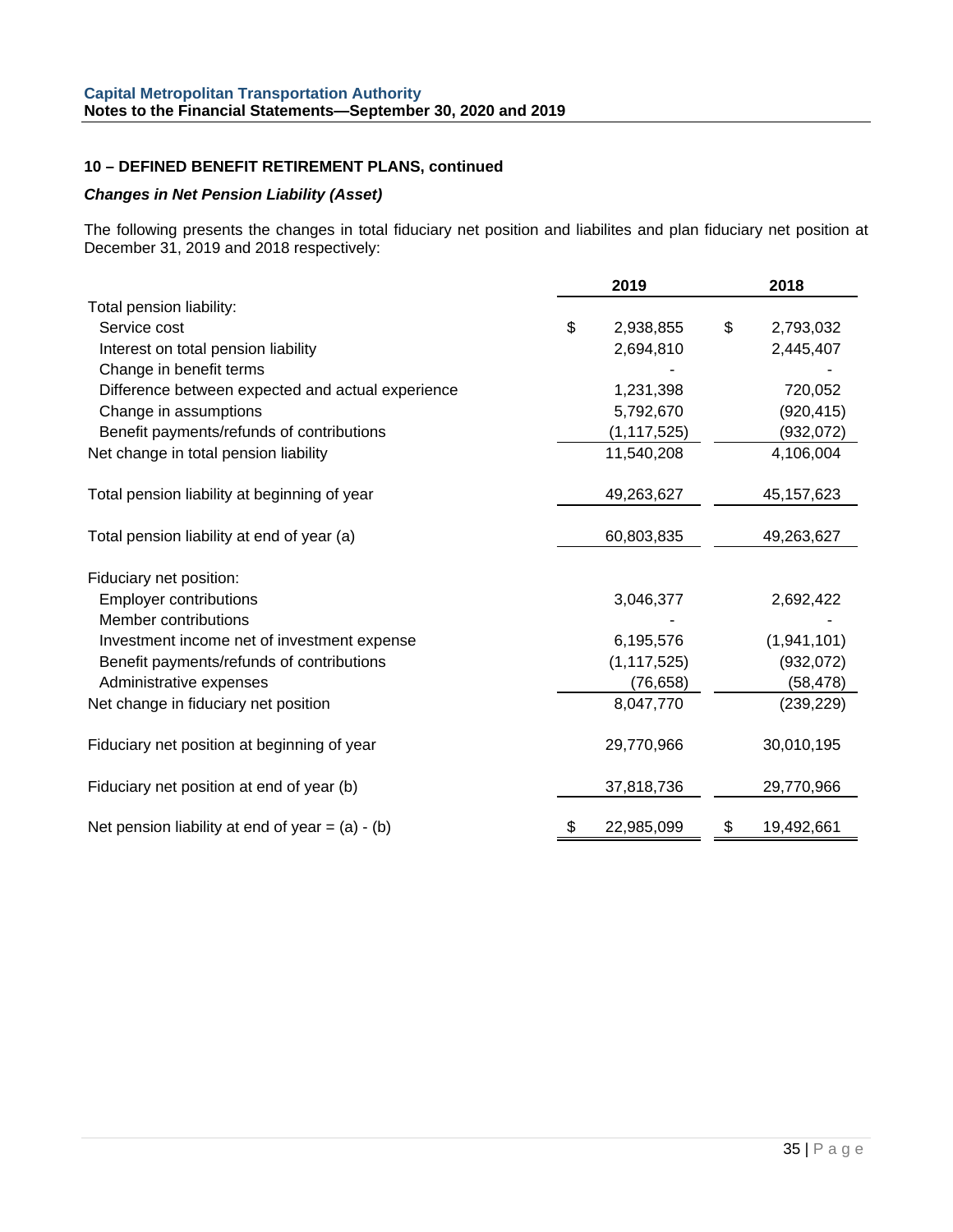#### *Sensitivity Analysis*

The following presents the net pension liability of Capital Metro, calculated using the discount rate of 5.10% and 5.54% as of December 31, 2019 and 2018, as well as what Capital Metro's net pension liability would be if it were calculated using a discount rate that is 1-percentage point lower or 1-percentage point higher than the current rate:

|                          | <b>Current</b>    |                   |                   |  |  |  |
|--------------------------|-------------------|-------------------|-------------------|--|--|--|
|                          | 1%                | <b>Discount</b>   | 1%                |  |  |  |
|                          | <b>Decrease</b>   | Rate              | <b>Increase</b>   |  |  |  |
| December 31, 2019        | 4.10%             | 5.10%             | 6.10%             |  |  |  |
| Net pension liability    | 32,743,785<br>SS. | 22,985,099<br>\$. | 14,995,470<br>\$. |  |  |  |
| <b>December 31, 2018</b> | 4.54%             | 5.54%             | 6.54%             |  |  |  |
| Net pension liability    | 27,175,973<br>\$. | 19,492,661<br>\$. | 13,176,540<br>SS. |  |  |  |

#### *Pension Expense*

For the fiscal year ended September 30, 2020 and 2019, (measurement dates December 31, 2019 and 2018 respectively), Capital Metro recognized the following pension-related expense:

| <b>Pension Expense/(Income)</b>                       | December 31, 2019 | December 31, 2018 |
|-------------------------------------------------------|-------------------|-------------------|
|                                                       |                   |                   |
| Service cost                                          | \$<br>2,938,855   | \$<br>2,793,032   |
| Interest on total pension liability                   | 2,694,810         | 2,445,407         |
| Changes of benefit terms                              |                   |                   |
| Administrative expenses                               | (76, 658)         | (58, 478)         |
| Expected investment return net of investment expenses | (2,065,016)       | (2,075,195)       |
| Recognition of deferred outflows (inflows)            |                   |                   |
| Experience                                            | 462.676           | 490.291           |
| Change in assumptions                                 | 1,895,616         | 951,715           |
| Investment gains or losses                            | (273,525)         | 609,076           |
| Pension expense                                       | 5,576,758         | 5,155,848         |

#### *Deferred Inflows and Outflows of Resources*

As of September 30, 2020, and 2019 (measurement date of December 31, 2019 and 2018), the deferred inflows and outflows of resources are as follows:

|                                                      | 2019             |   | 2018        |
|------------------------------------------------------|------------------|---|-------------|
| <b>Deferred Outflows of Resources</b>                |                  |   |             |
| Differences between expected and actual experience   | \$<br>1,390,115  | S | 709,140     |
| Changes of assumptions                               | 6,148,416        |   | 2,541,101   |
| Net difference between projected and actual earnings |                  |   | 1,940,696   |
| Contributions made subsequent to measurement date    | 2,613,051        |   | 2,176,377   |
|                                                      | 10,151,582       |   | 7,367,314   |
| <b>Deferred Inflows of Resources</b>                 |                  |   |             |
| Differences between expected and actual experience   | \$<br>(176, 359) | S | (264, 105)  |
| Changes of assumptions                               | (538, 501)       |   | (828, 239)  |
| Net difference between projected and actual earnings | (1,916,339)      |   |             |
|                                                      | (2,631,199)      |   | (1,092,344) |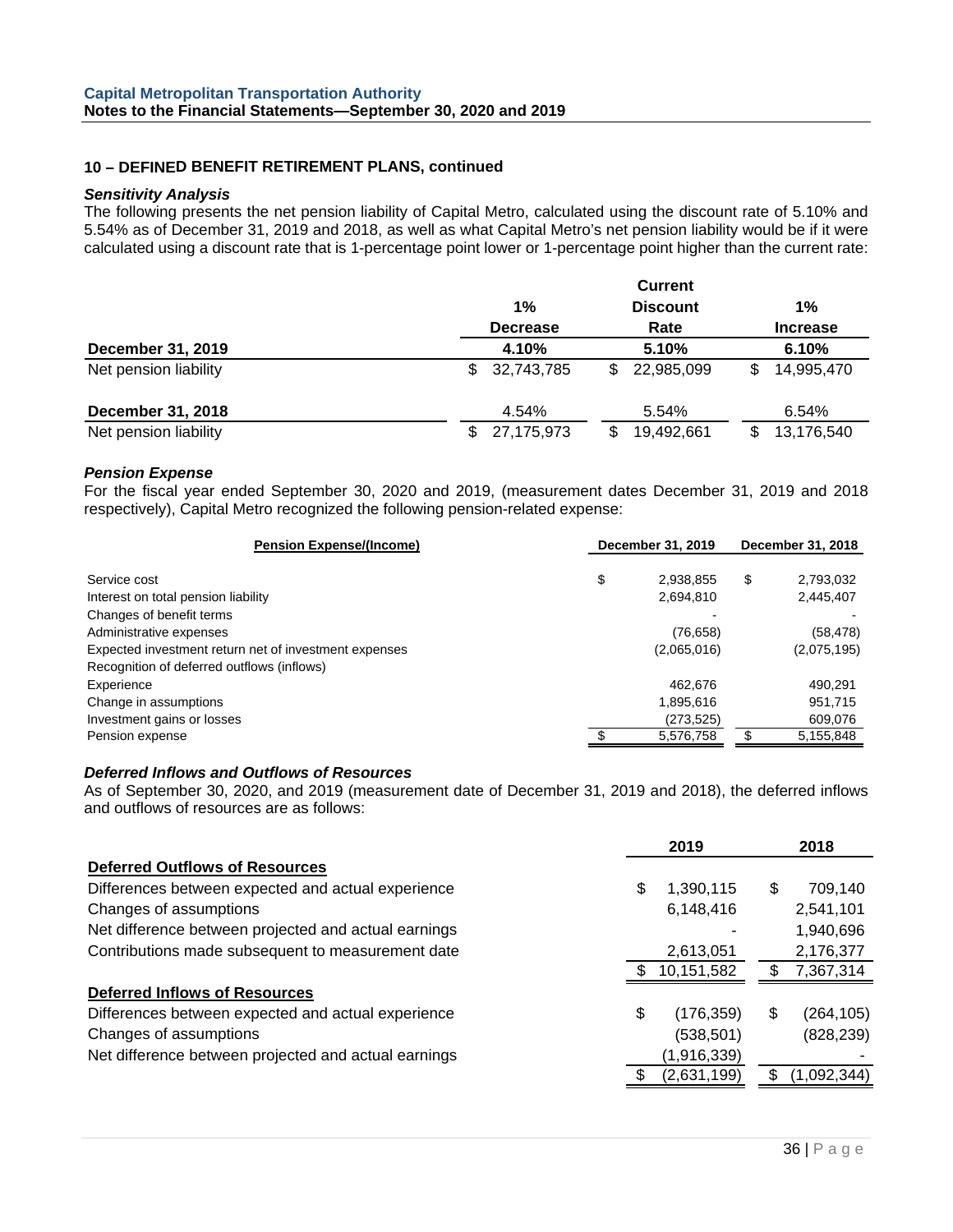Capital Metro reported \$2,613,051 as deferred outflow of resources resulting from contributions made subsequent to the measurement date and which are eligible employer contributions made from January 1, 2020 through September 30, 2020. For the same period in 2019, Capital Metro reported \$2,176,377 as deferred outflow of resources resulting from contributions made. Amounts currently reported as deferred outflows of resources and deferred inflows of resources related to pensions, excluding contributions made subsequent to the measurement date, will be recognized as pension expense. The amortization period for these deferrals is over a period of 5 years for investment (gains)/losses.

The remaining balance to be recognized in future years will be impacted by additional future deferred inflows and outflows of resources.

#### **Year ended September 30:**

| 2021 | \$1,371,536 |
|------|-------------|
| 2022 | 1,430,227   |
| 2023 | 1,898,290   |
| 2024 | 207,279     |
|      | \$4,907,332 |

**Capital Metropolitan Transportation Authority Retirement Plan for Bargaining Unit Employees of StarTran, Inc.**

#### *Plan Description*

The Capital Metropolitan Transportation Authority Retirement Plan for Bargaining Unit Employees of StarTran, Inc. (the Plan) was closed and for GASB Statement No. 68 reporting, is a "special funding situation." Special funding situations are defined as circumstances in which a non-employer entity is legally responsible for making contributions directly to a pension plan that is used to provide pensions to the employees of another entity or entities and either (1) the amount of contributions for which the non-employer entity legally is responsible is not dependent upon one or more events unrelated to pensions or (2) the non-employer is the only entity with a legal obligation to make contributions directly to a pension plan. The Authority is the only legal entity obligated to contribute to the Plan. The benefits were frozen for all participants as of August 18, 2012 and there are no longer any employee contributions. All future valuations will have an employer cost only.

All Plan assets are maintained under a trust agreement. Under the terms of the trust agreement, Graystone Consulting (the Trustee) serves as trustee on behalf of the Plan and carries out an investment policy established by the Retirement Plan Committee, consistent with the purposes of the Plan and the requirements of applicable laws and regulations. The following is a description of the Capital Metropolitan Transportation Authority Retirement Plan for Bargaining Unit Employees of StarTran Inc.

The Retirement Plan Committee for the Plan is the administrator of a single employer defined benefit pension plan sponsored by Capital Metro. Eligible participants are covered by the Plan. The following table summarizes membership of the plan at December 31, 2019 and 2018:

|                                                                    | 2019 | 2018 |
|--------------------------------------------------------------------|------|------|
| Retirees and beneficiaries currently receiving benefits            | 521  | 511  |
| Terminated plan members entitled to but not yet receiving benefits | 308  | 313  |
| Active plan members                                                | 153  | 170  |
|                                                                    | 982  | 994  |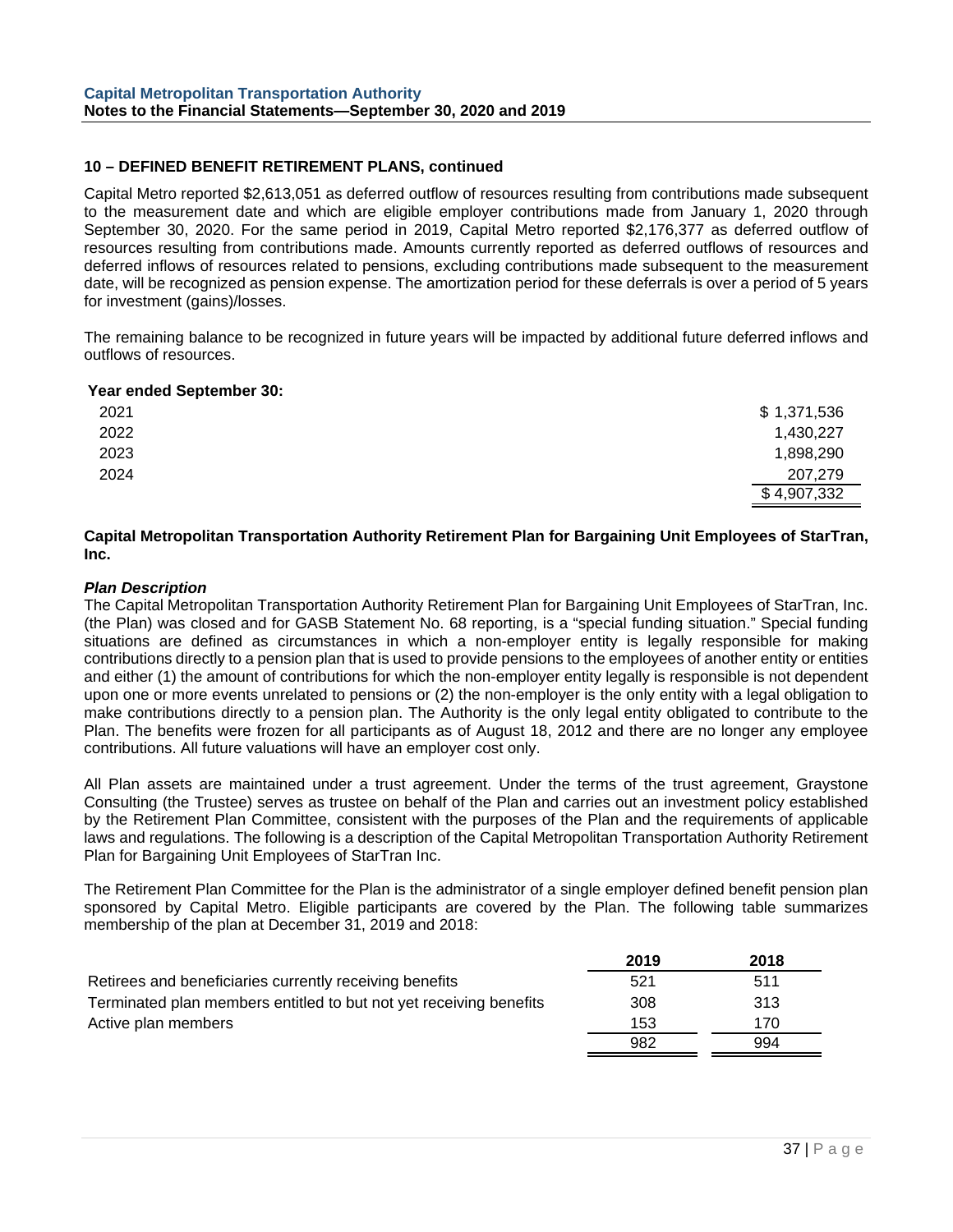The most recently available financial statements of the Plan are for the year ended December 31, 2019 and 2018. A copy of the Plan's annual audit may be obtained from:

> Capital Metropolitan Transportation Authority 2910 East Fifth Street Austin, Texas 78702

#### *Plan Benefits*

The Plan provides retirement, death and disability benefits. All participants participating as of August 18, 2012 are considered 100% vested. Participants may retire with unreduced accrued benefits at age 65, or when benefit accrual service equals or exceeds 22.5 years of Benefit Accrual Service. The monthly benefit at retirement is payable in a ten-year certain and life thereafter form of annuity. Participants are eligible for early retirement at the age of 55 with 5 years of service, such participants shall be entitled to a normal pension accrued reduced in accordance with plan provisions.

Retirement benefit payments are determined by application of a benefit formula based on the participant's years of pension credited service. Effective July 1, 2000, the monthly retirement benefit for each year of benefit accrual service is \$60.00 per month per year of Benefit Accrual Service for years earned.

Participants with disability benefits have no age requirement must have 15 years of employment and the benefit is equal to the actuarial greater of 1) two times the participant derived benefit, or 2) the accrued benefit. The preretirement death benefit is equal to the present value of accrued vested benefit.

There are no automatic or guaranteed post-retirement cost-of-living adjustments, but ad hoc retiree benefits increases may be created via plan amendments. Amendments to the plan are made only with the authority of the Retirement Plan Committee.

The following plan changes, adopted as a result of the plan freeze on August 18, 2012 are reflected in the latest valuation dated December 31, 2019.

- Participants are eligible for immediate distributions.
- Service requirements for Unreduced Early Retirement Age (UERA) was changed from 25 years to 22.5 years and participants receive credit toward UERA while working for the new contractor.
- Lump sums are capped unless a participant is eligible for UERA.
- Effective May 11, 2015, the Plan was amended to allow 15 former Bargaining Unit participants to earn credit toward unreduced retirement eligibility while working for the new contractor.

#### *Contributions*

There are no participant contributions after August 18, 2012. However, make up contributions are permissible under the Plan. Interest on participant contributions is credited annually based on the 120% of the Federal Mid-term rate in effect each January 1.

The Authority makes contributions, which are actuarially determined as of each valuation date and compliant with the terms of applicable labor contracts. The actuarially determined annual contributions consist of a normal cost contribution and an amortization of the unfunded actuarial accrued liability contribution.

The 2019 plan years' employer contribution funded the normal cost and amortized the existing unfunded actuarial accrued liability on a "closed" 30-year level percent of amortization with 19 years remaining and with a 3% annual increase of the unfunded actuarial accrued liability.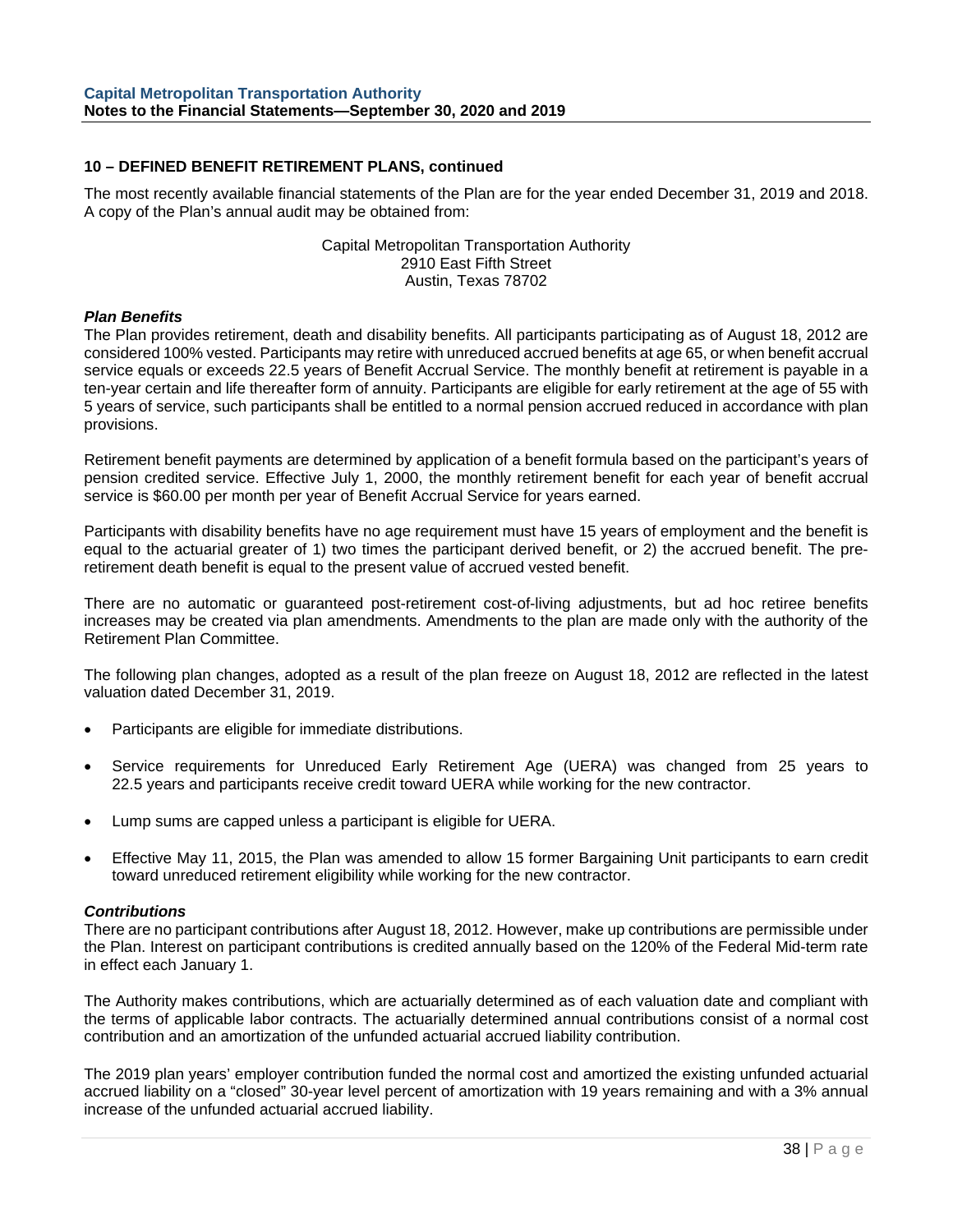#### *Net Pension Liability*

The Plan's net pension liability was measured as of December 31, 2019 and 2018, and the total pension liability used to calculate the net pension liability was determined by an actuarial valuation as of that date.

#### *Actuarial Assumptions*

The actuarial assumptions that determined the total pension liability as of December 31, 2019 and 2018 is based on the results of an actuarial experience study conducted in 2017.

The total pension liability in the December 31, 2019 and 2018 actuarial valuation was determined using the following actuarial assumptions, applied to all periods included in the measurement:

#### **Measurement date: December 31, 2019**

| Actuarial cost method                | Unit Credit Cost Method                                 |
|--------------------------------------|---------------------------------------------------------|
| Salary increases                     | NA.                                                     |
| Investment rate of return            | 6.75% net of pension plan investment expenses           |
| Discount rate                        | $6.75\%$                                                |
| Retirement age and withdrawal rates  | Age 55-61 is 13% to 14%                                 |
|                                      | Age 62 is 15%                                           |
|                                      | Age 63 is 17%                                           |
|                                      | Age 64-70 is 30% to 100%                                |
| Mortality rates Healthy and Disabled | Healthy: PUB-2010 Amounts-Weighted Mortality            |
|                                      | for General Employees with Generational                 |
|                                      | Improvements from 2010 using Scale MP-2019              |
|                                      | Disabled: PUB-2010 Amounts-Weighted Disabled Retirement |
|                                      | Mortality Table for General Employees with Generational |
|                                      | Improvements from 2010 using Scale MP-2019              |

#### **Measurement date: December 31, 2018**

| Actuarial cost method               | Early age entry normal cost method                         |
|-------------------------------------|------------------------------------------------------------|
| Salary increases                    | NA.                                                        |
| Investment rate of return           | 7.0% net of pension plan investment expenses               |
| Discount rate                       | 7.0%                                                       |
| Retirement age and withdrawal rates | Age 55-61 is 13% to 14%                                    |
|                                     | Age 62 is 15%                                              |
|                                     | Age 63 is 17%                                              |
|                                     | Age 64-70 is 30% to 100%                                   |
| Mortality rates                     | Healthy: PUB-2010 Amounts-Weighted Mortality               |
|                                     | for General Employees with Generational                    |
|                                     | Improvements from 2010 using Scale MP-2018                 |
|                                     | Disabled: PUB-2010 Amounts-Weighted Disabled<br>Retirement |
|                                     | Mortality Table for General Employees with Generational    |
|                                     | Improvements from 2010 using Scale MP-2018                 |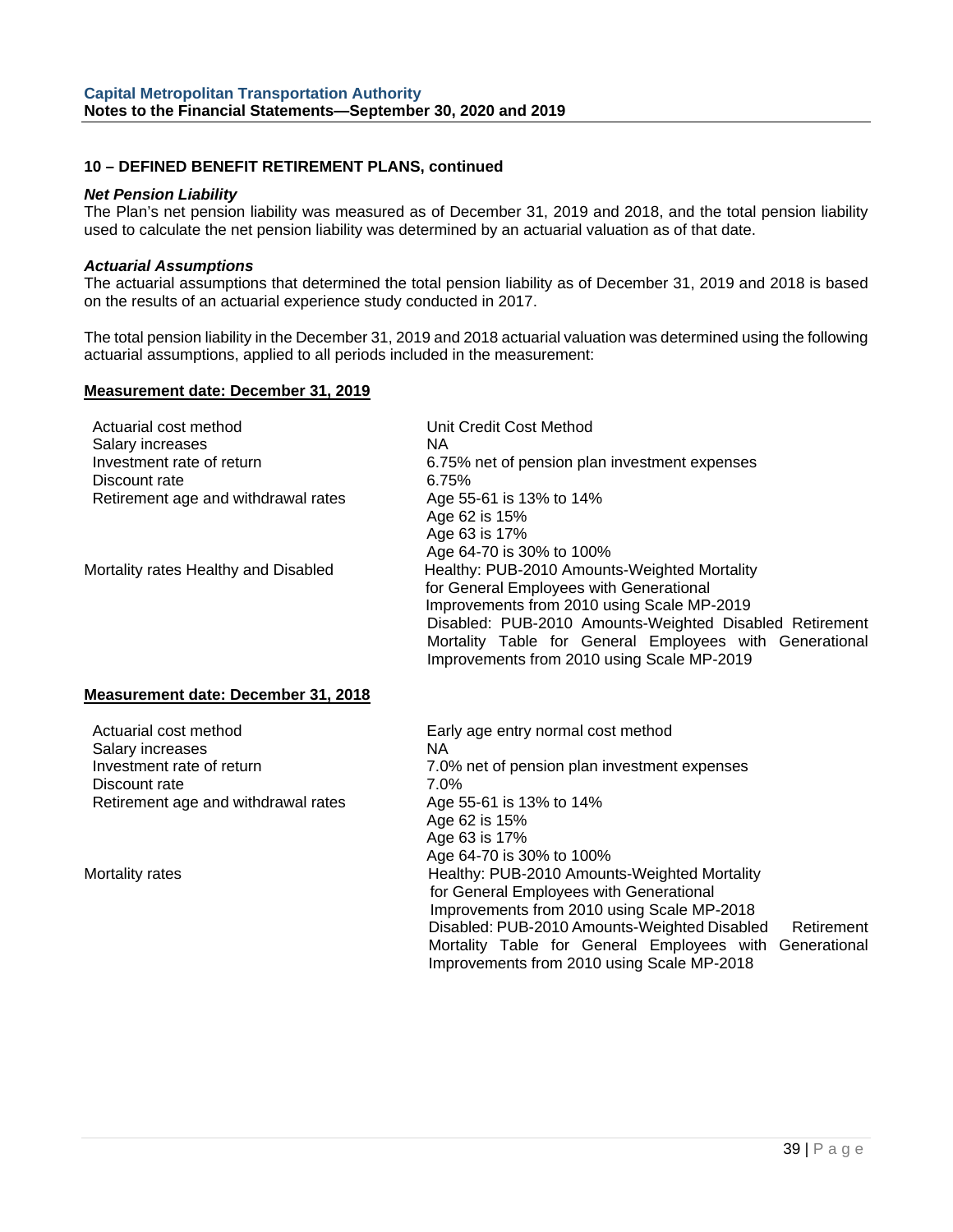#### *Long-Term Rate of Return on Assets*

The long-term expected rate of return on pension plan investments was determined using a building-block method in which best-estimate ranges of expected future real rates of return (expected returns, net of pension plan investment expense and inflation) are developed for each major asset class. These ranges are combined to produce the long-term expected rate of return by weighting the expected future real rates of return by the target asset allocation percentage and by adding expected inflation. Best estimates of arithmetic real rates of return for each major asset class included in the pension plan's target asset allocation as of December 31, 2019:

|                                |                   | Long-Term             |
|--------------------------------|-------------------|-----------------------|
|                                | <b>Asset</b>      | <b>Expected</b>       |
| Asset Class                    | <b>Allocation</b> | <b>Rate of Return</b> |
|                                |                   |                       |
| U.S. Large Cap Equity          | 19.20%            | 6.70%                 |
| U.S. Small Cap Equity          | 8.50%             | 7.20%                 |
| <b>REITS</b>                   | $6.00\%$          | 6.30%                 |
| Non U.S. Develop Equity        | 27.70%            | 7.30%                 |
| Fixed Income                   | 30.00%            | 3.00%                 |
| <b>Emerging Markets Equity</b> | 8.60%             | 7.90%                 |
|                                | 100.00%           |                       |

*Discount rate* – The discount rate used to measure the total pension liability as of December 31, 2019 and 2018 was 6.75% and 7.0% respectively. The projection of cash flows used to determine the discount rate assumed that plan member contributions will be made at the current contribution rate and that employer contribution will be made at rates equal to the actuarially determined contribution rates. For this purpose, only employer contributions that are intended to fund benefits of current plan members and their beneficiaries are included. Based on these assumptions, the Pension Fund's fiduciary net position was projected to be available to make all projected benefit payments for current plan members. Therefore, the long-term expected rate of return on Pension Plan investments was applied to all periods of projected benefit payments to determine the total pension liability.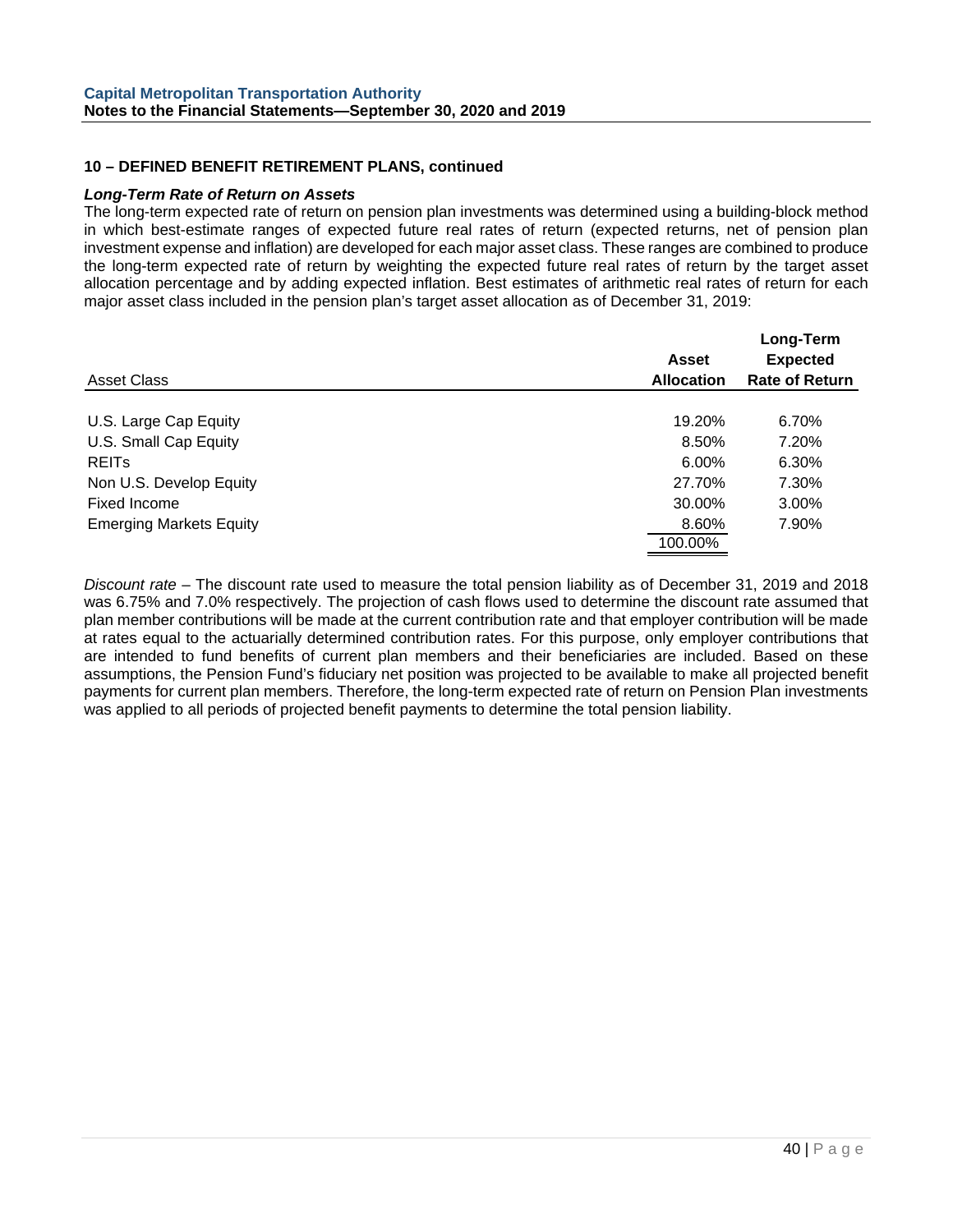#### **Changes in Net Pension Liability (Asset)**

The following presents the changes in total fiduciary net position and liabilities and plan fiduciary net position at September 30, 2020 and 2019 (measurement date of December 31, 2019 and 2018):

|                                                  | 2020            | 2019            |
|--------------------------------------------------|-----------------|-----------------|
| Total pension liability:                         |                 |                 |
| Service cost                                     |                 |                 |
| Interest on total pension liability              | \$<br>4,322,203 | \$<br>4,346,270 |
| Effect of experience changes or inputs           | 32,703          | (213, 616)      |
| Change in benefit term                           | 1,279,922       | 2,453,043       |
| Benefit payments/refunds of contributions        | (4,910,211)     | (4,668,156)     |
| Net change in total pension liability            | 724,617         | 1,917,541       |
| Total pension liability at beginning of year     | 64,159,335      | 62,241,794      |
| Total pension liability at end of year (a)       | 64,883,952      | 64,159,335      |
| Fiduciary net position:                          |                 |                 |
| <b>Employer contributions</b>                    | 3,999,996       | 4,000,556       |
| Member contributions                             |                 | 654             |
| Investment income net of investment expense      | 6,505,803       | (2,411,068)     |
| Benefit payments/refunds of contributions        | (4,910,211)     | (4,668,156)     |
| Administrative expenses                          | (205, 491)      | (227, 031)      |
| Net change in fiduciary net position             | 5,390,097       | (3,305,045)     |
| Fiduciary net position at beginning of year      | 29,894,535      | 33,199,580      |
| Fiduciary net position at end of year (b)        | 35,284,632      | 29,894,535      |
| Net pension liability at end of year $= (a)-(b)$ | \$29,599,320.00 | \$34,264,800.00 |

#### *Sensitivity Analysis*

The following presents the net pension liability of Capital Metro Retirement Plan for Bargaining Unit of StarTran, Inc., calculated using the discount rate of 6.75% and 7.0% for December 31, 2019 and 2018, as well as what Capital Metro's Bargaining Unit of StarTran, Inc. net pension liability would be if it were calculated using a discount rate that is 1-percentage point lower or 1-percentage point higher than the current rate.

|                          | <b>Current</b> |                 |    |                 |    |                 |
|--------------------------|----------------|-----------------|----|-----------------|----|-----------------|
|                          |                | $1\%$           |    | <b>Discount</b> |    | 1%              |
|                          |                | <b>Decrease</b> |    | Rate            |    | <b>Increase</b> |
| December 31, 2019        |                | 5.75%           |    | 6.75%           |    | 7.75%           |
| Net pension liability    | \$             | 35,826,496      | \$ | 29,599,320      | \$ | 24,300,976      |
| <b>December 31, 2018</b> |                | $6.00\%$        |    | 7.00%           |    | $8.00\%$        |
| Net pension liability    |                | 40,365,614      | \$ | 34,264,800      | \$ | 29,047,634      |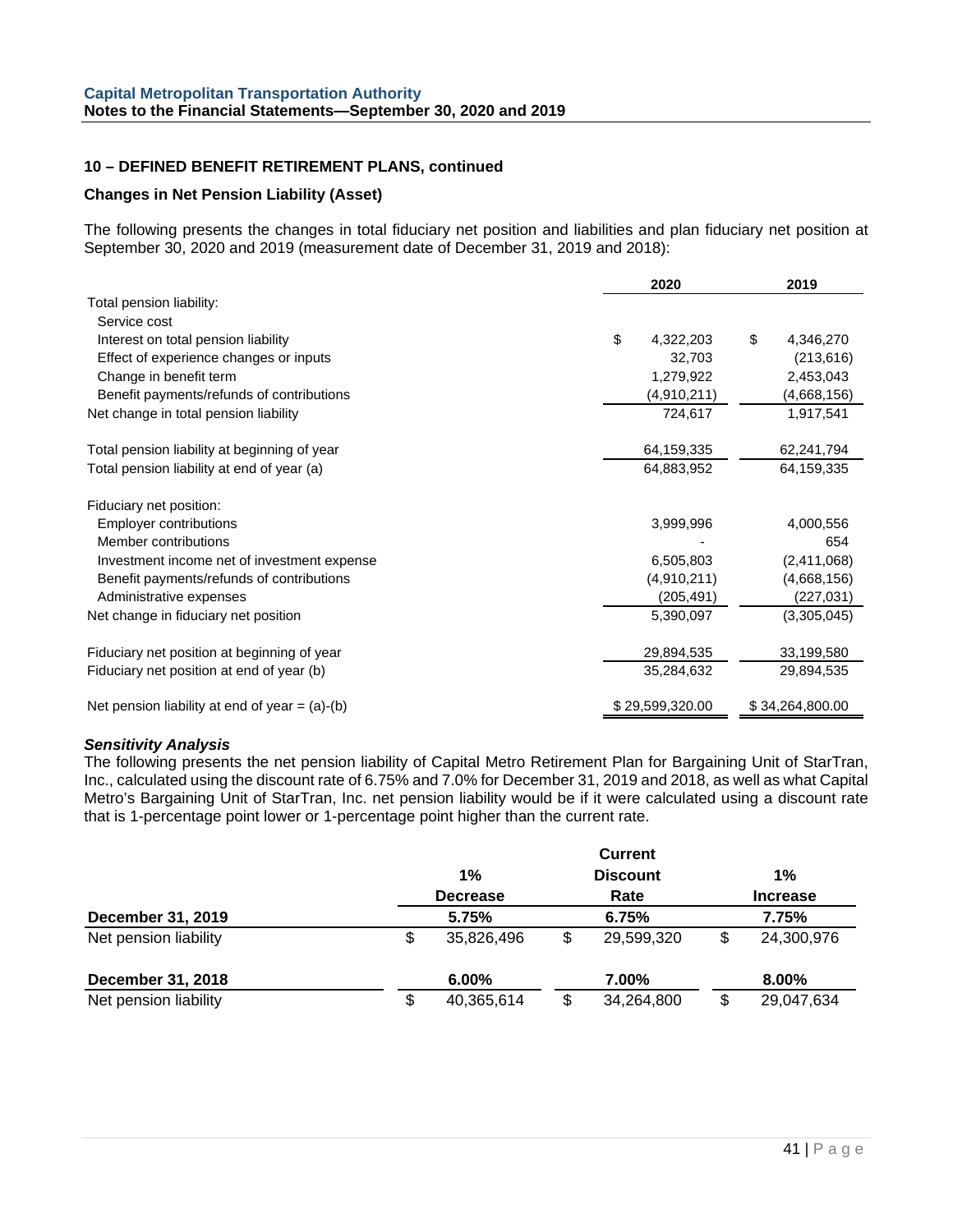#### **Pension Expense**

For the fiscal year ended September 30, 2020 and 2019 (measurement date of December 31, 2019 and 2018), Capital Metro recognized the following pension-related expense:

| Pension Expense/(Income)                                 | December 31, 2019 |             | December 31, 2018 |             |  |
|----------------------------------------------------------|-------------------|-------------|-------------------|-------------|--|
| Service cost                                             | \$                |             | \$                |             |  |
| Interest on total pension liability                      |                   | 4,322,203   |                   | 4,346,270   |  |
| Member contributions                                     |                   |             |                   | (654)       |  |
| Administrative expenses                                  |                   | 205,491     |                   | 227,031     |  |
| Expected investment return net of investment expenses    |                   | (2,054,228) |                   | (2,375,130) |  |
| Recognition of deferred inflows/outflows of resources    |                   |             |                   |             |  |
| Change in assumptions                                    |                   | 1,279,922   |                   | 2,453,043   |  |
| Recognition of demographic differences - current year    |                   | 32.703      |                   | (213, 616)  |  |
| Recognition of investment gains or losses - current year |                   | (890, 315)  |                   | 957,240     |  |
| Recognition of investment gains or losses – prior years  |                   | 1,063,283   |                   | 168,313     |  |
| <b>Pension expense</b>                                   | 3,959,059         |             | \$.               | 5,562,497   |  |

#### **Deferred Inflows and Outflows of Resources**

As of September 30, 2020, and 2019 (measurement date of December 31, 2019 and 2018), the deferred inflows and outflows of resources are as follows:

|                                                     | 2019          | 2018        |
|-----------------------------------------------------|---------------|-------------|
| Deferred Outflows of Resources                      |               |             |
| Contributions made subsequent to measurement date   | \$2,999,997   | \$2,999,997 |
| Differences between expected and actual experience  |               | 3,139,434   |
|                                                     | \$2,999,997   | \$6,139,431 |
|                                                     |               |             |
| Deferred Inflows of Resources                       |               |             |
| Net difference between expected and actual earnings | \$(1,485,109) | S           |
|                                                     | \$(1,485,109) |             |

Capital Metro reported \$2,999,997 as deferred outflow of resources resulting from contributions made subsequent to the measurement date and which are eligible employer contributions made from January 1, 2020 through September 30, 2020. For the same period last year, the amount reported as deferred outflow of resources resulting from contributions was unchanged. Amounts currently reported as deferred outflows of resources and deferred inflows of resources related to pensions, excluding contributions made subsequent to the measurement date, will be recognized in pension expense. Investment (gains)/losses are recognized in pension expense over a period of five years.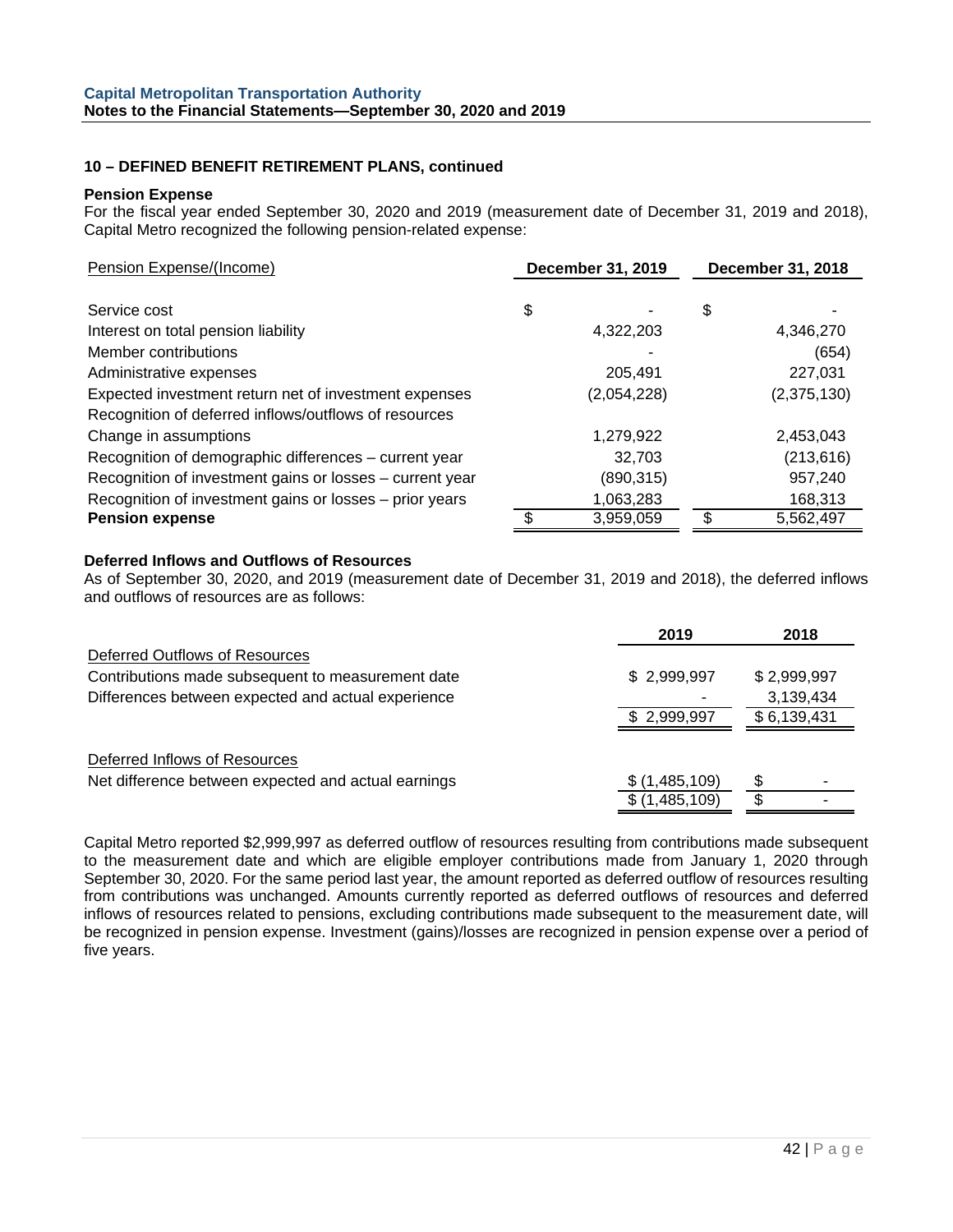Aggregate pension related amounts for all plans are as follows:

|                                            | The Authority's<br><b>Retirement Plan</b><br>for Administrative<br><b>Employees</b> |             | The Authority's<br><b>Retirement Plan</b><br>for Bargaining Unit<br><b>Employees of StarTran, Inc</b> |             |    | Total         |
|--------------------------------------------|-------------------------------------------------------------------------------------|-------------|-------------------------------------------------------------------------------------------------------|-------------|----|---------------|
| Net pension liability                      | \$                                                                                  | 22,985,099  | \$                                                                                                    | 29,599,320  | \$ | 52,584,419    |
| Defererd outflows of resources, pension-   |                                                                                     |             |                                                                                                       |             |    |               |
| related amounts                            |                                                                                     | 10,151,582  |                                                                                                       | 2,999,997   |    | 13, 151, 579  |
| Defererd inflows of resources, pension-    |                                                                                     |             |                                                                                                       |             |    |               |
| related amounts                            |                                                                                     | (2,631,199) |                                                                                                       | (1,485,109) |    | (4, 116, 308) |
| Pension expense                            |                                                                                     | 5,576,758   |                                                                                                       | 3,959,059   |    | 9,535,817     |
| Year ended Sept 30:                        |                                                                                     |             |                                                                                                       |             |    |               |
| 2021                                       |                                                                                     | 1,371,536   |                                                                                                       | (281, 991)  |    | 1,089,545     |
| 2022                                       |                                                                                     | 1,430,227   |                                                                                                       | (379, 725)  |    | 1,050,502     |
| 2023                                       |                                                                                     | 1,898,290   |                                                                                                       | 66,923      |    | 1,965,213     |
| 2024                                       |                                                                                     | 207,279     |                                                                                                       | (890,316)   |    | (683, 037)    |
|                                            |                                                                                     | 4,907,332   |                                                                                                       | (1,485,109) |    | 3,422,223     |
| Deferred outflows-contributions subsequent |                                                                                     |             |                                                                                                       |             |    |               |
| to the measurement date                    |                                                                                     | 2,613,051   |                                                                                                       | 2,999,997   |    | 5,613,048     |
|                                            | \$                                                                                  | 7,520,383   | \$                                                                                                    | 1,514,888   | \$ | 9,035,271     |

# **11 – CAPITAL ASSETS**

Changes in capital assets for the year ended September 30, 2020 were:

|                                            | September 30, 2019 |             | <b>Additions</b> | <b>Retirements</b> |              | <b>Completed Projects</b> | September 30, 2020 |
|--------------------------------------------|--------------------|-------------|------------------|--------------------|--------------|---------------------------|--------------------|
| Capital assets not being depreciated       |                    |             |                  |                    |              |                           |                    |
| Land and improvement                       | \$                 | 69,889,511  | \$               |                    |              | 5,439,183                 | \$<br>75,328,694   |
| Projects in process                        |                    | 63,769,381  | 91,997,778       |                    |              | (84, 987, 398)            | 70,779,761         |
| Total capital assets not being depreciated |                    | 133,658,892 | 91,997,778       |                    |              | (79, 548, 215)            | 146,108,455        |
| Depreciable capital assets:                |                    |             |                  |                    |              |                           |                    |
| Building and improvements                  |                    | 105,726,911 |                  |                    |              | 4,457,887                 | 110,184,798        |
| Railroad                                   |                    | 167,819,219 |                  |                    |              | 10,642,522                | 178,461,741        |
| Buses and equipment                        |                    | 364,175,340 |                  |                    | (10,054,540) | 55,802,036                | 409,922,836        |
| Passenger parking and stations             |                    | 97,156,719  |                  |                    |              | 8,292,862                 | 105,449,581        |
| Leasehold improvement                      |                    |             |                  |                    |              | 352,908                   | 352,908            |
| Total other capital assets                 |                    | 734,878,189 |                  |                    | (10,054,540) | 79,548,215                | 804,371,864        |
| Less accumulated depreciation:             |                    |             |                  |                    |              |                           |                    |
| Building and improvements                  |                    | 52,306,025  | 4,375,129        |                    |              |                           | 56,681,154         |
| Railroad                                   |                    | 125,537,284 | 8,039,151        |                    |              |                           | 133,576,435        |
| Buses and equipment                        |                    | 168,442,741 | 26,598,811       |                    | (10,054,540) |                           | 184,987,012        |
| Passenger parking and stations             |                    | 61,735,694  | 5,361,701        |                    |              |                           | 67,097,395         |
| Leasehold improvement                      |                    |             | 41,174           |                    |              |                           | 41,174             |
| Total accumulated depreciation             |                    | 408,021,744 | 44,415,966       |                    | (10,054,540) |                           | 442,383,170        |
| Depreciable capital assets, net            |                    | 326,856,445 | (44,415,966)     |                    |              | 79,548,215                | 361,988,694        |
| Total capital assets                       |                    | 460,515,337 | \$47,581,812     |                    |              |                           | 508,097,149        |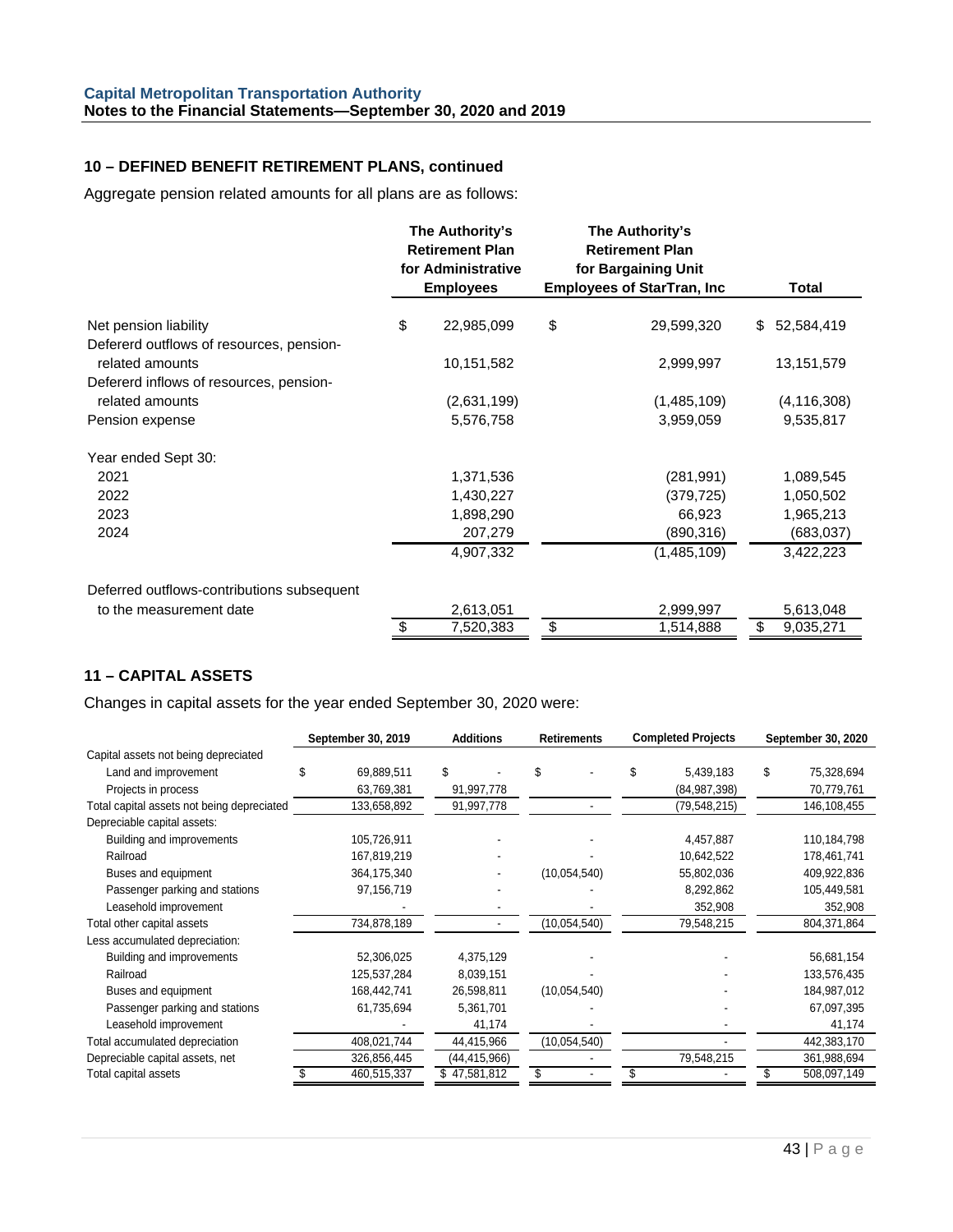# **11 – CAPITAL ASSETS, continued**

Depreciation and amortization expense was \$45.2 million for the year ended September 30, 2020.

| Undigoo in capital acceleror the year chaca coptonnect co, Loro Moro. | September 30, 2018 | <b>Additions</b> |   | <b>Retirements</b> | <b>Completed Projects</b> | September 30, 2019 |
|-----------------------------------------------------------------------|--------------------|------------------|---|--------------------|---------------------------|--------------------|
| Capital assets not being depreciated                                  |                    |                  |   |                    |                           |                    |
| Land and improvement                                                  | 59,689,545         | \$.              | S | (69, 715)          | \$<br>10,269,681          | \$<br>69,889,511   |
| Projects in process                                                   | 74,723,419         | 100,236,045      |   |                    | (111,190,083)             | 63,769,381         |
| Total capital assets not being depreciated                            | 134,412,964        | 100,236,045      |   | (69, 715)          | (100,920,402)             | 133,658,892        |
| Depreciable capital assets:                                           |                    |                  |   |                    |                           |                    |
| Building and improvements                                             | 86,079,657         |                  |   | (24,980)           | 19,672,234                | 105,726,911        |
| Railroad                                                              | 149,028,997        |                  |   |                    | 18,790,222                | 167,819,219        |
| Buses and equipment                                                   | 326,473,243        |                  |   | (17,024,730)       | 54,726,827                | 364,175,340        |
| Passenger parking and stations                                        | 89,425,600         |                  |   |                    | 7,731,119                 | 97,156,719         |
| Total other capital assets                                            | 651,007,497        |                  |   | (17,049,710)       | 100,920,402               | 734,878,189        |
| Less accumulated depreciation:                                        |                    |                  |   |                    |                           |                    |
| Building and improvements                                             | 49,040,929         | 3,290,076        |   | (24,980)           |                           | 52,306,025         |
| Railroad                                                              | 116,412,803        | 9,124,577        |   | (96)               |                           | 125,537,284        |
| Buses and equipment                                                   | 157,471,110        | 27,776,110       |   | (16,804,479)       |                           | 168,442,741        |
| Passenger parking and stations                                        | 56,349,983         | 5,385,711        |   |                    |                           | 61,735,694         |
| Total accumulated depreciation                                        | 379,274,825        | 45,576,474       |   | (16, 829, 555)     |                           | 408,021,744        |
| Depreciable capital assets, net                                       | 271,732,672        | (45,576,474)     |   | (220,155)          | 100,920,402               | 326,856,445        |
| Total capital assets                                                  | 406,145,636        | 54,659,571       |   | (289, 870)         |                           | 460,515,337        |

#### Changes in capital assets for the year ended September 30, 2019 were:

Depreciation and amortization expense were \$46.5 million for the year ended September 30, 2019.

Capital Metro owns certain real properties and a mass transit easement, which are used for current rail operations and held for future mass transit purposes. Such property is listed at cost.

#### **12 – CONTINGENCIES**

Various claims have been asserted against Capital Metro from personal injuries involving Capital Metro property. Capital Metro plans to vigorously defend all allegations and no liability is reflected in the financial statements. Certain other claims have been asserted for which estimation of potential loss, if any, may be determined. Potential losses on these claims are included in the financial statements.

Capital Metro receives federal grants that are subject to review and audit by the grantor agencies. Such audits could lead to requests for reimbursement to the grantor agency for expenditures disallowed under terms of the grant. Capital Metro's management believes such disallowances, if any, will not have a material effect on the financial statements.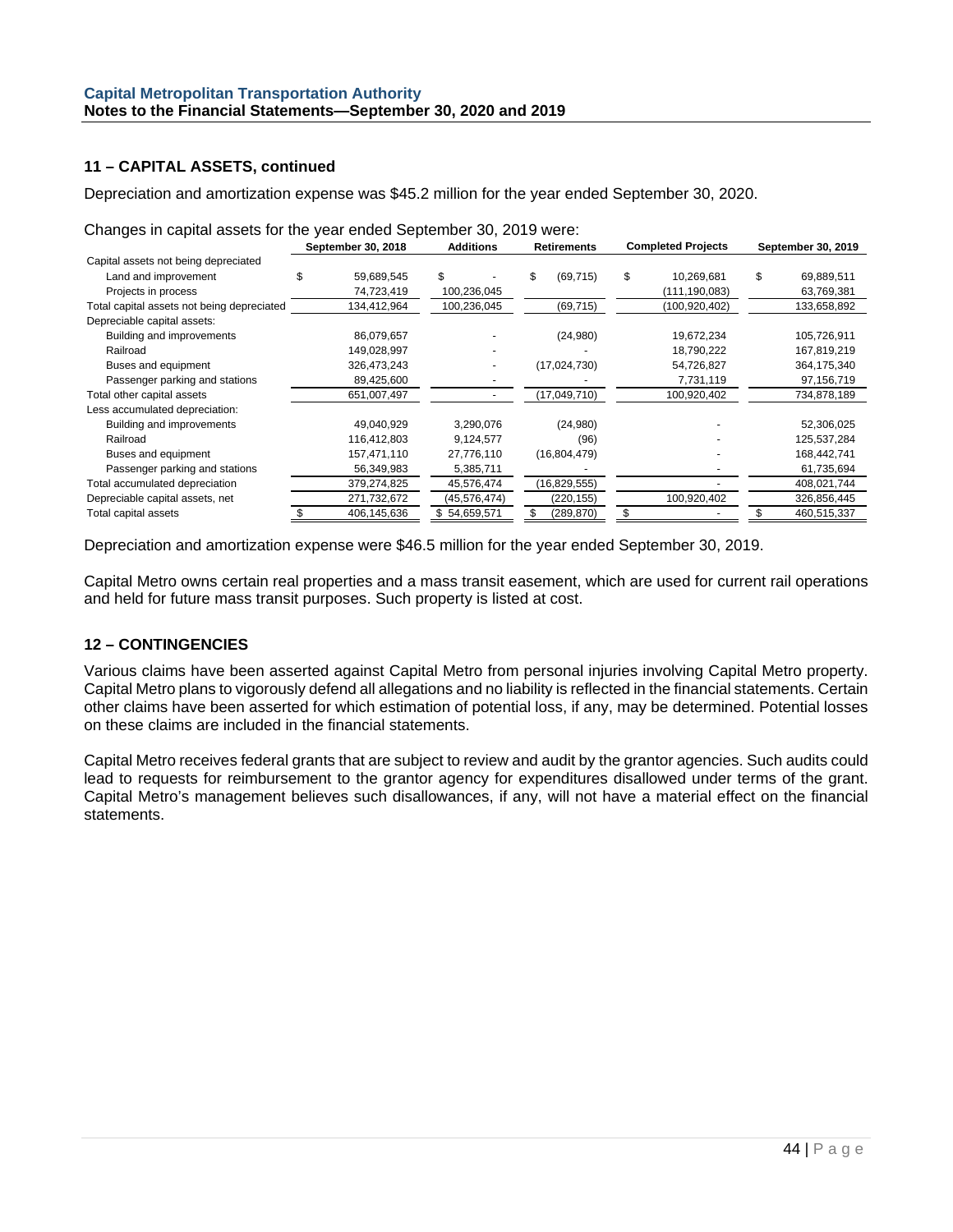### **13 – SELF-INSURANCE**

Workers' compensation claims are reserved and paid in accordance with the provisions of the Texas Workers' Compensation Act. Claims that are probable and can be reasonably estimated are reported as a part of accrued expenses. The self-insurance retention levels as of September 30, 2020 and 2019 for workers' compensation are \$25,000 per occurrence. At September 30, 2020 and 2019, there are no claims exceeding Capital Metro's retention limits. The following represents the workers' compensation claims activity and the end of year liability, which includes claims incurred and reported, as well as estimated claims incurred but not reported for the year ended September 30, 2020 and 2019:

| <b>Workers' Compensation Claims</b>             | 2020     | 2019 |           |  |
|-------------------------------------------------|----------|------|-----------|--|
|                                                 |          |      |           |  |
| Beginning of year liability                     | 80.000   |      | 80,000    |  |
| Current year claims and/or changes in estimates | 23.665   |      | 63.240    |  |
| Claim payments                                  | (38,665) |      | (63, 240) |  |
| End of year current year liability              | 65.000   |      | 80,000    |  |

Capital Metro has been self-insured for health and dental since January 1, 2003. United Health Care, Inc. administers the plan for Capital Metro employees. Capital Metro carries Excess Loss coverage starting at \$150,000.

| <b>Health and Dental Self-Insurance</b>         | 2020        | 2019        |
|-------------------------------------------------|-------------|-------------|
|                                                 |             |             |
| Beginning of year liability                     | 284.000     | 203.445     |
| Current year claims and/or changes in estimates | 4.254.206   | 3.942.373   |
| Claim payments                                  | (4,254,206) | (3,861,818) |
| End of year current year liability              | 284.000     | 284,000     |

Due to the types of risk associated with being self-insured, the ultimate amount to be paid out may be more or less than the amounts accrued within accrued expenses at September 30, 2020 and 2019.

# **14 – OTHER POST EMPLOYMENT BENEFITS (OPEB)**

*Plan description***:** Capital Metro's defined benefit OPEB plan, a single-employer, health care plan provides OPEB for eligible employees of the Authority. The plan is administered by Capital Metro and Capital Metro has the authority to establish or amend the plan provisions or contribution requirements. No assets are accumulated in a trust that meets the criteria in paragraph 4 of Statement 75. Retirees must elect within six months of becoming Medicare eligible. The plan does not issue a stand-alone financial report.

#### **Benefits**

Capital Metro provides a Medicare supplement insurance stipend to all eligible retired administrative employees of Capital Metro to supplement retiree health care. Employee benefits are set at a fixed amount (varies from \$1,450 up to \$2,900) per year and employees are eligible based on the following:

- Age 62-64 with at least 10 years of service at retirement
- Age 62-64 that meet the Rule of 80 at retirement
- Age 65 with 10 or more years of service at retirement

Spouses are not eligible for postemployment benefits. The Authority has eliminated benefits for all bargaining employees.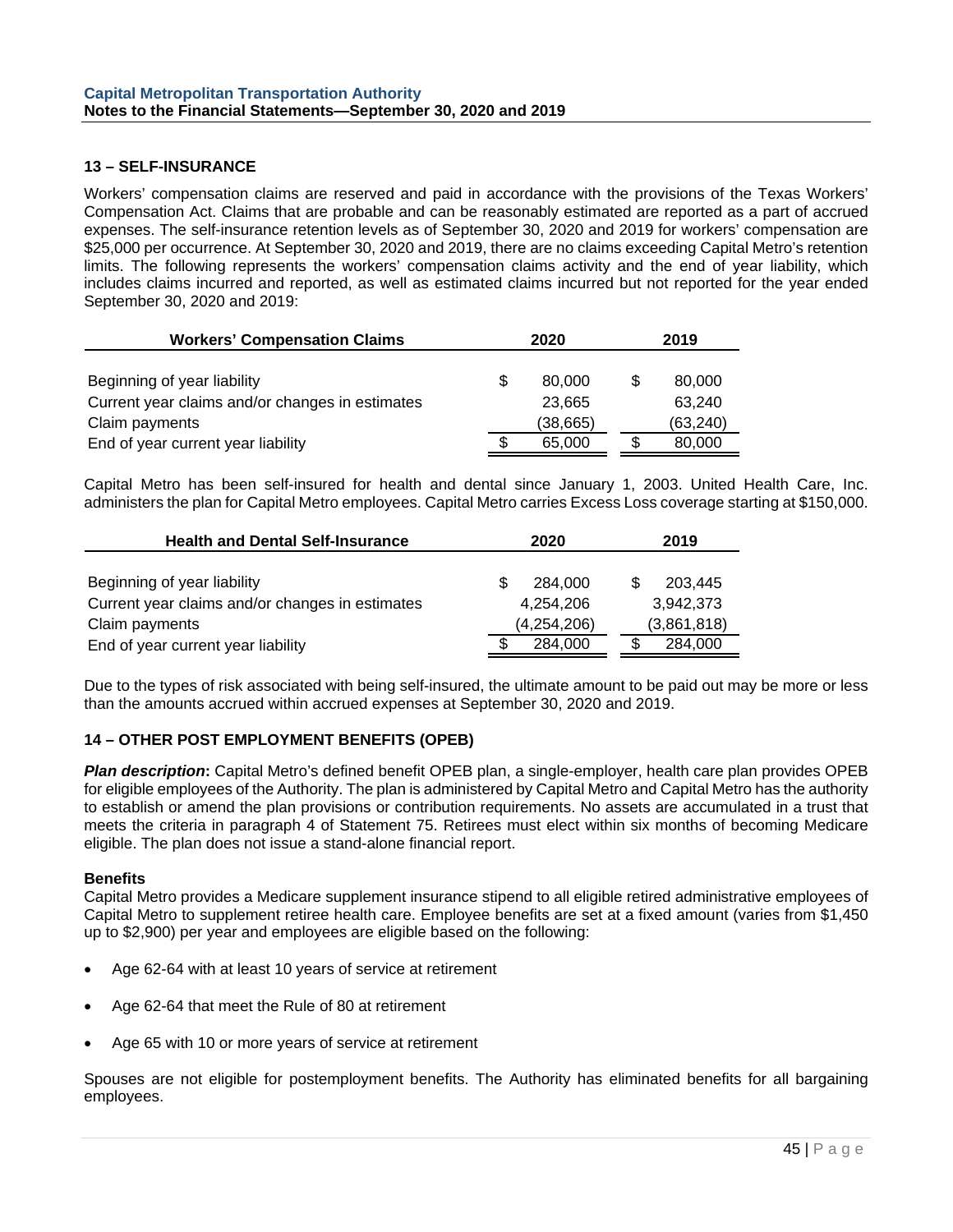# **14 – OTHER POST EMPLOYMENT BENEFITS (OPEB), continued**

**Contributions:** The contribution requirements of plan members and the Authority are approved and may be amended by the Board of Directors. The Authority funds all obligations arising under this plan on a pay-as-you-go basis.

The following is the participant summary as of September 30, 2020 and 2019 (the most recent actuarial valuation date):

|                        | 2020 | 2019 |
|------------------------|------|------|
| Participants:          |      |      |
| Actives-fully eligible |      | 16   |
| Actives-not eligible   | 317  | 288  |
| <b>Retirees</b>        | 26   | 23   |
| Total                  | 350  | 327  |

# **Total OPEB Liability**

The Authority's total OPEB liability of \$3,119,108 was measured as of September 30, 2020 and \$2,876,405 was measured as of September 30, 2019 and was determined by an actuarial valuation as of September 30, 2020.

Actuarial methods and assumptions: The total OPEB liability in the September 30, 2020 actuarial valuation was determined using the following actuarial assumptions and other inputs, applied to all periods included in the measurement, unless otherwise specified:

| Salary increases              | 3.5% per annum                                                                                                                                                                                                                                                                                                                                                                                      |
|-------------------------------|-----------------------------------------------------------------------------------------------------------------------------------------------------------------------------------------------------------------------------------------------------------------------------------------------------------------------------------------------------------------------------------------------------|
| Discount rate                 | 2.21% per annum (EOY)                                                                                                                                                                                                                                                                                                                                                                               |
| Health care cost trend rates  | Benefit will remain constant in the future.                                                                                                                                                                                                                                                                                                                                                         |
| Actuarial cost method         | Entry Age Normal based on level percentage of projected<br>salary.                                                                                                                                                                                                                                                                                                                                  |
| Mortality rates               | PUB-2010 mortality table with generational scale MP-<br>2019 applied on a gender-specific basis.                                                                                                                                                                                                                                                                                                    |
| Plan participation percentage | The participation percentage is the assumed rate of future<br>eligible retirees who elect to continue health coverage at<br>retirement. It is assumed that 100% of all employees and<br>their dependents who are eligible for early retiree benefits<br>will participate in the retiree medical plan. This assumes<br>that a one-time irrevocable election to participate is made<br>at retirement. |

The discount rate was based on *Bond Buyer 20-Bond GO index*.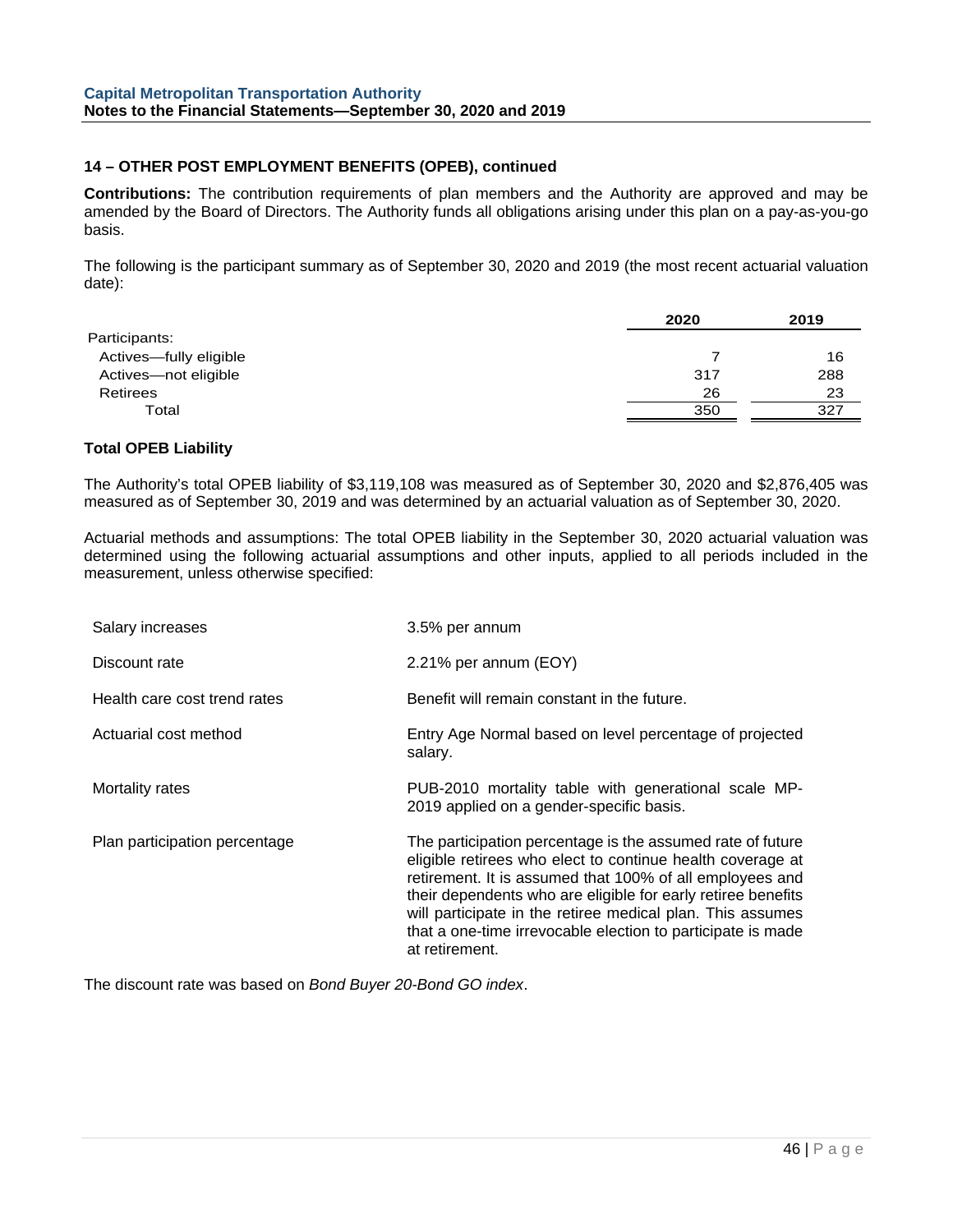# **14 – OTHER POST EMPLOYMENT BENEFITS (OPEB), continued**

Capital Metro did not perform an actuarial experience study for the actuarial assumptions used in the September 30, 2020 valuation.

|                                        | <b>September 30, 2020</b> | <b>September 30, 2019</b> |           |  |
|----------------------------------------|---------------------------|---------------------------|-----------|--|
| Net OPEB obligation, beginning         | \$<br>2,876,405           | \$                        | 3,339,100 |  |
| Changes for the year:                  |                           |                           |           |  |
| Service cost                           | 273,875                   |                           | 256,296   |  |
| Interest                               | 82,805                    |                           | 150,911   |  |
| Changes in assumptions or other inputs | (39, 350)                 |                           | (797,538) |  |
| Contributions and payments made        | (74, 626)                 |                           | (72, 364) |  |
| Net changes                            | 242,704                   |                           | (462,695) |  |
| <b>Net OPEB Obligation, ending</b>     | 3,119,109                 | £.                        | 2,876,405 |  |
|                                        |                           |                           |           |  |

The total OPEB liability as of September 30, 2020 and 2019 assumes a discount rate of 2.21% and 2.66%, respectively.

**Sensitivity of the total OPEB liability to changes in the discount rate:** The following presents the total OPEB liability of the Authority, as well as what the Authority's approximate total OPEB liability would be if it were calculated using a discount rate that is 1-percentage-point lower or 1-percentage-point higher than the current discount rate:

|                             | 1% Decrease |             | <b>Discount Rate</b> | 1% Increase          |       |             |  |
|-----------------------------|-------------|-------------|----------------------|----------------------|-------|-------------|--|
| <b>September 30, 2020</b>   |             | 1.21%       |                      | 2.21%                | 3.21% |             |  |
| <b>Total OPEB liability</b> | \$          | 3.614.000   | \$                   | 3.119.000            | \$    | 2,715,000   |  |
|                             |             | 1% Decrease |                      | <b>Discount Rate</b> |       | 1% Increase |  |
| <b>September 30, 2019</b>   |             | 1.66%       |                      | 2.66%                |       | 3.66%       |  |
| <b>Total OPEB liability</b> | \$          | 3,316,724   | \$                   | 2,876,000            | \$    | 2,515,209   |  |

**Sensitivity of the total OPEB liability to changes in the healthcare cost trend rates:** The following presents the total OPEB liability of the Authority, as well as what the Authority's total OPEB liability would be if it were calculated using healthcare cost trend rates that are 1-percentage-point lower or 1-percentage-point higher than the current healthcare cost trend rates:

| <b>September 30, 2020</b>   | <b>Cost Trend</b><br>1% Decrease<br>Current |           |    | 1% Increase                         |             |           |  |
|-----------------------------|---------------------------------------------|-----------|----|-------------------------------------|-------------|-----------|--|
| <b>Total OPEB liability</b> | \$                                          | 3,119,000 | \$ | 3,119,000                           | \$          | 3,119,000 |  |
| <b>September 30, 2019</b>   | 1% Decrease                                 |           |    | <b>Cost Trend</b><br><b>Current</b> | 1% Increase |           |  |
| <b>Total OPEB liability</b> | \$                                          | 2,876,000 | \$ | 2,876,000                           | \$          | 2,876,000 |  |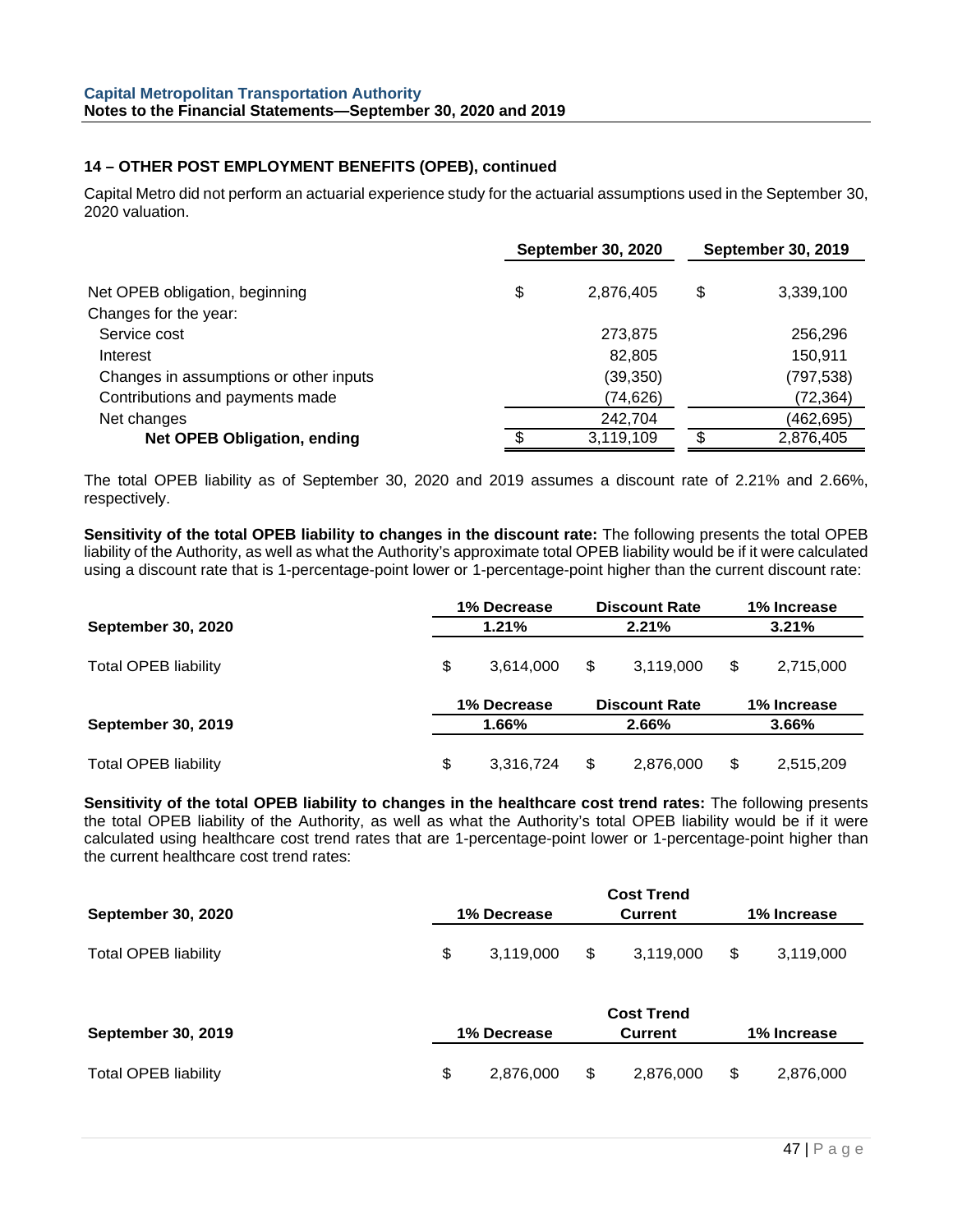# **14 – OTHER POST EMPLOYMENT BENEFITS (OPEB), continued**

### **OPEB expense and deferred outflows of resources and deferred inflows of resources:**

For the year ended September 30, 2020 and 2019, the Authority recognized OPEB expenses of \$275,942 and \$329,234 respectively.

The Authority reported deferred inflows of resources related to OPEB from the following source:

|                                                   |   | 2020        |    | 2019       |
|---------------------------------------------------|---|-------------|----|------------|
| Deferred Outflows of Resources                    |   |             |    |            |
| Changes of assumptions/inputs                     |   | 142.351     | \$ |            |
|                                                   |   | 142.351     |    |            |
| Deferred Inflows of Resources                     |   |             |    |            |
| Difference between expected and actual experience | S | (315,626)   | S  | (148, 215) |
| Changes of assumptions/inputs                     |   | (781, 730)  |    | (848, 188) |
|                                                   |   | (1,097,356) |    | (996, 403) |

Amounts reported as the deferred outflows of resources and deferred inflows of resources related to OPEB will be recognized in OPEB expense over the average future service to retirement of plan participants as follows:

| <b>Years ending September 30:</b> | 2020        | 2019            |
|-----------------------------------|-------------|-----------------|
| 2021                              | \$ (80,738) | (77, 973)       |
| 2022                              | (80, 738)   | (77, 973)       |
| 2023                              | (80, 738)   | (77, 973)       |
| 2024                              | (80, 738)   | (77, 973)       |
| Thereafter                        | (632,053)   | (684, 511)      |
|                                   | (955,005)   | \$<br>(996,403) |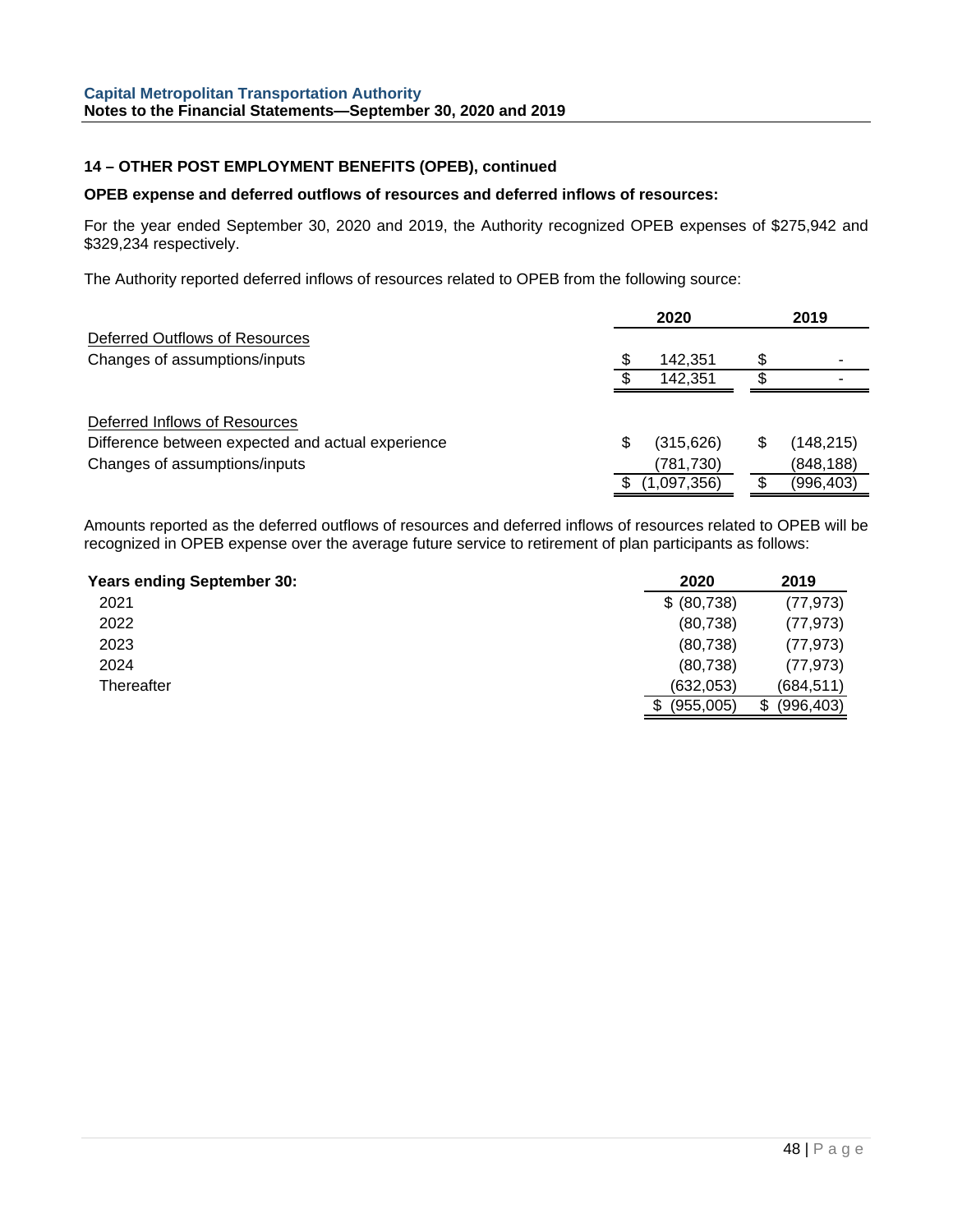

2020 Comprehensive Annual Financial Report Required Supplementary Information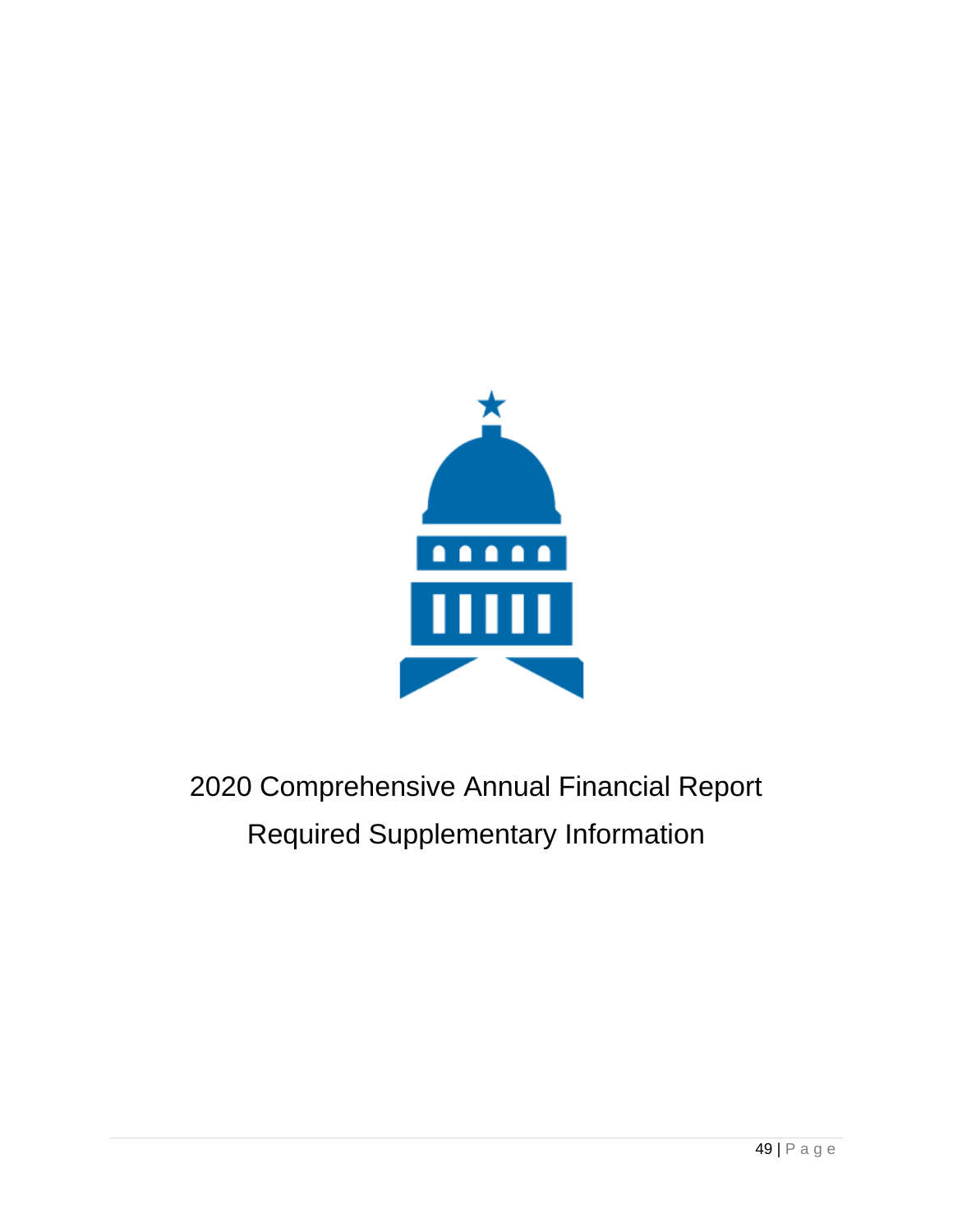# **Capital Metropolitan Transportation Authority Retirement Plan for Bargaining Unit Employees of StarTran, Inc. Schedules of Changes in Net Pension Liability and Related Ratios Years Ended September 30, 2020, 2019, 2018, 2017, 2016 and 2015**

|                                                            | 2020            |    | 2019        |    | 2018        | 2017            | 2016             |    | 2015          |
|------------------------------------------------------------|-----------------|----|-------------|----|-------------|-----------------|------------------|----|---------------|
| Total pension liability:                                   |                 |    |             |    |             |                 |                  |    |               |
| Service cost                                               | \$              | \$ |             | \$ |             | \$<br>303.363   | \$<br>486,248    | \$ | 391.902       |
| Interest on total pension liability                        | 4.322.203       |    | 4.346.270   |    | 4.287.202   | 4.206.646       | 4,226,699        |    | 4,221,102     |
| Effect of assumption changes or inputs                     | 32,703          |    | (213, 616)  |    | (1,769,787) | 1,878,042       | (730, 963)       |    |               |
| Change in benefit term                                     | 1,279,922       |    | 2,453,043   |    | 3,305,720   | 934,709         |                  |    | 302,377       |
| Benefits payment/refunds of contributions                  | (4,910,211)     |    | (4,668,156) |    | (4,540,291) | (4, 221, 793)   | (4,959,966)      |    | (4,721,559)   |
| Net change in total pension liability                      | 724,617         |    | 1,917,541   |    | 1,282,844   | 3,100,967       | (977, 982)       |    | 193,822       |
| Total pension liability at beginning of year               | 64,159,335      |    | 62,241,794  |    | 60,958,950  | 57,857,983      | 58,835,965       |    | 58,642,143    |
| Total pension liability at end of year (a)                 | 64,883,952      |    | 64,159,335  |    | 62,241,794  | 60,958,950      | \$<br>57,857,983 |    | 58,835,965    |
| Fiduciary net position:                                    |                 |    |             |    |             |                 |                  |    |               |
| <b>Employer contributions</b>                              | \$<br>3,999,996 | S  | 4.000.556   | S  | 4,004,599   | \$<br>4.005.413 | \$<br>4,010,205  | \$ | 3,915,395     |
| Member contributions                                       |                 |    | 654         |    | 4,578       | 5,417           | 5,760            |    | 6,322         |
| Investment income net of investment expense                | 6,505,803       |    | (2,411,068) |    | 4,420,550   | 1,621,196       | (98,010)         |    | 1,813,047     |
| Benefit payments/refunds of contributions                  | (4,910,211)     |    | (4,668,156) |    | (4,540,291) | (4,221,793)     | (4,959,966)      |    | (4, 721, 559) |
| Administrative expenses                                    | (205, 491)      |    | (227, 031)  |    | (225, 052)  | (216, 313)      | (225, 290)       |    | (259, 705)    |
| Net change in fiduciary net position                       | 5,390,097       |    | (3,305,045) |    | 3,664,384   | 1,193,920       | (1, 267, 301)    |    | 753,500       |
| Fiduciary net position at beginning of year                | 29,894,535      |    | 33,199,580  |    | 29,535,196  | 28,341,276      | 29,608,577       |    | 28,855,077    |
| Fiduciary net position at end of year (b)                  | 35,284,632      |    | 29,894,535  |    | 33,199,580  | 29,535,196      | 28,341,276       |    | 29,608,577    |
| Net pension liability/(asset) at end of year = $(a) - (b)$ | 29,599,320      |    | 34,264,800  |    | 29,042,214  | 31,423,754      | 29,516,707       |    | 29,227,388    |
| Fiduciary net position as a % of total pension liability   | 54.38%          |    | 46.59%      |    | 53.34%      | 48.45%          | 48.98%           |    | 50.32%        |
| Pensionable covered pavroll*                               | \$<br>7,612,940 | S. | 8,732,490   | S  | 9,672,912   | \$<br>9,807,345 | \$<br>10,882,123 | S. | 12,270,378    |
| Net pension liability as a % of covered payroll            | 388.8%          |    | 392.4%      |    | 300.2%      | 320.4%          | 271.2%           |    | 238.2%        |

### **Notes to Schedule:**

*Method changes:* There have been no method changes in the accounting valuation since the prior year.

*Assumption Changes:* The financial accounting valuation reflects the following assumption changes:

- The expected return on assets decreased from 7.00% to 6.75% to reflect target asset allocation as shown in the Investment Policy Statement and Graystone Consulting and Aon capital markets long term return expectations.
- The funding discount rate decreased from 7.00% to 6.75% to be consistent with changes in the expected return on assets.
- The mortality assumption for healthy lives changed from PUB-2010 Amounts-Weighted Mortality Table from General Employees with Generational Improvements from 2010 using Scale MP-2018, to the PUB-2010 Amounts-Weighted Mortality Table for General Employees with Generational Improvements from 2010 using Scale MP-2019.
- The mortality assumption for disabled lives changed from the disabled base rates from the PUB-2010 Amounts-Weighted Disabled Retirement Mortality Table for General Employees with Generational Improvements from 2010 using Scale MP-2018 to PUB-2010 Amounts-Weighted Disable Retirement Mortality Table for General Employees with Generational Improvements from 2010 using Scale MP-2019.
- \* Capital Metropolitan Transportation Plan for Bargaining Unit Employees of StarTran, Inc. was frozen to all participants in 2012 and the work previously performed by the StarTran participants was outsourced to a vendor (purchased transportation). As the Plan sponsor, Capital Metro is required to make the annual required contributions. Additionally, certain employees are eligible for unreduced retirement benefits while working for Capital Metro's Purchased Transportation provider. Under GASB Statement No. 68, the Plan qualifies for special funding which requires the reporting of the liability and related pensionable activity by Capital Metro. Capital Metro's purchased transportation provider incurred the reported pensionable covered payroll for eligible participants who are eligible for unreduced early retirement benefits upon completion of 22.5 years of credited benefit service credits.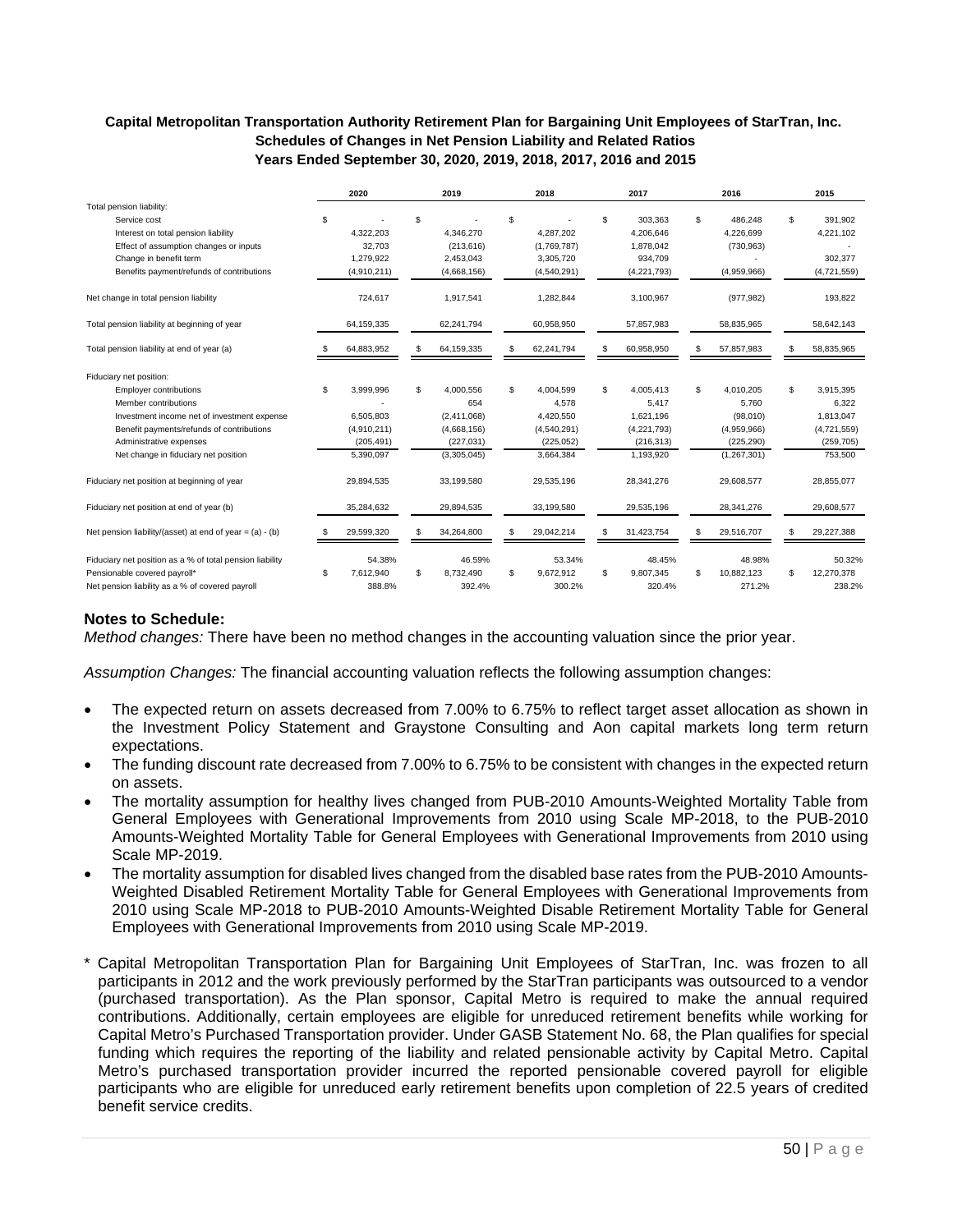# **Capital Metropolitan Transportation Authority Retirement Plan for Bargaining Unit of StarTran, Inc. Schedule of Plan Contributions**

|    |           |                                                         | Actual    |                                        |         |                                                                                                                                                                                                                           | Covered<br>Payroll |                    | <b>Actual Contribution</b><br>as a % of Covered<br>Payroll |
|----|-----------|---------------------------------------------------------|-----------|----------------------------------------|---------|---------------------------------------------------------------------------------------------------------------------------------------------------------------------------------------------------------------------------|--------------------|--------------------|------------------------------------------------------------|
| \$ | 2,034,486 | \$                                                      | 1,279,245 | \$                                     | 755.241 | \$                                                                                                                                                                                                                        | 30,523,684         |                    | 4.2%                                                       |
|    | 4,246,630 |                                                         | 4,163,071 |                                        | 83,559  |                                                                                                                                                                                                                           | 21,222,724         |                    | 19.6%                                                      |
|    | 2,685,614 |                                                         | 4,264,824 |                                        |         |                                                                                                                                                                                                                           |                    | $\ast$             |                                                            |
|    | 2,750,231 |                                                         | 4,006,229 |                                        |         |                                                                                                                                                                                                                           |                    | $\ast$             |                                                            |
|    | 2,701,768 |                                                         | 4,010,272 |                                        |         |                                                                                                                                                                                                                           |                    | $\ast$             |                                                            |
|    | 2,680,205 |                                                         | 4,005,412 |                                        |         |                                                                                                                                                                                                                           |                    | $\ast$             |                                                            |
|    | 2,476,752 |                                                         | 4,004,599 |                                        |         |                                                                                                                                                                                                                           |                    | $\ast$             |                                                            |
|    | 2,399,389 |                                                         | 3,999,996 |                                        |         |                                                                                                                                                                                                                           |                    | $\star$            |                                                            |
|    | 2,481,007 |                                                         | 4,000,556 |                                        |         |                                                                                                                                                                                                                           |                    | $\ast$             |                                                            |
|    | 2,633,692 |                                                         | 3,999,996 |                                        |         |                                                                                                                                                                                                                           |                    | $^\star$           |                                                            |
|    |           | Actuarially<br><b>Determined</b><br><b>Contribution</b> |           | <b>Employer</b><br><b>Contribution</b> |         | <b>Schedule of Employer Contributions</b><br><b>Contribution</b><br><b>Deficiency</b><br>(Excess)<br>(1,579,210)<br>(1,255,998)<br>(1,308,504)<br>(1,325,207)<br>(1,527,847)<br>(1,600,607)<br>(1,519,549)<br>(1,366,304) |                    | <b>Pensionable</b> |                                                            |

#### **Methods and Used Assumptions to Determine Contribution Rates:**

| <b>Valuation Date</b>             | January 1, 2020                                                                                                                                      |
|-----------------------------------|------------------------------------------------------------------------------------------------------------------------------------------------------|
| Investment Rate of Return         | 6.75% including inflation, net of pension plan investment expenses                                                                                   |
| <b>Actuarial Cost Method</b>      | Unit Credit Cost Method                                                                                                                              |
| Discount Rate                     | 6.75%                                                                                                                                                |
| <b>Projected Salary Increases</b> | N/A                                                                                                                                                  |
| <b>Administrative Expenses</b>    | \$200,000 per annum                                                                                                                                  |
| <b>Decrement Timing</b>           | Middle of year decrements                                                                                                                            |
| <b>Withdrawal Rates</b>           | Varies by age with age 55 at 13% withdrawal rate and up to age 70 with a 100%<br>withdrawal rate.                                                    |
| <b>Surviving Spouse Benefit</b>   | Assumed 80% have an eligible spouse and that males are 3 years older than<br>their spouse.                                                           |
| Retirement age                    | Varies by age with 13% retirement at age 55 and with 100% of retirement at age<br>70.                                                                |
| Mortality                         |                                                                                                                                                      |
| Healthy                           | PUB-2010 Amounts-Weighted Mortality table for General Employees with<br>generational Improvements from 2010 using Scale MP-2019                      |
| <b>Disabled</b>                   | PUB-2010 Amounts-Weighted Disabled Retirement Mortality table for General<br>Employees with generational Improvements from 2010 using Scale MP-2019. |

Capital Metropolitan Transportation Plan for Bargaining Unit Employees of StarTran, Inc. was frozen to all participants in 2012 and the work previously performed by the StarTran participants was outsourced to a vendor (purchased transportation). As the Plan sponsor, Capital Metro is required to make the annual required contributions. Additionally, certain employees are eligible for unreduced retirement benefits while working for Capital Metro's Purchased Transportation provider. Under GASB Statement No. 68, the Plan qualifies for special funding which requires the reporting of the liability and related pensionable activity by Capital Metro. Capital Metro's purchased transportation provider incurred the reported pensionable covered payroll for eligible participants who are eligible for unreduced early retirement benefits upon completion of 22.5 years of credited benefit service credits.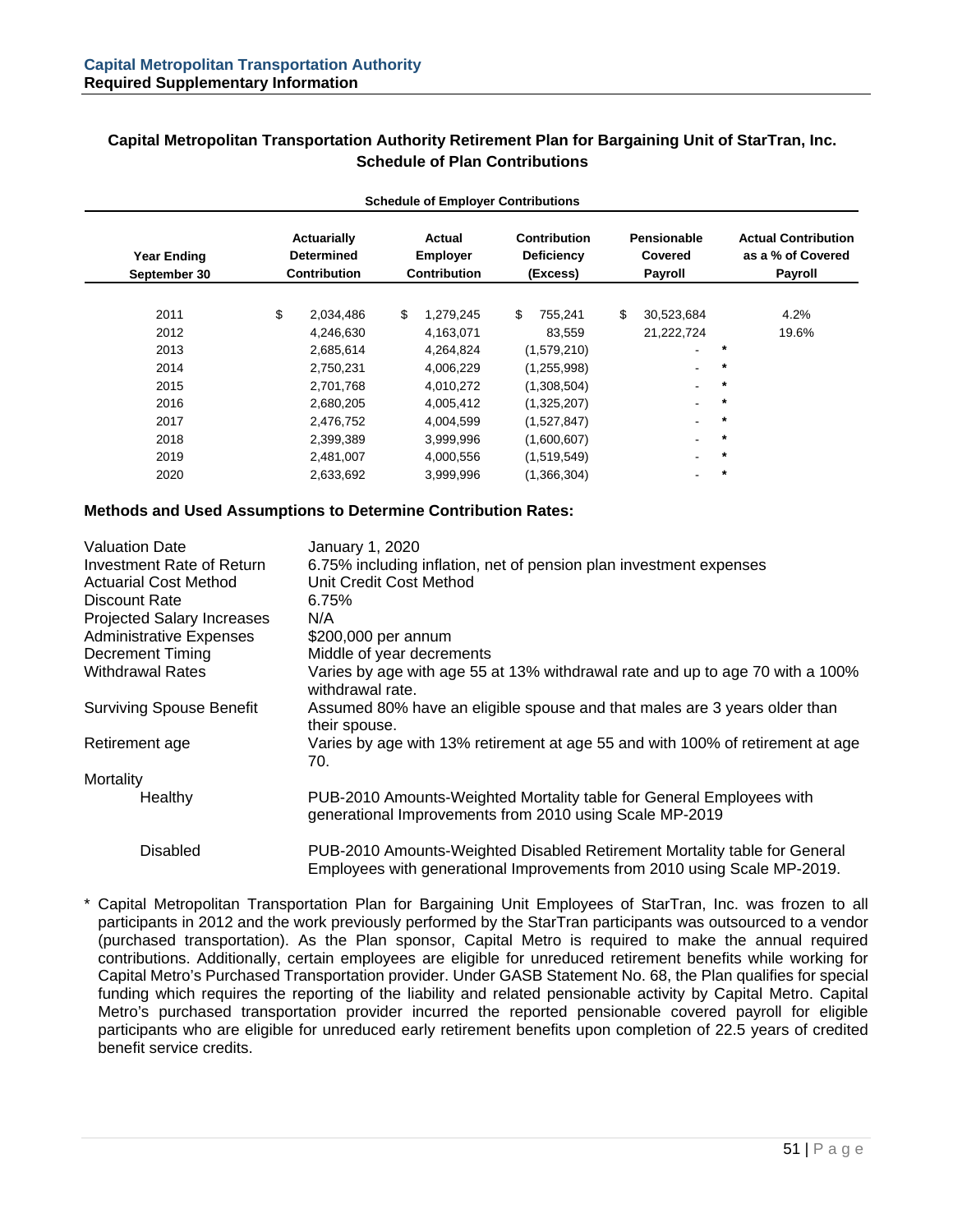#### **Capital Metropolitan Transportation Authority Retirement Plan for Administrative Employees Schedules of Changes in Net Pension Liability and Related Ratios Years Ended September 30, 2020, 2019, 2018, 2017, 2016 and 2015**

|                                                            | 2020             | 2019             | 2018             | 2017             | 2016              | 2015              |
|------------------------------------------------------------|------------------|------------------|------------------|------------------|-------------------|-------------------|
| Total pension liability:                                   |                  |                  |                  |                  |                   |                   |
| Service cost                                               | 2,938,855<br>S   | \$<br>2,793,032  | 2,964,773<br>S   | 2,087,251<br>S   | 2,225,673<br>S    | 1,453,304<br>\$   |
| Interest on total pension liability                        | 2,694,810        | 2,445,407        | 2,235,084        | 1,863,897        | 1,573,679         | 1,538,740         |
| Changes of benefit terms                                   |                  |                  |                  | 2,054,914        |                   |                   |
| Difference between expected and actual experience          | 1.231.398        | 720.052          | (288, 769)       | (86, 781)        | 1.984.816         | (319, 936)        |
| Change in assumptions                                      | 5,792,670        | (920, 415)       | 3,035,050        | 209,630          | (1,415,858)       | 5,067,915         |
| Benefits payment/refunds of contributions                  | (1, 117, 525)    | (932,072)        | (916, 317)       | (892, 937)       | (833,716)         | (717, 439)        |
| Net change in total pension liability                      | 11,540,208       | 4,106,004        | 7,029,821        | 5,235,974        | 3,534,594         | 7,022,584         |
| Total pension liability at beginning of year               | 49,263,627       | 45,157,623       | 38,127,802       | 32,891,828       | 29,357,234        | 22,334,650        |
| Total pension liability at end of year (a)                 | 60,803,835       | 49,263,627<br>S. | \$45,157,623     | \$<br>38,127,802 | \$ 32,891,828     | \$29,357,234      |
| Fiduciary net position:                                    |                  |                  |                  |                  |                   |                   |
| <b>Employer contributions</b>                              | \$.<br>3.046.377 | \$<br>2,692,422  | 3,106,829<br>S   | 1.974.973<br>\$  | 1,882,377<br>\$   | \$<br>1,600,160   |
| Investment income net of investment expense                | 6,195,576        | (1,941,101)      | 4,081,936        | 1,795,013        | (11, 187)         | 1,017,006         |
| Benefit payments/refunds of contributions                  | (1, 117, 525)    | (932,072)        | (916, 317)       | (892, 937)       | (833,716)         | (717, 439)        |
| Administrative expenses                                    | (76, 658)        | (58, 478)        | (74, 118)        | (58, 222)        | (63, 645)         | (38, 209)         |
| Net change in fiduciary net position                       | 8,047,770        | (239, 229)       | 6,198,330        | 2,818,827        | 973,829           | 1,861,518         |
| Fiduciary net position at beginning of year                | 29,770,966       | 30,010,195       | 23,811,865       | 20,993,038       | 20,019,209        | 18,157,691        |
| Fiduciary net position at end of year (b)                  | 37,818,736       | 29,770,966       | 30,010,195       | 23,811,865       | 20,993,038        | 20,019,209        |
| Net pension liability/(asset) at end of year = $(a) - (b)$ | 22,985,099       | \$19,492,661     | \$15,147,428     | 14,315,937<br>\$ | \$11,898,790      | 9,338,025<br>\$   |
| Fiduciary net position as a % of total pension liability   | 62.20%           | 60.43%           | 66.46%           | 62.45%           | 63.82%            | 68.19%            |
| Pensionable covered payroll                                | 24,700,473<br>\$ | \$<br>22,758,461 | \$<br>20,966,199 | 22,195,764       | 18,663,437<br>\$. | 16,183,596<br>\$. |
| Net pension liability as a % of covered payroll            | 93.06%           | 85.65%           | 72.25%           | 64.50%           | 63.75%            | 57.70%            |

**Note to Schedule:** 

The discount rate for year-end disclosure was 5.10%.

# Methods Since the Last<br>Actuarial Valuation

The assumed 20-year municipal bond rate was 2.49%.

 For GASB determination, the accounting mortality table was Pri-2012 White Collar Dataset Amount-Weighted Mortality Projected with Scale MP-2019 with separate rates for employees, retirees, and contingent survivors.

Actuarial Assumptions The year-end disclosure discount rate was reduced to 5.10% in accordance with GASB Nos. 67 and 68. The assumed rate of return was revised due to updated expectations.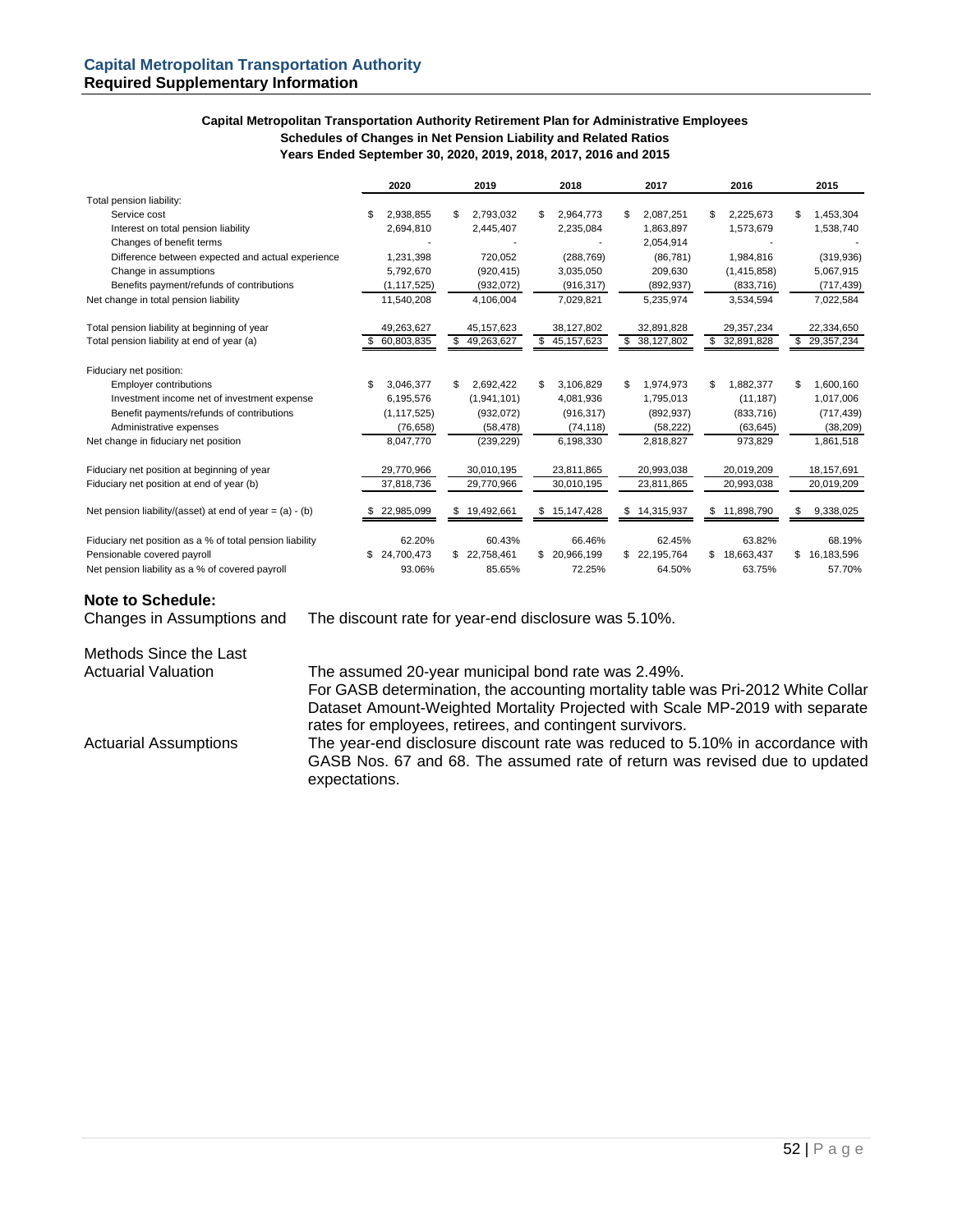# **Capital Metropolitan Transportation Authority Retirement Plan for Administrative Employees Schedule of Plan Contributions**

|                                    |                                                                | <b>Poncadio of Employer Continuations</b>               |                                                      |                                          |                                                                   |
|------------------------------------|----------------------------------------------------------------|---------------------------------------------------------|------------------------------------------------------|------------------------------------------|-------------------------------------------------------------------|
| <b>Year Ending</b><br>September 30 | <b>Actuarially</b><br><b>Determined</b><br><b>Contribution</b> | <b>Actual</b><br><b>Employer</b><br><b>Contribution</b> | <b>Contribution</b><br><b>Deficiency</b><br>(Excess) | Pensionable<br>Covered<br><b>Payroll</b> | <b>Actual Contribution</b><br>as a % of Covered<br><b>Payroll</b> |
| 2011                               | \$<br>1,453,308                                                | \$<br>1,448,542                                         | \$<br>4,766                                          | \$<br>16,565,032                         | 8.7%                                                              |
| 2012                               | 1,659,488                                                      | 1,704,070                                               | (44, 582)                                            | 18,347,486                               | 9.3%                                                              |
| 2013                               | 1,393,056                                                      | 1,393,490                                               | (434)                                                | 15,021,918                               | 9.3%                                                              |
| 2014                               | 1,588,278                                                      | 1,600,160                                               | (11,882)                                             | 16,183,596                               | $9.9\%$                                                           |
| 2015                               | 1.894.044                                                      | 1,863,116                                               | 30,928                                               | 17,038,110                               | 10.9%                                                             |
| 2016                               | 1,971,655                                                      | 1,971,655                                               |                                                      | 18,791,825                               | 10.5%                                                             |
| 2017                               | 2.166.745                                                      | 2,166,745                                               |                                                      | 19,911,349                               | 10.9%                                                             |
| 2018                               | 3,243,014                                                      | 3,243,014                                               |                                                      | 20,757,338                               | 15.6%                                                             |
| 2019                               | 3,065,508                                                      | 3,065,508                                               |                                                      | 22,758,461                               | 13.5%                                                             |
| 2020                               | 3,483,051                                                      | 3,192,712                                               | 290,339                                              | 24,700,473                               | 12.9%                                                             |

#### **Schedule of Employer Contributions**

### **Note to Schedule:**

Valuation date:  $\blacksquare$  Actuarially determined contribution rates are calculated as of January 1 for the respective year of contributions.

# **Methods and Assumptions Used to Determine Contribution Rates:**

| <b>Actuarial Cost Method</b>         | Entry age normal                                                                                                                                 |
|--------------------------------------|--------------------------------------------------------------------------------------------------------------------------------------------------|
| <b>Amortization Method</b>           | Level percent of payroll                                                                                                                         |
| <b>Remaining Amortization Period</b> | 20 years                                                                                                                                         |
| <b>Asset Valuation Method</b>        | Deferred recognition over 5 year period                                                                                                          |
| Salary Increases                     | 3.5%                                                                                                                                             |
| Investment Rate of Return            | 6.75%                                                                                                                                            |
| Retirement Age                       | Age 60 to 61 is 5%                                                                                                                               |
|                                      | Age 62-64 is 1                                                                                                                                   |
|                                      | Age 65 is 50%,                                                                                                                                   |
|                                      | Age 66-69 is 15%                                                                                                                                 |
|                                      | Age 70 is 100%                                                                                                                                   |
| <b>Mortality Rates</b>               | Mortality as provided in Notice 2018-2, male and female,<br>with separate rates for annuitants and non-annuitants (as<br>prescribed by IRC 430). |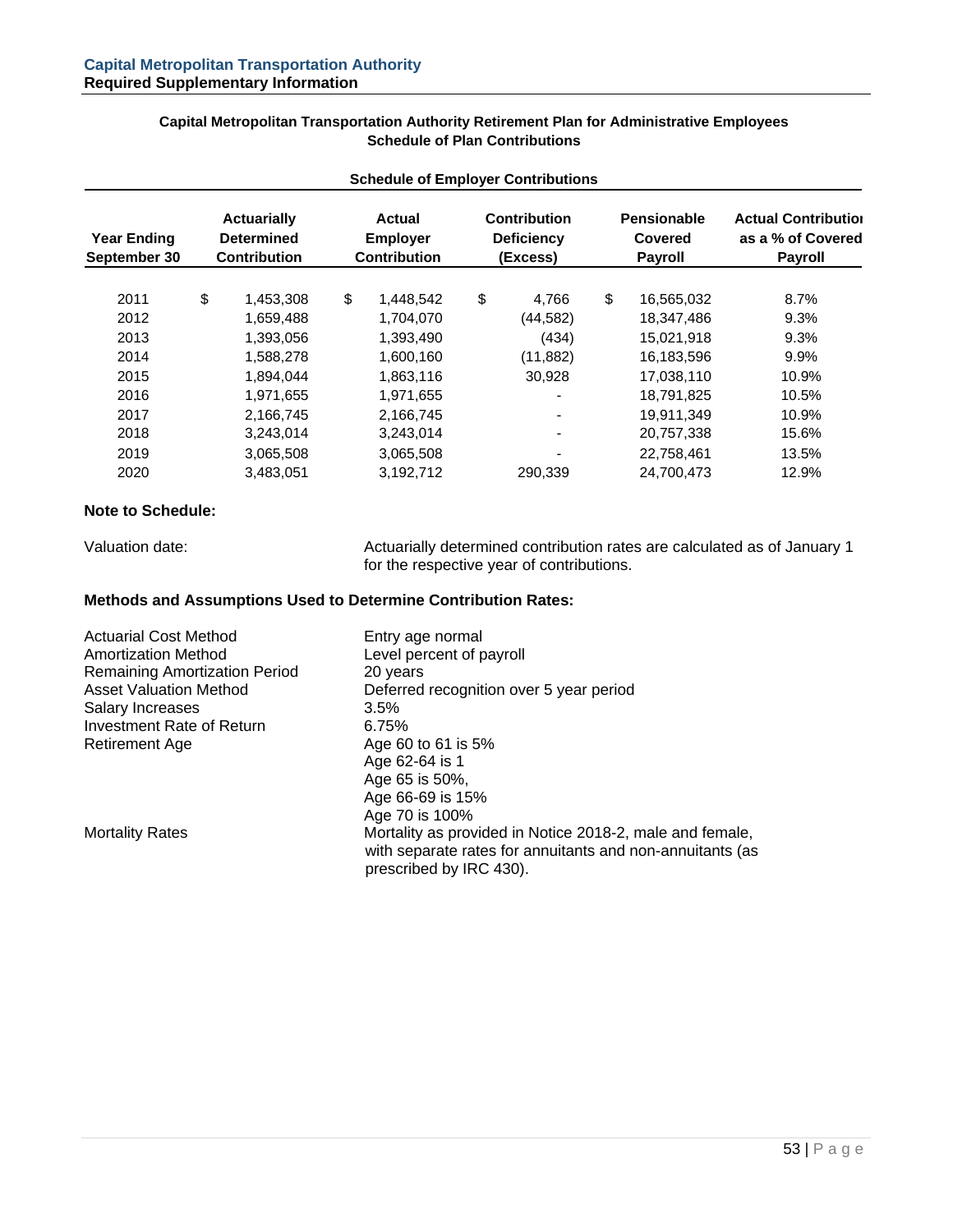#### **Capital Metropolitan Transportation Authority Other Post Employment Benefits**

#### **Schedule of Changes in the Total OPEB Liability and Related Ratios Other Post-Employment Benefits –**

|                                                          | 2020          |    | 2019         |    | 2018       |
|----------------------------------------------------------|---------------|----|--------------|----|------------|
| <b>Total OPEB liability</b>                              |               |    |              |    |            |
| Service cost                                             | \$<br>273,875 | \$ | 256,296      | \$ | 245,871    |
| Interest                                                 | 82,805        |    | 150,911      |    | 149,467    |
| Changes of benefit terms                                 |               |    |              |    |            |
| Differences between expected and actual experience       |               |    |              |    |            |
| Changes of assumptions or other inputs                   | (39, 350)     |    | (797, 538)   |    | (297, 311) |
| Benefit payments                                         | (74, 627)     |    | (72, 364)    |    | (76, 713)  |
| Net change in total OPEB liability                       | 242,703       |    | (462, 695)   |    | 21,314     |
| Total OPEB liability-beginning                           | 2,876,405     |    | 3,339,100    |    | 3,317,786  |
| Total OPEB liability-ending                              | \$3,119,108   | S. | 2,876,405    |    | 3,339,100  |
| Covered-payroll                                          | \$28,224,000  |    | \$25,798,970 | S. | 20,757,338 |
| Total OPEB liability as a percentage of covered- payroll | 11%           |    | 11%          |    | 16%        |

#### *Changes of assumptions:* Changes of assumptions and other inputs reflect the

effects of changes in the discount rate each period. The following are the discount rates used in each period: 2020 2.21%

| ZUZU | $2.2 \times 170$ |
|------|------------------|
| 2019 | 2.66%            |
| 2018 | 4.24%            |
| 2017 | 3.63%            |

This schedule is presented to illustrate the requirement to show information for 10 years. However, until a full 10 year trend is compiled, governments should present information for those years for which information is available.

The Plan is unfunded and does not have assets in a trust compliant with GASB Statement No. 75, paragraph 4 to pay for the related benefits of the OPEB plan.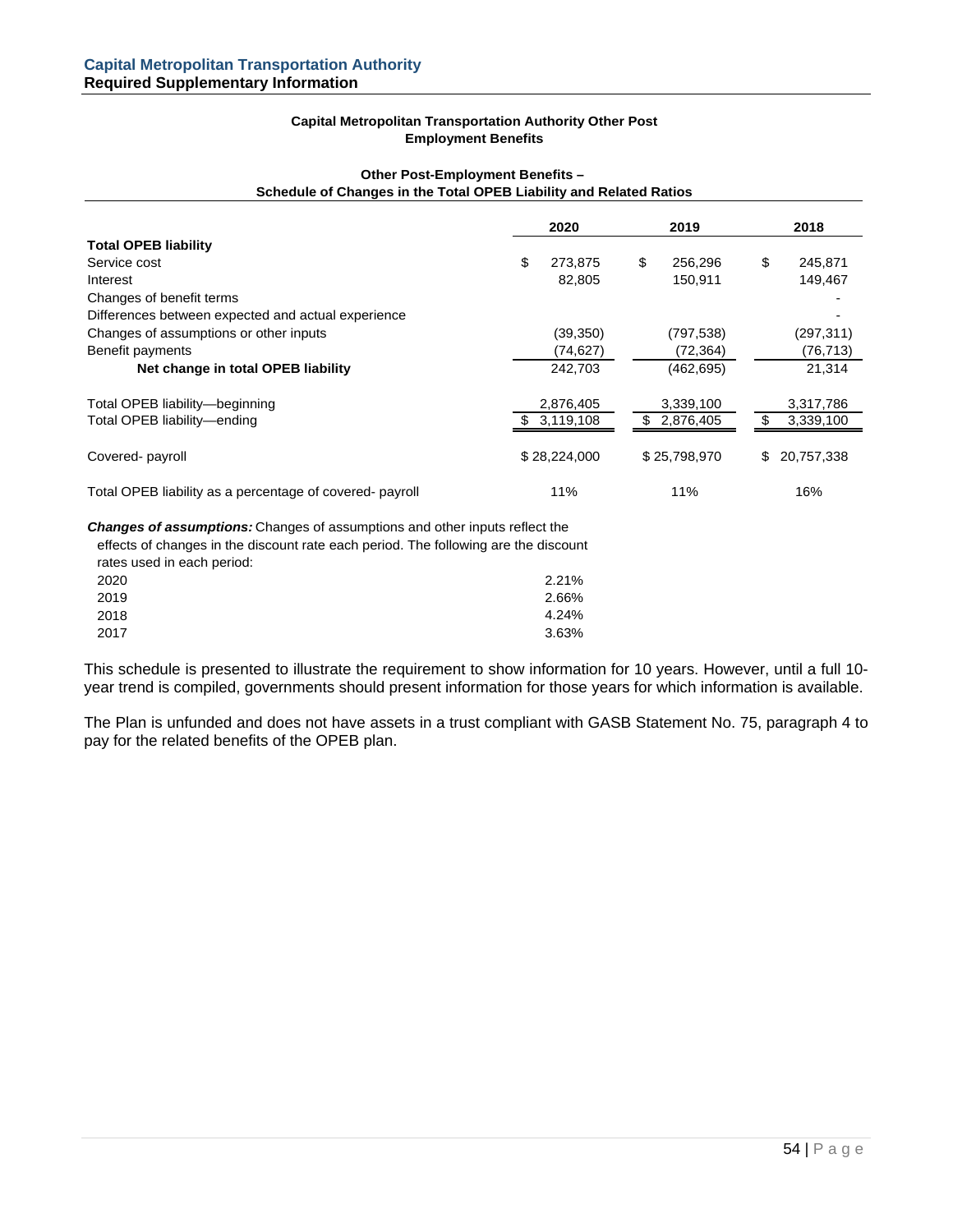

# 2020 Comprehensive Annual Financial Report

Statistical Section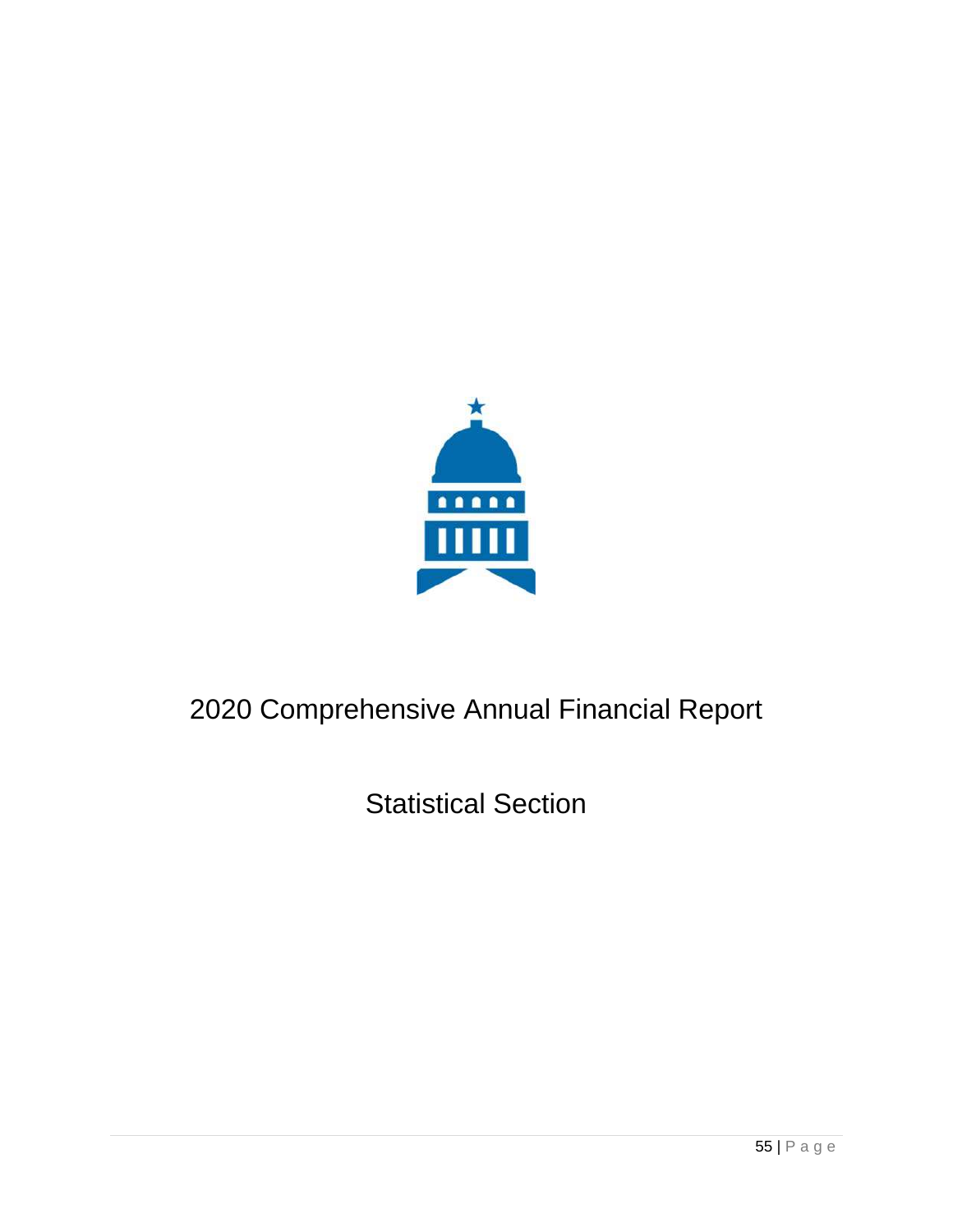This section of Capital Metro's comprehensive financial report presents detailed information as a context for understanding what the information in the financial statements, note disclosures, and required supplementary information says about Capital Metro's overall financial condition.

### **Financial Trends**

These schedules contain trend information to help the reader understand how Capital Metro's financial performance and well-being have changed over time. (Pages 57-59)

#### **Revenue Capacity**

These schedules contain information to help the reader assess Capital Metro's most significant local revenue source. (Pages 60-61)

#### **Debt Capacity**

This schedule presents information to help the reader assess the affordability of Capital Metro's current level of outstanding debt and the ability to issue additional debt in the future. (Pages 62- 63)

#### **Demographic and Economic Information**

These schedules offer demographic and economic indicators to help the reader understand the environment within which Capital Metro's financial activities take place. (Pages 64-65)

## **Operating Information**

These schedules contain service and infrastructure data to help the reader understand how the information in Capital Metro's financial report relates to the services Capital Metro provides and the activities it performs. (Pages 66-72-84)

**Sources:** Unless otherwise noted, the information in these schedules is derived from the comprehensive annual financial reports for the relevant year.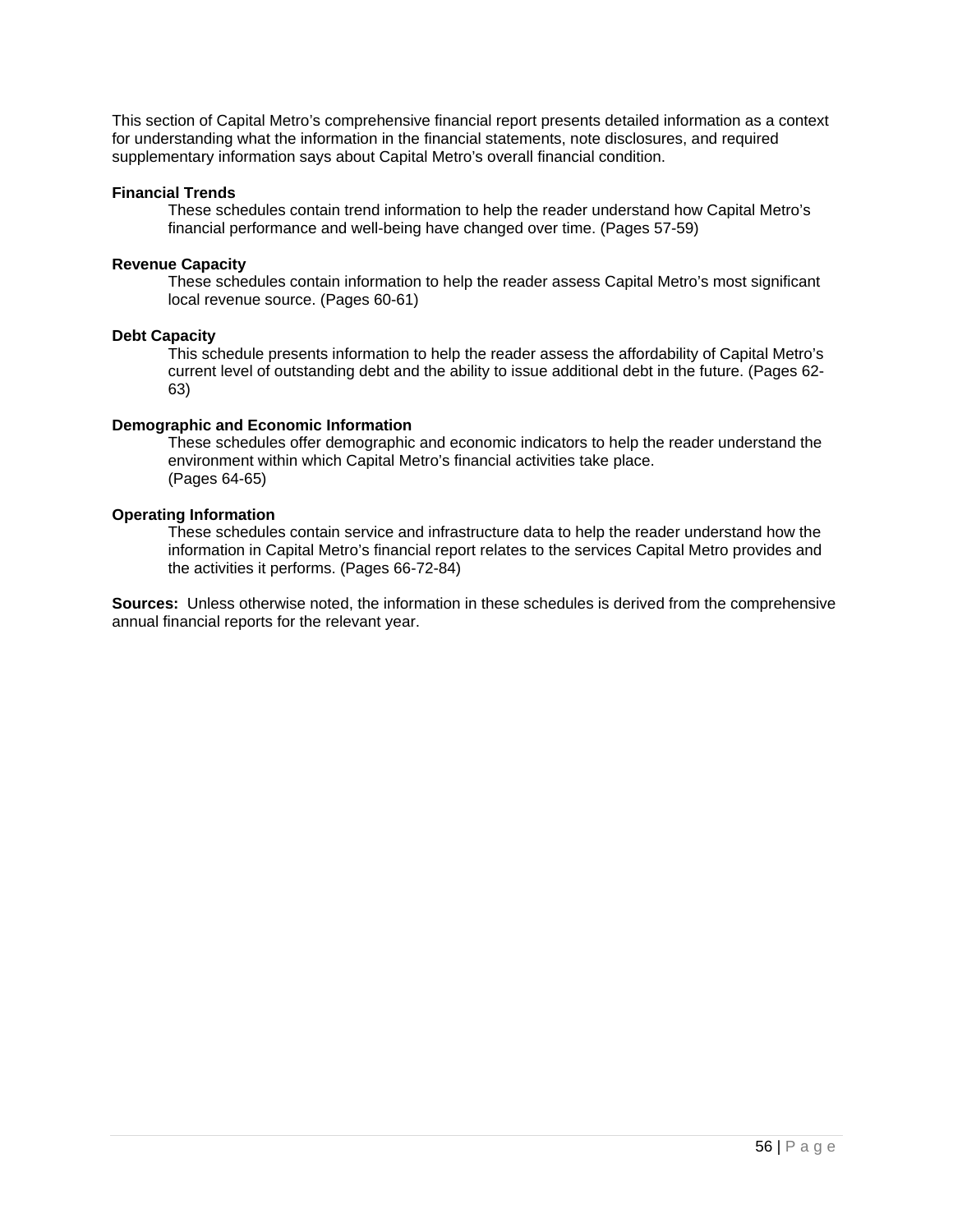## **CAPITAL METROPOLITAN TRANSPORTATION AUTHORITY CONDENSED STATEMENT OF NET POSITIONLAST TEN YEARS**

|                             | 2020          | 2019          | 2018          | 2017          | 2016          | 2015          | 2014          | 2013          | 2012          | 2011          |
|-----------------------------|---------------|---------------|---------------|---------------|---------------|---------------|---------------|---------------|---------------|---------------|
| <b>Net Position</b>         |               |               |               |               |               |               |               |               |               |               |
| Total assets                | \$850,601,773 | \$736,412,006 | \$687,181,390 | \$631,671,906 | \$581,284,435 | \$549,866,540 | \$483,139,154 | \$456,513,478 | \$424,222,373 | \$377,672,823 |
| Deferred Outflow            | 17,229,238    | 14,287,244    | 9,416,391     | 11,040,533    | 14,502,678    | 13,394,914    |               |               |               |               |
| <b>Total liabilities</b>    | 127,150,737   | 118,047,916   | 106,423,127   | 121,349,555   | 98,573,715    | 100,896,496   | 74,546,316    | 79,719,171    | 92,197,909    | 59,345,298    |
| Unearned grant revenue      |               | 8,797,035     | 17,140,344    | 18,828,476    | 41,375,065    | 45,450,146    |               |               |               |               |
| Deferred Inflow             | 5,071,313     | 2,088,748     | 5,841,826     | 1,765,739     | 1,288,901     | 261,124       |               |               |               |               |
| Net position                |               |               |               |               |               |               |               |               |               |               |
| Invested in capital assets  | 503,897,130   | 455,646,696   | 403,270,271   | 356,182,839   | 292,329,115   | 282,032,104   | 287,038,610   | 286,448,356   | 287,763,068   | 288,856,610   |
| Restricted for construction |               |               |               |               |               |               |               |               |               |               |
| Unrestricted                | 231,711,832   | 166,118,857   | 163,922,213   | 144,585,830   | 162,220,317   | 134,621,584   | 121,554,228   | 90,345,951    | 44,261,396    | 29,470,915    |
| Total net position          | \$735,608,962 | \$621,765,553 | \$567,192,484 | \$500,768,669 | \$454,549,432 | \$416,653,688 | \$408,592,838 | \$376,794,307 | \$332,024,464 | \$318,327,525 |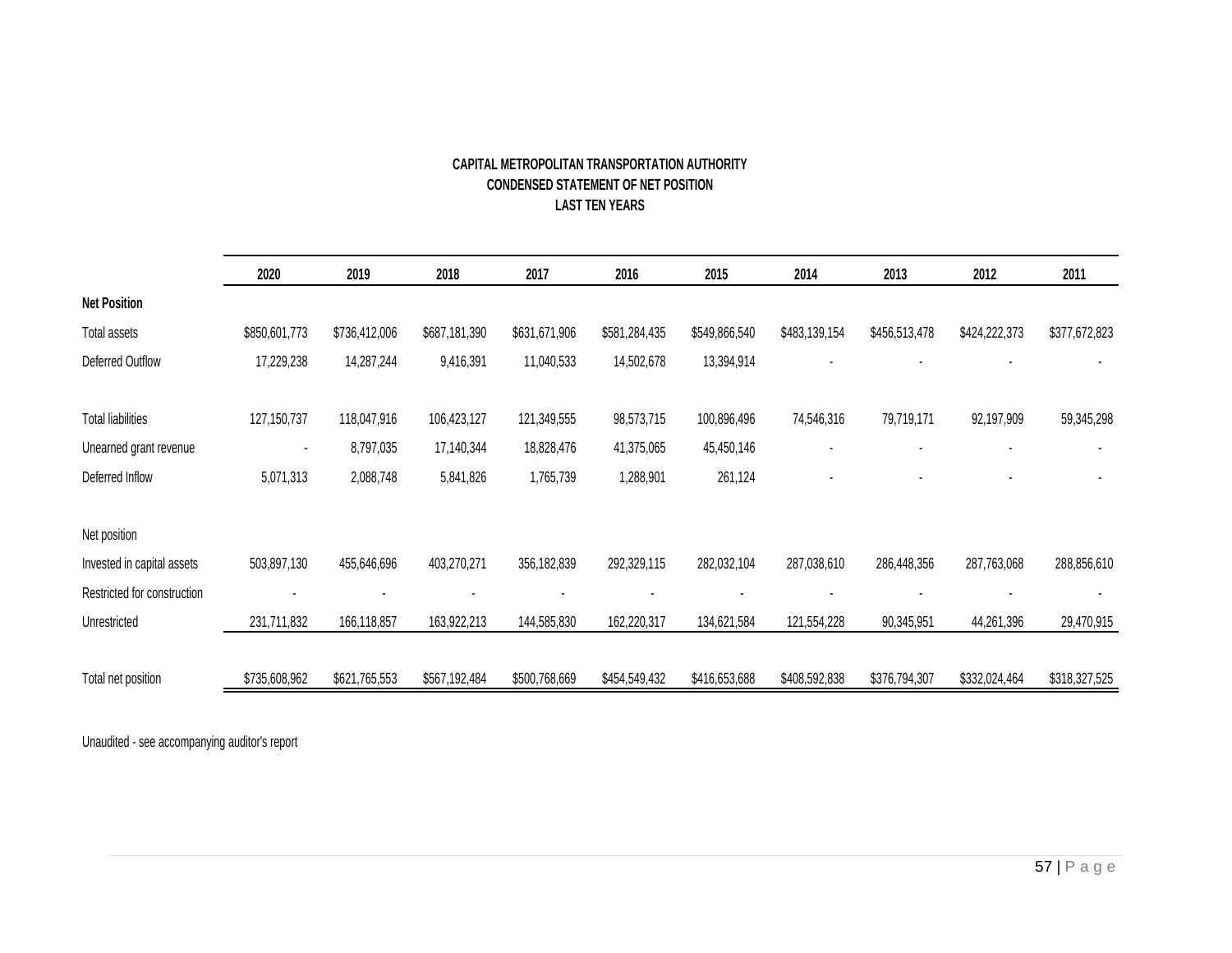|                                         | 2020            | 2019            | 2018            | 2017            | 2016            | 2015            | 2014            | 2013            | 2012                     | 2011            |
|-----------------------------------------|-----------------|-----------------|-----------------|-----------------|-----------------|-----------------|-----------------|-----------------|--------------------------|-----------------|
| <b>Operating Revenue</b>                |                 |                 |                 |                 |                 |                 |                 |                 |                          |                 |
| <b>Transportation fares</b>             | \$8,361,017     | \$11,903,616    | \$12,031,326    | \$13,455,755    | \$14,124,211    | \$13,594,470    | \$12,104,556    | \$11,142,027    | \$10,967,223             | \$9,928,579     |
| Contract revenue and fares              | 6,519,695       | 9,083,445       | 8,968,191       | 8,151,879       | 7,286,377       | 6,834,345       | 7,263,506       | 7,425,924       | 7,150,215                | 6,820,131       |
| Rail - freight                          | 6,486,192       | 5,110,051       | 5,453,100       | 4,522,523       | 4,756,093       | 5,063,456       | 5,119,927       | 5,030,110       | 4,998,943                | 7,550,692       |
| Commuter rail                           | 1,587,322       | 3,281,916       | 2,589,108       | 2,541,925       | 2,656,212       | 3,301,561       | 3,778,188       | 3,358,278       | 2,265,523                | 954,666         |
| Total operating revenue                 | 22,954,226      | 29,379,028      | 29,041,725      | 28,672,082      | 28,822,893      | 28,793,832      | 28,266,177      | 26,956,339      | 25,381,904               | 25,254,068      |
|                                         |                 |                 |                 |                 |                 |                 |                 |                 |                          |                 |
| <b>Operating Expenses</b>               |                 |                 |                 |                 |                 |                 |                 |                 |                          |                 |
| Labor/fringe benefits (1)               | 46,376,213      | 45,237,327      | 42,698,314      | 44,196,009      | 35,894,236      | 33,972,657      | 30,627,326      | 27,550,575      | 84,599,834               | 82,985,900      |
| Services                                | 23,521,469      | 18,360,137      | 19,113,196      | 18,619,086      | 19,249,051      | 21,697,474      | 25,298,173      | 20,701,207      | 19,651,851               | 18,015,338      |
| Materials                               | 13,018,975      | 13,696,518      | 14,099,827      | 14,564,759      | 16,459,622      | 17,141,586      | 18,425,437      | 18,250,925      | 23,529,099               | 24,340,524      |
| Utilities                               | 3,131,335       | 3,016,639       | 2,768,950       | 2,784,922       | 2,678,320       | 2,595,727       | 2,278,593       | 2,185,680       | 2,052,397                | 2,021,342       |
| Insurance                               | 386,174         | 640,414         | 1,279,723       | 517,691         | 681,159         | 2,321,705       | 1,748,556       | 2,461,415       | 1,367,652                | 1,329,780       |
| Taxes                                   | 1,081,957       | 1,218,503       | 1,107,702       | 1,056,256       | 1,045,710       | 1,088,166       | 983,295         | 983,894         | 949,247                  | 990,353         |
| Purchased transportation (1)            | 165,234,291     | 158,795,657     | 152,361,385     | 143,514,968     | 145,026,467     | 123,661,911     | 113,472,564     | 103,479,414     | 35,326,960               | 28,316,877      |
| Other expenses                          | 5,561,594       | 4,783,567       | 4,537,502       | 3,759,197       | 4,385,484       | 2,703,674       | 3,198,500       | 2,337,366       | 2,003,727                | 1,975,810       |
| Interest expense                        |                 |                 | 252,919         | 369,935         | 480,141         | 589,510         | 697,383         | 800,365         | 750,835                  | 975,403         |
| Depreciation                            | 45,204,201      | 46,522,354      | 44,010,538      | 39,145,873      | 35,561,903      | 33,553,776      | 33,742,878      | 31,579,554      | 33,229,888               | 34,680,209      |
|                                         |                 |                 |                 |                 |                 |                 |                 |                 |                          |                 |
| Total operating expenses                | 303,516,209     | 292,271,116     | 282,230,056     | 268,528,696     | 261,462,093     | 239,326,186     | 230,472,705     | 210,330,395     | 203,461,490              | 195,631,536     |
| <b>Operating Loss</b>                   | (280, 561, 983) | (262, 892, 088) | (253, 188, 331) | (239, 856, 614) | (232, 639, 200) | (210, 532, 354) | (202, 206, 528) | (183, 374, 056) | (178,079,586)            | (170, 377, 468) |
| <b>Non-Operating Revenue (Expenses)</b> |                 |                 |                 |                 |                 |                 |                 |                 |                          |                 |
| Sales and use tax                       | 262,434,630     | 261,540,589     | 243,571,292     | 228,545,196     | 221,298,639     | 210,413,738     | 193,818,456     | 179,022,794     | 165,248,523              | 151,156,042     |
| Investment income                       | 4,440,688       | 5,659,749       | 1,990,000       | 1,395,002       | 1,386,061       | 54,646          | 92,949          | 99,480          | 86,006                   | 24,616          |
| Other income, net                       | 3,899,394       | 2,221,765       | 2,147,901       | 2,407,217       | 2,964,311       | 3,183,851       | 2,343,535       | 2,282,734       | 805,412                  | 1,201,994       |
| Other federal grants                    | 117,090,152     | 40,798,618      | 53,422,347      | 30,797,301      | 29,172,453      | 29,944,881      | 28,569,256      | 33,747,010      | 15,643,959               | 11,664,109      |
| Capital Contribution - Other Juriso     | (4, 497, 317)   | (420, 730)      | (542, 830)      | (57, 160)       |                 |                 |                 |                 | $\overline{\phantom{a}}$ |                 |
| <b>Build Central Texas Program</b>      | (148, 510)      | (570, 966)      | (409, 978)      | (2,927,158)     | (180, 544)      | (563, 293)      | (756,097)       | (1,808,588)     | (1, 216, 386)            | (1,090,985)     |
| Mobility interlocal agreements          | (3,508,715)     | (7,066,622)     | (5,669,095)     | (3,998,451)     | (1,709,281)     | (2,342,069)     | (4,975,704)     | (7,764,324)     | (4,598,153)              | (8,398,120)     |
| Long-term mobility planning             | (6,699,699)     | (3,895,780)     |                 |                 |                 |                 |                 |                 |                          |                 |
| Total non-operating revenue (           | 373,010,623     | 298,266,623     | 294,509,637     | 256,161,947     | 252,931,639     | 240,691,754     | 219,092,395     | 205,579,106     | 175,969,361              | 154,557,656     |
|                                         |                 |                 |                 |                 |                 |                 |                 |                 |                          |                 |
| Income (loss) before contributions      | 92,448,640      | 35,374,535      | 41,321,306      | 16,305,333      | 20,292,439      | 30,159,400      | 16,885,867      | 22,205,050      | (2, 110, 225)            | (15,819,812)    |
| Capital contributions                   | 21,398,445      | 19,198,534      | 27,441,971      | 29,913,904      | 17,603,305      | 8,830,998       | 14,912,664      | 22,564,793      | 15,807,164               | 11,623,579      |
| Change in net position                  | \$113,847,085   | \$54,573,069    | \$68,763,277    | \$46,219,237    | \$37,895,744    | \$38,990,398    | \$31,798,531    | \$44,769,843    | \$13,696,939             | (\$4,196,233)   |

#### **CHANGES IN NET POSITION LAST TEN YEARS**

(1) Captial Metro changed its business model to one that contracted out all transit operations and collections of fares in August 2012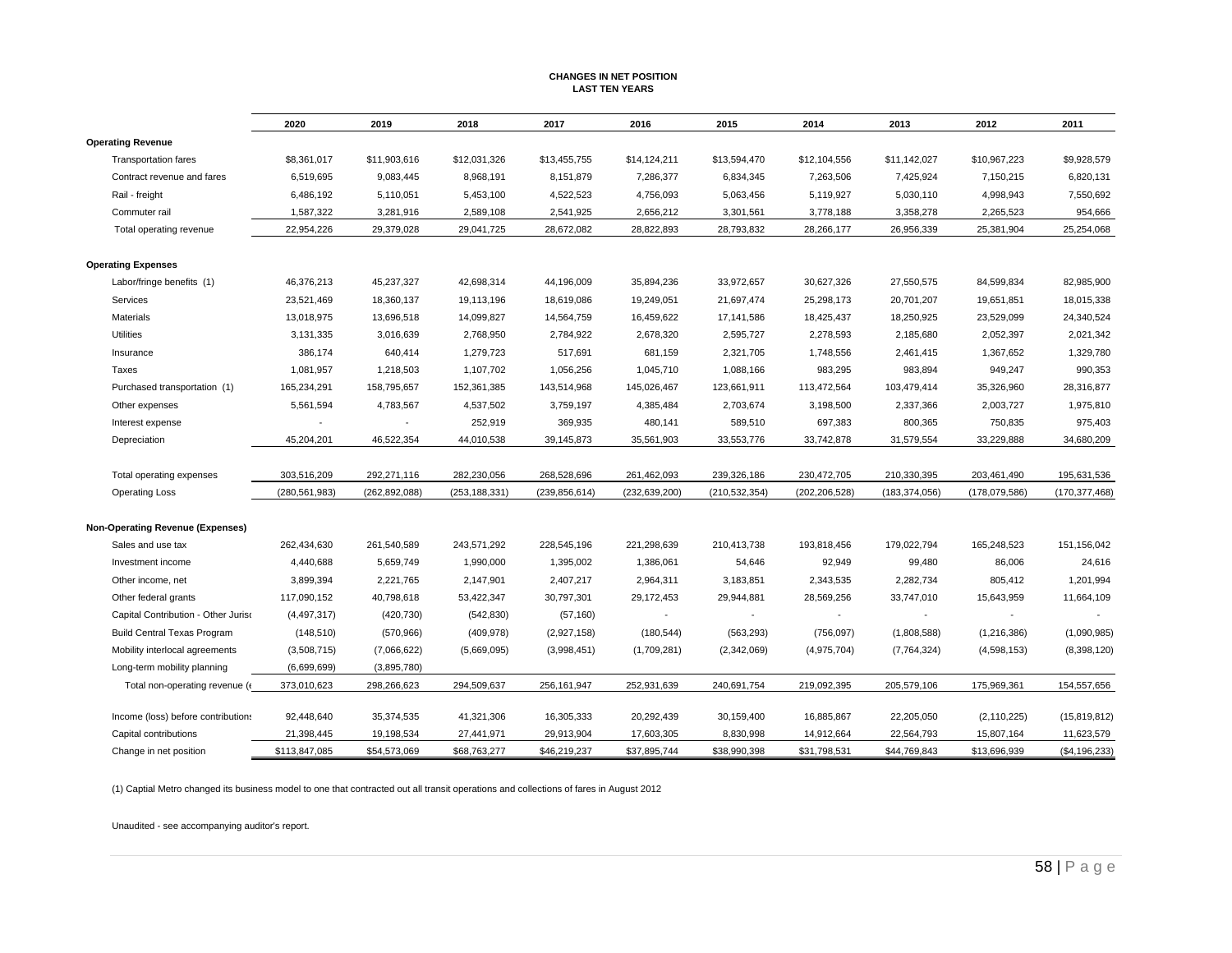## **CAPITAL METROPOLITAN TRANSPORTATION AUTHORITY REVENUE BY SOURCELAST TEN YEARS**

|                                    | 2020          | 2019          | 2018          | 2017          | 2016          | 2015          | 2014          | 2013          | 2012          | 2011          |
|------------------------------------|---------------|---------------|---------------|---------------|---------------|---------------|---------------|---------------|---------------|---------------|
| Revenue                            |               |               |               |               |               |               |               |               |               |               |
| <b>Operating Revenue</b>           |               |               |               |               |               |               |               |               |               |               |
| Transportation fares               | \$8,361,017   | \$11,903,616  | \$12,031,326  | \$13,455,755  | \$14,124,211  | \$13,594,470  | \$12,104,556  | \$11,142,027  | \$10,967,223  | \$9,928,579   |
| Contract revenue and fares         | 6,519,695     | 9,083,445     | 8,968,191     | 8,151,879     | 7,286,377     | 6,834,345     | 7,263,506     | 7,425,924     | 7,150,215     | 6,820,131     |
| Rail freight revenue               | 6,486,192     | 5,110,051     | 5,453,100     | 4,522,523     | 4,756,093     | 5,063,456     | 5,119,927     | 5,030,110     | 4,998,943     | 7,550,692     |
| Commuter rail revenue              | 1,587,322     | 3,281,916     | 2,589,108     | 2,541,925     | 2,656,212     | 3,301,561     | 3,778,188     | 3,358,278     | 2,265,523     | 954,666       |
| <b>Total Operating Revenue</b>     | 22,954,226    | 29,379,028    | 29,041,725    | 28,672,082    | 28,822,893    | 28,793,832    | 28,266,177    | 26,956,339    | 25,381,904    | 25,254,068    |
|                                    |               |               |               |               |               |               |               |               |               |               |
| Non-Operating Revenue              |               |               |               |               |               |               |               |               |               |               |
| Sales tax                          | 262,434,630   | 261,540,589   | 243,571,292   | 228,545,196   | 221,298,639   | 210,413,738   | 193,818,456   | 179,022,794   | 165,248,523   | 151,156,042   |
| Investment income                  | 4,440,688     | 5,659,749     | 1,990,000     | 1,395,002     | 1,386,061     | 54,646        | 92,949        | 99,480        | 86,006        | 24,616        |
| Grant income                       | 138,488,597   | 59,997,152    | 80,864,318    | 60,711,205    | 46,775,758    | 38,775,869    | 43,481,920    | 56,311,803    | 31,451,123    | 23,287,688    |
| Other Income                       | 3,899,394     | 2,221,765     | 2,147,901     | 2,407,217     | 2,964,311     | 3,183,851     | 2,343,535     | 2,282,734     | 805,412       | 1,201,994     |
| <b>Total Non-Operating Revenue</b> | 409,263,309   | 329,419,255   | 328,573,511   | 293,058,620   | 272,424,769   | 252,428,104   | 239,736,860   | 237,716,811   | 197,591,064   | 175,670,340   |
|                                    |               |               |               |               |               |               |               |               |               |               |
| Total revenue                      | \$432,217,535 | \$358,798,283 | \$357,615,236 | \$321,730,702 | \$301,247,662 | \$281,221,936 | \$268,003,037 | \$264,673,150 | \$222,972,968 | \$200,924,408 |
|                                    |               |               |               |               |               |               |               |               |               |               |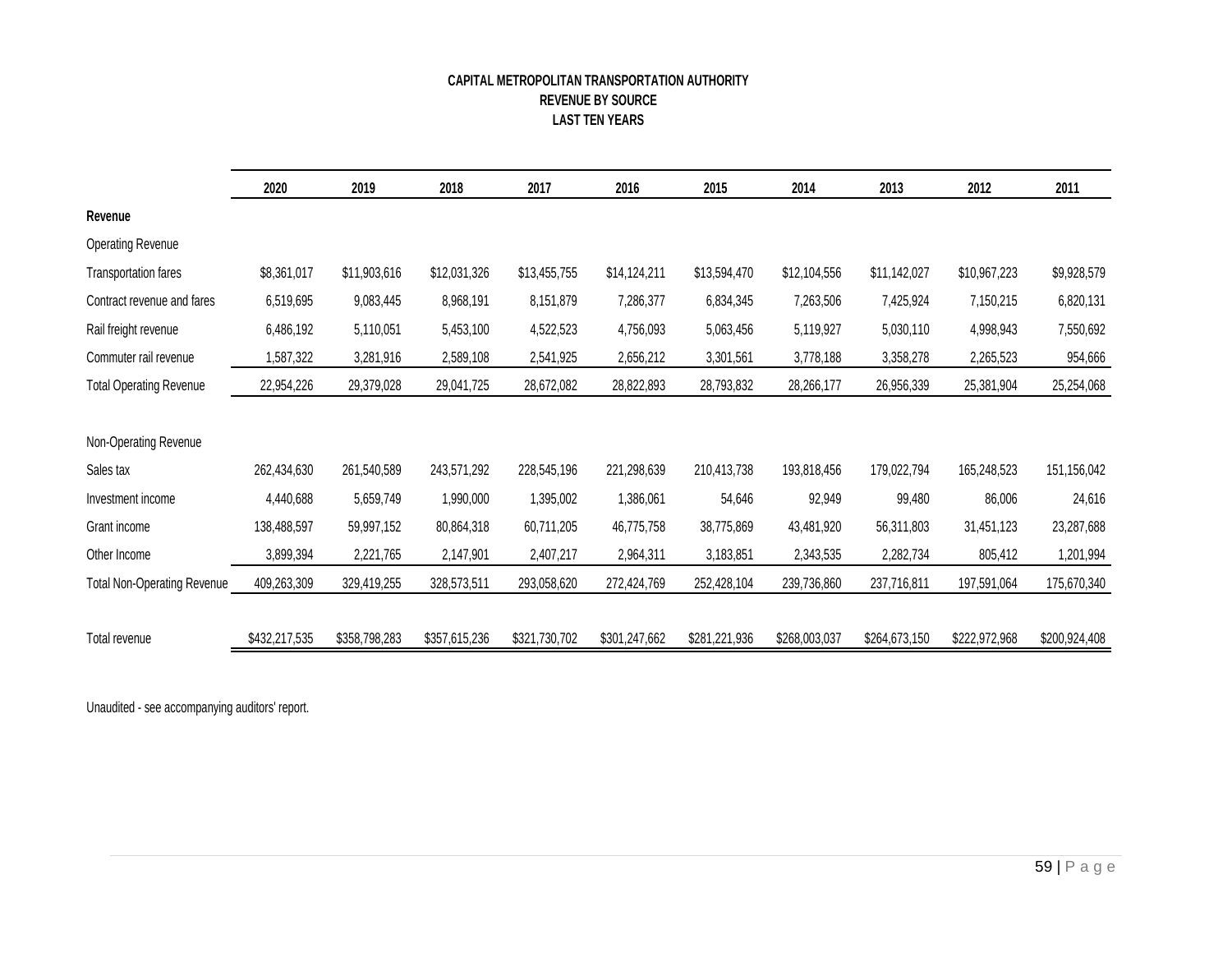| <b>Fiscal Year</b> | Sales Tax Revenue | Compounded<br>Percent Change<br>From Base Year | Percent Change<br>From Prior Year |
|--------------------|-------------------|------------------------------------------------|-----------------------------------|
| 2010               | \$141,867,771     |                                                |                                   |
| 2011               | \$151,156,042     | 6.5%                                           | 6.5%                              |
| 2012               | \$165,248,523     | 16.5%                                          | 9.3%                              |
| 2013               | \$179,022,794     | 26.2%                                          | 8.3%                              |
| 2014               | \$193,818,456     | 36.6%                                          | 8.3%                              |
| 2015               | \$210,413,739     | 48.3%                                          | 8.6%                              |
| 2016               | \$221,298,639     | 56.0%                                          | 5.2%                              |
| 2017               | \$228,545,196     | 61.1%                                          | 3.3%                              |
| 2018               | \$243,571,292     | 71.7%                                          | 6.6%                              |
| 2019               | \$261,540,589     | 84.4%                                          | 7.4%                              |
| 2020               | \$262,434,630     | 85.0%                                          | 0.3%                              |

#### **CAPITAL METROPOLITAN TRANSPORTATION AUTHORITY SALES TAX REVENUE LAST TEN YEARS**

## **Notes:**

(1) Sales tax revenue accounts for 60**.7** % of revenue in FY 2020

(2) Sales tax rate 1% since 1995

(3) Base year for 2011 through 2020 is 2010



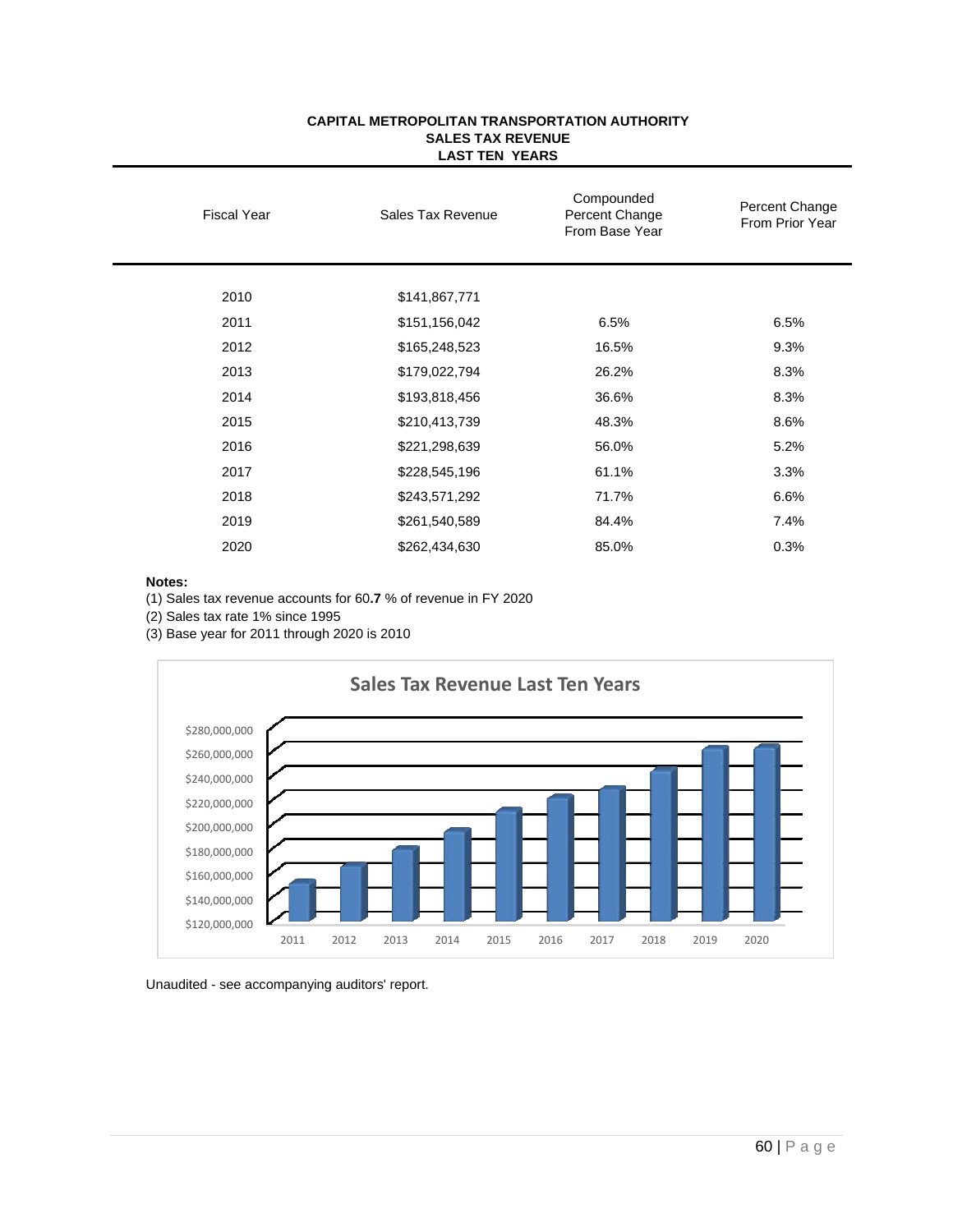|                      | 2020          | 2019          |               | 2017          | 2016          | 2015          | 2014          | 2013          | 2012          | 2011          |
|----------------------|---------------|---------------|---------------|---------------|---------------|---------------|---------------|---------------|---------------|---------------|
| Austin               | \$237,947,136 | \$239,726,641 | \$223,315,718 | \$210,339,780 | \$203,818,259 | \$195,031,837 | \$180,714,534 | \$167,830,291 | \$156,339,645 | \$143,501,921 |
| Leander              | 7,780,850     | 6,037,488     | 5,133,277     | 4,575,949     | 4,132,318     | 3,443,493     | 2,957,311     | 2,586,120     | 2,181,535     | 2,029,704     |
| Manor                | 1,624,939     | 1,344,004     | 1,155,286     | 1,068,012     | 998,823       | 818,330       | 716,592       | 526,223       | 431,028       | 381,878       |
| Lago Vista           | 731,745       | 528,727       | 478,798       | 443,462       | 413,984       | 371,054       | 364,704       | 317,522       | 286,891       | 279,397       |
| Jonestown            | 185,860       | 152,737       | 160,874       | 123,936       | 115,269       | 101,117       | 102,155       | 91,234        | 102,180       | 108,337       |
| Volente              |               |               |               |               | 62,280        | 46,538        | 46,767        | 62,989        | 45,214        | 41,188        |
| Point Venture        | 97,322        | 65,181        | 59,006        | 57,198        | 42,811        | 37,414        | 27,500        | 25,538        | 23,851        | 30,068        |
| Unincorporated Areas | 14,066,778    | 13,685,812    | 13,268,333    | 11,936,859    | 11,714,897    | 10,563,956    | 8,888,893     | 7,582,877     | 5,838,179     | 4,783,549     |
| Total                | \$262,434,630 | \$261,540,589 | \$243,571,292 | \$228,545,196 | \$221,298,639 | \$210,413,739 | \$193,818,456 | \$179,022,794 | \$165,248,523 | \$151,156,042 |

## **CAPITAL METROPOLITAN TRANSPORTATION AUTHORITYESTIMATED SALES TAX RECEIPTS BY CITYLAST TEN YEARS**

Source: The Comptroller of Public Accounts does not provide detailed tax receipts for MTAs by member city; therefore the numbers above are allocated based on city sales tax receipts.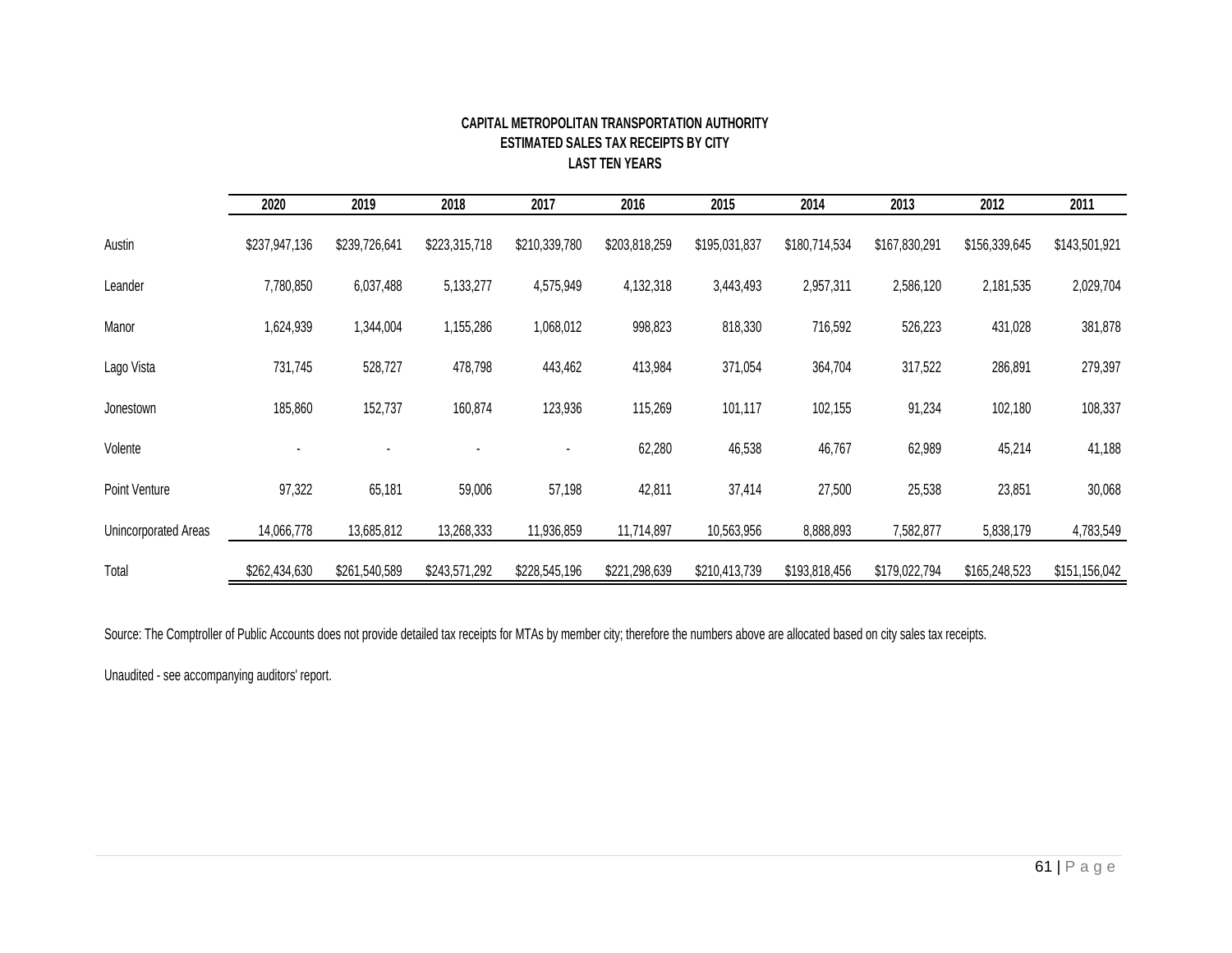## **CAPITAL METROPOLITAN TRANSPORTATION AUTHORITYLONG-TERM DEBT LAST TEN YEARS**

|                              | 2020                     |      | 2019                     |    | 2018                             |      | 2017                     |    | 2016                     |   | 2015           |     | 2014           |    | 2013       |    | 2012       |    | 2011                                   |
|------------------------------|--------------------------|------|--------------------------|----|----------------------------------|------|--------------------------|----|--------------------------|---|----------------|-----|----------------|----|------------|----|------------|----|----------------------------------------|
| Note payable                 | $\blacksquare$           | - 30 | $\overline{\phantom{a}}$ | \$ | $\sim$                           |      | $\overline{\phantom{a}}$ | S  | $\overline{\phantom{a}}$ | υ | $\sim$         | . ა | $\blacksquare$ | S  | $\sim$     | Φ  | $\sim$     | J. |                                        |
| Rail lease purchase          |                          |      | $\blacksquare$           |    | ۰                                |      | 3,657,979                |    | 6,504,050                |   | ۰<br>9,280,618 |     | 11,989,380     |    | 14,631,995 |    | 17,210,076 |    | $\overline{\phantom{a}}$<br>19,968,234 |
| Long-term financing          | $\overline{\phantom{a}}$ |      | $\blacksquare$           |    | $\blacksquare$<br>$\blacksquare$ |      | 10,550,000               |    | 12,525,000               |   | 14,460,000     |     | 16,355,000     |    | 18,210,000 |    | 20,000,000 |    |                                        |
| Total debt                   |                          |      |                          |    |                                  |      | 14,207,979               | Æ, | 19,029,050               |   | 23,740,618     |     | 28,344,380     | \$ | 32,841,995 |    | 37,210,076 |    | 19,968,234                             |
| Per capita income (MSA)      | \$<br>$\blacksquare$     | ა    | $\overline{\phantom{a}}$ | \$ | $\sim$                           | S    | 53,908                   | \$ | 51,566                   | S | 51,014         | -S  | 49,001         | \$ | 46,241     | \$ | 45,943     |    | 42,948                                 |
| Total debt/per capita income |                          | J.   | $\overline{\phantom{a}}$ | S  |                                  | - 30 | 264                      | \$ | 369                      | S | 465            |     | 578            | S  | 710        | J  | 810        |    | 465                                    |

Note: Prior year statistics are subject to change as more precise numbers become available

(1) Per capita statistics not available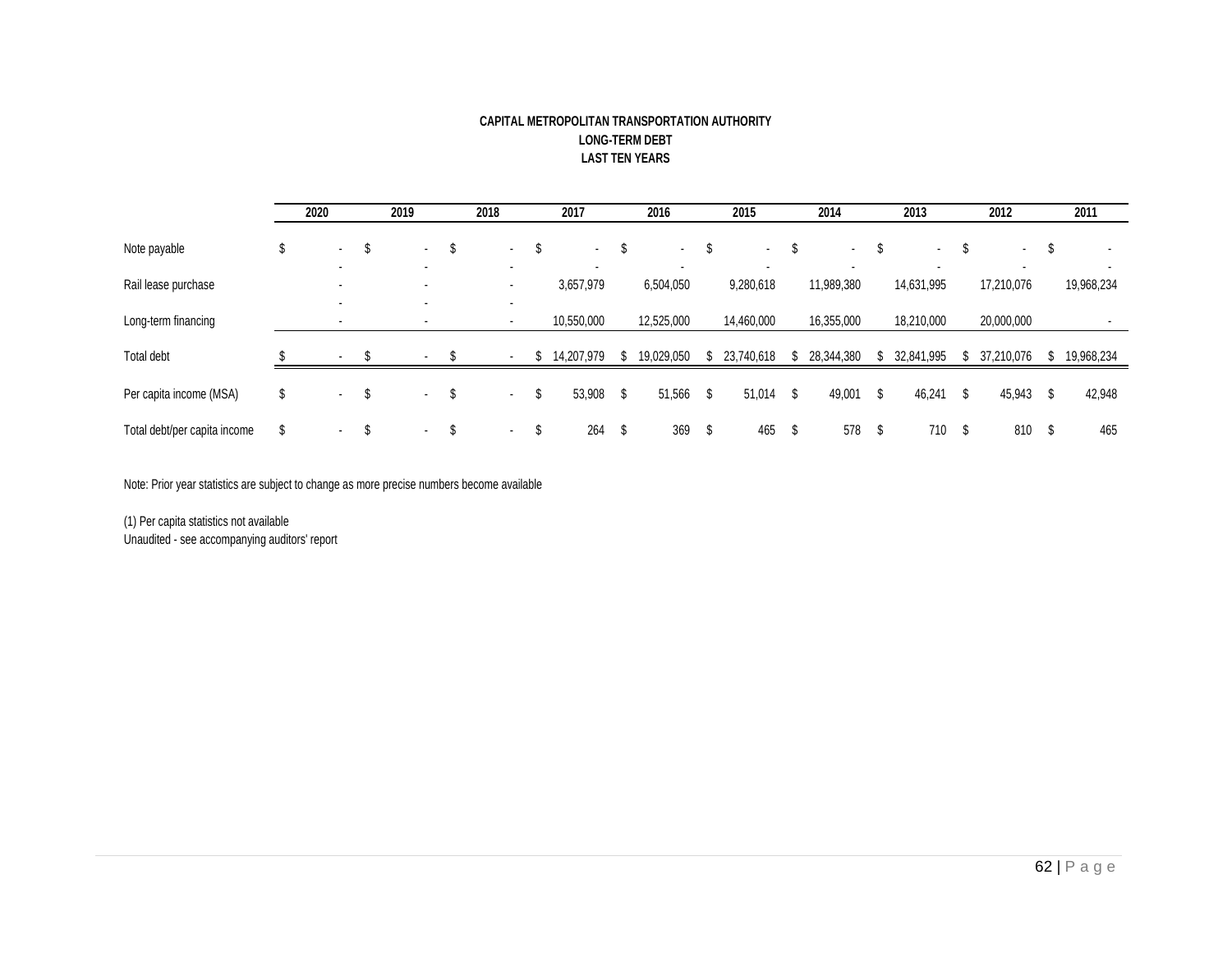## **CAPITAL METROPOLITAN TRANSPORTATION AUTHORITY DEBT - NET REVENUE COVERAGE RATIO**

|      | <b>Sales Tax</b><br><b>Revenue</b> | <b>Operating</b><br>Revenue | <b>Operating</b><br>Grants |             | <b>Operating Expenses</b><br><b>Net of Depreciation</b> | <b>Net Available</b><br>Revenue | <b>Principal</b><br><b>Debt Payment</b> | Coverage<br>Ratio |
|------|------------------------------------|-----------------------------|----------------------------|-------------|---------------------------------------------------------|---------------------------------|-----------------------------------------|-------------------|
| 2020 | \$<br>262,434,630                  | \$<br>22,954,226            | \$                         | 117,090,152 | \$<br>(258, 312, 008)                                   | \$<br>144, 167, 000             | \$                                      |                   |
| 2019 | 261,540,589                        | 29,379,028                  |                            | 40,798,618  | (245, 748, 762)                                         | 85,969,473                      |                                         |                   |
| 2018 | 243,571,292                        | 29,041,725                  |                            | 53,422,347  | (238, 219, 519)                                         | 87,815,845                      | 14,207,979                              | 6.18              |
| 2017 | 228,545,196                        | 28,672,082                  |                            | 30,797,301  | (229, 382, 823)                                         | 58,631,756                      | 4,821,070                               | 12.16             |
| 2016 | 221,298,639                        | 28,822,893                  |                            | 29,172,453  | (225,900,189)                                           | 53,393,796                      | 4,711,568                               | 11.33             |
| 2015 | 210,413,739                        | 28,793,832                  |                            | 29,944,881  | (205, 772, 410)                                         | 63,380,042                      | 4,603,762                               | 13.77             |
| 2014 | 193,818,456                        | 28,266,177                  |                            | 28,569,256  | (196, 729, 827)                                         | 53,924,062                      | 4,497,615                               | 11.99             |
| 2013 | 179,022,794                        | 26,956,339                  |                            | 33,797,010  | (178, 750, 841)                                         | 61,025,302                      | 4,368,081                               | 13.97             |
| 2012 | 165,248,523                        | 25,381,904                  |                            | 15,643,959  | (170, 231, 602)                                         | 36,042,784                      | 2,758,158                               | 13.07             |
| 2011 | 151,156,042                        | 25,254,068                  |                            | 11,664,109  | (160, 951, 327)                                         | 27,122,892                      | 6,047,097                               | 4.49              |
| 2010 | 141,867,771                        | 28,234,434                  |                            | 20,119,207  | (165, 378, 678)                                         | 24,842,734                      | 3,431,556                               | 7.24              |
| 2009 | 139,895,675                        | 28,833,861                  |                            | 15,929,606  | (166, 631, 430)                                         | 18,027,712                      | 3,305,024                               | 5.45              |
| 2008 | 154,156,602                        | 20,572,296                  |                            | 12,341,231  | (165, 270, 951)                                         | 21,799,178                      | 3,183,158                               | 6.85              |
| 2007 | 150,295,291                        | 18,617,996                  |                            | 13,157,633  | (149, 953, 021)                                         | 32,117,899                      | 2,594,031                               | 12.38             |

Capital Metro first incurred debt in 2006 with first payment due in 2007.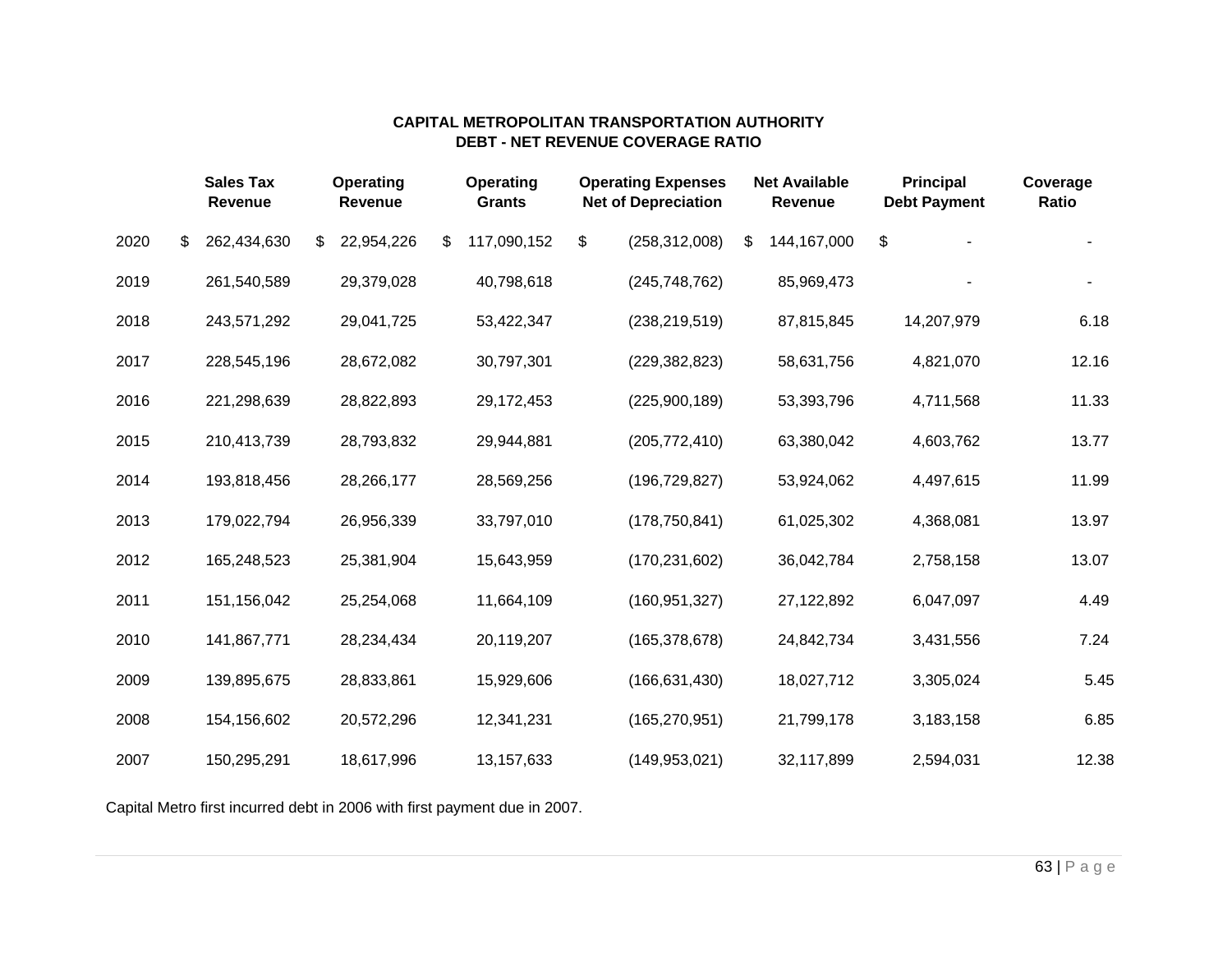#### **CAPITAL METROPOLITAN TRANSPORTATION AUTHORITY**

**DEMOGRAPHIC AND ECONOMIC STATISTICS**

#### **LAST TEN YEARS**

| Year | City of Austin<br>Population (1) | Population MSA<br>(2) | Personal Income (MSA) (thousands<br>of dollars) (2) | Per Capita Personal Income<br>(MSA) (2) | Unemployment Rate<br>$(MSA)$ (3) |
|------|----------------------------------|-----------------------|-----------------------------------------------------|-----------------------------------------|----------------------------------|
| 2009 | 770,296                          | 1,682,338             | 65,636,196                                          | 38,215                                  | 6.9                              |
| 2010 | 778,560                          | 1,727,627             | 69,239,230                                          | 40,009                                  | 7.0                              |
| 2011 | 805,662                          | 1,781,409             | 76,507,673                                          | 42,948                                  | 6.6                              |
| 2012 | 821,012                          | 1,835,298             | 84,319,550                                          | 45,943                                  | 5.7                              |
| 2013 | 841,649                          | 1,884,439             | 87,138,010                                          | 46,241                                  | 5.1                              |
| 2014 | 878,002                          | 1,943,465             | 95,231,402                                          | 49,001                                  | 4.2                              |
| 2015 | 899,119                          | 2,000,860             | 102,072,207                                         | 51,014                                  | 3.4                              |
| 2016 | 925,491                          | 2,056,405             | 106,040,064                                         | 51,566                                  | 3.2                              |
| 2017 | 946,080                          | 2,077,789             | 112,009,610                                         | 53,908                                  | 2.9                              |
| 2018 | 963,797                          | 2,168,316             | 127,439,164                                         | 58,773                                  | 2.9                              |
| 2019 | 980,880                          | 2,227,083             | 138,028,065                                         | 61,997                                  | 2.5                              |

Note: Prior year statistics are subject to change as more precise numbers become available.

(1) Source : City Demographer, City of Austin, Planning and Zoning Department based on full purpose area as

of September 30, 2019

(2) Source: Bureau of Economic Analysis

(3) Source: Bureau of Labor Statistics, United States Dept. of Labor as of September 30.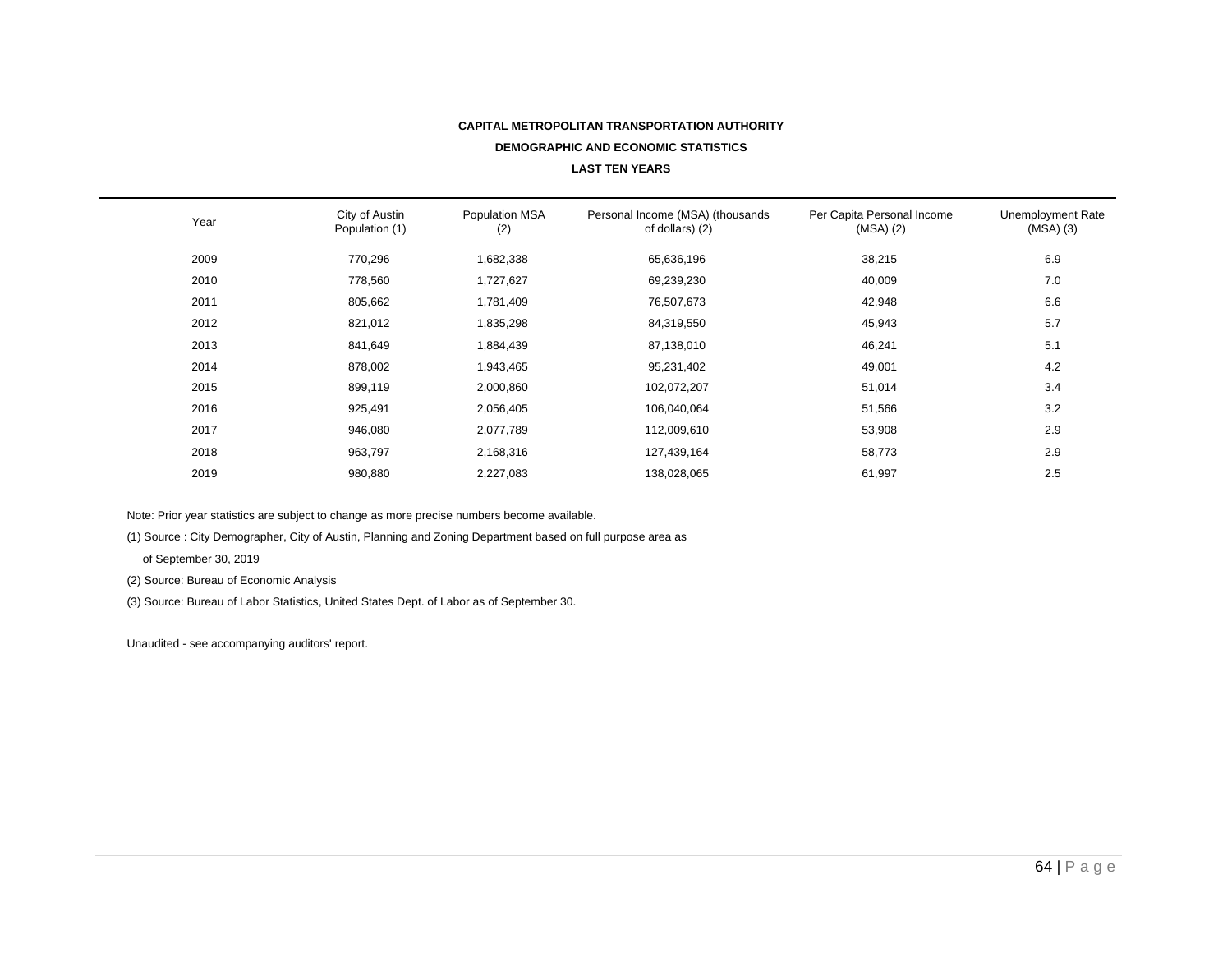#### **CAPITAL METROPOLITAN TRANSPORTATION AUTHORITYPRINCIPAL EMPLOYERS**

|                                            |                 | Fiscal Year Ended September 30 |                  |      |                                    |                |                  |     |                                |  |  |  |  |
|--------------------------------------------|-----------------|--------------------------------|------------------|------|------------------------------------|----------------|------------------|-----|--------------------------------|--|--|--|--|
|                                            |                 |                                | 2019             |      |                                    |                | 2010             |     |                                |  |  |  |  |
| 10 Largest Employers                       | <b>Industry</b> | Rank                           | <b>Employees</b> |      | <b>Percent of MSA</b><br>Total (1) | Rank           | <b>Employees</b> |     | <b>Percent of MSA</b><br>Total |  |  |  |  |
| <b>State Government</b>                    | Government      |                                | 38,589           | (2)  | 3.52%                              | $\mathbf 1$    | 38,538           |     | 4.90%                          |  |  |  |  |
| The University of Texas at Aus Education   |                 | 2                              | 27,426           | (8)  | 2.50%                              | $\overline{2}$ | 24,864           |     | 3.16%                          |  |  |  |  |
| City of Austin                             | Government      | 3                              | 14,471           | (5)  | 1.32%                              | 4              | 11,815           |     | 1.50%                          |  |  |  |  |
| <b>HEB</b>                                 | Retail          | 4                              | 13,901           | (4)  | 1.27%                              | 8              | 10,904           |     | 1.39%                          |  |  |  |  |
| <b>Federal Government</b>                  | Government      | 5                              | 13,400           | (6)  | 1.22%                              | 7              | 11,100           |     | 1.41%                          |  |  |  |  |
| <b>Dell Computer Corporation</b>           | Computers       | 6                              | 13,000           | (9)  | 1.19%                              | 3              | 14,000           |     | 1.78%                          |  |  |  |  |
| Austin Independent School Dis Education    |                 | 7                              | 11,098           | (3)  | 1.01%                              | 5              | 11,570           |     | 1.47%                          |  |  |  |  |
| St. David's Healthcare Partner: Healthcare |                 | 8                              | 10,665           | (4)  | 0.97%                              | 9              | 6,600            |     | 0.84%                          |  |  |  |  |
| <b>Ascension Seton</b>                     | Healthcare      | 9                              | 10,513           | (4)  | 0.96%                              | 6              | 11,500           |     | 1.46%                          |  |  |  |  |
| Samsung Austin Semiconduct Semiconductor   |                 | 10                             | 8,935            | (10) | 0.82%                              |                |                  |     |                                |  |  |  |  |
| <b>IBM Corporation</b>                     | Computers       |                                |                  |      |                                    | 10             | 6,239            | (7) | 0.81%                          |  |  |  |  |
|                                            |                 |                                | 161,998          |      | 14.79%                             |                | 147,130          |     | 18.72%                         |  |  |  |  |
|                                            |                 |                                |                  |      |                                    |                |                  |     |                                |  |  |  |  |

Notes:

(1) Texas Workforce Commission - Total refers to a Metropolitan Statistical Area (MSA) employed work force of 1,095,500 for 2019

and 787,000 for 2010.

(2) Texas State Auditor's Office: Regular and Part Time State Employees for 2019 in Bastrop, Caldwell, Hays, Travis and Williamson Counties.

(3) Texas Education Agency 2018-2019 Texas Academic Performance Report for AISD District

(4) Austin Chamber of Commerce - Top Employers for Austin MSA - Fall 2019

(5) FY2019-2020 Personnel Summary (FTE's) City of Austin Approved Budget Page 505 (2018-19 Amended Budget Column).

(6) Bureau of Labor Statistics Federal Government employees in Austin MSA in September 2019

(7) 2019 and 2010 Principal Employers - IBM Corporation Ranked 10 in 2010

(8) The University of Texas at Austin Appointments and WD filled Positions

(9) Austin Business Journal January 2019

(10) Austin Business Journal November 2018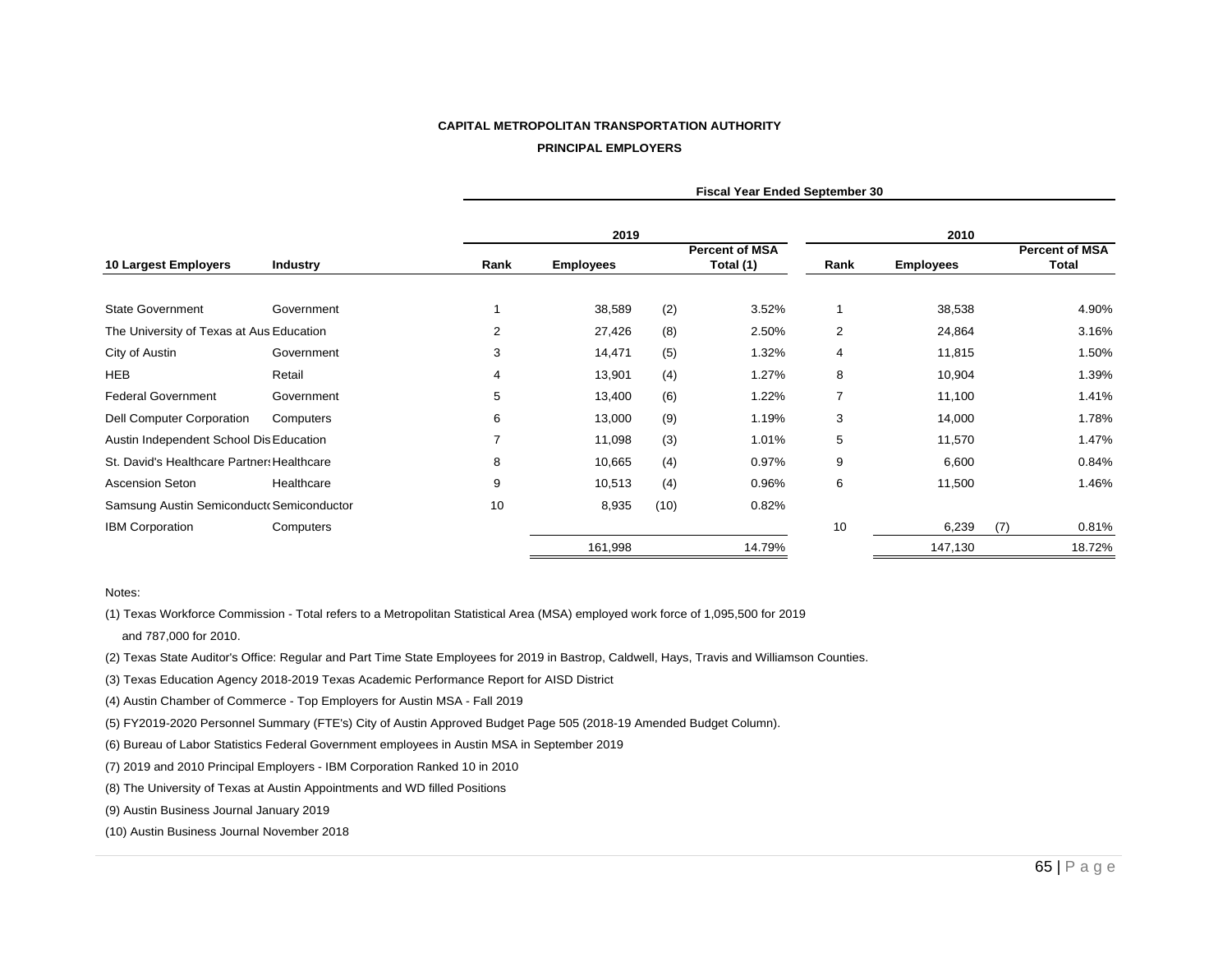#### **CAPITAL METROPOLITAN TRANSPORTATION AUTHORITY EXPENSES BY OBJECT CLASS LAST TEN YEARS**

|                               | 2020             |      | 2019        |    | 2018        |      | 2017        |     | 2016        |      | 2015        |      | 2014        |      | 2013        |      | 2012        |      | 2011        |
|-------------------------------|------------------|------|-------------|----|-------------|------|-------------|-----|-------------|------|-------------|------|-------------|------|-------------|------|-------------|------|-------------|
| <b>Operating Expenses</b>     |                  |      |             |    |             |      |             |     |             |      |             |      |             |      |             |      |             |      |             |
| Labor/fringe benefits         | \$<br>46,376,213 |      | 45,237,327  | S  | 42,698,314  | - \$ | 44,196,009  |     | 35,894,237  | - \$ | 33,972,657  | - SS | 30,627,326  | - \$ | 27,550,575  | - \$ | 84,599,834  | - 35 | 82,985,900  |
| Services                      | 23,521,469       |      | 18,360,137  |    | 19,113,196  |      | 18,619,086  |     | 19,249,051  |      | 21,697,474  |      | 25,298,173  |      | 20,701,207  |      | 19,651,851  |      | 18,015,338  |
| Materials                     | 13,018,975       |      | 13,696,518  |    | 14,099,827  |      | 14,564,759  |     | 16,459,622  |      | 17,141,586  |      | 18,425,437  |      | 18,250,925  |      | 23,529,099  |      | 24,340,524  |
| Utilities                     | 3,131,335        |      | 3,016,639   |    | 2,768,950   |      | 2,784,922   |     | 2,678,320   |      | 2,595,727   |      | 2,278,593   |      | 2,185,680   |      | 2,052,397   |      | 2,021,342   |
| Insurance                     | 386,174          |      | 640,414     |    | 1,279,723   |      | 517,691     |     | 681,159     |      | 2,321,705   |      | 1,748,556   |      | 2,461,415   |      | 1,367,652   |      | 1,329,780   |
| Taxes                         | 1,081,957        |      | 1,218,503   |    | 1.107.702   |      | 1,056,256   |     | 1,045,709   |      | 1,088,166   |      | 983,295     |      | 983,894     |      | 949,247     |      | 990,353     |
| Purchased transportation      | 165,234,291      |      | 158,795,657 |    | 152,361,386 |      | 143,514,969 |     | 145,026,467 |      | 123,661,911 |      | 113,472,564 |      | 103,479,414 |      | 35,326,960  |      | 28,316,877  |
| Other expenses                | 5,561,594        |      | 4,783,567   |    | 4,537,502   |      | 3,759,197   |     | 4,385,483   |      | 2,703,674   |      | 3,198,500   |      | 2,337,366   |      | 2,003,727   |      | 1,975,810   |
| Interest expense              |                  |      |             |    | 252,919     |      | 369,935     |     | 480,142     |      | 589,510     |      | 697,383     |      | 800,365     |      | 750,835     |      | 975,403     |
| Depreciation                  | 45,204,201       |      | 46,522,354  |    | 44,010,538  |      | 39,145,873  |     | 35,561,903  |      | 33,553,776  |      | 33,742,878  |      | 31,579,554  |      | 33,229,888  |      | 34,680,209  |
| Total operating expenses      | 303,516,209      |      | 292,271,116 |    | 282,230,057 |      | 268,528,697 |     | 261,462,093 |      | 239,326,186 |      | 230,472,705 |      | 210,330,395 |      | 203,461,490 |      | 195,631,536 |
|                               |                  |      |             |    |             |      |             |     |             |      |             |      |             |      |             |      |             |      |             |
|                               | 2020             |      | 2019        |    | 2018        |      | 2017        |     | 2016        |      | 2015        |      | 2014        |      | 2013        |      | 2012        |      | 2011        |
| <b>Non-Operating Expenses</b> |                  |      |             |    |             |      |             |     |             |      |             |      |             |      |             |      |             |      |             |
| <b>Build Central Texas</b>    | \$<br>148.510    | - \$ | 570,966     | \$ | 409,978     | -\$  | 2,927,158   | \$. | 180,544     | -\$  | 563,293     | - \$ | 756,097     | -\$  | 1,808,588   | - \$ | 1,216,386   | -\$  | 1,090,985   |
| Mobility programs             | 3,508,715        |      | 7,066,622   |    | 5,669,095   |      | 3,998,451   |     | 1,709,281   |      | 2,342,069   |      | 4,975,704   |      | 7,764,324   |      | 4,598,153   |      | 8,398,120   |
| Long-term mobility planning   | 6,699,699        |      | 3,895,780   |    |             |      |             |     |             |      |             |      |             |      |             |      |             |      |             |
| Capital contributions - other |                  |      |             |    |             |      |             |     |             |      |             |      |             |      |             |      |             |      |             |
| jurisdictions                 | 4,497,317        |      | 420,730     |    | 542,830     |      | 57,160      |     |             |      |             |      |             |      |             |      |             |      |             |
| Total non-operating expenses  | 14,854,241       |      | 11,954,098  |    | 6,621,903   |      | 6,982,769   |     | 1,889,825   |      | 2,905,362   |      | 5,731,801   |      | 9,572,912   |      | 5,814,539   |      | 9,489,105   |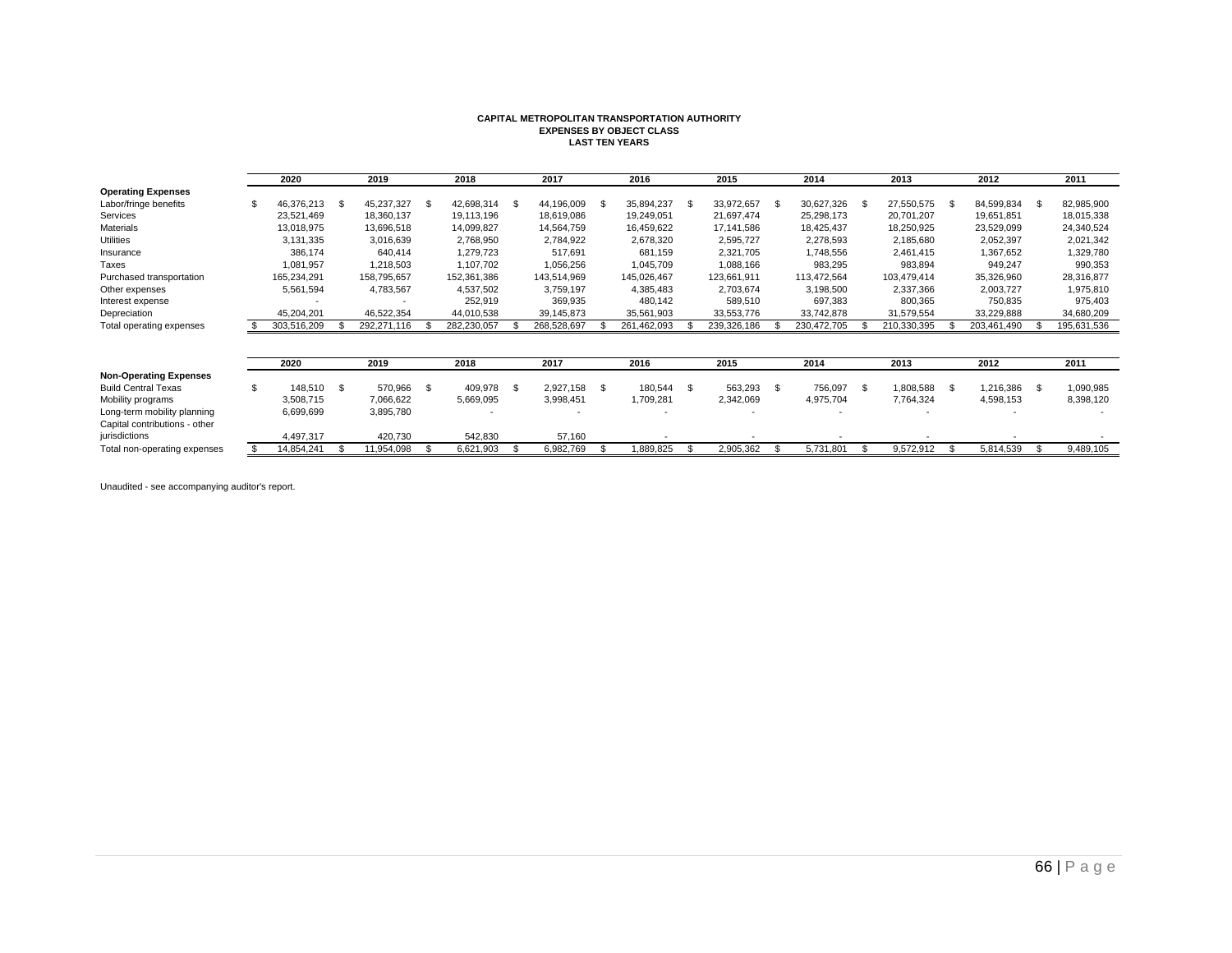## **CAPITAL METROPOLITAN TRANSPORTATION AUTHORITY OPERATING STATISTICS LAST TEN YEARS**

|                                         |                | 2020        | 2019        | 2018                     |    | 2017        |    | 2016        | 2015        |      | 2014          |    | 2013        |    | 2012        |    | 2011        |
|-----------------------------------------|----------------|-------------|-------------|--------------------------|----|-------------|----|-------------|-------------|------|---------------|----|-------------|----|-------------|----|-------------|
| <b>Operating expenses</b>               |                |             |             |                          |    |             |    |             |             |      |               |    |             |    |             |    |             |
| Demand reponse directly operated        |                |             |             |                          | -S |             | £. |             | \$          | -\$  |               |    |             |    | 23,163,134  | S  | 24,581,584  |
| Demand reponse-purchased transportation |                | 41,344,741  | 38,949,933  | 40,844,729               |    | 42,199,986  |    | 40,362,921  | 37,772,056  |      | 32.953.872    |    | 31,490,408  |    | 6,809,517   |    | 997.269     |
| Demand reponse taxi cab                 |                |             |             |                          |    |             |    | 846,445     | 849,406     |      | 357,792       |    | 515,059     |    | 857,353     |    | 2,427,171   |
| Express bus directly operated           |                |             |             |                          |    |             |    |             |             |      |               |    |             |    | 8,755,409   |    |             |
| Express bus-purchased transportation    |                | 4,671,770   | 8,828,809   | 7,750,079                |    | 6,379,211   |    | 5,688,832   | 5,019,117   |      | 7,722,055     |    | 7,724,750   |    | 1,108,609   |    |             |
| Motor bus directly operated             |                |             |             |                          |    |             |    |             |             |      |               |    |             |    | 70.627.459  |    | 80.191.085  |
| Motor bus-purchased transportation      |                | 158,612,670 | 164,620,099 | 153,795,357              |    | 145,368,852 |    | 144,263,239 | 134,770,798 |      | 127, 143, 429 |    | 112,150,468 |    | 38,799,019  |    | 34,272,011  |
| Commuter rail-purchased transportation  |                | 22,536,132  | 19,319,510  | 23,182,822               |    | 21,743,560  |    | 24,246,860  | 14,779,117  |      | 15,810,047    |    | 13.712.449  |    | 11,358,085  |    | 9,388,517   |
| Vanpool-directly operated               |                |             |             |                          |    |             |    |             |             |      | 365,156       |    | 2,137,476   |    | 2,220,742   |    | 1,240,439   |
| Vanpool-purchased transportation        |                | 2.385.786   | 2.401.218   | 1,143,337                |    | 1,452,639   |    | 1,273,091   | 2,387,524   |      | 1,126,906     |    |             |    |             |    |             |
| Total operating expenses**              |                | 229,551,099 | 234,119,569 | 226,716,324              |    | 217,144,248 |    | 216,681,388 | 195,578,018 |      | 185,479,257   |    | 167,730,610 |    | 163,699,327 |    | 153,098,076 |
|                                         |                |             |             |                          |    |             |    |             |             |      |               |    |             |    |             |    |             |
| Actual vehicle revenue miles            |                |             |             |                          |    |             |    |             |             |      |               |    |             |    |             |    |             |
| Demand reponse directly operated        | $\mathfrak{L}$ |             |             |                          |    |             | \$ |             | \$          | - \$ |               | -S |             | -S | 2,956,691   | -S | 3,005,416   |
| Demand reponse purch. trans.            |                | 4,472,209   | 5,615,709   | 5,514,405                |    | 5,395,478   |    | 5,028,095   | 4,942,463   |      | 4,666,043     |    | 4,487,043   |    | 1,536,889   |    | 364,638     |
| Demand response taxi cab                |                |             |             | $\overline{\phantom{a}}$ |    | $\sim$      |    | 146,782     | 149,625     |      | 111,189       |    | 122,604     |    | 228.402     |    | 775.874     |
| Express bus directly operated           |                |             |             |                          |    |             |    |             |             |      |               |    |             |    | 626,413     |    |             |
| Express bus purch. Trans.               |                | 605,598     | 1,147,318   | 928,475                  |    | 737,780     |    | 736,798     | 747,633     |      | 739,055       |    | 701,561     |    | 80,303      |    |             |
| Motor bus directly operated             |                |             |             |                          |    |             |    |             |             |      |               |    |             |    | 7,509,440   |    | 8,579,614   |
| Motor bus purch. trans.                 |                | 14,707,589  | 15,950,516  | 15,396,804               |    | 14,473,436  |    | 14,343,211  | 14,001,707  |      | 12,982,104    |    | 12,801,955  |    | 5,035,222   |    | 5,508,516   |
| Commuter rail purch. Trans.             |                | 532,347     | 291,066     | 310,272                  |    | 301,020     |    | 298,379     | 287,997     |      | 279,757       |    | 279,359     |    | 237.125     |    | 176.196     |
| Vanpool-directly operated               |                |             |             |                          |    |             |    |             |             |      | 338,077       |    | 1,132,983   |    | 1,135,160   |    | 1,150,070   |
| Vanpool-purchased transportation        |                | 3,797,043   | 4,416,865   | 4,339,303                |    | 3,747,150   |    | 3,109,432   | 2,241,335   |      | 870,967       |    |             |    |             |    |             |
| Total actual vehicle revenue miles      |                | 24,114,786  | 27.421.474  | 26,489,259               |    | 24,654,864  |    | 23,662,697  | 22,370,760  |      | 19,987,192    |    | 19.525.505  |    | 19.345.645  |    | 19,560,324  |

\*\* Total operating expense does not include depreciation, rail freight expense, or other nonallocated expenses for NTD. Source: NTD report for each year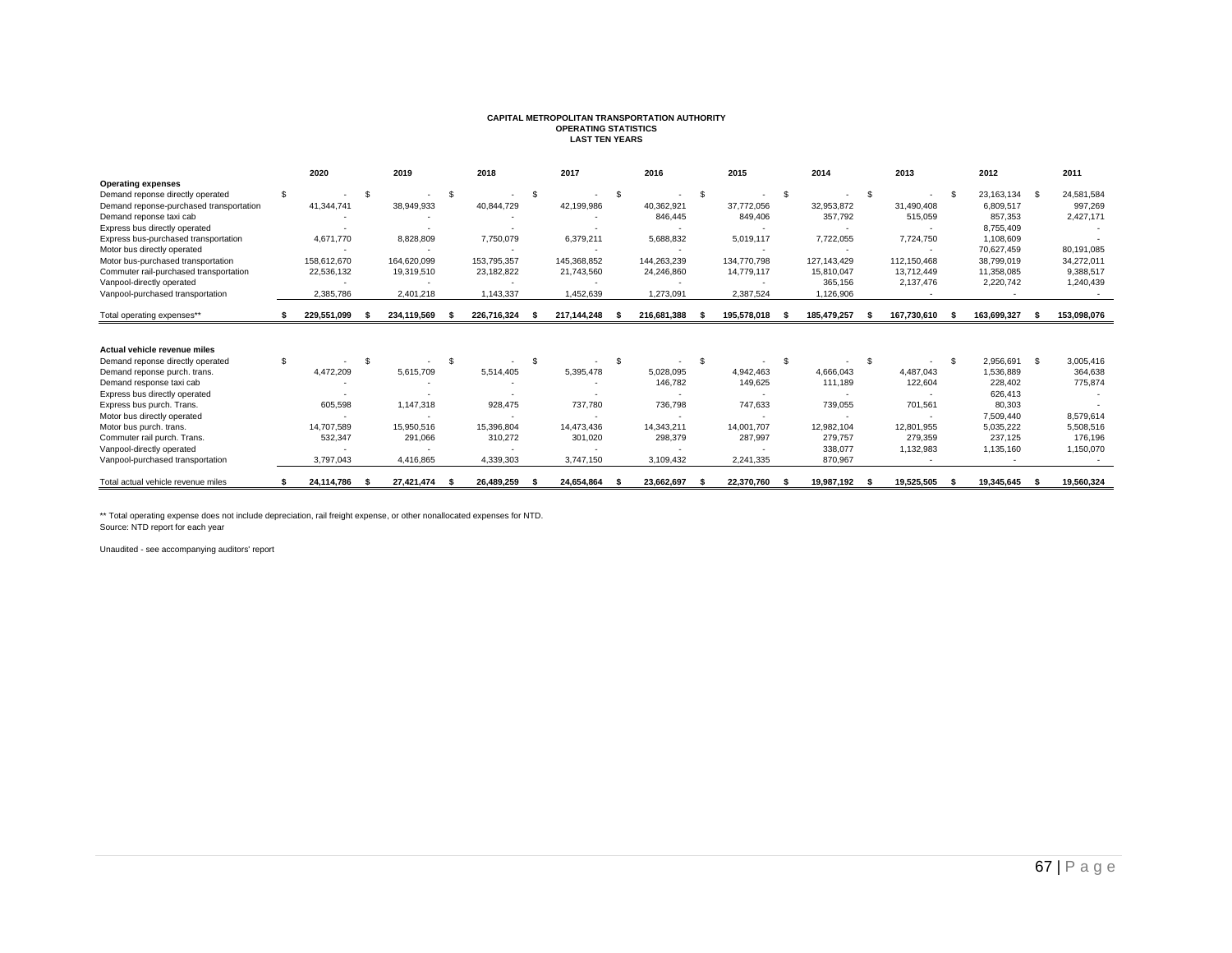#### **OPERATING STATISTICS LAST TEN YEARS, continued**

|                                    |    | 2020       | 2019                     |     | 2018       |                | 2017       |     | 2016       |    | 2015                     |                | 2014                     |     | 2013       |     | 2012       |                | 2011       |
|------------------------------------|----|------------|--------------------------|-----|------------|----------------|------------|-----|------------|----|--------------------------|----------------|--------------------------|-----|------------|-----|------------|----------------|------------|
| Actual vehicle revenue hours       |    |            |                          |     |            |                |            |     |            |    |                          |                |                          |     |            |     |            |                |            |
| Demand reponse directly operated   | S  |            | \$<br>۰                  | \$. |            | $\mathfrak{s}$ | ٠          | \$. |            | s. | $\overline{\phantom{a}}$ | $\mathfrak{s}$ | $\overline{\phantom{a}}$ | \$. | ۰          | \$. | 204.046    | $\mathfrak{s}$ | 241.291    |
| Demand reponse purch. trans.       |    | 414,642    | 404,492                  |     | 385,547    |                | 396,660    |     | 382,088    |    | 367,735                  |                | 333,772                  |     | 314,473    |     | 104,261    |                | 30,802     |
| Demand response taxi cab           |    |            |                          |     |            |                |            |     | 6,725      |    | 7,043                    |                | 5,598                    |     | 5,187      |     | 8,780      |                | 36,343     |
| Express bus directly operated      |    |            |                          |     |            |                |            |     |            |    |                          |                |                          |     | $\sim$     |     | 32,761     |                |            |
| Express bus purch. Trans.          |    | 32,738     | 61,632                   |     | 47,486     |                | 40,364     |     | 40,182     |    | 40,132                   |                | 39,564                   |     | 36,780     |     | 4,192      |                |            |
| Motor bus directly operated        |    |            |                          |     |            |                |            |     |            |    |                          |                |                          |     |            |     | 632.112    |                | 693.325    |
| Motor bus purch. trans.            |    | 1,297,870  | 1,434,665                |     | 1,325,923  |                | ,230,076   |     | 1,167,955  |    | 1,162,528                |                | 1,065,774                |     | 1,020,612  |     | 383,347    |                | 397,959    |
| Commuter rail purch. trans.        |    | 22,117     | 12,393                   |     | 13,157     |                | 12,725     |     | 12,536     |    | 11,976                   |                | 11,613                   |     | 11,559     |     | 10,174     |                | 7,594      |
| Vanpool-directly operated          |    |            |                          |     |            |                |            |     |            |    |                          |                | 12.754                   |     | 42,089     |     | 41.243     |                | 42,080     |
| Vanpool-purchased transportation   |    | 93,532     | 119,102                  |     | 116,427    |                | 101,553    |     | 86,694     |    | 67,713                   |                | 29,007                   |     |            |     |            |                |            |
| Total actual vehicle revenue hours |    | 1,860,899  | 2,032,284                |     | 1,888,540  |                | 1,781,378  |     | 1,696,180  |    | 1,657,127                |                | 1,498,082                |     | 1,430,700  |     | 1,420,916  |                | 1,449,394  |
|                                    |    |            |                          |     |            |                |            |     |            |    |                          |                |                          |     |            |     |            |                |            |
| <b>Annual Unlinked Trips</b>       |    |            |                          |     |            |                |            |     |            |    |                          |                |                          |     |            |     |            |                |            |
| Demand reponse directly operated   | \$ |            |                          | \$. |            | -9             |            |     |            | \$ |                          | -S             |                          |     |            | S.  | 382,786    | -S             | 464,902    |
| Demand reponse purch. trans.       |    | 550,702    | 706,989                  |     | 694,632    |                | 650,696    |     | 656,476    |    | 647,054                  |                | 613,590                  |     | 592,042    |     | 195,529    |                | 55,658     |
| Demand response taxi cab           |    |            |                          |     |            |                |            |     | 25,902     |    | 28,678                   |                | 19,730                   |     | 20,144     |     | 33,431     |                | 126,439    |
| Express bus directly operated      |    |            |                          |     |            |                |            |     |            |    |                          |                |                          |     |            |     | 520,834    |                |            |
| Express bus purch. Trans.          |    | 412.468    | 779,887                  |     | 611,298    |                | 527,351    |     | 542,266    |    | 585,298                  |                | 594.020                  |     | 641,492    |     | 78,818     |                |            |
| Motor bus directly operated        |    |            |                          |     |            |                |            |     |            |    |                          |                |                          |     | $\sim$     |     | 19,010,826 |                | 21,012,071 |
| Motor bus purch. trans.            |    | 20,929,440 | 28,313,157               |     | 26,879,277 |                | 27,297,092 |     | 27,261,362 |    | 32,261,330               |                | 31,976,519               |     | 34,124,841 |     | 14.437.866 |                | 12.474.899 |
| Commuter rail purch. trans.        |    | 377,703    | 729,508                  |     | 811,242    |                | 824,704    |     | 806,331    |    | 833,195                  |                | 763,551                  |     | 834,699    |     | 527.370    |                | 377.666    |
| Vanpool-directly operated          |    |            | $\overline{\phantom{a}}$ |     |            |                |            |     |            |    |                          |                | 65,624                   |     | 219,902    |     | 225,192    |                | 228,636    |
| Vanpool-purchased transportation   |    | 432.153    | 548.873                  |     | 511.337    |                | 459,555    |     | 432,558    |    | 344,695                  |                | 168,300                  |     |            |     |            |                |            |
| Total actual unlinked trips        |    | 22,702,466 | 31,078,414               |     | 29,507,786 |                | 29,759,398 |     | 29,724,895 |    | 34,700,250               |                | 34,201,334               |     | 36,433,120 |     | 35,412,652 |                | 34,740,271 |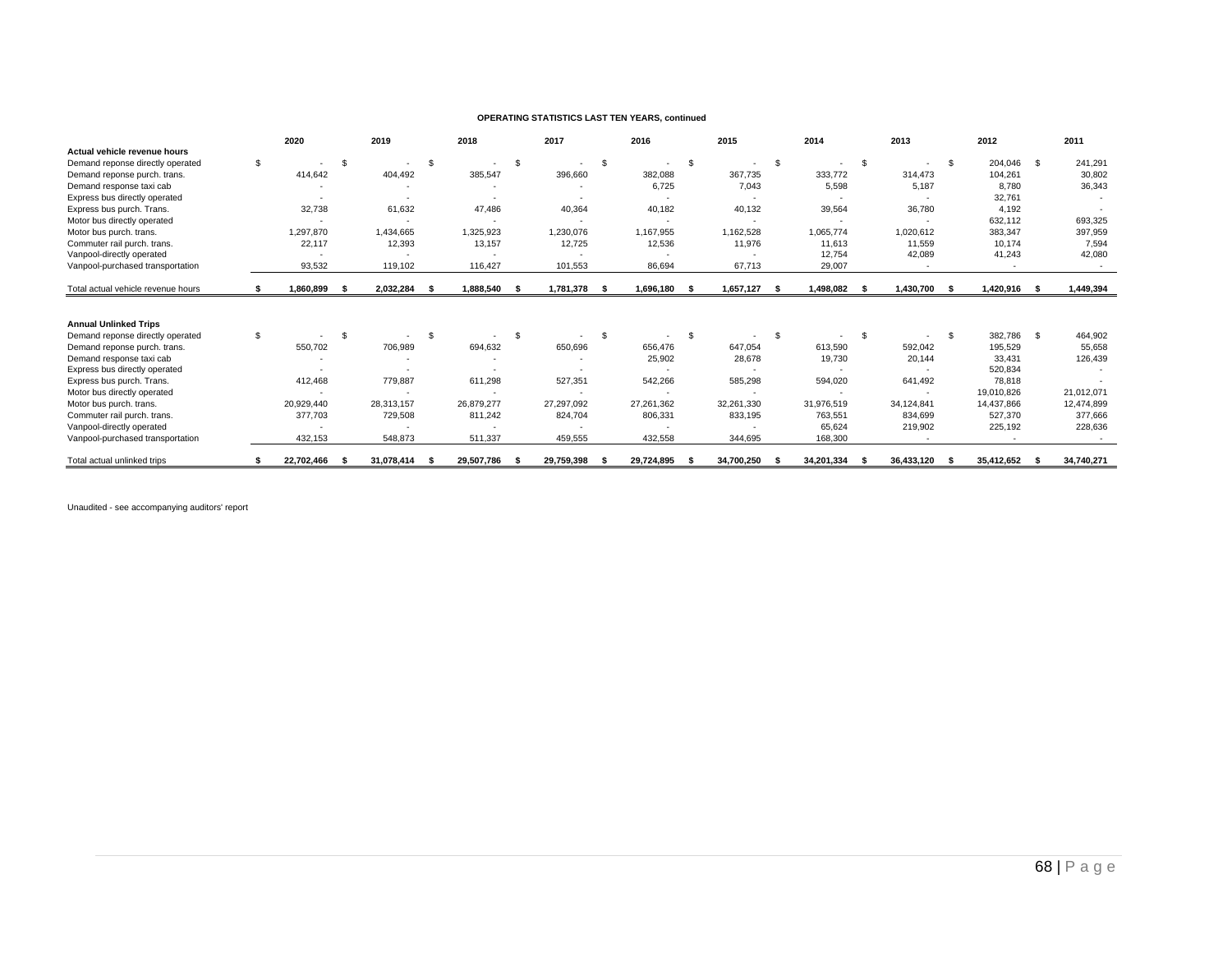#### **OPERATING STATISTICS LAST TEN YEARS, continued**

|                                  | 2020        | 2019        | 2018        | 2017        | 2016        | 2015        | 2014        | 2013        | 2012        | 2011        |
|----------------------------------|-------------|-------------|-------------|-------------|-------------|-------------|-------------|-------------|-------------|-------------|
| <b>Annual Passenger Miles</b>    |             |             |             |             |             |             |             |             |             |             |
| Demand reponse directly operated |             |             |             |             |             |             |             |             | 2,978,934   | 3,317,279   |
| Demand reponse purch. trans.     | 3,951,985   | 6,008,746   | 5,615,058   | 5,581,909   | 5,222,308   | 5.006.753   | 4.944.288   | 4.772.554   | 1,591,830   | 400,623     |
| Demand response taxi cab         |             |             |             |             | 169,347     | 179,147     | 128,787     | 138,430     | 261,435     | 895,136     |
| Express bus directly operated    |             |             |             |             |             |             |             |             | 8,204,168   |             |
| Express bus purch. Trans.        | 7,329,378   | 14,695,729  | 10,302,794  | 7,701,902   | 8,811,515   | 9,596,464   | 9,198,180   | 9,728,554   | 1,091,142   |             |
| Motor bus directly operated      |             |             |             |             |             |             |             |             | 84.687.015  | 99,697,872  |
| Motor bus purch, trans.          | 90.381.986  | 115.921.268 | 116.078.132 | 115.795.824 | 112.049.203 | 144.788.219 | 135.348.047 | 134.593.131 | 45.975.542  | 34.902.303  |
| Commuter rail purch. trans.      | 5,491,355   | 11,187,645  | 12,269,528  | 13,034,972  | 13,241,488  | 13,491,230  | 12,006,789  | 13,281,938  | 8,534,175   | 6,424,718   |
| Vanpool-directly operated        |             |             | $\sim$      |             |             |             | 1,835,645   | 5,824,978   | 5,631,716   | 5,353,528   |
| Vanpool-purchased transportation | 17,430,461  | 20,766,873  | 19,572,510  | 16,720,887  | 14,763,768  | 10,508,902  | 4,485,538   |             |             |             |
| Total actual passenger miles     | 124.585.165 | 168.580.261 | 163.838.022 | 158.835.494 | 154.257.629 | 183.570.715 | 167.947.274 | 168.339.585 | 158,955,957 | 150,991,459 |

Source: NTD report for each year \*\*Total operating expenses does not include depreciation, rail freight expenses, or other nonallocated expenses for NTD.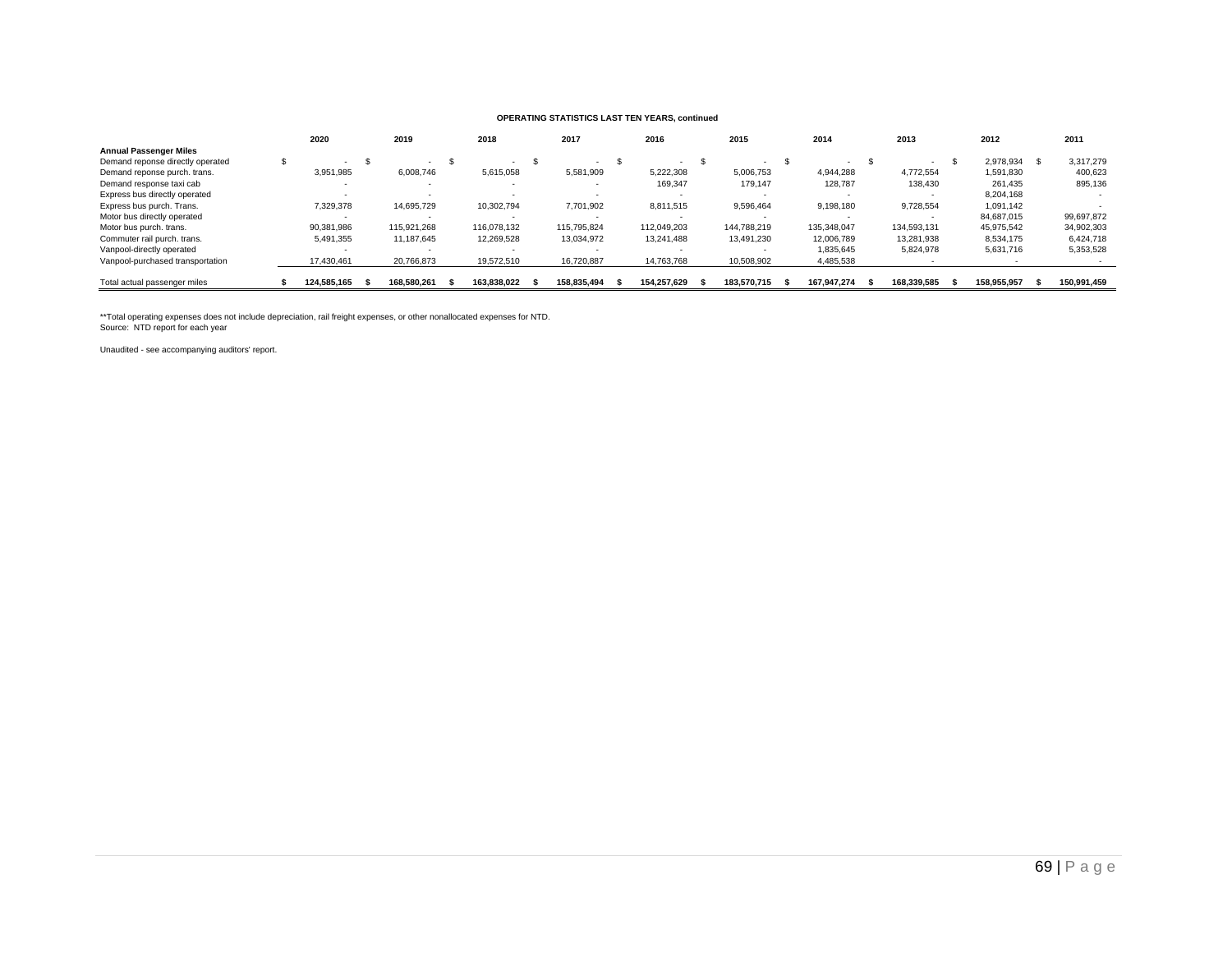#### **CAPITAL METROPOLITAN TRANSPORTATION AUTHORITY**

#### **CAPITAL ASSETS**

#### **LAST TEN YEARS**

|                                            | 2020          | 2019                     | 2018                     | 2017                     | 2016                     | 2015                     | 2014          | 2013          | 2012          | 2011          |
|--------------------------------------------|---------------|--------------------------|--------------------------|--------------------------|--------------------------|--------------------------|---------------|---------------|---------------|---------------|
| Capital assets not being depreciated:      |               |                          |                          |                          |                          |                          |               |               |               |               |
| Land and Improvement                       | \$75,328,694  | \$69,889,511             | \$59,689,545             | \$59,166,866             | \$56,637,590             | \$53,434,238             | \$53,434,238  | \$53,434,238  | \$53,434,238  | \$53,464,669  |
| Construction in process - rail             |               |                          |                          |                          |                          |                          |               |               |               |               |
| Construction in process                    | 70,779,761    | 63,769,381               | 74,723,419               | 59,247,399               | 22,204,736               | 14,746,255               | 10,852,403    | 18,629,684    | 10,198,381    | 6,332,694     |
| Total capital assets not being depreciated | 146,108,455   | 133,658,892              | 134,412,964              | 118,414,265              | 78,842,326               | 68,180,493               | 64,286,641    | 72,063,922    | 63,632,619    | 59,797,363    |
| Other Captial Assets:                      |               |                          |                          |                          |                          |                          |               |               |               |               |
| Building and equipment                     | 110,184,798   | 105,726,911              | 86,079,657               | 84,692,633               | 84,264,315               | 86,235,633               | 86,388,814    | 84,498,819    | 84,366,351    | 84,420,220    |
| Railroad                                   | 178,461,741   | 167,819,219              | 149,028,997              | 139,643,809              | 135,922,532              | 123,424,501              | 122,520,746   | 118,507,063   | 116,277,808   | 115,028,241   |
| Buses and equipment                        | 409,922,836   | 364,175,340              | 326,473,242              | 290,922,992              | 270,202,037              | 261,467,893              | 259,299,553   | 251,960,816   | 240,658,237   | 236, 207, 013 |
| Passenger parking & stations               | 105,449,581   | 97,156,719               | 89,425,600               | 87,162,200               | 86,785,928               | 86,390,678               | 83,801,047    | 69,997,889    | 67,712,096    | 70,677,031    |
| Leashold improvements                      | 352,908.00    | $\overline{\phantom{a}}$ | $\overline{\phantom{a}}$ | $\overline{\phantom{a}}$ | $\overline{\phantom{a}}$ | $\overline{\phantom{a}}$ | $\sim$        | 82,198        | 82,198        | 82,198        |
| Total other capital assets                 | 804,371,864   | 734,878,189              | 651,007,495              | 602,421,634              | 577,174,812              | 557,518,705              | 552,010,160   | 525,046,785   | 509,096,690   | 506,414,703   |
| Less: accumulated depreciation             |               |                          |                          |                          |                          |                          |               |               |               |               |
| Building and equipment                     | 56,681,154    | 52,306,025               | 49,040,930               | 46,826,275               | 44,721,335               | 43,285,522               | 41,136,061    | 38,230,502    | 35,382,804    | 32,649,558    |
| Railroad                                   | 133,576,435   | 125,537,284              | 116,412,803              | 107,339,494              | 98,233,020               | 89,641,759               | 80,768,170    | 71,385,481    | 61,402,547    | 50,840,742    |
| Buses and equipment                        | 184,987,012   | 168,442,741              | 157,471,109              | 145,116,087              | 158,391,786              | 160,628,154              | 158,932,408   | 153,296,860   | 150,083,251   | 153, 189, 434 |
| Passenger parking & stations               | 67,097,395    | 61,735,694               | 56,349,983               | 49,869,377               | 43,312,833               | 36,604,533               | 30,077,172    | 24,825,317    | 20,805,367    | 20,625,292    |
| Leashold improvements                      | 41,174.00     |                          | $\overline{\phantom{a}}$ |                          | $\blacksquare$           |                          |               | 82,196        | 82,196        | 82,196        |
| Total accumulated depreciation             | 442,383,170   | 408,021,744              | 379,274,825              | 349,151,233              | 344,658,974              | 330,159,968              | 310,913,811   | 287,820,356   | 267,756,165   | 257,387,222   |
| Total capital assets, net                  | \$508,097,149 | \$460,515,337            | \$406,145,634            | \$371,684,666            | \$311,358,164            | \$295,539,230            | \$305,382,990 | \$309,290,351 | \$304,973,144 | \$308,824,844 |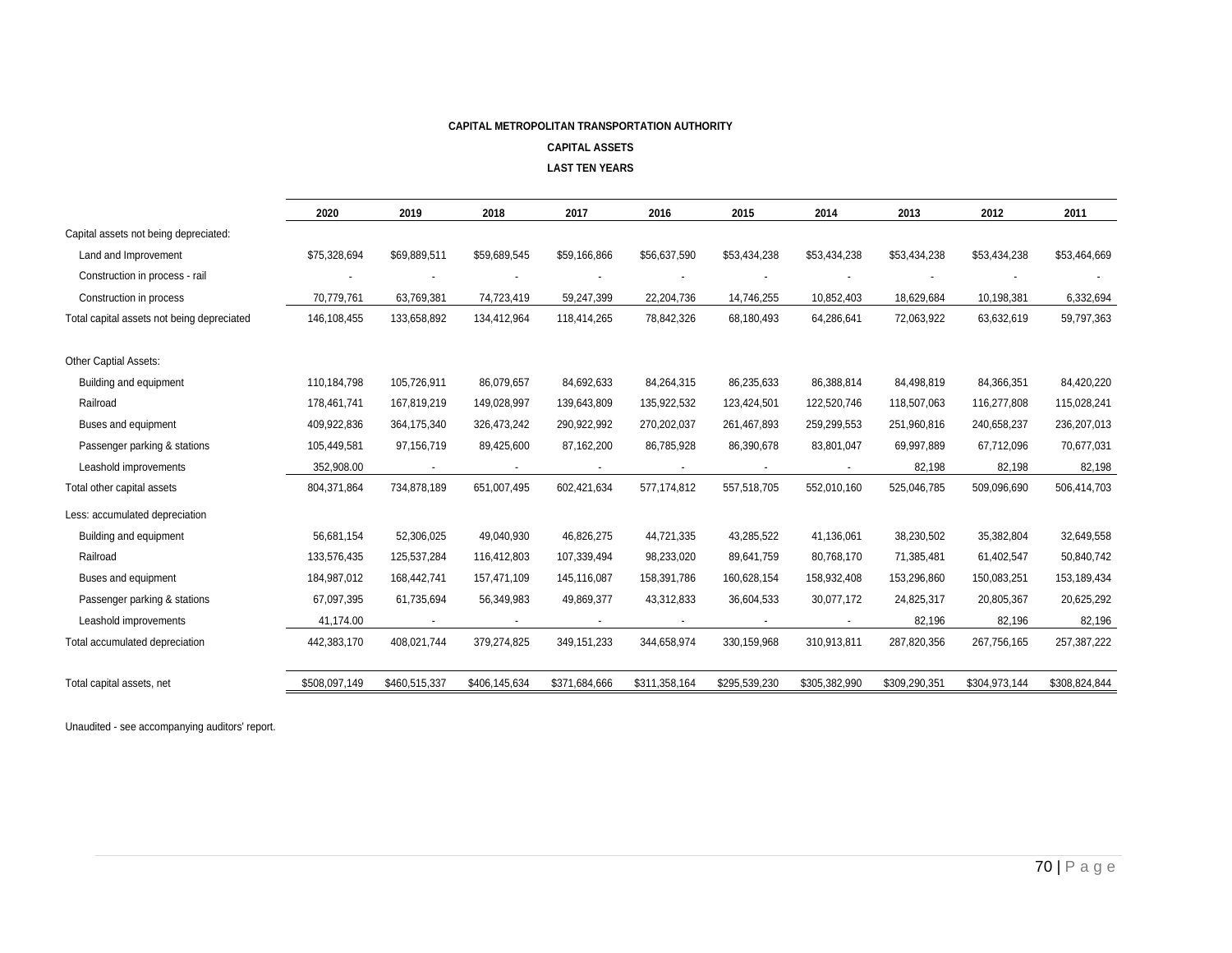## **CAPITAL METROPOLITAN TRANSPORTATION AUTHORITY**

**TOTAL EMPLOYEES**

**LAST TEN YEARS**

|                                 | 2020 | 2019                     | 2018                     | 2017                     | 2016                     | 2015                     | 2014                     | 2013           | 2012           | 2011  |
|---------------------------------|------|--------------------------|--------------------------|--------------------------|--------------------------|--------------------------|--------------------------|----------------|----------------|-------|
|                                 |      |                          |                          |                          |                          |                          |                          |                |                |       |
| <b>Employee Count</b>           |      |                          |                          |                          |                          |                          |                          |                |                |       |
| Capital Metro - administration  | 503  | 495                      | 504                      | 463                      | 428                      | 443                      | 447                      | 407            | 384            | 357   |
| Startran Inc. - administrative  |      | $\overline{\phantom{0}}$ | $\overline{\phantom{a}}$ | $\blacksquare$           | $\overline{\phantom{a}}$ | $\blacksquare$           | $\overline{\phantom{0}}$ |                | $\blacksquare$ | 78    |
| Startran Inc. - bargaining unit |      | $\blacksquare$           | $\overline{\phantom{0}}$ | $\overline{\phantom{0}}$ | $\overline{\phantom{a}}$ | $\overline{\phantom{0}}$ | $\blacksquare$           | $\blacksquare$ | $\sim$         | 842   |
|                                 |      |                          |                          |                          |                          |                          |                          |                |                |       |
| <b>Total Active Employees</b>   | 503  | 495                      | 504                      | 463                      | 428                      | 443                      | 447                      | 407            | 384            | 1,277 |

Source: Capital Metro Human Resource Department

Employee count includes 178 part-time Security officers in 2020

Note: In August 2012, Capital Metro contracted out all bus operator employees